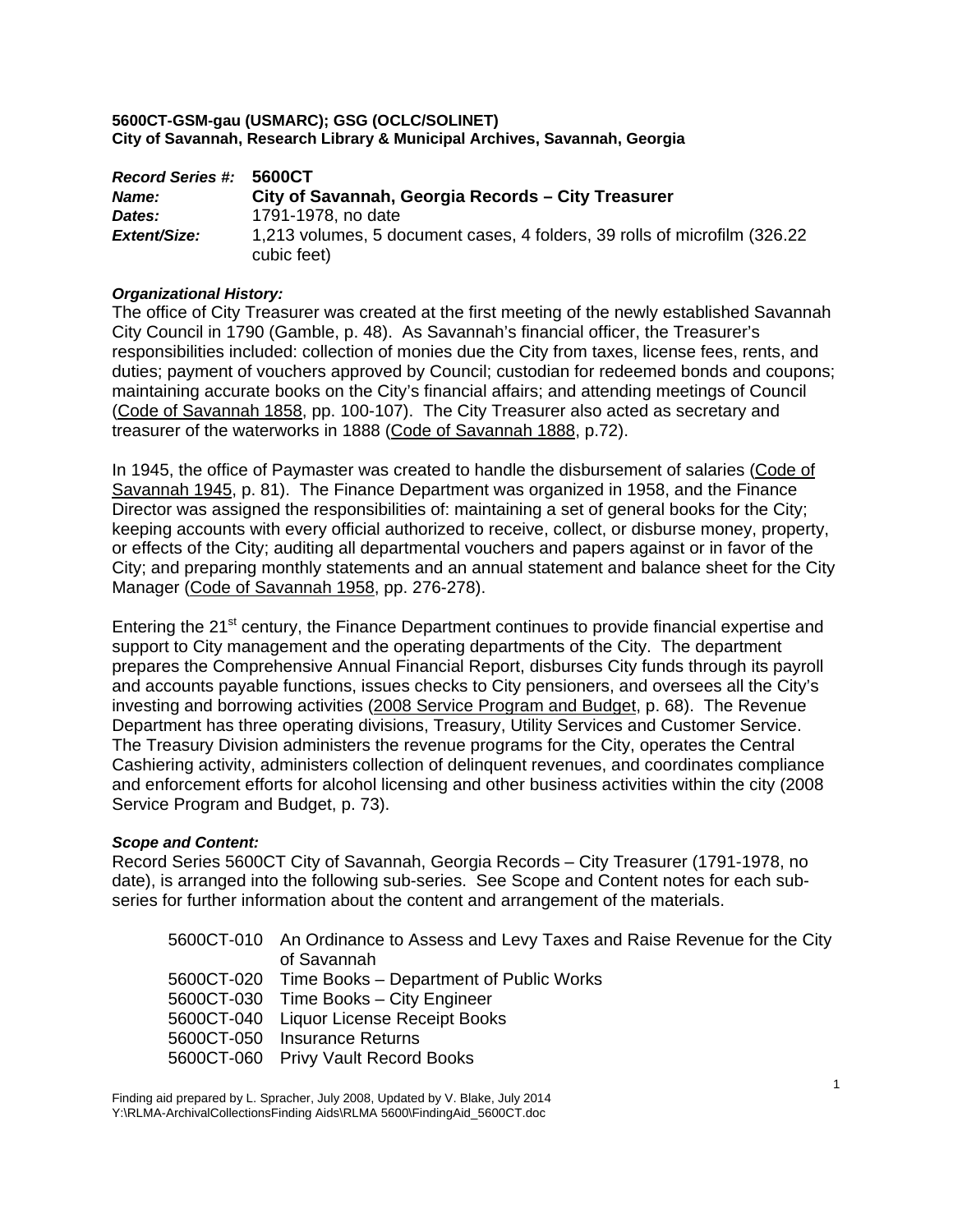5600CT-065 Privy Vault/Dry Well Account Book 5600CT-070Tax Digests 5600CT-070.1 Real Estate Taxes 5600CT-080Tax Roll Books 5600CT-090Tax Assessment Books 5600CT-100Tax Appeals Books 5600CT-110Quarterly Tax Returns 5600CT-120Personal Tax Returns 5600CT-130Personal Property Tax Digests 5600CT-140Personal Tax Returns Books 5600CT-150Personal/Business Property Tax Returns 5600CT-160Real Estate/Personal Cash Books 5600CT-165Real Estate/Personal Property Cash Books 5600CT-170Real Estate Transfer Book 5600CT-180Real Estate Assessment Records 5600CT-190Real Estate Ledger Books 5600CT-200Property Transfer Books 5600CT-210Property Transfers 5600CT-220 Property Transfer Receipt Books 5600CT-230Specific Tax Registers 5600CT-240Specific Tax Books 5600CT-250Specific Tax Receipt Books 5600CT-260Registers of Specific Taxes 5600CT-270 Real Estate Executions and Returns Books 5600CT-275Executions Reported to City Marshal 5600CT-280Real Estate Tax Execution Account Book 5600CT-285Tax Execution Books – Real Estate and Ground Rents 5600CT-290Tax Execution Registers – Specific Taxes 5600CT-300Bond Ledgers, Books, Coupons and Registrations 5600CT-310Bonds and Bond Coupons 5600CT-320Victory Tax Book 5600CT-330Ground Rent Books and Receipts 5600CT-340Ground Rent Transfer Book 5600CT-350Account Books 5600CT-355Accounts Received 5600CT-360Account Ledgers – City Departments 5600CT-370Appropriations Ledger 5600CT-380Business Censuses 5600CT-390Business Census Receipt Books and Business License Digest 5600CT-400Annual Settlements 5600CT-410 Cash Books 5600CT-420Daily Cash Books 5600CT-430Cash Disbursement Books 5600CT-440Cash Disbursement Ledger 5600CT-450Cemetery Account Books 5600CT-455Cemetery Account Daily Cash Book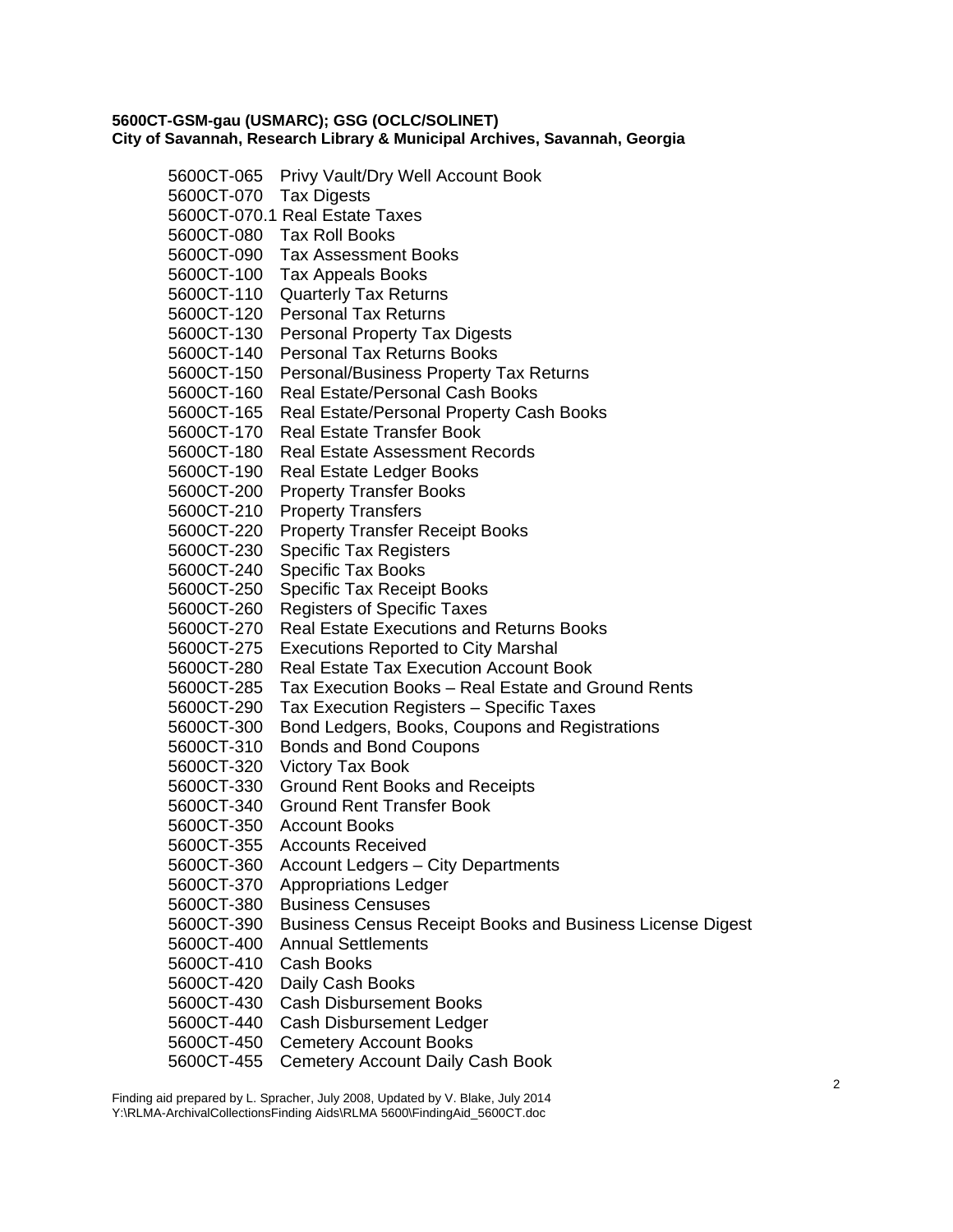| 5600CT-460 | <b>Cemetery Account Monthly Activity Book</b>                     |
|------------|-------------------------------------------------------------------|
| 5600CT-470 | Water Works Customer Account Ledgers                              |
| 5600CT-480 | <b>General Tax Collection Ledgers</b>                             |
| 5600CT-490 | <b>Taxable Real Property List</b>                                 |
| 5600CT-500 | Assessments and Improvements Books                                |
| 5600CT-510 | <b>Improvements Assessments</b>                                   |
| 5600CT-520 | <b>City Budgets</b>                                               |
| 5600CT-530 | <b>Ward Books</b>                                                 |
| 5600CT-540 | <b>Cash Books</b>                                                 |
| 5600CT-550 | <b>Cash Receipts Book</b>                                         |
| 5600CT-560 | <b>Budget Appropriations and Related Cash Expenditures Ledger</b> |
| 5600CT-570 | Subsidiary Purchase Journal,                                      |
| 5600CT-580 | <b>Subsidiary Construction Cost Book</b>                          |
| 5600CT-590 | <b>General Journal Entry Book</b>                                 |
| 5600CT-600 | <b>Insurance Policy Vouchers</b>                                  |
| 5600CT-610 | Memorandum of Exchange of Atlantic and Gulf Railroad (A&GRR)      |
|            | <b>Endorsed Bonds</b>                                             |
| 5600CT-620 | <b>Model Cities Payroll Records</b>                               |
| 5600CT-630 | Finance Reports, Miscellaneous                                    |
| 5600CT-640 | <b>Water Deposit Receipt Books</b>                                |
| 5600CT-650 | Property Taxes, Miscellaneous Related Records                     |
| 5600CT-660 | <b>Public Property and Office Ledgers</b>                         |
| 5600CT-670 | <b>Ball Permits, Amusement Tax Receipt Book</b>                   |
| 5600CT-680 | <b>Comptroller's General Ledger and Records</b>                   |
| 5600CT-700 | <b>Harbor Master Records</b>                                      |
| 5600CT-710 | Exports, Coastwise and Foreign                                    |
| 5600CT-720 | Works Progress Administration (WPA) Ledger Books                  |
| 5600CT-730 | <b>Property Rental Receipt Books</b>                              |
| 5600CT-740 | <b>Paving Assessments</b>                                         |
| 5600CT-750 | Appropriation and Expenditure General Ledgers                     |
| 5600CT-760 | Confederate Money                                                 |

## *Related Series:*

5600CL City of Savannah, Georgia Records – Clerk of Council. 5600CM City of Savannah, Georgia Records – City Marshal. 5600PC City of Savannah, Georgia Records – Park and Tree Commission.

## *Related Collections:*

Record Series 1121-027 City of Savannah, Research Library and Municipal Archives – Savannah Area Local Government Documents.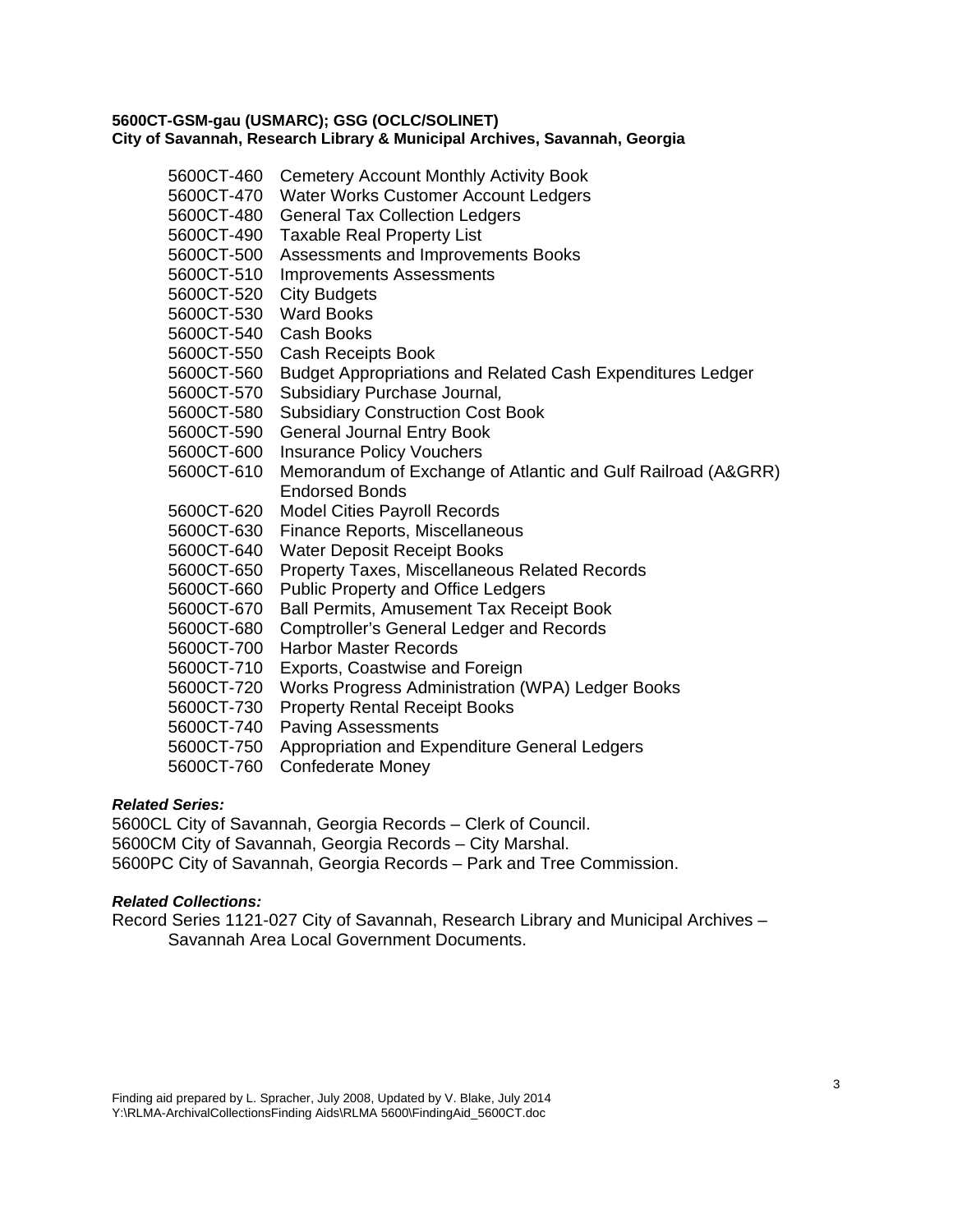# *Sub-series #:* **5600CT-010** *Name:* **An Ordinance to Assess and Levy Taxes and Raise Revenue for the City of Savannah**  *Dates:* 1885, 1887-1888, 1898, 1928

*Extent/Size:* 6 volumes (0.3 cubic feet)

## *Sub-series description:*

Sub-series 5600CT-010 An Ordinance to Assess and Levy Taxes and Raise Revenue for the City of Savannah (1885, 1887-1888, 1898, 1928) includes six volumes of the budget and tax ordinances.

#### *Related collection:*

Record Series 1121-027 City of Savannah, Research Library and Municipal Archives – Savannah Area Local Government Documents collection contains the revenue ordinances for the  $20<sup>th</sup>$  and  $21<sup>st</sup>$  centuries under the classification SAV.REV.01.

## *Arrangement:*

Chronological.

| 1885             |
|------------------|
| 1887             |
| 1887 (duplicate) |
| 1888             |
| 1898             |
| 1928             |
|                  |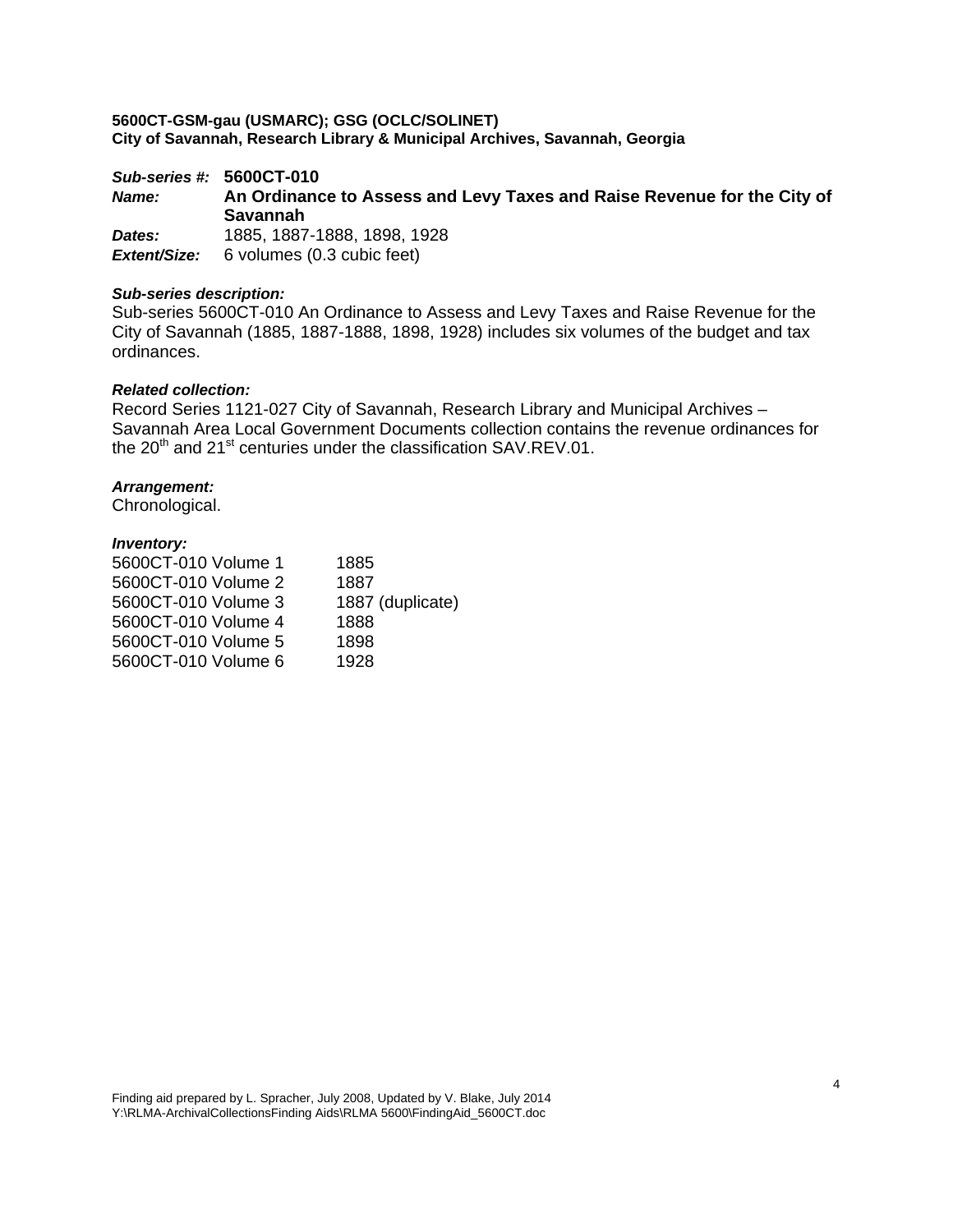*Sub-series #:* **5600CT-020** *Name:* **Time Books – Department of Public Works**  *Dates:* 1896-1897, 1900-1913 *Extent/Size:* 11 volumes (4.5 cubic feet)

#### *Sub-series description:*

Sub-series 5600CT-020 Time Books – Department of Public Works (1896-1897, 1900-1913) includes eleven volumes of payroll records. The time books include: department; pay period; employee's name; occupation; days worked; rate per day; total; and remarks.

## *Arrangement:*

Chronological.

| 5600CT-020 Volume 1  | Minute Book, 1896-1897 |
|----------------------|------------------------|
|                      |                        |
| 5600CT-020 Volume 2  | Minute Book, 1900-1902 |
| 5600CT-020 Volume 3  | Minute Book, 1902-1903 |
| 5600CT-020 Volume 4  | Minute Book, 1903-1904 |
| 5600CT-020 Volume 5  | Minute Book, 1904-1905 |
| 5600CT-020 Volume 6  | Minute Book, 1906-1907 |
| 5600CT-020 Volume 7  | Minute Book, 1907-1908 |
| 5600CT-020 Volume 8  | Minute Book, 1908-1909 |
| 5600CT-020 Volume 9  | Minute Book, 1910      |
| 5600CT-020 Volume 10 | Minute Book, 1911-1912 |
| 5600CT-020 Volume 11 | Minute Book, 1912-1913 |
|                      |                        |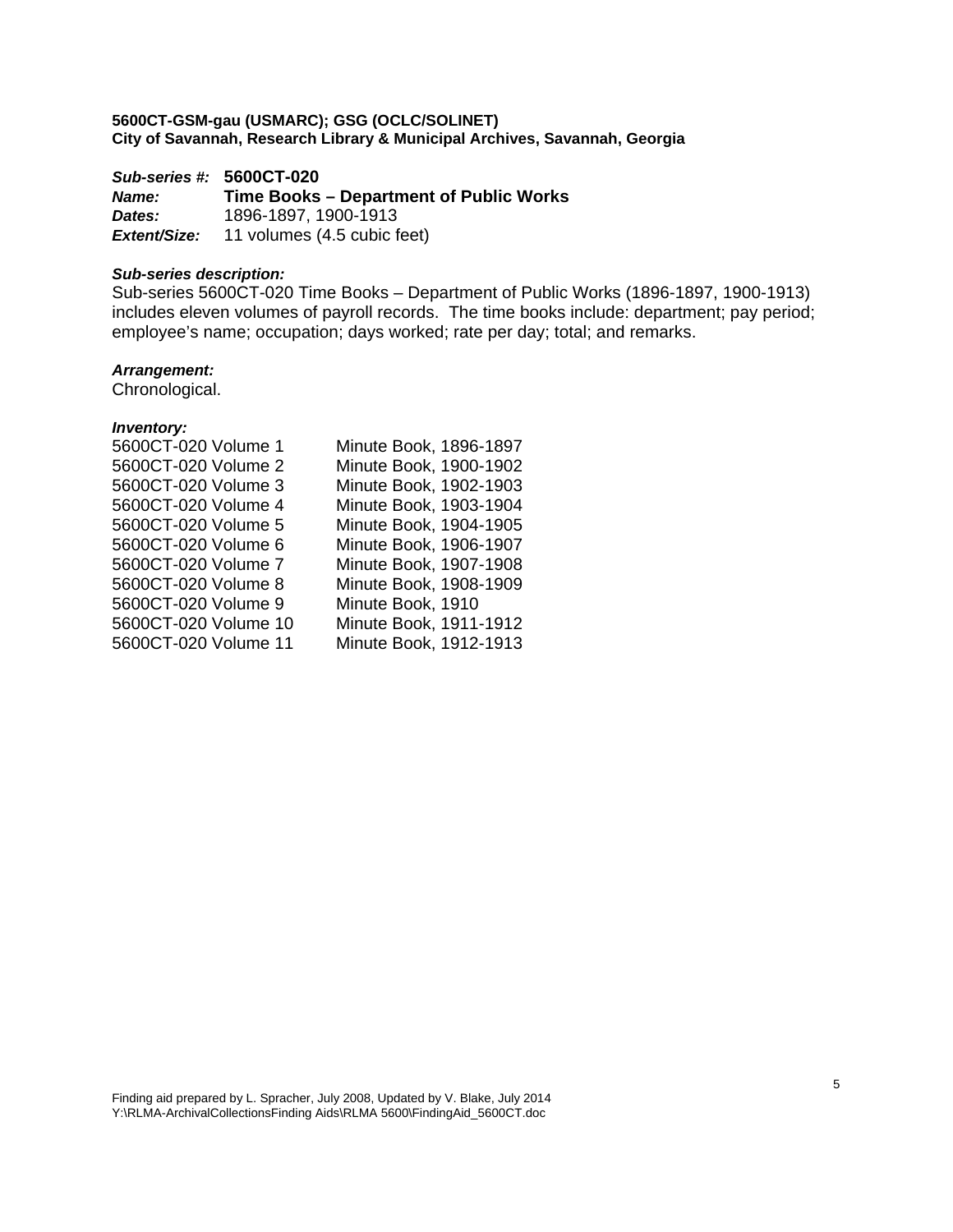*Sub-series #:* **5600CT-030** *Name:* **Time Books – City Engineer**  *Dates:* 1914-1915 *Extent/Size:* 2 volumes (0.5 cubic feet)

## *Sub-series description:*

Sub-series 5600CT-030 Time Books – City Engineer (1914-1915) includes two volumes of time books recording employees of the City Engineer's Office. The records include: pay period ending date; year; account; employee's name; occupation; hours per day; days worked; rate; and amount.

#### *Arrangement:*

Chronological.

| 5600CT-030 Volume 1 | Time Book, 1914 |
|---------------------|-----------------|
| 5600CT-030 Volume 2 | Time Book, 1915 |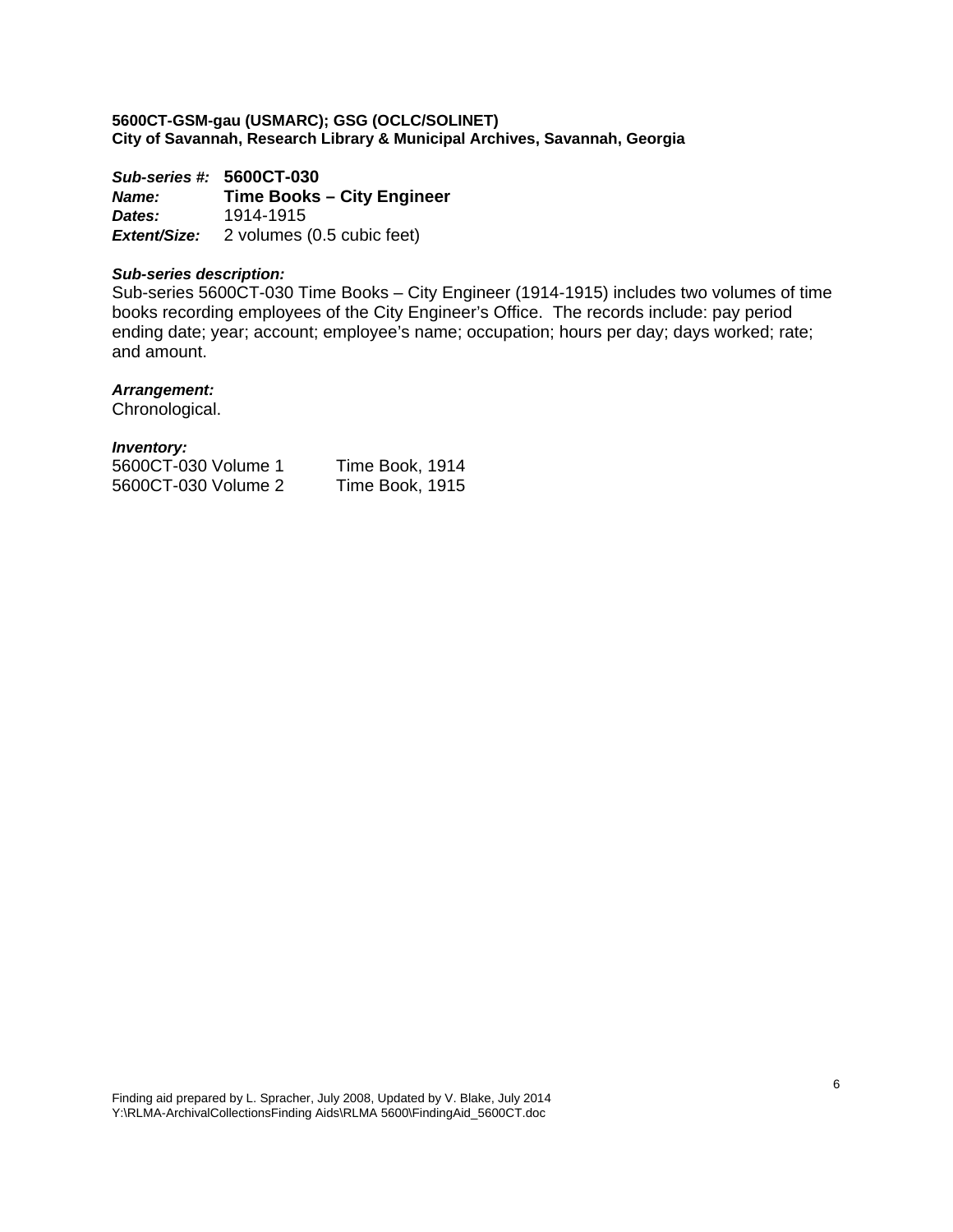*Sub-series #:* **5600CT-040** *Name:* **Liquor License Receipt Books (Indexed)**  *Dates:* 1899-1915 *Extent/Size:* 12 volumes (3.0 cubic feet)

#### *Sub-series description:*

Sub-series 5600CT-040 Liquor License Receipt Books (1899-1915) includes twelve volumes of receipt books for liquor licenses. The books record: receipt number; date of payment; name; address of business; amount; and type of license.

#### *Arrangement:*

Numerical by receipt number.

| 5600CT-040 Volume 1  | Liquor License Receipt Book, 1899           |
|----------------------|---------------------------------------------|
| 5600CT-040 Volume 2  | Liquor License Receipt Book, 1900           |
| 5600CT-040 Volume 3  | Liquor License Receipt Book, 1902           |
| 5600CT-040 Volume 4  | Liquor License Receipt Book, 1903           |
| 5600CT-040 Volume 5  | Liquor License Receipt Book, 1904           |
| 5600CT-040 Volume 6  | Liquor License Receipt Book, 1905           |
| 5600CT-040 Volume 7  | Liquor License Receipt Book, 1906           |
| 5600CT-040 Volume 8  | Liquor License Receipt Book, 1907           |
| 5600CT-040 Volume 9  | Liquor License Receipt Book (Indexed), 1908 |
| 5600CT-040 Volume 10 | Liquor License Receipt Book, 1910           |
| 5600CT-040 Volume 11 | Liquor License Receipt Book, 1914           |
| 5600CT-040 Volume 12 | Liquor License Receipt Book, 1915           |
|                      |                                             |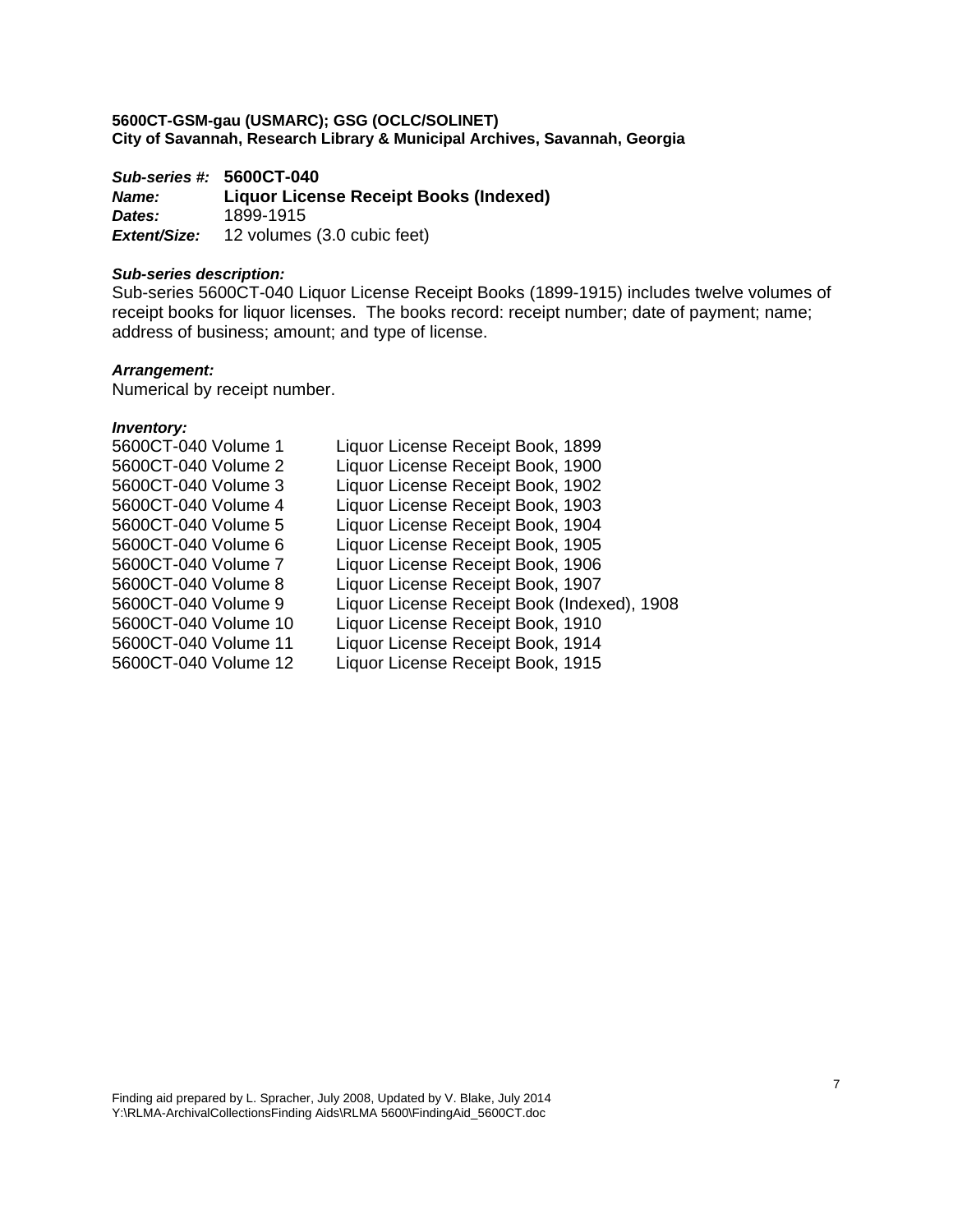*Sub-series #:* **5600CT-050** *Name:* **Insurance Returns**  *Dates:* 1920-1944 *Extent/Size:* 3 volumes (1.5 cubic feet)

## *Sub-series description:*

Sub-series 5600CT-050 Insurance Returns (1920-1944) includes three volumes of insurance returns. Entries include: site insured; name of insurance company; premium returns by quarter; insurances returns amount; and date paid. Volumes 2 and 3 overlap dates.

#### *Arrangement:*

By site with the companies listed alphabetically annually.

| 5600CT-050 Volume 1 | Insurance Returns, 1920-1922 |
|---------------------|------------------------------|
| 5600CT-050 Volume 2 | Insurance Returns, 1923-1934 |
| 5600CT-050 Volume 3 | Insurance Returns, 1923-1944 |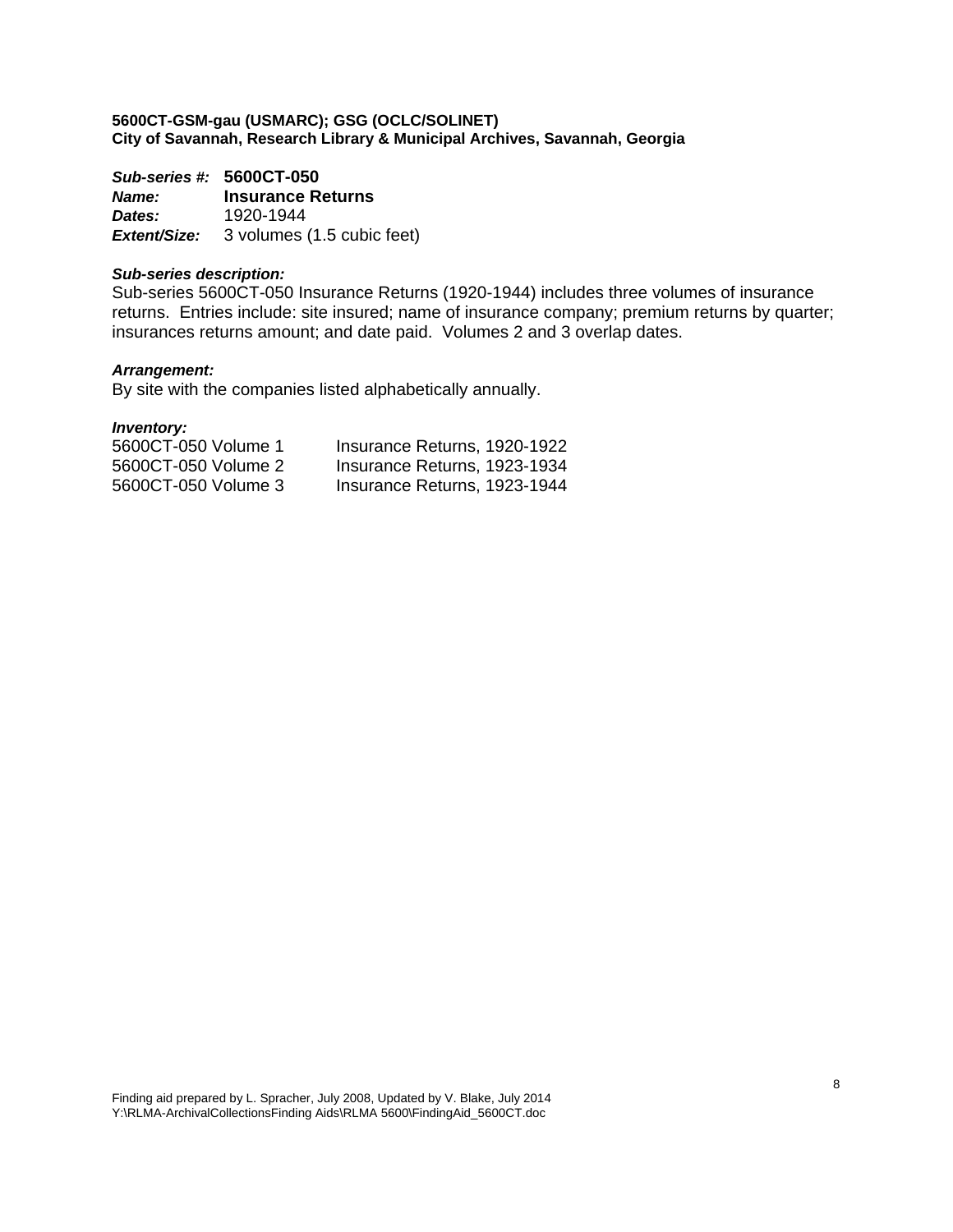*Sub-series #:* **5600CT-060** *Name:* **Privy Vault Record Books**  *Dates:* 1886-1899, 1907-1908 *Extent/Size:* 3 volumes (0.7 cubic feet)

## *Sub-series description:*

Sub-series 5600CT-060 Privy Vault Record Books (1886-1899, 1907-1908) includes three volumes of privy vault records, including: owner's name; amount due; date work completed; and amount and date paid.

## *Arrangement:*

Alphabetical by surname annually.

| 5600CT-060 Volume 1 | Privy Vault Record Books, 1866-1891            |
|---------------------|------------------------------------------------|
| 5600CT-060 Volume 2 | Privy Vault Record Books, 1892-1894            |
| 5600CT-060 Volume 3 | Privy Vault Record Books, 1895-1899, 1907-1908 |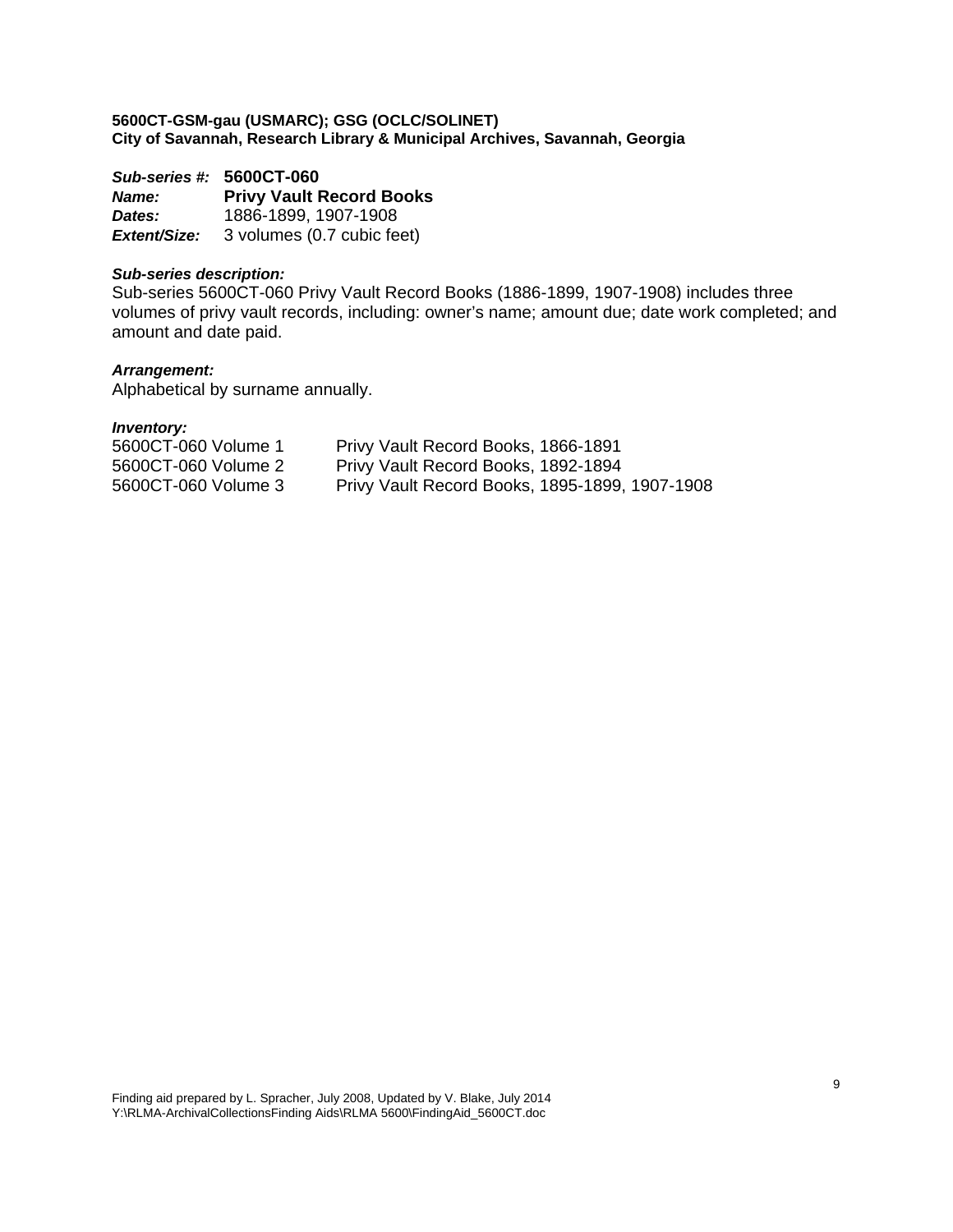*Sub-series #:* **5600CT-065**  *Name:* **Privy Vault/Dry Well Account Book**  *Dates:* 1903-1913 *Extent/Size:* 1 volume (0.3 cubic feet)

## *Sub-series description:*

Sub-series 5600CT-065 Privy Vault/Dry Well Account Book (1903-1913) includes one volume recording: date of work; name of the owner or agent; street and number; ward; whether a privy vault or dry well had been worked on; kind of work done; amount owed; date of bill; date due; date paid; and remarks.

#### *Arrangement:*

Chronological.

*Inventory:* 

Privy Vault/Dry Well Account Book, 1903-1913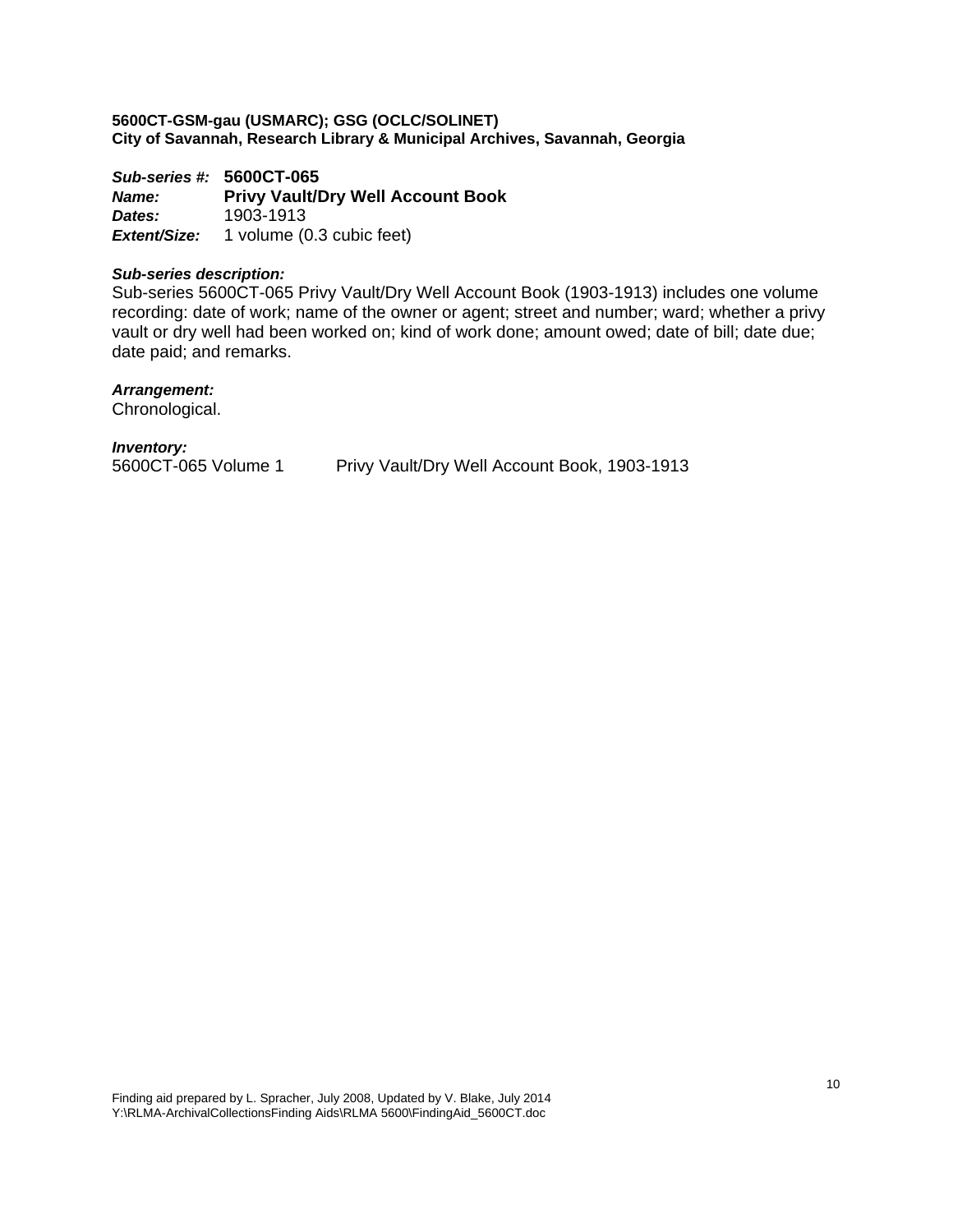|              | Sub-series #: 5600CT-070                              |
|--------------|-------------------------------------------------------|
| <b>Name:</b> | <b>Tax Digests</b>                                    |
| Dates:       | 1809-1903, 1935-1977 (some gaps)                      |
| Extent/Size: | 229 volumes, 31 rolls of microfilm (52.06 cubic feet) |

#### *Sub-series description:*

Sub-series 5600CT-070 Tax Digests (1809-1903, 1935-1977, some gaps) includes 229 volumes of tax digests. The volumes through 1903 record: property owner's name; description of the property; valuation of buildings, lots, merchandise, improved lots and wharves, vacant lots and wharves, slaves (prior to 1865), carriages, saddle horses, and dogs; owner's profession; poll; total; and remarks. The volumes dating from 1935-1977 indicate: property owner's name; address; register number; amount of tax; amount of execution fee; total; date paid; and partial payments. Property description is included in some cases.

#### *Note:*

## **PLEASE USE MICROFILM**

The volumes for 1809-1903 were microfilmed in 1991 onto thirty-one rolls of microfilm (see microfilm inventory in the following pages). Researchers are asked to use the microfilm to reduce handling of the fragile, original volumes. The microfilm is on deposit at the Bull Street Branch of the Live Oak Public Libraries system for researcher use.

#### *Arrangement:*

Alphabetical by surname

#### *Inventory:*

| 5600CT-070 Volume 1  | Tax Digest, 1809-1810 |
|----------------------|-----------------------|
| 5600CT-070 Volume 2  | Tax Digest, 1811-1812 |
| 5600CT-070 Volume 3  | Tax Digest, 1813      |
| 5600CT-070 Volume 4  | Tax Digest, 1816-1818 |
| 5600CT-070 Volume 5  | Tax Digest, 1819      |
| 5600CT-070 Volume 6  | Tax Digest, 1820      |
| 5600CT-070 Volume 7  | Tax Digest, 1821      |
| 5600CT-070 Volume 8  | Tax Digest, 1823      |
| 5600CT-070 Volume 9  | Tax Digest, 1824      |
| 5600CT-070 Volume 10 | Tax Digest, 1826      |
| 5600CT-070 Volume 11 | Tax Digest, 1827      |
| 5600CT-070 Volume 12 | Tax Digest, 1828      |
| 5600CT-070 Volume 13 | Tax Digest, 1829      |
| 5600CT-070 Volume 14 | Tax Digest, 1830      |
| 5600CT-070 Volume 15 | Tax Digest, 1831      |
| 5600CT-070 Volume 16 | Tax Digest, 1832      |
| 5600CT-070 Volume 17 | Tax Digest, 1834      |
| 5600CT-070 Volume 18 | Tax Digest, 1835      |
| 5600CT-070 Volume 19 | Tax Digest, 1836      |
| 5600CT-070 Volume 20 | Tax Digest, 1837      |
| 5600CT-070 Volume 21 | Tax Digest, 1839      |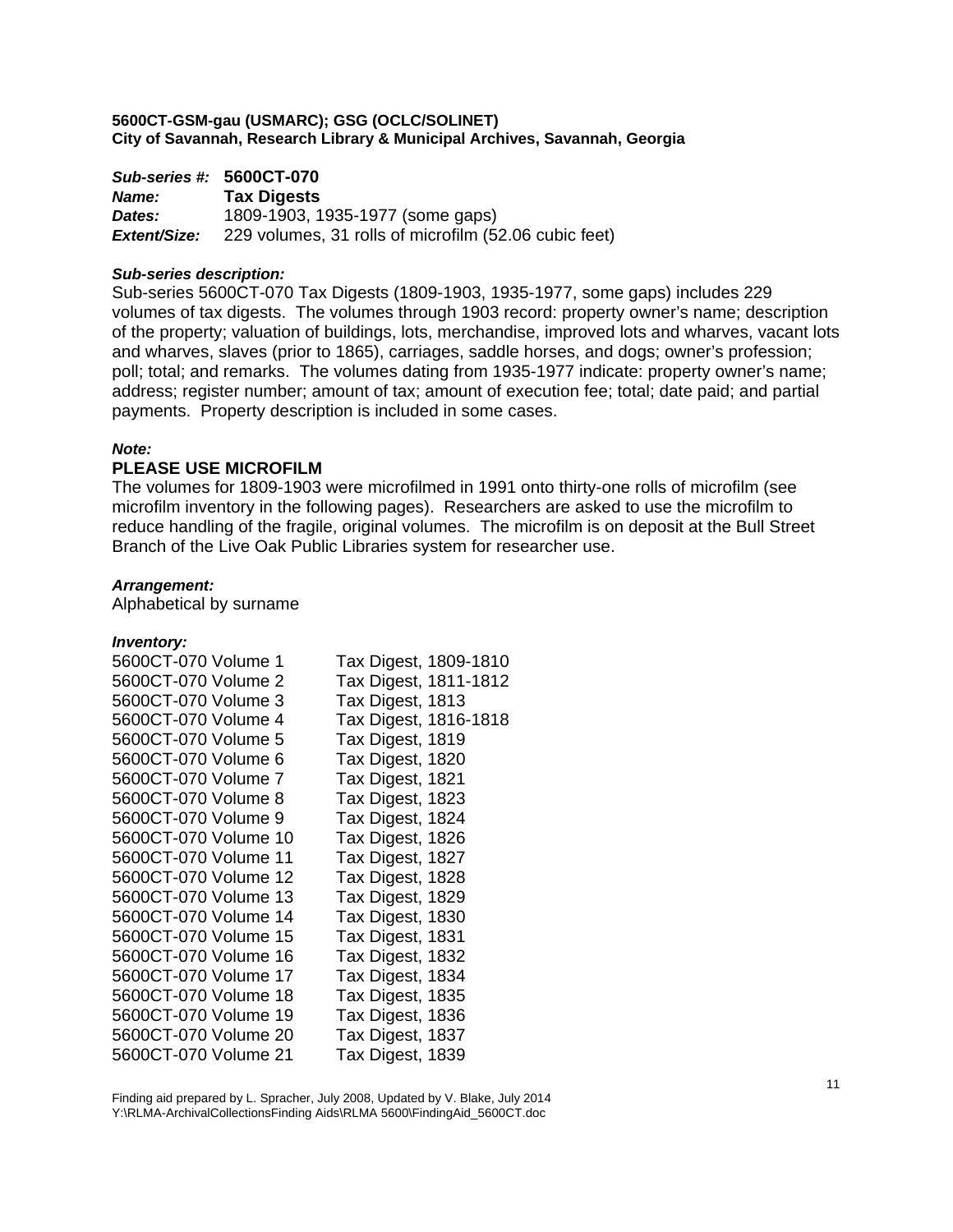| 5600CT-070 Volume 22 | Tax Digest, 1840 |
|----------------------|------------------|
| 5600CT-070 Volume 23 | Tax Digest, 1841 |
| 5600CT-070 Volume 24 | Tax Digest, 1842 |
| 5600CT-070 Volume 25 | Tax Digest, 1843 |
| 5600CT-070 Volume 26 | Tax Digest, 1844 |
| 5600CT-070 Volume 27 | Tax Digest, 1845 |
| 5600CT-070 Volume 28 | Tax Digest, 1846 |
| 5600CT-070 Volume 29 | Tax Digest, 1847 |
| 5600CT-070 Volume 30 | Tax Digest, 1848 |
| 5600CT-070 Volume 31 | Tax Digest, 1849 |
| 5600CT-070 Volume 32 | Tax Digest, 1850 |
| 5600CT-070 Volume 33 | Tax Digest, 1851 |
| 5600CT-070 Volume 34 | Tax Digest, 1852 |
| 5600CT-070 Volume 35 | Tax Digest, 1853 |
| 5600CT-070 Volume 36 | Tax Digest, 1854 |
| 5600CT-070 Volume 37 | Tax Digest, 1855 |
| 5600CT-070 Volume 38 | Tax Digest, 1856 |
| 5600CT-070 Volume 39 | Tax Digest, 1857 |
| 5600CT-070 Volume 40 | Tax Digest, 1858 |
| 5600CT-070 Volume 41 | Tax Digest, 1859 |
| 5600CT-070 Volume 42 | Tax Digest, 1860 |
| 5600CT-070 Volume 43 | Tax Digest, 1861 |
| 5600CT-070 Volume 44 | Tax Digest, 1862 |
| 5600CT-070 Volume 45 | Tax Digest, 1863 |
| 5600CT-070 Volume 46 | Tax Digest, 1864 |
| 5600CT-070 Volume 47 | Tax Digest, 1866 |
| 5600CT-070 Volume 48 | Tax Digest, 1867 |
| 5600CT-070 Volume 49 | Tax Digest, 1868 |
| 5600CT-070 Volume 50 | Tax Digest, 1869 |
| 5600CT-070 Volume 51 | Tax Digest, 1870 |
| 5600CT-070 Volume 52 | Tax Digest, 1871 |
| 5600CT-070 Volume 53 | Tax Digest, 1872 |
| 5600CT-070 Volume 54 | Tax Digest, 1873 |
| 5600CT-070 Volume 55 | Tax Digest, 1874 |
| 5600CT-070 Volume 56 | Tax Digest, 1875 |
| 5600CT-070 Volume 57 | Tax Digest, 1876 |
| 5600CT-070 Volume 58 | Tax Digest, 1877 |
| 5600CT-070 Volume 59 | Tax Digest, 1878 |
| 5600CT-070 Volume 60 | Tax Digest, 1879 |
| 5600CT-070 Volume 61 | Tax Digest, 1880 |
| 5600CT-070 Volume 62 | Tax Digest, 1881 |
| 5600CT-070 Volume 63 | Tax Digest, 1882 |
| 5600CT-070 Volume 64 | Tax Digest, 1883 |
| 5600CT-070 Volume 65 | Tax Digest, 1884 |
| 5600CT-070 Volume 66 | Tax Digest, 1885 |
| 5600CT-070 Volume 67 | Tax Digest, 1886 |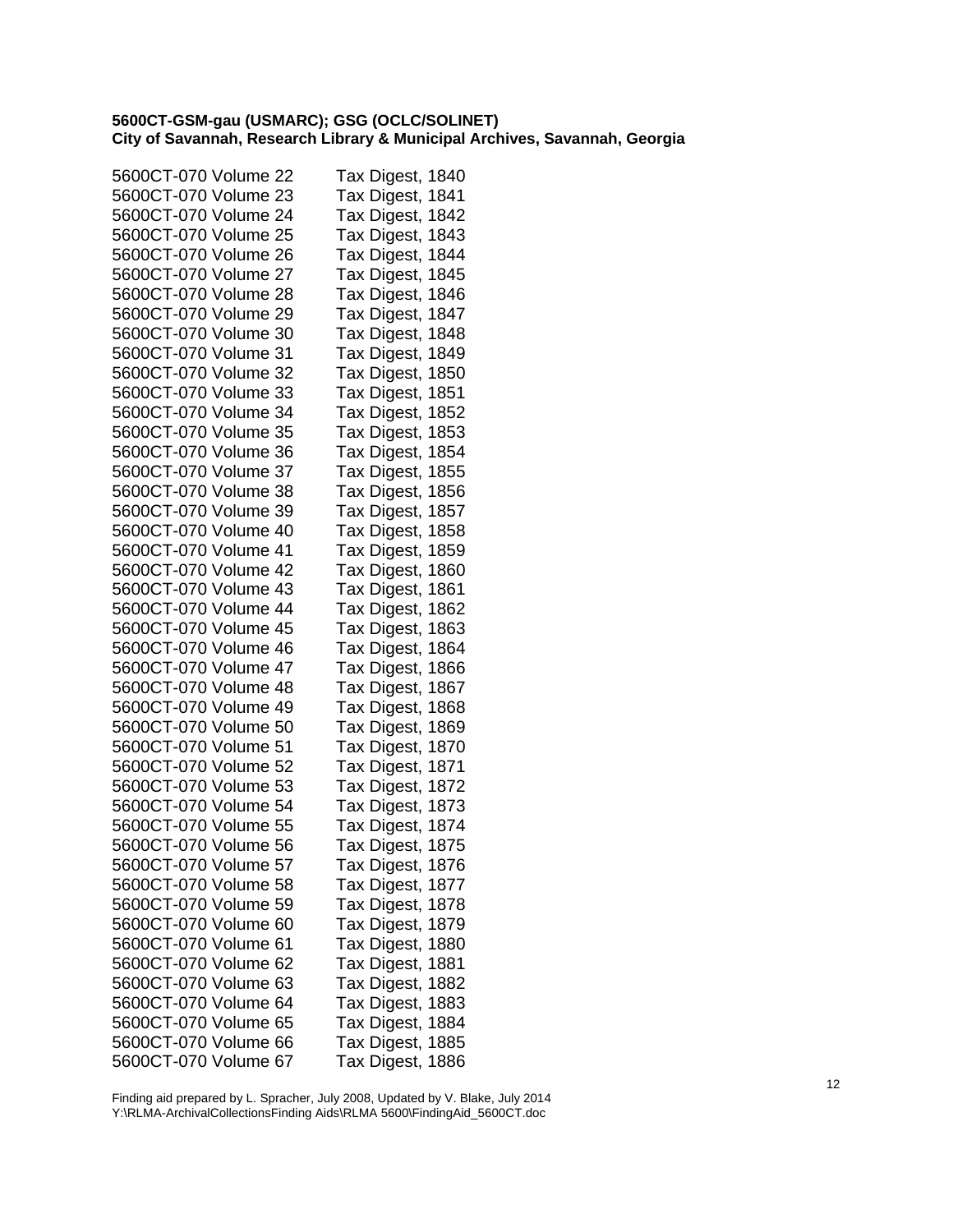| 5600CT-070 Volume 68                           | Tax Digest, 1887                                                 |
|------------------------------------------------|------------------------------------------------------------------|
| 5600CT-070 Volume 69                           | Tax Digest, 1888                                                 |
| 5600CT-070 Volume 70                           | Tax Digest, 1889                                                 |
| 5600CT-070 Volume 71                           | Tax Digest, 1890                                                 |
| 5600CT-070 Volume 72                           | Tax Digest, 1891                                                 |
| 5600CT-070 Volume 73                           | Tax Digest, 1892                                                 |
| 5600CT-070 Volume 74                           | Tax Digest, 1893                                                 |
| 5600CT-070 Volume 75                           | Tax Digest, 1894                                                 |
| 5600CT-070 Volume 76                           | Tax Digest, 1895                                                 |
| 5600CT-070 Volume 77                           | Tax Digest, 1896                                                 |
| 5600CT-070 Volume 78                           | Tax Digest, 1987                                                 |
| 5600CT-070 Volume 79                           | Tax Digest, 1898                                                 |
| 5600CT-070 Volume 80                           | Tax Digest, 1899                                                 |
| 5600CT-070 Volume 81                           | Tax Digest, 1900                                                 |
| 5600CT-070 Volume 82                           | Tax Digest, 1901                                                 |
| 5600CT-070 Volume 83                           | Tax Digest, 1902                                                 |
| 5600CT-070 Volume 84                           | Tax Digest, 1903                                                 |
|                                                |                                                                  |
| 5600CT-070A Volume 1                           | Real Estate Tax Digest, 1935-1938                                |
| 5600CT-070A Volume 2                           | Real Estate Tax Digest, 1939-1944                                |
| 5600CT-070A Volume 3                           | Real Estate Tax Digest, 1945-1950                                |
| 5600CT-070A Volume 4                           | Real Estate Tax Digest, 1950 A-F                                 |
| 5600CT-070A Volume 5                           | Real Estate Tax Digest, 1950 G-N                                 |
| 5600CT-070A Volume 6                           | Real Estate Tax Digest, 1950 O-Z                                 |
| 5600CT-070A Volume 7                           | Real Estate Tax Digest, 1951-1952                                |
| 5600CT-070A Volume 8                           | Real Estate Tax Digest, 1951 A-F                                 |
| 5600CT-070A Volume 9                           | Real Estate Tax Digest, 1951 G-N                                 |
| 5600CT-070A Volume 10                          | Real Estate Tax Digest, 1951 O-Z                                 |
| 5600CT-070A Volume 11                          | Real Estate Tax Digest, 1951                                     |
| 5600CT-070A Volume 12<br>5600CT-070A Volume 13 | Real Estate Extended Area Cash Book, 1951 4th Quarter            |
| 5600CT-070A Volume 14                          | Real Estate Tax Digest, 1952 A-D                                 |
| 5600CT-070A Volume 15                          | Real Estate Tax Digest, 1952 E-K                                 |
| 5600CT-070A Volume 16                          | Real Estate Tax Digest, 1952 L-R                                 |
| 5600CT-070A Volume 17                          | Real Estate Tax Digest, 1952 S-Z<br>Real Estate Tax Digest, 1952 |
| 5600CT-070A Volume 18                          | Real Estate Tax Digest, 1953-1955                                |
| 5600CT-070A Volume 19                          | Real Estate Tax Digest, 1953 A-D                                 |
| 5600CT-070A Volume 20                          | Real Estate Tax Digest, 1953 E-K                                 |
| 5600CT-070A Volume 21                          | Real Estate Tax Digest, 1953 L-R                                 |
| 5600CT-070A Volume 22                          | Real Estate Tax Digest, 1953 S-Z                                 |
| 5600CT-070A Volume 23                          | Real Estate Tax Digest, 1954 A-D                                 |
| 5600CT-070A Volume 24                          | Real Estate Tax Digest, 1954 E-K                                 |
| 5600CT-070A Volume 25                          | Real Estate Tax Digest, 1954 L-R                                 |
| 5600CT-070A Volume 26                          | Real Estate Tax Digest, 1954 S-Z                                 |
| 5600CT-070A Volume 27                          | Real Estate Tax Digest, 1957 A-D                                 |
| 5600CT-070A Volume 28                          | Real Estate Tax Digest, 1957 A-C                                 |
|                                                |                                                                  |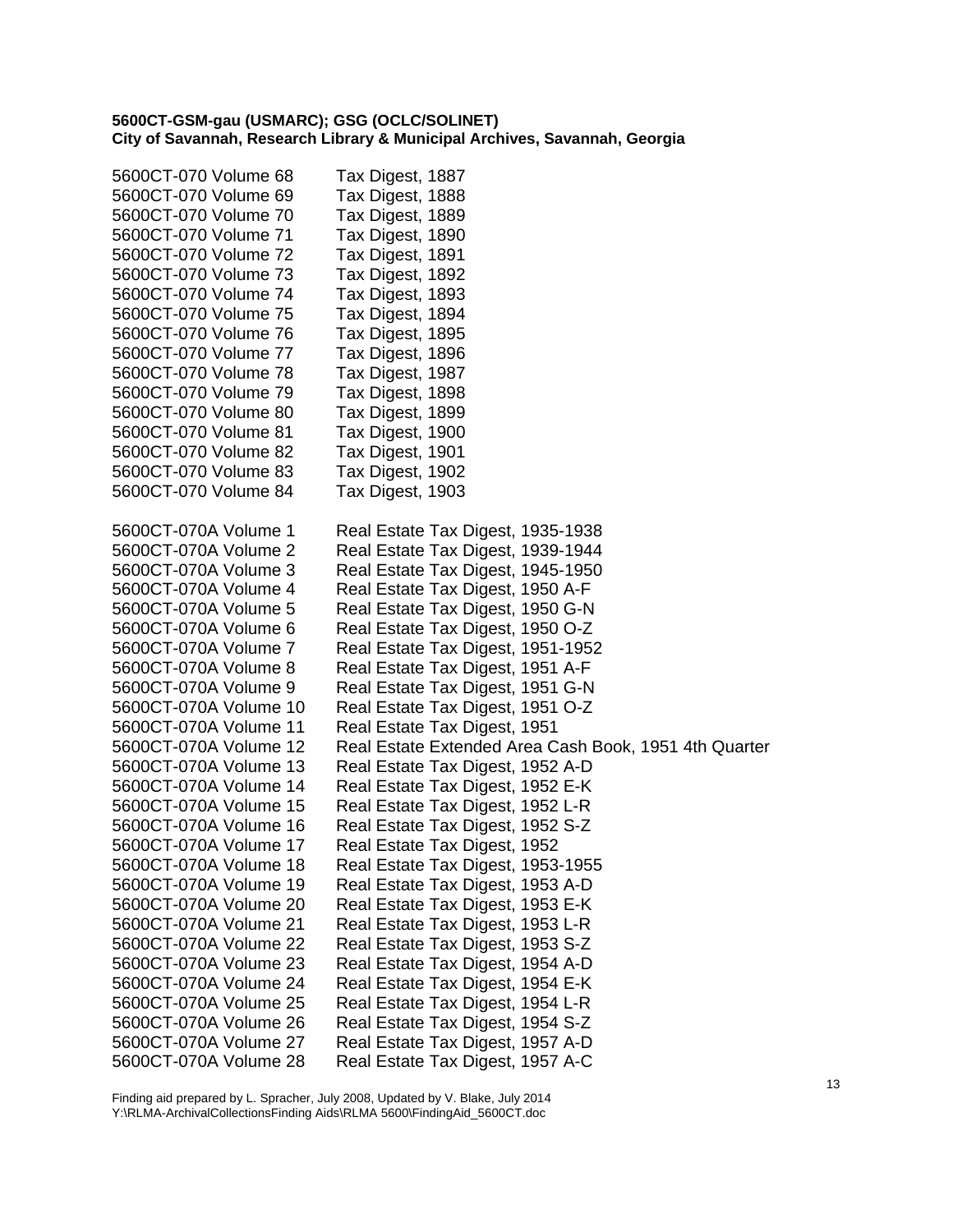| 5600CT-070A Volume 29 | Real Estate Tax Digest, 1957 D-G  |
|-----------------------|-----------------------------------|
| 5600CT-070A Volume 30 | Real Estate Tax Digest, 1957 E-K  |
| 5600CT-070A Volume 31 | Real Estate Tax Digest, 1957 J-M  |
| 5600CT-070A Volume 32 | Real Estate Tax Digest, 1957 L-R  |
| 5600CT-070A Volume 33 | Real Estate Tax Digest, 1957 N-R  |
| 5600CT-070A Volume 34 | Real Estate Tax Digest, 1957 S-Z  |
| 5600CT-070A Volume 35 | Real Estate Tax Digest, 1957 S-Z  |
| 5600CT-070A Volume 36 | Real Estate Tax Digest, 1958 A-C  |
| 5600CT-070A Volume 37 | Real Estate Tax Digest, 1958 A-D  |
| 5600CT-070A Volume 38 | Real Estate Tax Digest, 1958 D-H  |
| 5600CT-070A Volume 39 | Real Estate Tax Digest, 1958 E-K  |
| 5600CT-070A Volume 40 | Real Estate Tax Digest, 1958 I-M  |
| 5600CT-070A Volume 41 | Real Estate Tax Digest, 1958 N-R  |
| 5600CT-070A Volume 42 | Real Estate Tax Digest, 1958 L-R  |
| 5600CT-070A Volume 43 | Real Estate Tax Digest, 1958 S-Z  |
| 5600CT-070A Volume 44 | Real Estate Tax Digest, 1958 S-Z  |
| 5600CT-070A Volume 45 | Real Estate Tax Digest, 1959      |
| 5600CT-070A Volume 46 | Real Estate Tax Digest, 1959 A-C  |
| 5600CT-070A Volume 47 | Real Estate Tax Digest, 1959 D-I  |
| 5600CT-070A Volume 48 | Real Estate Tax Digest, 1959 D-G  |
| 5600CT-070A Volume 49 | Real Estate Tax Digest, 1959 H-L  |
| 5600CT-070A Volume 50 | Real Estate Tax Digest, 1959 J-M  |
| 5600CT-070A Volume 51 | Real Estate Tax Digest, 1959 N-T  |
| 5600CT-070A Volume 52 | Real Estate Tax Digest, 1959 S-Z  |
| 5600CT-070A Volume 53 | Real Estate Tax Digest, 1959 U-Z  |
| 5600CT-070A Volume 54 | Real Estate Tax Digest, 1960 A-C  |
| 5600CT-070A Volume 55 | Real Estate Tax Digest, 1960 A-C  |
| 5600CT-070A Volume 56 | Real Estate Tax Digest, 1960 D-H  |
| 5600CT-070A Volume 57 | Real Estate Tax Digest, 1960 I-L  |
| 5600CT-070A Volume 58 | Real Estate Tax Digest, 1960 J-Mc |
| 5600CT-070A Volume 59 | Real Estate Tax Digest, 1960 M-R  |
| 5600CT-070A Volume 60 | Real Estate Tax Digest, 1960 N-S  |
| 5600CT-070A Volume 61 | Real Estate Tax Digest, 1960 T-Z  |
| 5600CT-070A Volume 62 | Real Estate Tax Digest, 1960 T-Z  |
| 5600CT-070A Volume 63 | Real Estate Tax Digest, 1961 A-C  |
| 5600CT-070A Volume 64 | Real Estate Tax Digest, 1961 D-G  |
| 5600CT-070A Volume 65 | Real Estate Tax Digest, 1961 H-K  |
| 5600CT-070A Volume 66 | Real Estate Tax Digest, 1961 L-O  |
| 5600CT-070A Volume 67 | Real Estate Tax Digest, 1961 P-S  |
| 5600CT-070A Volume 68 | Real Estate Tax Digest, 1961 T-Z  |
| 5600CT-070A Volume 69 | Real Estate Tax Digest, 1961      |
| 5600CT-070A Volume 70 | Real Estate Tax Digest, 1962      |
| 5600CT-070A Volume 71 | Real Estate Tax Digest, 1962 A-C  |
| 5600CT-070A Volume 72 | Real Estate Tax Digest, 1962 D-H  |
| 5600CT-070A Volume 73 | Real Estate Tax Digest, 1962 I-O  |
| 5600CT-070A Volume 74 | Real Estate Tax Digest, 1962 P-S  |
|                       |                                   |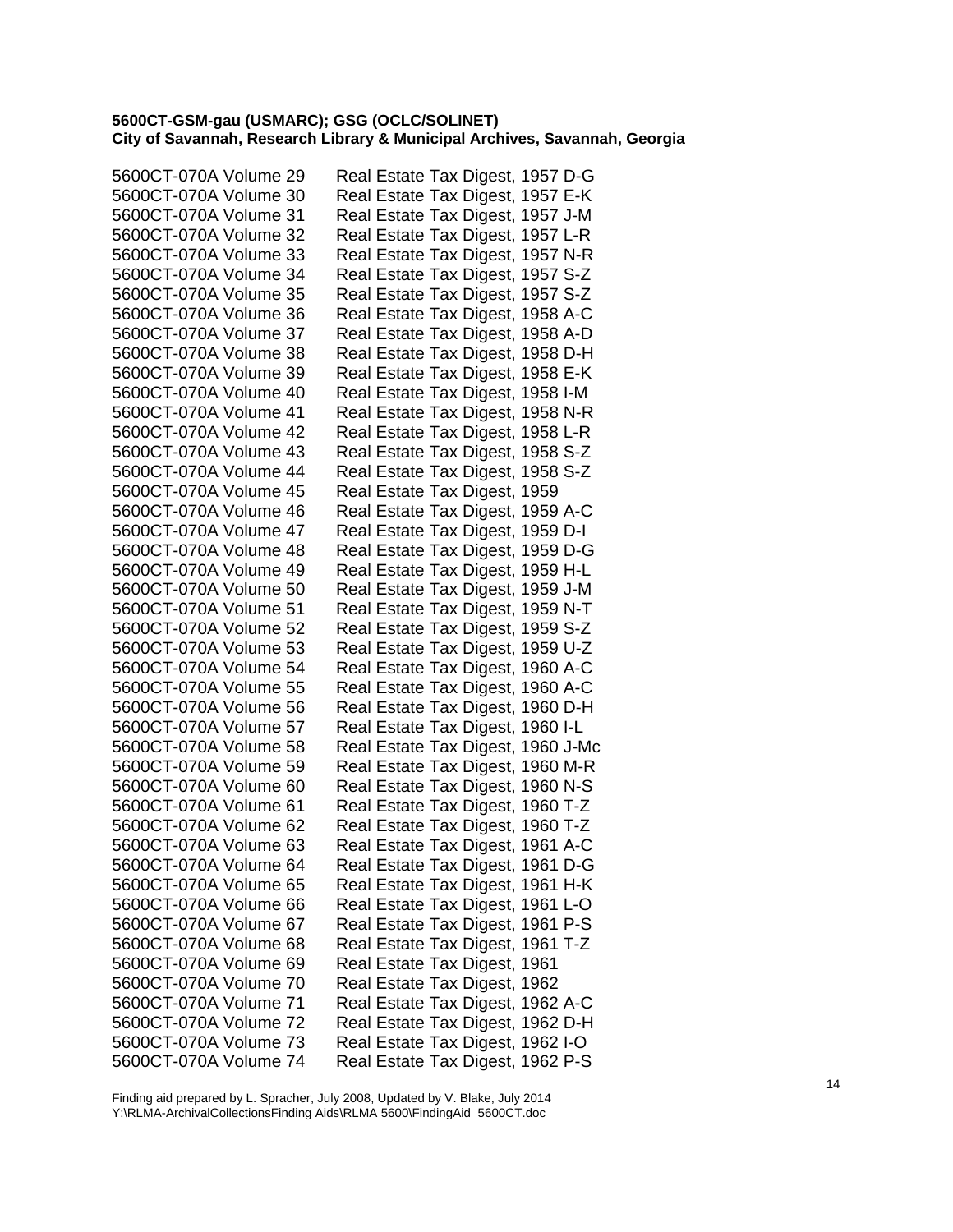| 5600CT-070A Volume 75  | Real Estate Tax Digest, 1962 T-Z        |
|------------------------|-----------------------------------------|
| 5600CT-070A Volume 76  | Real Estate Tax Digest, 1962            |
| 5600CT-070A Volume 77  | Real Estate Tax Digest, 1962            |
| 5600CT-070A Volume 78  | Real Estate Tax Digest, 1963 A-C        |
| 5600CT-070A Volume 79  | Real Estate Tax Digest, 1963 D-G        |
| 5600CT-070A Volume 80  | Real Estate Tax Digest, 1963 H-L        |
| 5600CT-070A Volume 81  | Real Estate Tax Digest, 1963 M-Q        |
| 5600CT-070A Volume 82  | Real Estate Tax Digest, 1963 R-T        |
| 5600CT-070A Volume 83  | Real Estate Tax Digest, 1963 U-Z        |
| 5600CT-070A Volume 84  | Real Estate Tax Digest, 1963            |
| 5600CT-070A Volume 85  | Real Estate Tax Digest, 1963            |
| 5600CT-070A Volume 86  | Real Estate Tax Digest, 1967 A-E        |
| 5600CT-070A Volume 87  | Real Estate Tax Digest, 1967 A-C        |
| 5600CT-070A Volume 88  | Real Estate Tax Digest, 1967 D-I        |
| 5600CT-070A Volume 89  | Real Estate Tax Digest, 1967 F-L        |
| 5600CT-070A Volume 90  | Real Estate Tax Digest, 1967 J-N        |
| 5600CT-070A Volume 91  | Real Estate Tax Digest, 1967 M-S        |
| 5600CT-070A Volume 92  | Real Estate Tax Digest, 1967 O-S        |
| 5600CT-070A Volume 93  | Real Estate Tax Digest, 1967 T-Z        |
| 5600CT-070A Volume 94  | Real Estate Tax Digest, 1967 T-Z        |
| 5600CT-070A Volume 95  | Real Estate Tax Digest, 1968 A-C        |
| 5600CT-070A Volume 96  | Real Estate Tax Digest, 1968 D-I        |
| 5600CT-070A Volume 97  | Real Estate Tax Digest, 1968 J-N        |
| 5600CT-070A Volume 98  | Real Estate Tax Digest, 1968 O-S        |
| 5600CT-070A Volume 99  | Real Estate Tax Digest, 1968 T-Z        |
| 5600CT-070A Volume 100 | Real Estate Tax Digest, 1969 A-C        |
| 5600CT-070A Volume 101 | Real Estate Tax Digest, 1969 D-I        |
| 5600CT-070A Volume 102 | Real Estate Tax Digest, 1969 J-N        |
| 5600CT-070A Volume 103 | Real Estate Tax Digest, 1969 O-S        |
| 5600CT-070A Volume 104 | Real Estate Tax Digest, 1969 T-Z        |
| 5600CT-070A Volume 105 | Real Estate Tax Digest, 1969 Supplement |
| 5600CT-070A Volume 106 | Real Estate Tax Digest, 1970 A-C        |
| 5600CT-070A Volume 107 | Real Estate Tax Digest, 1970 D-I        |
| 5600CT-070A Volume 108 | Real Estate Tax Digest, 1970 J-N        |
| 5600CT-070A Volume 109 | Real Estate Tax Digest, 1970 O-S        |
| 5600CT-070A Volume 110 | Real Estate Tax Digest, 1970 T-Z        |
| 5600CT-070A Volume 111 | Real Estate Tax Digest, 1971 A-C        |
| 5600CT-070A Volume 112 | Real Estate Tax Digest, 1971 D-I        |
| 5600CT-070A Volume 113 | Real Estate Tax Digest, 1971 J-M        |
| 5600CT-070A Volume 114 | Real Estate Tax Digest, 1971 N-S        |
| 5600CT-070A Volume 115 | Real Estate Tax Digest, 1971 T-Z        |
| 5600CT-070A Volume 116 | Real Estate Tax Digest, 1972 A-C        |
| 5600CT-070A Volume 117 | Real Estate Tax Digest, 1972 D-I        |
| 5600CT-070A Volume 118 | Real Estate Tax Digest, 1972 J-M        |
| 5600CT-070A Volume 119 | Real Estate Tax Digest, 1972 N-S        |
| 5600CT-070A Volume 120 | Real Estate Tax Digest, 1972 T-Z        |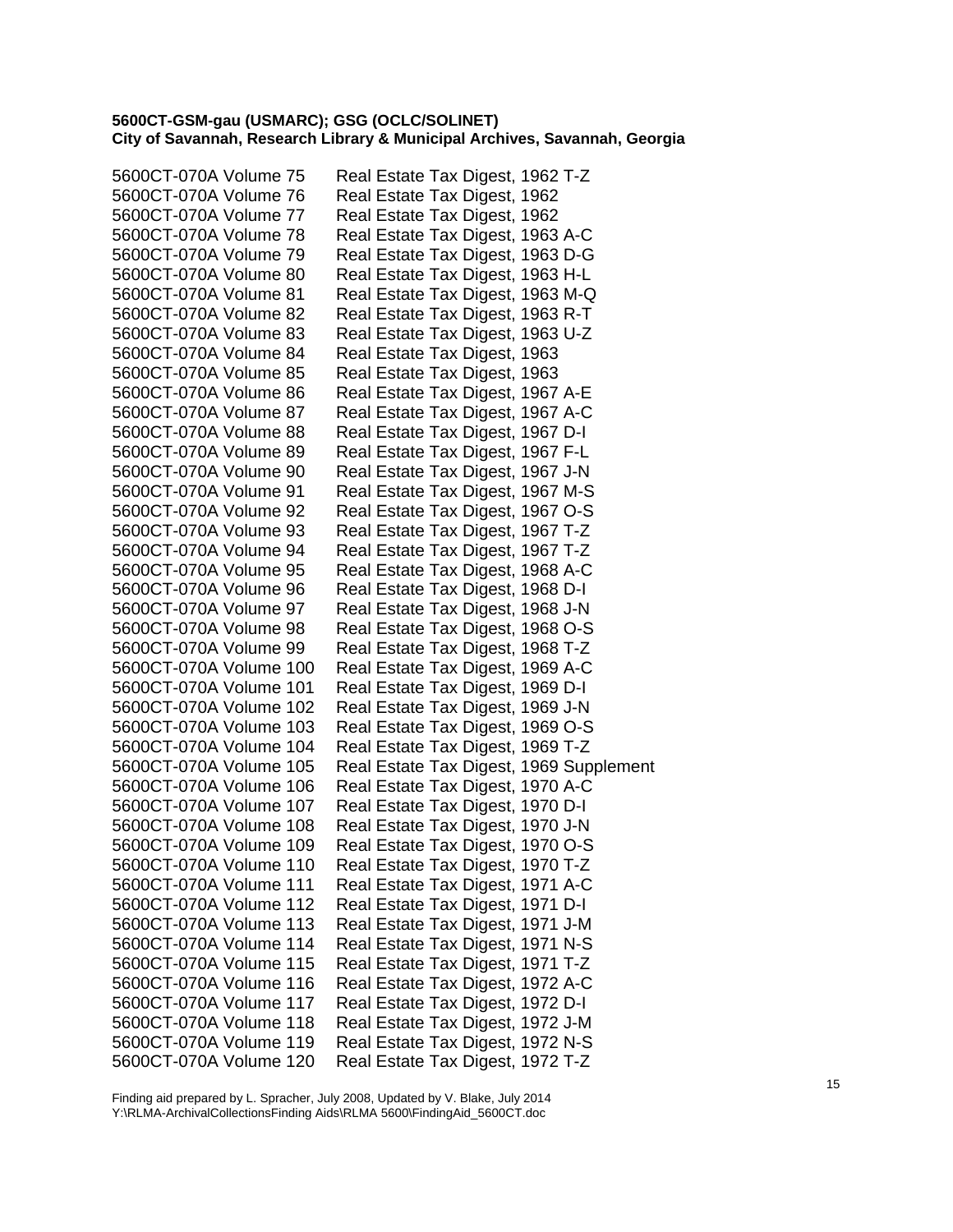| 5600CT-070A Volume 121 | Real Estate Tax Digest, 1973 A-C   |
|------------------------|------------------------------------|
| 5600CT-070A Volume 122 | Real Estate Tax Digest, 1973 D-I   |
| 5600CT-070A Volume 123 | Real Estate Tax Digest, 1973 J-M   |
| 5600CT-070A Volume 124 | Real Estate Tax Digest, 1973 N-S   |
| 5600CT-070A Volume 125 | Real Estate Tax Digest, 1973 T-Z   |
| 5600CT-070A Volume 126 | Real Estate Tax Digest, 1974 A-C   |
| 5600CT-070A Volume 127 | Real Estate Tax Digest, 1974 D-I   |
| 5600CT-070A Volume 128 | Real Estate Tax Digest, 1974 J-M   |
| 5600CT-070A Volume 129 | Real Estate Tax Digest, 1974 N-S   |
| 5600CT-070A Volume 130 | Real Estate Tax Digest, 1974 T-Z   |
| 5600CT-070A Volume 131 | Real Estate Tax Digest, 1975 D-I   |
| 5600CT-070A Volume 132 | Real Estate Tax Digest, 1975 J-M   |
| 5600CT-070A Volume 133 | Real Estate Tax Digest, 1975 N-S   |
| 5600CT-070A Volume 134 | Real Estate Tax Digest, 1975 T-Z   |
| 5600CT-070A Volume 135 | Real Estate Tax Digest, 1976 A-C   |
| 5600CT-070A Volume 136 | Real Estate Tax Digest, 1976 D-I   |
| 5600CT-070A Volume 137 | Real Estate Tax Digest, 1976 J-M   |
| 5600CT-070A Volume 138 | Real Estate Tax Digest, 1976 N-S   |
| 5600CT-070A Volume 139 | Real Estate Tax Digest, 1976 T-Z   |
| 5600CT-070A Volume 140 | Real Estate Tax Digest, 1977 A-Co  |
| 5600CT-070A Volume 141 | Real Estate Tax Digest, 1977 Co-G  |
| 5600CT-070A Volume 142 | Real Estate Tax Digest, 1977 Gr-La |
| 5600CT-070A Volume 143 | Real Estate Tax Digest, 1977 La-Ow |
| 5600CT-070A Volume 144 | Real Estate Tax Digest, 1977 Ow-So |
| 5600CT-070A Volume 145 | Real Estate Tax Digest, 1977 So-Z  |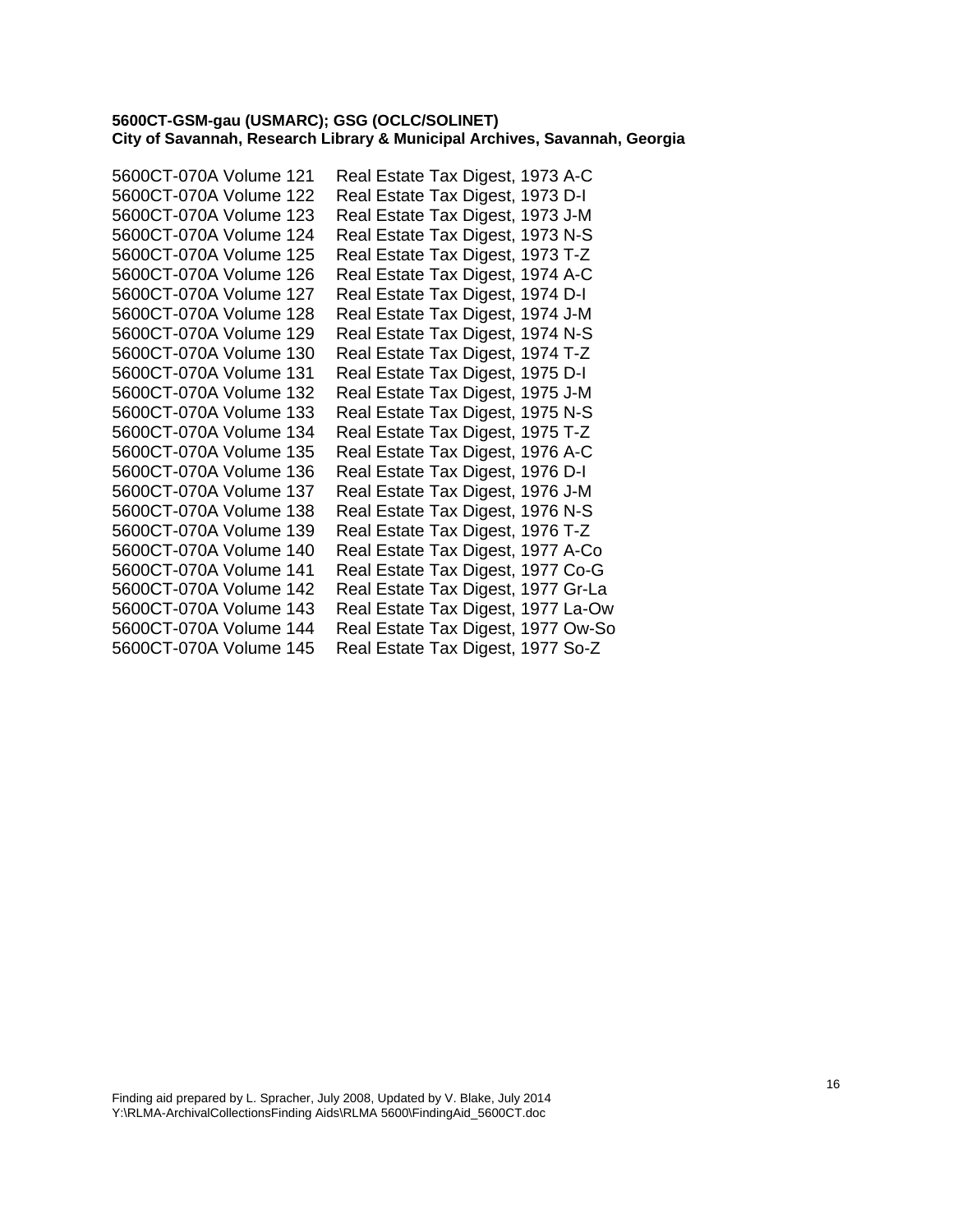#### *Microfilm Inventory:*

| Roll #C-5600CT-070-01 | Tax Digests, 1809-1815                              |
|-----------------------|-----------------------------------------------------|
| Roll #C-5600CT-070-02 | Tax Digests, 1816-1818, 1819-1820, 1821, 1823, 1824 |
| Roll #C-5600CT-070-03 | Tax Digests, 1826-1832                              |
| Roll #C-5600CT-070-04 | Tax Digests, 1834-1837                              |
| Roll #C-5600CT-070-05 | Tax Digests, 1839-1843                              |
| Roll #C-5600CT-070-06 | Tax Digests, 1844-1848                              |
| Roll #C-5600CT-070-07 | Tax Digests, 1849-1853                              |
| Roll #C-5600CT-070-08 | Tax Digests, 1854-1857                              |
| Roll #C-5600CT-070-09 | Tax Digests, 1858-1860                              |
| Roll #C-5600CT-070-10 | Tax Digests, 1861-1863                              |
| Roll #C-5600CT-070-11 | Tax Digests, 1864, 1866-1867                        |
| Roll #C-5600CT-070-12 | Tax Digests, 1868-1870                              |
| Roll #C-5600CT-070-13 | Tax Digests, 1871-1872                              |
| Roll #C-5600CT-070-14 | Tax Digests, 1873-1874                              |
| Roll #C-5600CT-070-15 | Tax Digests, 1875-1876                              |
| Roll #C-5600CT-070-16 | Tax Digests, 1877-1878                              |
| Roll #C-5600CT-070-17 | Tax Digests, 1879-1880                              |
| Roll #C-5600CT-070-18 | Tax Digests, 1881-1882                              |
| Roll #C-5600CT-070-19 | Tax Digests, 1883-1884                              |
| Roll #C-5600CT-070-20 | Tax Digests, 1885-1886                              |
| Roll #C-5600CT-070-21 | Tax Digests, 1887-1888                              |
| Roll #C-5600CT-070-22 | Tax Digests, 1889                                   |
| Roll #C-5600CT-070-23 | Tax Digests, 1890-1891                              |
| Roll #C-5600CT-070-24 | Tax Digests, 1892-1893                              |
| Roll #C-5600CT-070-25 | Tax Digests, 1894                                   |
| Roll #C-5600CT-070-26 | Tax Digests, 1895                                   |
| Roll #C-5600CT-070-27 | Tax Digests, 1896                                   |
| Roll #C-5600CT-070-28 | Tax Digests, 1897                                   |
| Roll #C-5600CT-070-29 | Tax Digests, 1898                                   |
| Roll #C-5600CT-070-30 | Tax Digests, 1899                                   |
| Roll #C-5600CT-070-31 | Tax Digests, 1900                                   |
|                       |                                                     |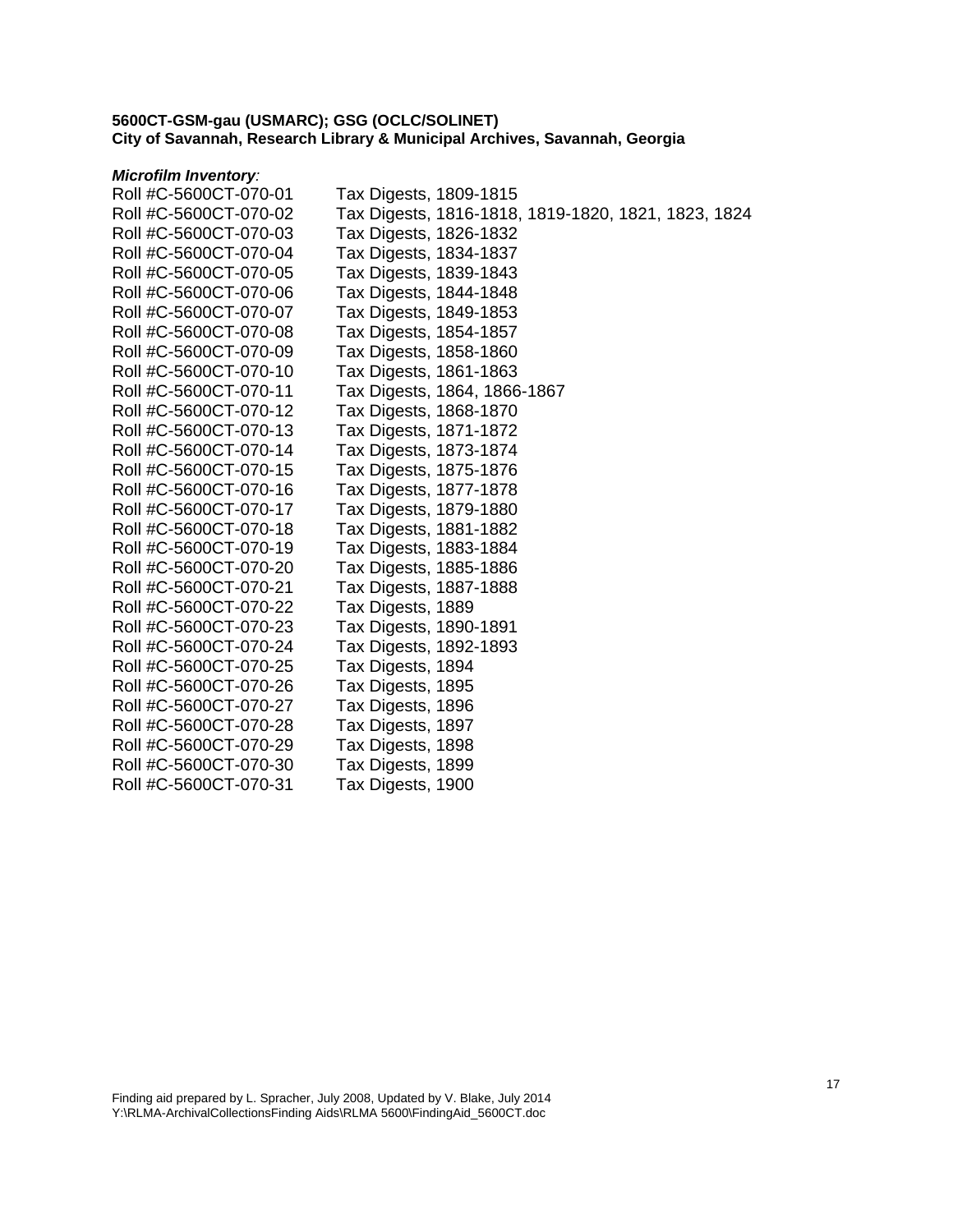*Sub-series #:* **5600CT-070.1** *Name:* **Real Estate Taxes**  *Dates:* 1961 *Extent/Size:* 1 volume (0.13 cubic feet)

#### *Sub-series description:*

Sub-series 5600CT-070.1 Real Estate Taxes (1961) includes one ledger labeled "Real Estate Taxes, 1961, Annexed Area, A-W." The ledger is divided into three sections: 66 2/3%; 100%; and unlabeled. The ledger lists names and addresses in alphabetical order and indicates amount of taxes paid. Totals of fees are listed in the front of the ledger.

#### *Arrangement:*

Alphabetical.

#### *Inventory:*

5600CT-070.1 Volume 1 Real Estate Taxes, Annexed Area, A-W, 1961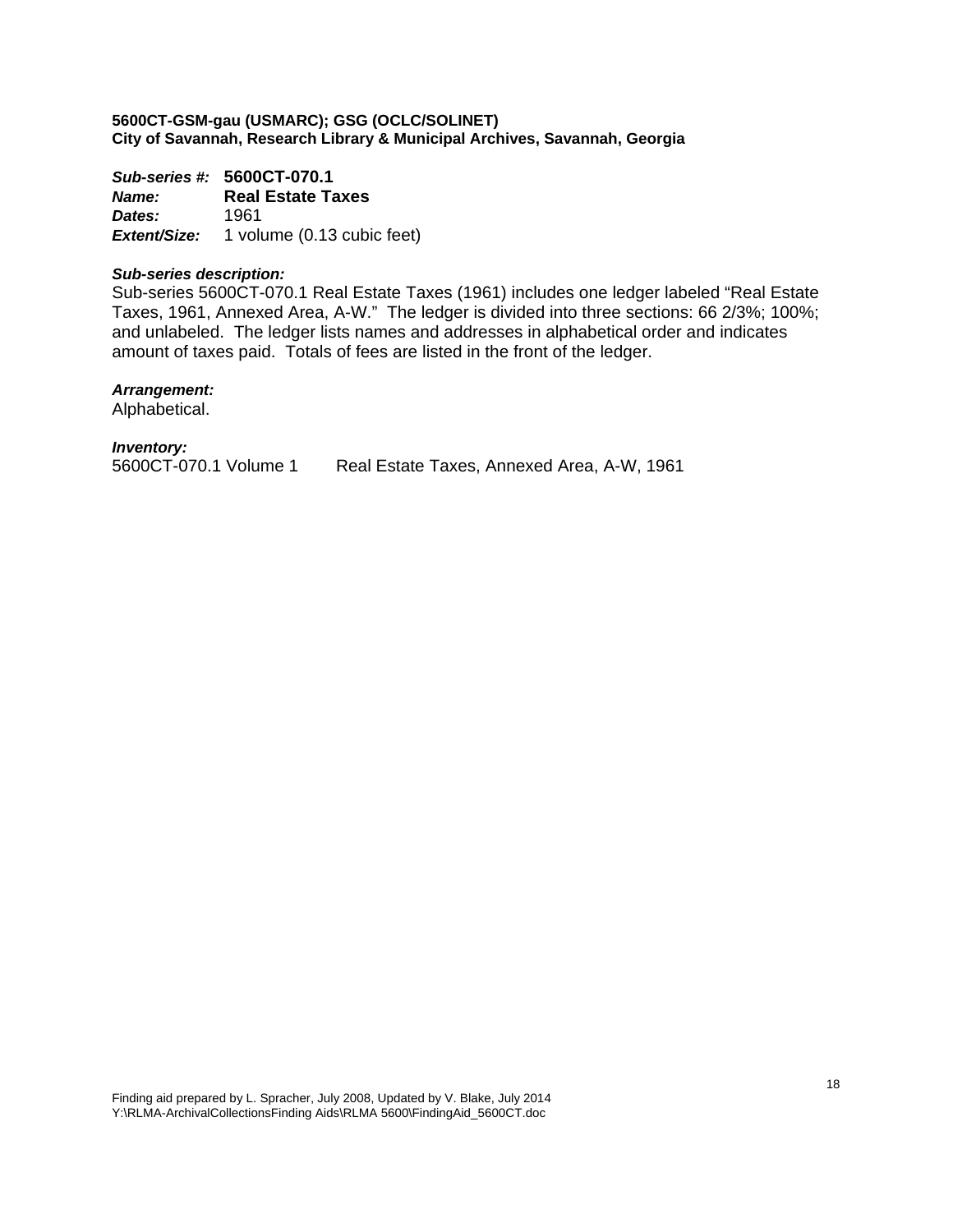*Sub-series #:* **5600CT-080** *Name:* **Tax Roll Books**  *Dates:* 1914-1915 *Extent/Size:* 4 volumes (4.0 cubic feet)

#### *Sub-series description:*

Sub-series 5600CT-080 Tax Roll Books (1914-1915) includes four volumes of tax records and includes: taxpayer's name; total value of real estate, personal property and stock in trade; total value of all property; and remarks. There is a section for real estate taxes, including: total owed; amount and dates for quarterly payments; and abatements. There is a section for personal property taxes, including: total owed; amount and dates for quarterly payments; abatements; and the total amount of taxes owed.

#### *Arrangement:*

Alphabetical by surname.

| 5600CT-080 Volume 1 | Tax Roll Book A-L, 1914 |
|---------------------|-------------------------|
| 5600CT-080 Volume 2 | Tax Roll Book M-Z, 1914 |
| 5600CT-080 Volume 3 | Tax Roll Book A-L, 1915 |
| 5600CT-080 Volume 4 | Tax Roll Book M-Z, 1915 |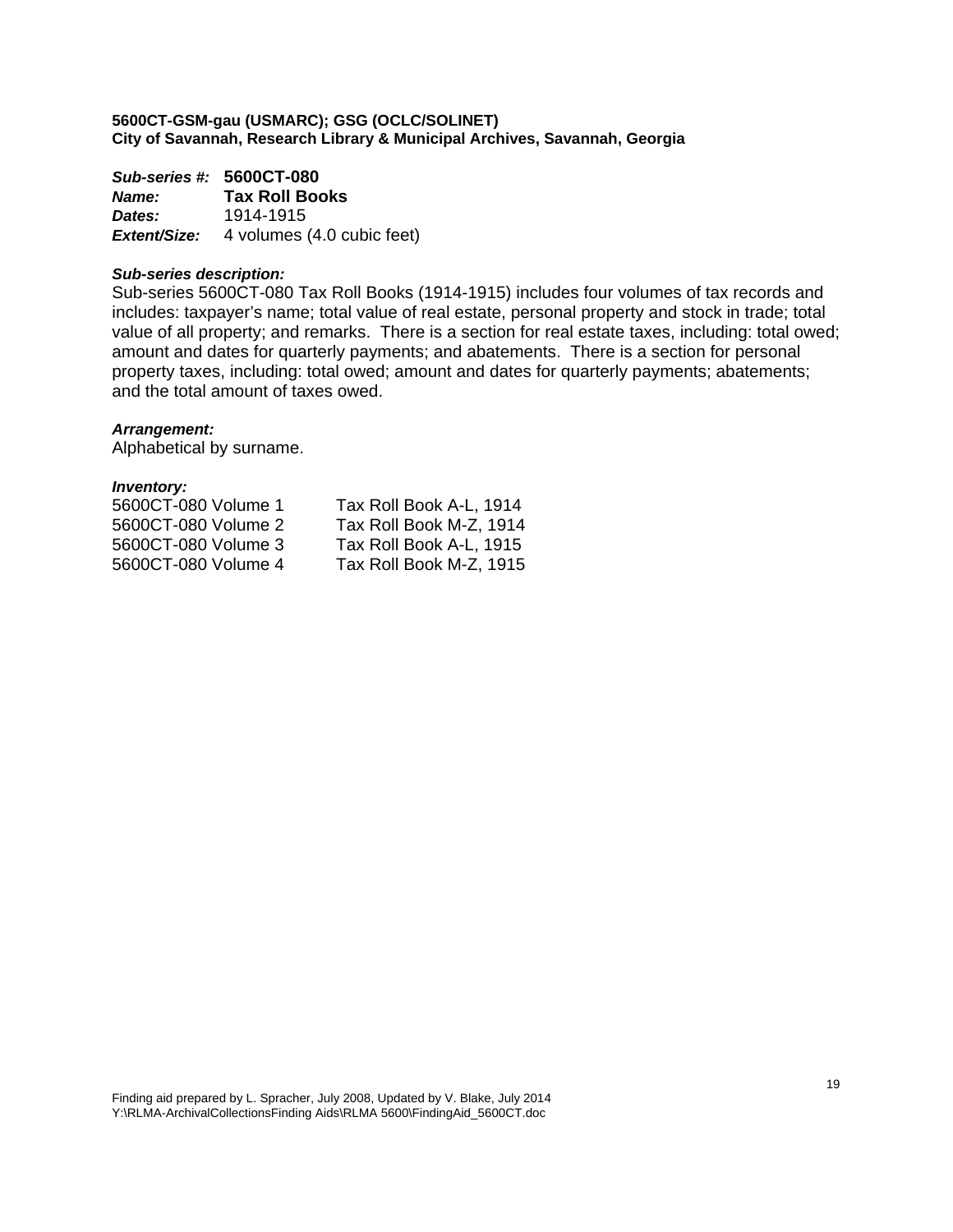## *Sub-series #:* **5600CT-090** *Name:* **Tax Assessment Books**  *Dates:* 1854-1912 (some gaps) *Extent/Size:* 18 volumes, 8 rolls of microfilm (9.8 cubic feet)

## *Sub-series description:*

Sub-series 5600CT-090 Tax Assessment Books (1854-1912, some gaps) includes eighteen volumes of property tax assessments, also called Tax Returns. The records include: lot number; owner's name; value of the lot; value of improvements; and taxable value.

#### *Note:*

## **PLEASE USE MICROFILM**

These volumes were microfilmed onto eight rolls of microfilm (see microfilm inventory on following page). Researchers are asked to use the microfilm to reduce handling of the fragile, original volumes. The microfilm is on deposit at the Bull Street Branch of the Live Oak Public Libraries system for researcher use.

#### *Arrangement:*

Alphabetical by wards.

| 5600CT-090 Volume 1  | Tax Assessment Book, 1854      |
|----------------------|--------------------------------|
| 5600CT-090 Volume 2  | Tax Assessment Book, 1861      |
| 5600CT-090 Volume 3  | Tax Assessment Book, 1866      |
| 5600CT-090 Volume 4  | Tax Assessment Book, 1870      |
| 5600CT-090 Volume 5  | Tax Assessment Book, 1871      |
| 5600CT-090 Volume 6  | Tax Assessment Book, 1873      |
| 5600CT-090 Volume 7  | Tax Assessment Book, 1876      |
| 5600CT-090 Volume 8  | Tax Assessment Book, 1878-1879 |
| 5600CT-090 Volume 9  | Tax Assessment Book, 1879-1883 |
| 5600CT-090 Volume 10 | Tax Assessment Book, 1883      |
| 5600CT-090 Volume 11 | Tax Assessment Book, 1884      |
| 5600CT-090 Volume 12 | Tax Assessment Book, 1885      |
| 5600CT-090 Volume 13 | Tax Assessment Book, 1888      |
| 5600CT-090 Volume 14 | Tax Assessment Book, 1890-1894 |
| 5600CT-090 Volume 15 | Tax Assessment Book, 1900-1904 |
| 5600CT-090 Volume 16 | Tax Assessment Book, 1904      |
| 5600CT-090 Volume 17 | Tax Assessment Book, 1905-1910 |
| 5600CT-090 Volume 18 | Tax Assessment Book, 1911-1912 |
|                      |                                |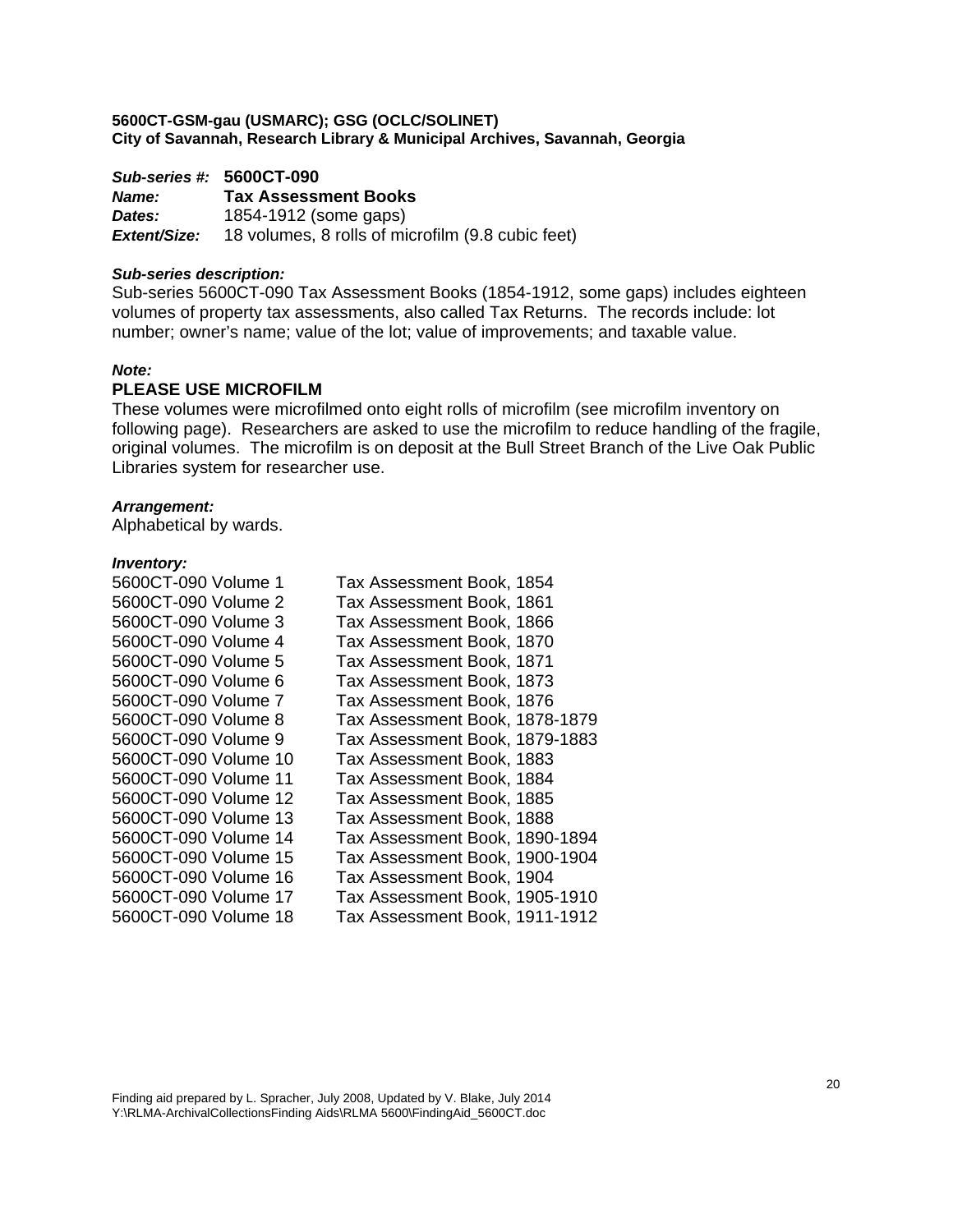## *Microfilm Inventory:*

| Roll #5600CT-090-01 | 1854, 1861, 1866           |
|---------------------|----------------------------|
| Roll #5600CT-090-02 | 1870, 1871, 1873           |
| Roll #5600CT-090-03 | 1876, 1878-1879, 1879-1883 |
| Roll #5600CT-090-04 | 1883, 1884, 1884-1885      |
| Roll #5600CT-090-05 | 1888, 1889-1893            |
| Roll #5600CT-090-06 | 1900, 1904                 |
| Roll #5600CT-090-07 | 1905-1910                  |
| Roll #5600CT-090-08 | 1911-1912                  |
|                     |                            |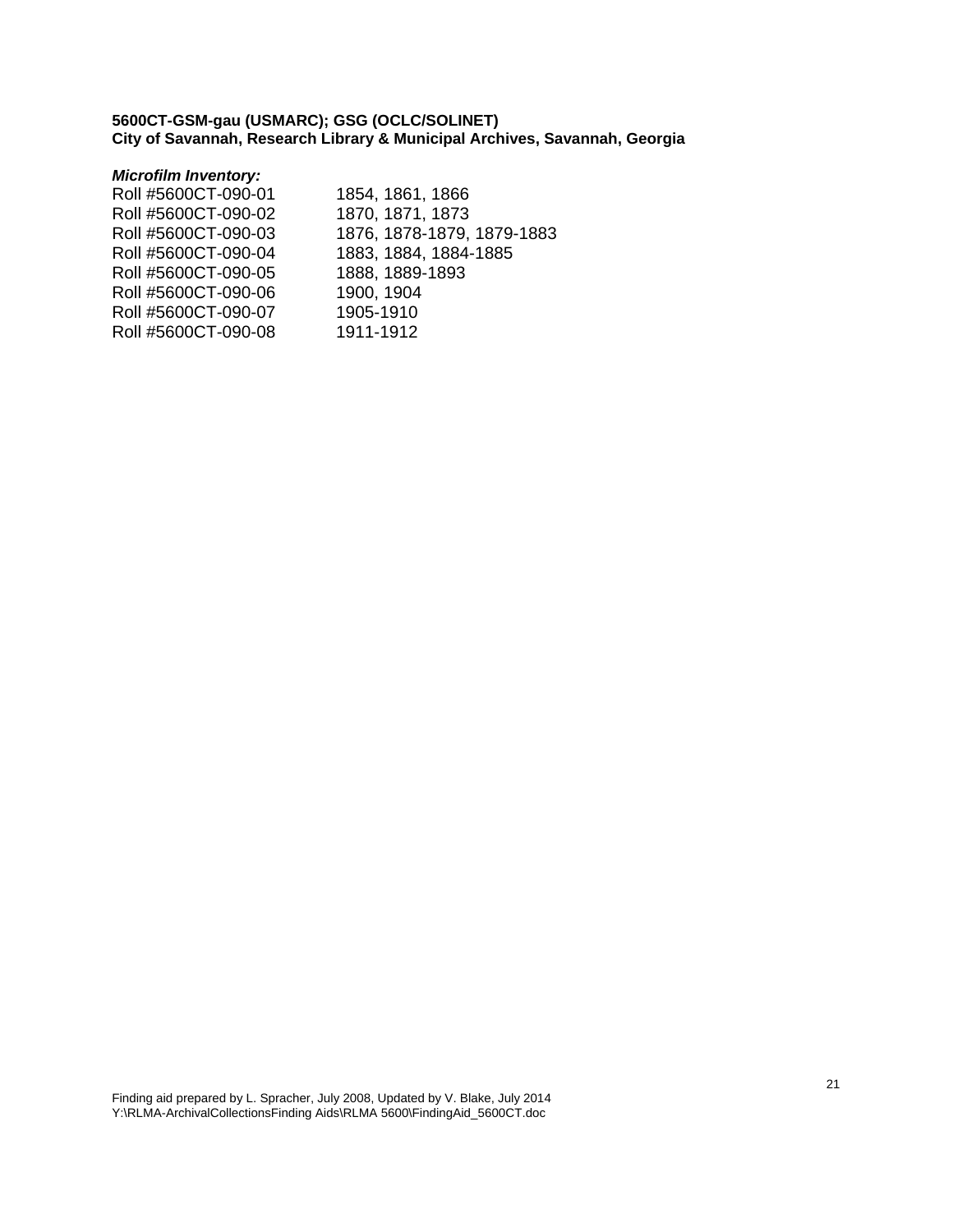*Sub-series #:* **5600CT-100** *Name:* **Tax Appeals Books**  *Dates:* 1913-1920 *Extent/Size:* 6 volumes (0.5 cubic feet)

#### *Sub-series description:*

Sub-series 5600CT-100 Tax Appeals Books (1913-1920) includes six volumes of appeals of property assessments. The records include: date; property owner's name; lot number; ward; street fronting on; original assessed value for lot and improvements; value fixed by the Board of Assessors; and remarks. These records are now produced by the Tax Assessor's Office.

#### *Arrangement:*

Grouped by first letter of surname and chronological under each letter (except for volume 2 which is arranged by date).

| Tax Appeals Book, 1913-1914                |
|--------------------------------------------|
| Tax Appeals Book, September 1914-June 1915 |
| Tax Appeals Book, 1914-1916                |
| Tax Appeals Book, 1917                     |
| Tax Appeals Book, 1918-1919                |
| Tax Appeals Book, 1920                     |
|                                            |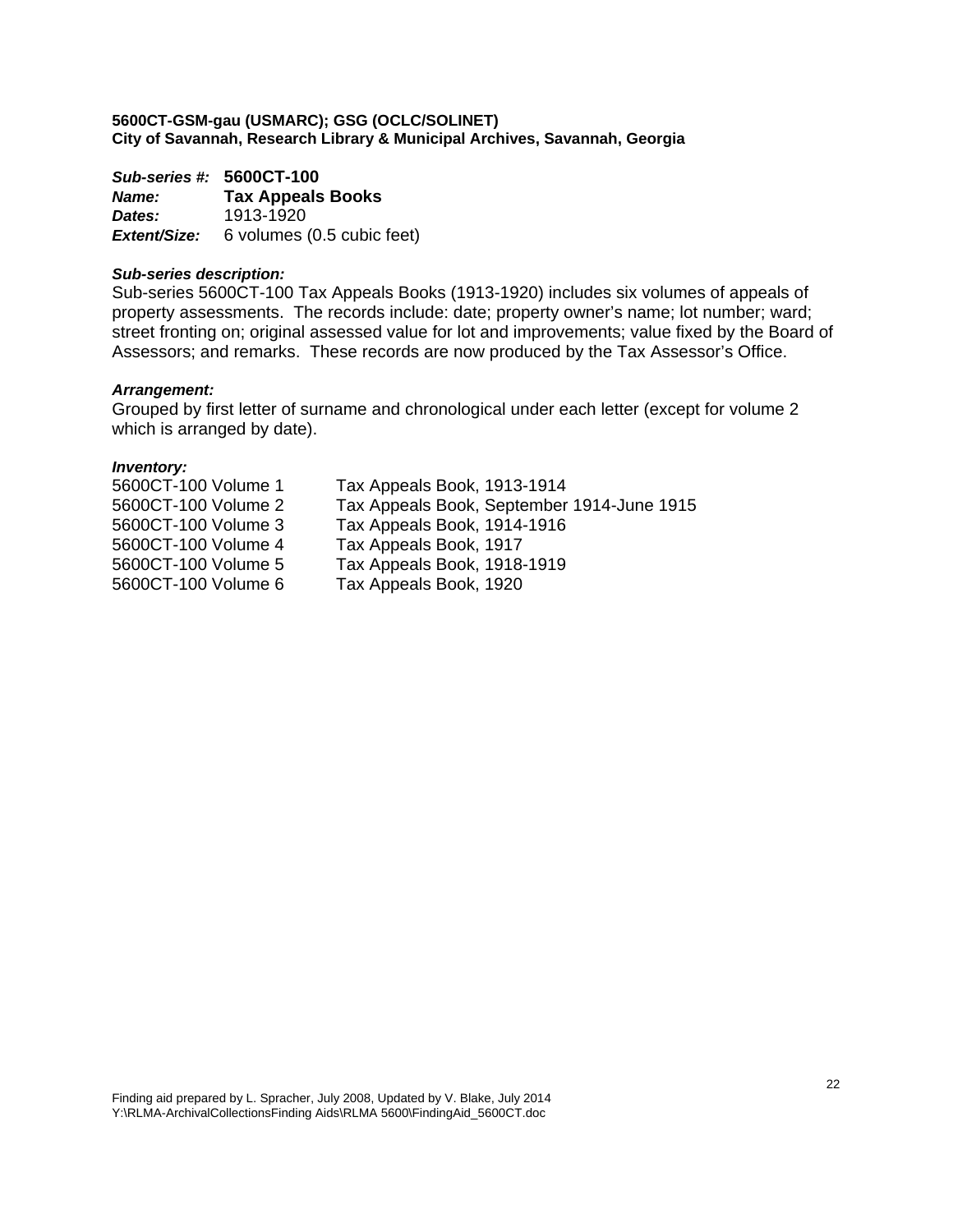*Sub-series #:* **5600CT-110** *Name:* **Quarterly Tax Returns**  *Dates:* 1871-1873, 1875-1882 *Extent/Size:* 2 volumes (0.5 cubic feet)

## *Sub-series description:*

Sub-series 5600CT-110 Quarterly Tax Returns (1871-1873, 1875-1882) includes two volumes of tax returns and includes: year; taxpayer's name; quarterly tax returns; and remarks.

# *Arrangement:*

Alphabetical by surname.

| Quarterly Tax Returns, 1871-1873 |  |
|----------------------------------|--|
| Quarterly Tax Returns, 1875-1882 |  |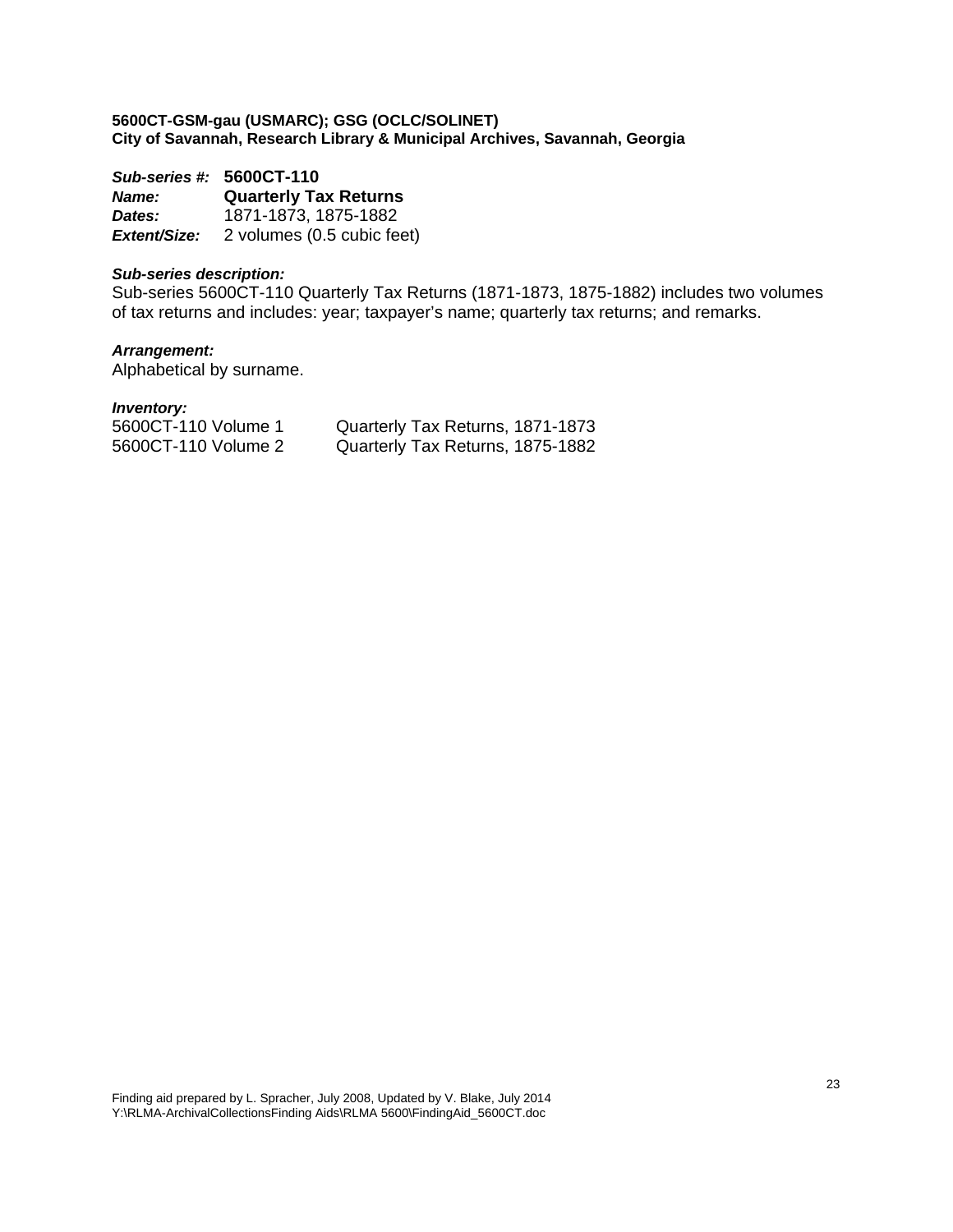*Sub-series #:* **5600CT-120** *Name:* **Personal Tax Returns**  *Dates:* 1896, 1898-1901 *Extent/Size:* 5 volumes (1.5 cubic feet)

#### *Sub-series description:*

Sub-series 5600CT-120 Personal Tax Returns (1896, 1898-1901) includes five volumes of personal property tax returns. The records include: taxpayer's name and residence; amount owed on various categories of personal property; total amount owed; and remarks.

#### *Arrangement:*

Alphabetical by surname.

| 5600CT-120 Volume 1 | Personal Tax Returns, 1896 |
|---------------------|----------------------------|
| 5600CT-120 Volume 2 | Personal Tax Returns, 1898 |
| 5600CT-120 Volume 3 | Personal Tax Returns, 1899 |
| 5600CT-120 Volume 4 | Personal Tax Returns, 1900 |
| 5600CT-120 Volume 5 | Personal Tax Returns, 1901 |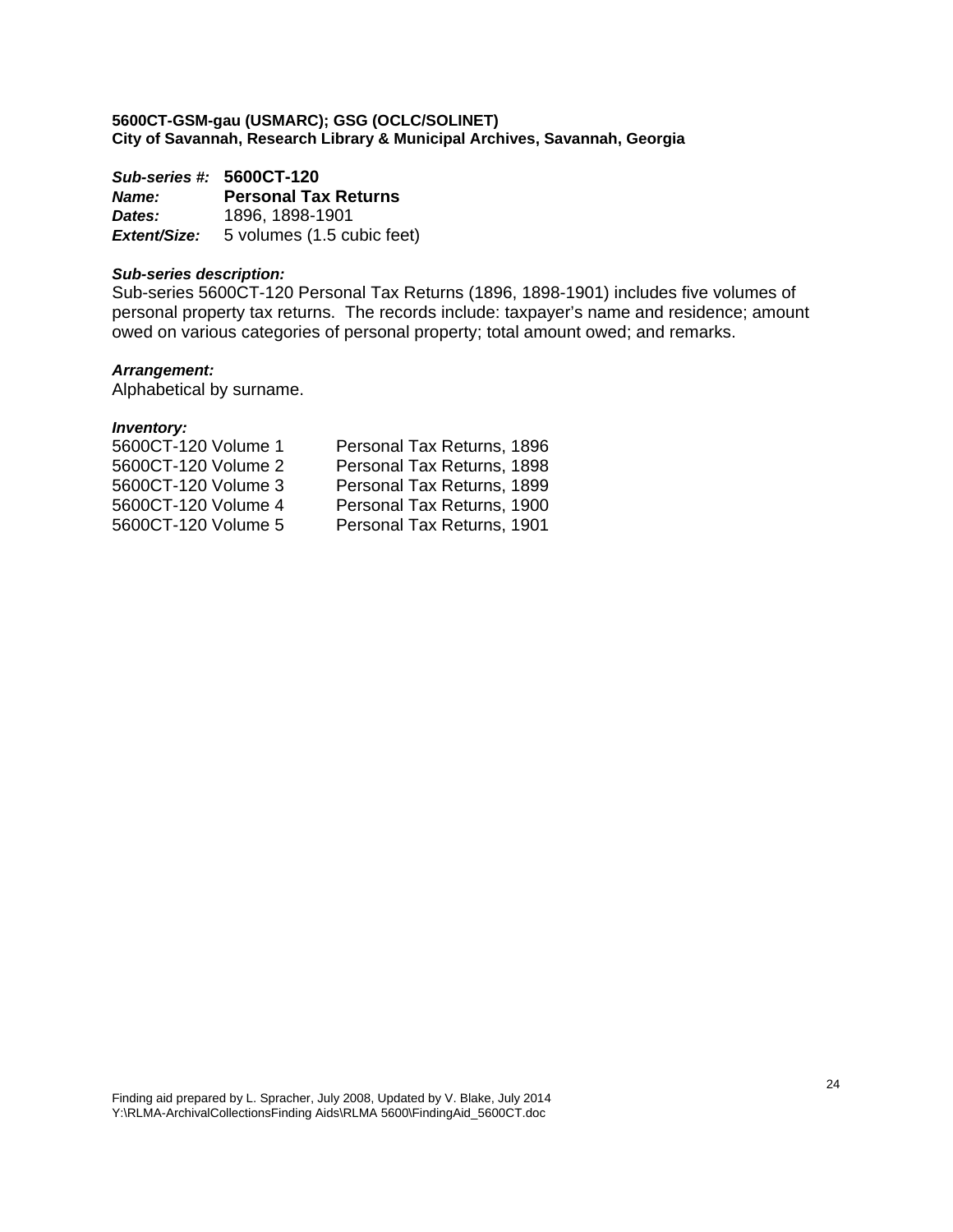*Sub-series #:* **5600CT-130** *Name:* **Personal Property Tax Digests**  *Dates:* 1933-1978 (some gaps) *Extent/Size:* 70 volumes (8.43 cubic feet)

## *Sub-series description:*

Sub-series 5600CT-130 Personal Property Tax Digests (1933-1978, some gaps) includes 70 volumes of personal property tax digests. The digests record: name and address of taxpayer; year; annual personal tax; receipt number; date paid; and the amount of each quarterly payment.

#### *Arrangement:*

Chronological then alphabetical within each year.

#### *Inventory:*

| Personal Property Tax Digest, 1933            |
|-----------------------------------------------|
| Personal Property Tax Digest, 1935-1937       |
| Personal Property Tax Digest, 1938-1940       |
| Personal Property Tax Digest, 1944            |
|                                               |
| Personal Property Tax Digest, 1947-1949       |
| Personal Property Tax Digest, 1950-1952       |
| Personal Property Tax Digest, 1952            |
| Personal Property Tax Digest, 1953            |
| Personal Property Tax Digest, 1954            |
| Personal Property Tax Digest, 1955            |
| Personal Property Tax Digest, 1957 A-K        |
| Personal Property Tax Digest, 1957 L-Z        |
| Personal Property Tax Digest, 1958 A-K        |
| Personal Property Tax Digest, 1958 L-Z        |
| Personal Property Tax Digest, 1959 A-K        |
| Personal Property Tax Digest, 1959 L-Z        |
| Personal Property Tax Digest, 1960 A-I        |
| Personal Property Tax Digest, 1960 J-R        |
| Personal Property Tax Digest, 1960 S-Z        |
| Personal Property Tax Digest, 1961 A-K        |
| Personal Property Tax Digest, 1961 L-Z        |
| Personal Property Tax Digest, 1962 A-K        |
| Personal Property Tax Digest, 1962 L-Z        |
| Personal Property Tax Digest, 1963 L-Z        |
| Personal Property Tax Digest, 1963 L-Z        |
| Personal Property Tax Digest, 1964 Supplement |
| Personal Property Tax Digest, 1965            |
| Personal Property Tax Digest, 1965 A-G        |
| Personal Property Tax Digest, 1965 A-K        |
| Personal Property Tax Digest, 1965 H-O        |
|                                               |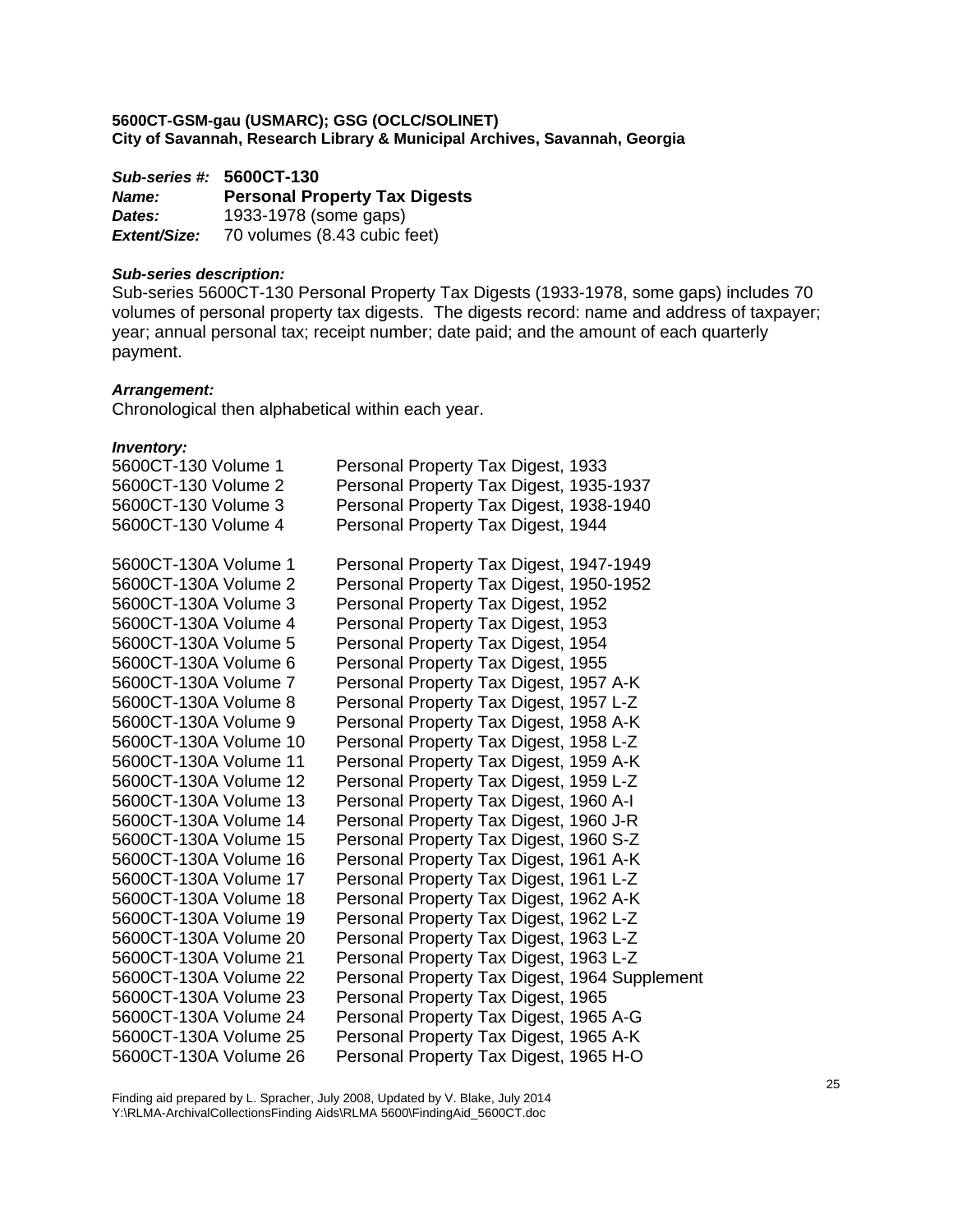| 5600CT-130A Volume 27 | Personal Property Tax Digest, 1965 P-Z |
|-----------------------|----------------------------------------|
| 5600CT-130A Volume 28 | Personal Property Tax Digest, 1966 A-D |
| 5600CT-130A Volume 29 | Personal Property Tax Digest, 1966 A-D |
| 5600CT-130A Volume 30 | Personal Property Tax Digest, 1966 D-K |
| 5600CT-130A Volume 31 | Personal Property Tax Digest, 1966 E-K |
| 5600CT-130A Volume 32 | Personal Property Tax Digest, 1966 K-P |
| 5600CT-130A Volume 33 | Personal Property Tax Digest, 1966 L-R |
| 5600CT-130A Volume 34 | Personal Property Tax Digest, 1966 P-Z |
| 5600CT-130A Volume 35 | Personal Property Tax Digest, 1966 S-Z |
| 5600CT-130A Volume 36 | Personal Property Tax Digest, 1967 A-C |
| 5600CT-130A Volume 37 | Personal Property Tax Digest, 1967 A-D |
| 5600CT-130A Volume 38 | Personal Property Tax Digest, 1967 D-H |
| 5600CT-130A Volume 39 | Personal Property Tax Digest, 1967 E-K |
| 5600CT-130A Volume 40 | Personal Property Tax Digest, 1967 I-M |
| 5600CT-130A Volume 41 | Personal Property Tax Digest, 1967 L-R |
| 5600CT-130A Volume 42 | Personal Property Tax Digest, 1967 N-S |
| 5600CT-130A Volume 43 | Personal Property Tax Digest, 1967 S-Z |
| 5600CT-130A Volume 44 | Personal Property Tax Digest, 1967 T-Z |
| 5600CT-130A Volume 45 | Personal Property Tax Digest, 1968 A-C |
| 5600CT-130A Volume 46 | Personal Property Tax Digest, 1968 D-H |
| 5600CT-130A Volume 47 | Personal Property Tax Digest, 1968 I-M |
| 5600CT-130A Volume 48 | Personal Property Tax Digest, 1968 N-S |
| 5600CT-130A Volume 49 | Personal Property Tax Digest, 1968 T-Z |
| 5600CT-130A Volume 50 | Personal Property Tax Digest, 1969 A-C |
| 5600CT-130A Volume 51 | Personal Property Tax Digest, 1969 D-I |
| 5600CT-130A Volume 52 | Personal Property Tax Digest, 1969 J-N |
| 5600CT-130A Volume 53 | Personal Property Tax Digest, 1969 O-S |
| 5600CT-130A Volume 54 | Personal Property Tax Digest, 1969 T-Z |
| 5600CT-130A Volume 55 | Personal Property Tax Digest, 1970     |
| 5600CT-130A Volume 56 | Personal Property Tax Digest, 1970 A-C |
| 5600CT-130A Volume 57 | Personal Property Tax Digest, 1970 D-I |
| 5600CT-130A Volume 58 | Personal Property Tax Digest, 1970 J-N |
| 5600CT-130A Volume 59 | Personal Property Tax Digest, 1970 T-Z |
| 5600CT-130A Volume 60 | Personal Property Tax Digest, 1971     |
| 5600CT-130A Volume 61 | Personal Property Tax Digest, 1972     |
| 5600CT-130A Volume 62 | Personal Property Tax Digest, 1973 A-Z |
| 5600CT-130A Volume 63 | Personal Property Tax Digest, 1974 A-Z |
| 5600CT-130A Volume 64 | Personal Property Tax Digest, 1978 A-K |
| 5600CT-130A Volume 65 | Personal Property Tax Digest, 1978 L-Z |
|                       |                                        |

5600CT-130.1 Volume 1 Personal Property Taxes, Cancelled by Tax Assessor, 1965, L-Z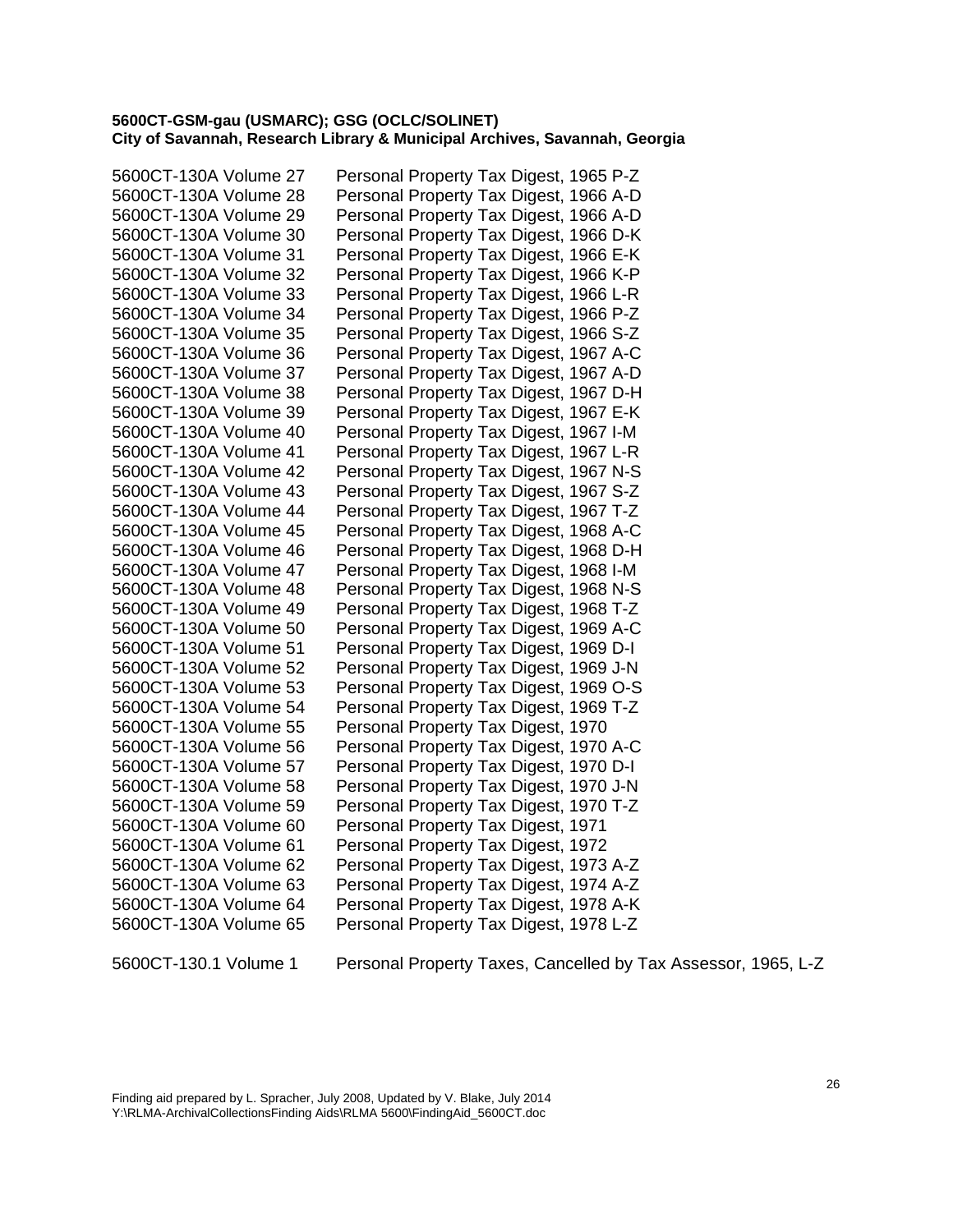*Sub-series #:* **5600CT-140**

*Name:* **Personal Tax Returns Books**  *Dates:* 1896-1920, 1922-1931, 1933-1938, 1940-1943 *Extent/Size:* 49 volumes (19.0 cubic feet)

## *Sub-series description:*

Sub-series 5600CT-140 Personal Tax Returns Books (1896-1920, 1922-1931, 1933-1938, 1940-1943) includes forty-nine volumes of personal property tax records. These records, also referred to as Tax Assessment Books, include: taxpayer's name; residence; amount owed in each of eighteen different property categories; total for each taxpayer; totals for each page for each category; and a running total for the year on each page.

## *Arrangement:*

Alphabetical by surname.

#### *Inventory:*

| 5600CT-140 Volume 1   | Personal Tax Returns Book, 1896 |
|-----------------------|---------------------------------|
| 5600CT-140 Volume 2   | Personal Tax Returns Book, 1897 |
| 5600CT-140 Volume 3   | Personal Tax Returns Book, 1898 |
| 5600CT-140 Volume 4   | Personal Tax Returns Book, 1899 |
| 5600CT-140 Volume 5   | Personal Tax Returns Book, 1900 |
| 5600CT-140 Volume 6   | Personal Tax Returns Book, 1901 |
| 5600CT-140 Volume 7   | Personal Tax Returns Book, 1902 |
| 5600CT-140 Volume 8   | Personal Tax Returns Book, 1903 |
| 5600CT-140 Volume 9   | Personal Tax Returns Book, 1904 |
| 5600CT-140 Volume 10  | Personal Tax Returns Book, 1905 |
| 5600CT-140 Volume 11  | Personal Tax Returns Book, 1906 |
| 5600CT-140 Volume 12  | Personal Tax Returns Book, 1907 |
| 5600CT-140 Volume 13  | Personal Tax Returns Book, 1908 |
| 5600CT-140 Volume 14  | Personal Tax Returns Book, 1909 |
| 5600CT-140 Volume 15  | Personal Tax Returns Book, 1910 |
| 5600CT-140 Volume 16  | Personal Tax Returns Book, 1911 |
| 5600CT-140 Volume 17  | Personal Tax Returns Book, 1912 |
| 5600CT-140 Volume 18  | Personal Tax Returns Book, 1913 |
| 5600CT-140 Volume 19  | Personal Tax Returns Book, 1914 |
| 5600CT-140 Volume 20  | Personal Tax Returns Book, 1915 |
| 5600CT-140 Volume 21  | Personal Tax Returns Book, 1916 |
| 5600CT-140 Volume 22  | Personal Tax Returns Book, 1917 |
| 5600CT-140 Volume 23  | Personal Tax Returns Book, 1918 |
| 5600CT-140 Volume 24  | Personal Tax Returns Book, 1919 |
| 5600CT-140 Volume 25  | Personal Tax Returns Book, 1920 |
| 5600CT-140 Volume 26  | Personal Tax Returns Book, 1922 |
| 5600CT-140 Volume 27  | Personal Tax Returns Book, 1923 |
| 5600CT-140 Volume 28  | Personal Tax Returns Book, 1924 |
| 5600CT-140 Volume 29A | Personal Tax Returns Book, 1925 |
| 5600CT-140 Volume 29B | Personal Tax Returns Book, 1925 |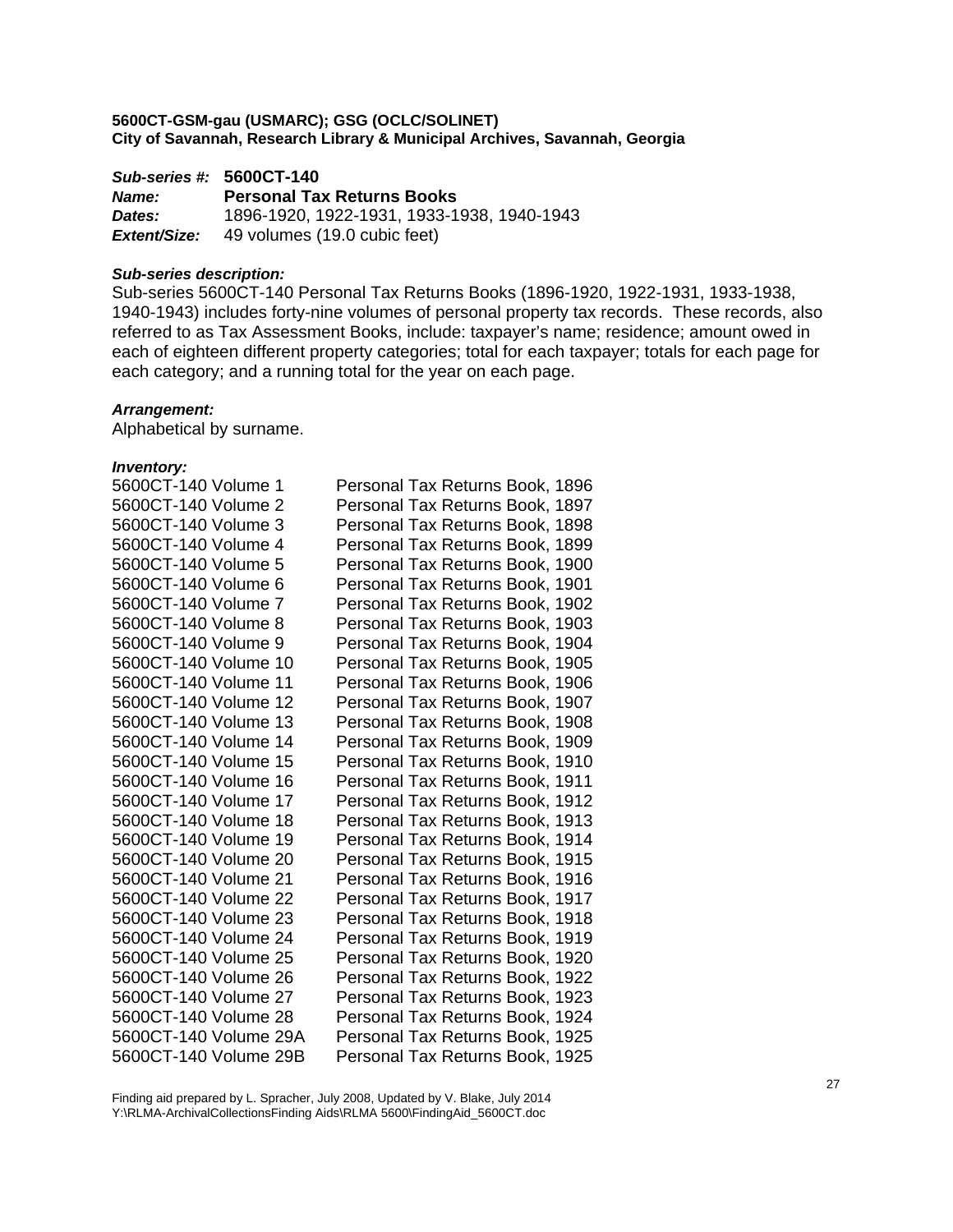| Personal Tax Returns Book, 1926     |
|-------------------------------------|
| Personal Tax Returns Book A-L, 1926 |
| Personal Tax Returns Book M-Z, 1926 |
| Personal Tax Returns Book, 1927     |
| Personal Tax Returns Book, 1928     |
| Personal Tax Returns Book, 1929     |
| Personal Tax Returns Book, 1930     |
| Personal Tax Returns Book, 1931     |
| Personal Tax Returns Book, 1933     |
| Personal Tax Returns Book A-L, 1934 |
| Personal Tax Returns Book M-Z, 1934 |
| Personal Tax Returns Book, 1935     |
| Personal Tax Returns Book, 1936     |
| Personal Tax Returns Book, 1937     |
| Personal Tax Returns Book, 1938     |
| Personal Tax Returns Book, 1940     |
| Personal Tax Returns Book, 1941     |
| Personal Tax Returns Book, 1942     |
| Personal Tax Returns Book, 1943     |
|                                     |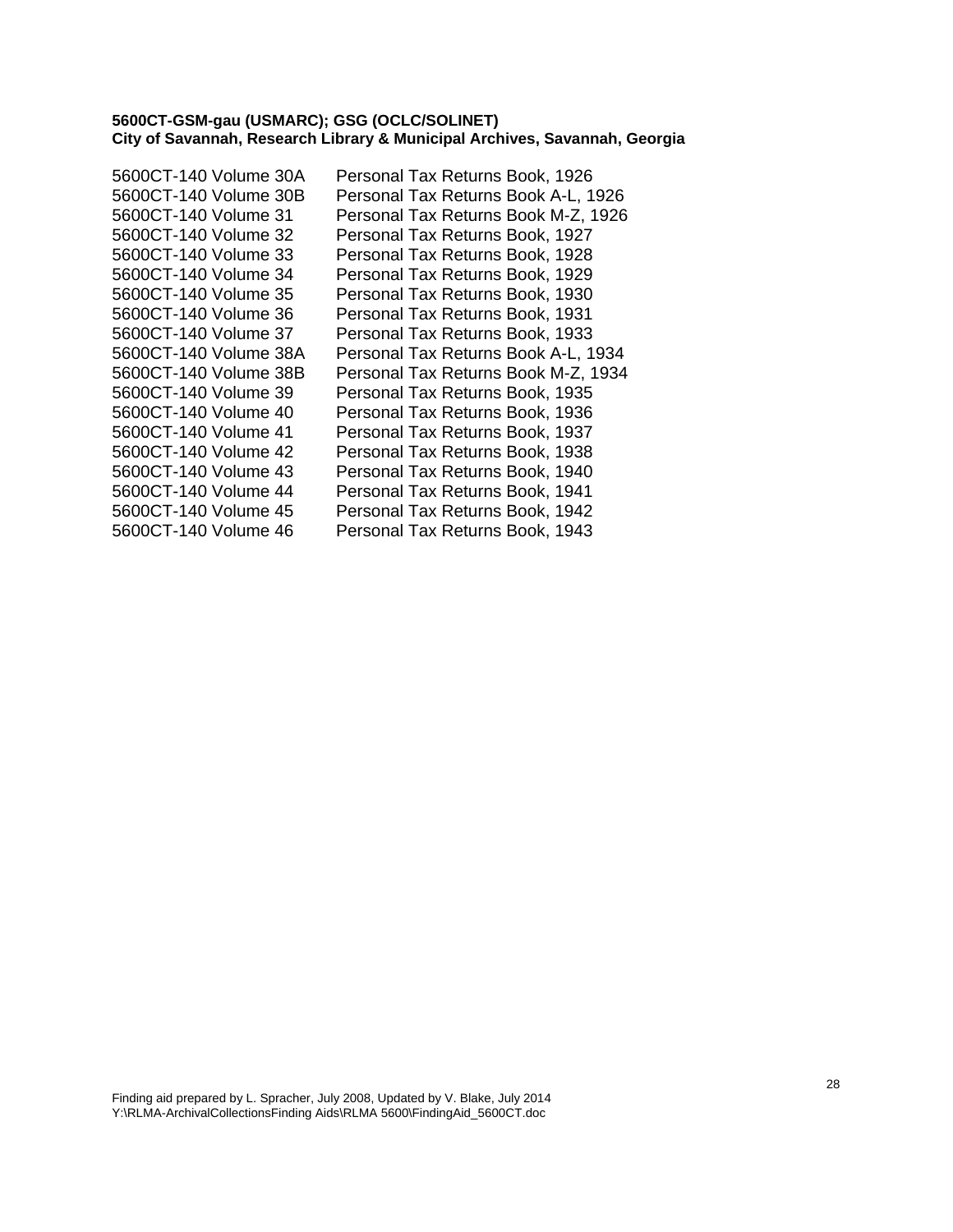*Sub-series #:* **5600CT-150** *Name:* **Personal/Business Property Tax Returns**  *Dates:* 1867-1870, 1967 *Extent/Size:* 10 volumes (2.0 cubic feet)

#### *Sub-series description:*

Sub-series 5600CT-150 Personal/Business Property Tax Returns (1867-1870, 1967) includes ten volumes related to personal and business property tax returns. One volume dates from 1867-1870 and includes: taxpayer's name; monthly and quarterly returns; furniture; and remarks. Nine volumes, dating from 1967, contain statements of tangible personal property for tax purposes and are arranged alphabetically by company name, indicating: type of business; type of accounting system; inventories; machinery; and furniture.

#### *Arrangement:*

Alphabetical by surname or business name.

| Personal Property Tax Returns, 1867-1870                   |
|------------------------------------------------------------|
| Personal Property Statements, AAA-Brady, 1967              |
| Personal Property Statements, Bradley Lock-, 1967          |
| Personal Property Statements, Cotter-Five Points, 1967     |
| Personal Property Statements, Fletcher-Hometown Food, 1967 |
| Personal Property Statements, Hood-McNamara, 1967          |
| Personal Property Statements, McE-Pope's Barber, 1967      |
| Personal Property Statements, Port City-Seyle, 1967        |
| Personal Property Statements, Sharpley-Thomas, 1967        |
| Personal Property Statements, Thompson-Zirkle, 1967        |
|                                                            |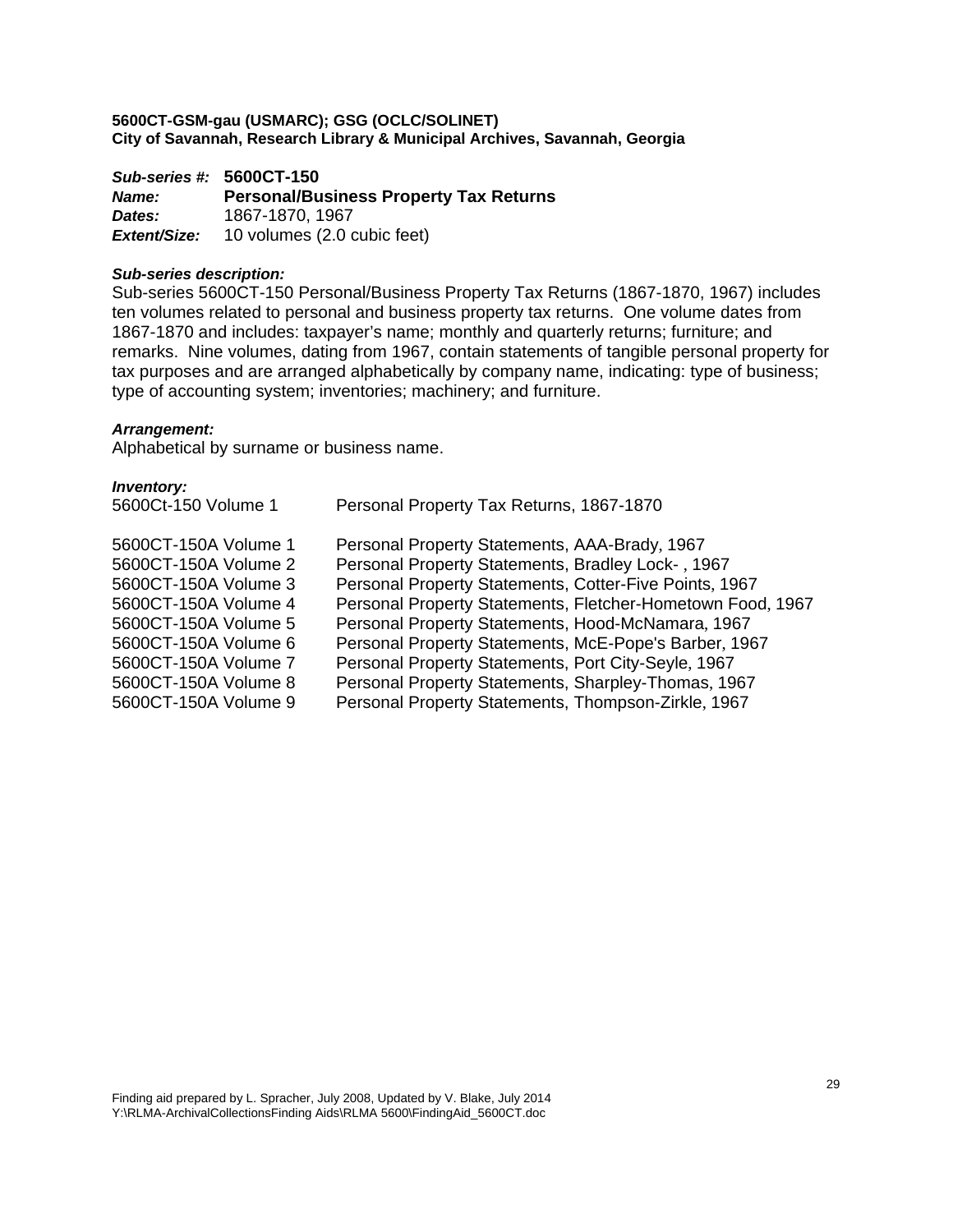*Sub-series #:* **5600CT-160** *Name:* **Real Estate/Personal Cash Books**  *Dates:* 1904-1913, 1916-1949 *Extent/Size:* 106 volumes (53.0 cubic feet)

## *Sub-series description:*

Sub-series 5600CT-160 Real Estate/Personal Cash Books (1904-1913, 1916-1949) includes 106 volumes also known as Property Tax Collections Books. The books record: property owner's name; value of the real estate; value of personal property; total value; annual tax; date and amount of the quarterly payments; and, if the property was transferred, to whom it was transferred. They also record the real estate ledger folio number that corresponds with each entry.

#### *Arrangement:*

Alphabetical by surname.

| 5600CT-160 Volume 1  | Real Estate/Personal Cash Book, 1904     |
|----------------------|------------------------------------------|
| 5600CT-160 Volume 2  | Real Estate/Personal Cash Book, 1905     |
| 5600CT-160 Volume 3  | Real Estate/Personal Cash Book, 1906     |
| 5600CT-160 Volume 4  | Real Estate/Personal Cash Book, 1907     |
| 5600CT-160 Volume 5  | Real Estate/Personal Cash Book, 1908     |
| 5600CT-160 Volume 6  | Real Estate/Personal Cash Book, 1909     |
| 5600CT-160 Volume 7  | Real Estate/Personal Cash Book, 1910     |
| 5600CT-160 Volume 8  | Real Estate/Personal Cash Book, 1911     |
| 5600CT-160 Volume 9  | Real Estate/Personal Cash Book, 1912     |
| 5600CT-160 Volume 10 | Real Estate/Personal Cash Book, 1913     |
| 5600CT-160 Volume 11 | Real Estate/Personal Cash Book A-L, 1916 |
| 5600CT-160 Volume 12 | Real Estate/Personal Cash Book M-Z, 1916 |
| 5600CT-160 Volume 13 | Real Estate/Personal Cash Book A-L, 1917 |
| 5600CT-160 Volume 14 | Real Estate/Personal Cash Book M-Z, 1917 |
| 5600CT-160 Volume 15 | Real Estate/Personal Cash Book A-L, 1918 |
| 5600CT-160 Volume 16 | Real Estate/Personal Cash Book M-Z, 1918 |
| 5600CT-160 Volume 17 | Real Estate/Personal Cash Book A-L, 1919 |
| 5600CT-160 Volume 18 | Real Estate/Personal Cash Book M-Z, 1919 |
| 5600CT-160 Volume 19 | Real Estate/Personal Cash Book A-L, 1920 |
| 5600CT-160 Volume 20 | Real Estate/Personal Cash Book M-Z, 1920 |
| 5600CT-160 Volume 21 | Real Estate/Personal Cash Book A-K, 1921 |
| 5600CT-160 Volume 22 | Real Estate/Personal Cash Book K-Z, 1921 |
| 5600CT-160 Volume 23 | Real Estate/Personal Cash Book A-K, 1922 |
| 5600CT-160 Volume 24 | Real Estate/Personal Cash Book L-Z, 1922 |
| 5600CT-160 Volume 25 | Real Estate/Personal Cash Book A-F, 1923 |
| 5600CT-160 Volume 26 | Real Estate/Personal Cash Book G-N, 1923 |
| 5600CT-160 Volume 27 | Real Estate/Personal Cash Book O-Z, 1923 |
| 5600CT-160 Volume 28 | Real Estate/Personal Cash Book A-F, 1924 |
| 5600CT-160 Volume 29 | Real Estate/Personal Cash Book G-N, 1924 |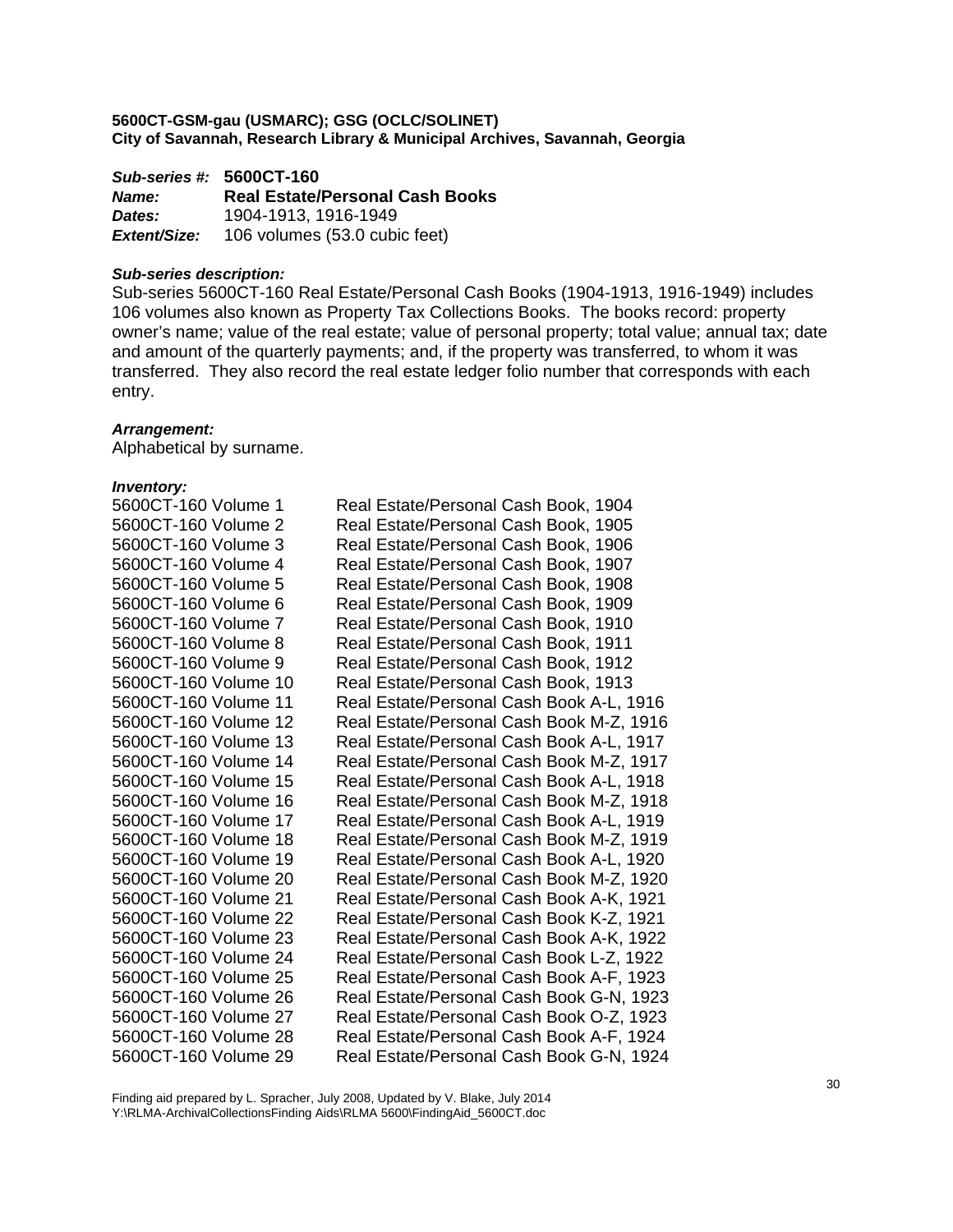| 5600CT-160 Volume 30  | Real Estate/Personal Cash Book O-Z, 1924 |
|-----------------------|------------------------------------------|
| 5600CT-160 Volume 31  | Real Estate/Personal Cash Book A-F, 1925 |
| 5600CT-160 Volume 32  | Real Estate/Personal Cash Book G-N, 1925 |
| 5600CT-160 Volume 33  | Real Estate/Personal Cash Book O-Z, 1925 |
| 5600CT-160 Volume 34  | Real Estate/Personal Cash Book A-F, 1926 |
| 5600CT-160 Volume 35  | Real Estate/Personal Cash Book G-N, 1926 |
| 5600CT-160 Volume 36  | Real Estate/Personal Cash Book O-Z, 1926 |
| 5600CT-160 Volume 37  | Real Estate/Personal Cash Book A-F, 1927 |
| 5600CT-160 Volume 38  | Real Estate/Personal Cash Book G-N, 1927 |
| 5600CT-160 Volume 39  | Real Estate/Personal Cash Book O-Z, 1927 |
| 5600CT-160 Volume 40  | Real Estate/Personal Cash Book A-F, 1928 |
| 5600CT-160 Volume 41  | Real Estate/Personal Cash Book G-N, 1928 |
| 5600CT-160 Volume 42  | Real Estate/Personal Cash Book O-Z, 1928 |
| 5600CT-160 Volume 43  | Real Estate/Personal Cash Book A-F, 1929 |
| 5600CT-160 Volume 44  | Real Estate/Personal Cash Book G-N, 1929 |
| 5600CT-160 Volume 45  | Real Estate/Personal Cash Book O-Z, 1929 |
| 5600CT-160 Volume 46  | Real Estate/Personal Cash Book A-F, 1930 |
| 5600CT-160 Volume 47  | Real Estate/Personal Cash Book G-N, 1930 |
| 5600CT-160 Volume 48  | Real Estate/Personal Cash Book O-Z, 1930 |
| 5600CT-160 Volume 49  | Real Estate/Personal Cash Book A-F, 1931 |
| 5600CT-160 Volume 50  | Real Estate/Personal Cash Book G-N, 1931 |
| 5600CT-160 Volume 103 | Real Estate/Personal Cash Book O-Z, 1931 |
| 5600CT-160 Volume 104 | Real Estate/Personal Cash Book A-F, 1932 |
| 5600CT-160 Volume 105 | Real Estate/Personal Cash Book G-N, 1932 |
| 5600CT-160 Volume 106 | Real Estate/Personal Cash Book O-Z, 1932 |
| 5600CT-160 Volume 51  | Real Estate/Personal Cash Book O-Z, 1933 |
| 5600CT-160 Volume 52  | Real Estate/Personal Cash Book A-F, 1933 |
| 5600CT-160 Volume 53  | Real Estate/Personal Cash Book G-N, 1933 |
| 5600CT-160 Volume 54  | Real Estate/Personal Cash Book O-Z, 1934 |
| 5600CT-160 Volume 55  | Real Estate/Personal Cash Book A-F, 1934 |
| 5600CT-160 Volume 56  | Real Estate/Personal Cash Book G-N, 1934 |
| 5600CT-160 Volume 57  | Real Estate/Personal Cash Book O-Z, 1935 |
| 5600CT-160 Volume 58  | Real Estate/Personal Cash Book A-F, 1935 |
| 5600CT-160 Volume 59  | Real Estate/Personal Cash Book G-N, 1935 |
| 5600CT-160 Volume 60  | Real Estate/Personal Cash Book O-Z, 1936 |
| 5600CT-160 Volume 61  | Real Estate/Personal Cash Book A-F, 1936 |
| 5600CT-160 Volume 62  | Real Estate/Personal Cash Book G-N, 1936 |
| 5600CT-160 Volume 63  | Real Estate/Personal Cash Book O-Z, 1937 |
| 5600CT-160 Volume 64  | Real Estate/Personal Cash Book A-F, 1937 |
| 5600CT-160 Volume 65  | Real Estate/Personal Cash Book G-N, 1937 |
| 5600CT-160 Volume 66  | Real Estate/Personal Cash Book O-Z, 1938 |
| 5600CT-160 Volume 67  | Real Estate/Personal Cash Book A-F, 1938 |
| 5600CT-160 Volume 68  | Real Estate/Personal Cash Book G-N, 1938 |
| 5600CT-160 Volume 69  | Real Estate/Personal Cash Book O-Z, 1939 |
| 5600CT-160 Volume 70  | Real Estate/Personal Cash Book A-F, 1939 |
| 5600CT-160 Volume 71  | Real Estate/Personal Cash Book G-N, 1939 |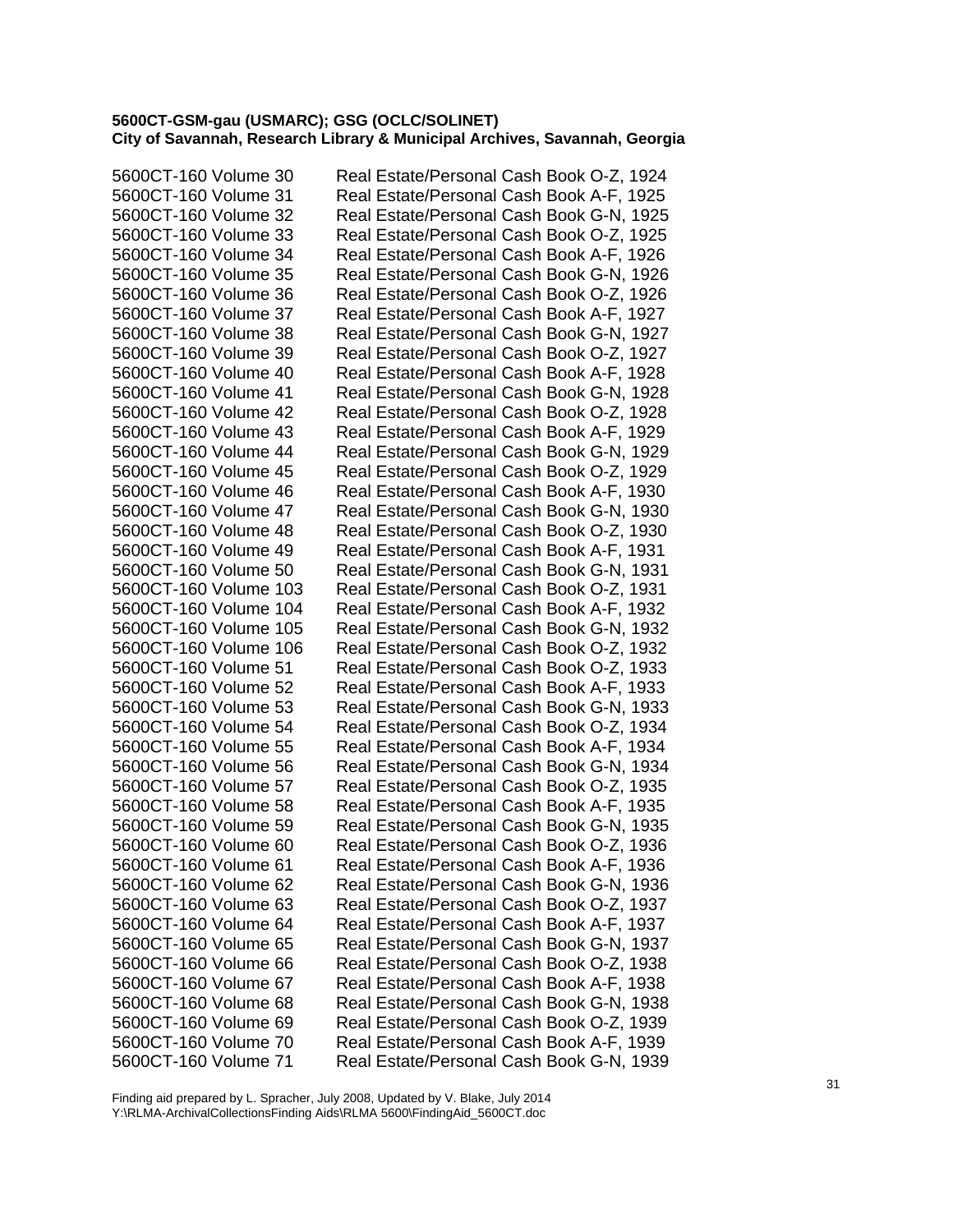| 5600CT-160 Volume 72  | Real Estate/Personal Cash Book O-Z, 1940 |
|-----------------------|------------------------------------------|
| 5600CT-160 Volume 73  | Real Estate/Personal Cash Book A-F, 1940 |
| 5600CT-160 Volume 74  | Real Estate/Personal Cash Book G-N, 1940 |
| 5600CT-160 Volume 75  | Real Estate/Personal Cash Book O-Z, 1940 |
| 5600CT-160 Volume 76  | Real Estate/Personal Cash Book A-F, 1941 |
| 5600CT-160 Volume 77  | Real Estate/Personal Cash Book G-N, 1941 |
| 5600CT-160 Volume 78  | Real Estate/Personal Cash Book O-Z, 1941 |
| 5600CT-160 Volume 79  | Real Estate/Personal Cash Book A-F, 1942 |
| 5600CT-160 Volume 80  | Real Estate/Personal Cash Book G-N, 1942 |
| 5600CT-160 Volume 81  | Real Estate/Personal Cash Book O-Z, 1942 |
| 5600CT-160 Volume 82  | Real Estate/Personal Cash Book A-F, 1943 |
| 5600CT-160 Volume 83  | Real Estate/Personal Cash Book G-N, 1943 |
| 5600CT-160 Volume 84  | Real Estate/Personal Cash Book O-Z, 1943 |
| 5600CT-160 Volume 85  | Real Estate/Personal Cash Book A-F, 1944 |
| 5600CT-160 Volume 86  | Real Estate/Personal Cash Book G-N, 1944 |
| 5600CT-160 Volume 87  | Real Estate/Personal Cash Book O-Z, 1944 |
| 5600CT-160 Volume 88  | Real Estate/Personal Cash Book A-F, 1945 |
| 5600CT-160 Volume 89  | Real Estate/Personal Cash Book G-N, 1945 |
| 5600CT-160 Volume 90  | Real Estate/Personal Cash Book O-Z, 1945 |
| 5600CT-160 Volume 91  | Real Estate/Personal Cash Book A-F, 1946 |
| 5600CT-160 Volume 92  | Real Estate/Personal Cash Book G-N, 1946 |
| 5600CT-160 Volume 93  | Real Estate/Personal Cash Book O-Z, 1946 |
| 5600CT-160 Volume 94  | Real Estate/Personal Cash Book A-F, 1947 |
| 5600CT-160 Volume 95  | Real Estate/Personal Cash Book G-N, 1947 |
| 5600CT-160 Volume 96  | Real Estate/Personal Cash Book O-Z, 1947 |
| 5600CT-160 Volume 97  | Real Estate/Personal Cash Book A-F, 1948 |
| 5600CT-160 Volume 98  | Real Estate/Personal Cash Book G-N, 1948 |
| 5600CT-160 Volume 99  | Real Estate/Personal Cash Book O-Z, 1948 |
| 5600CT-160 Volume 100 | Real Estate/Personal Cash Book A-F, 1949 |
| 5600CT-160 Volume 101 | Real Estate/Personal Cash Book G-N, 1949 |
| 5600CT-160 Volume 102 | Real Estate/Personal Cash Book O-Z, 1949 |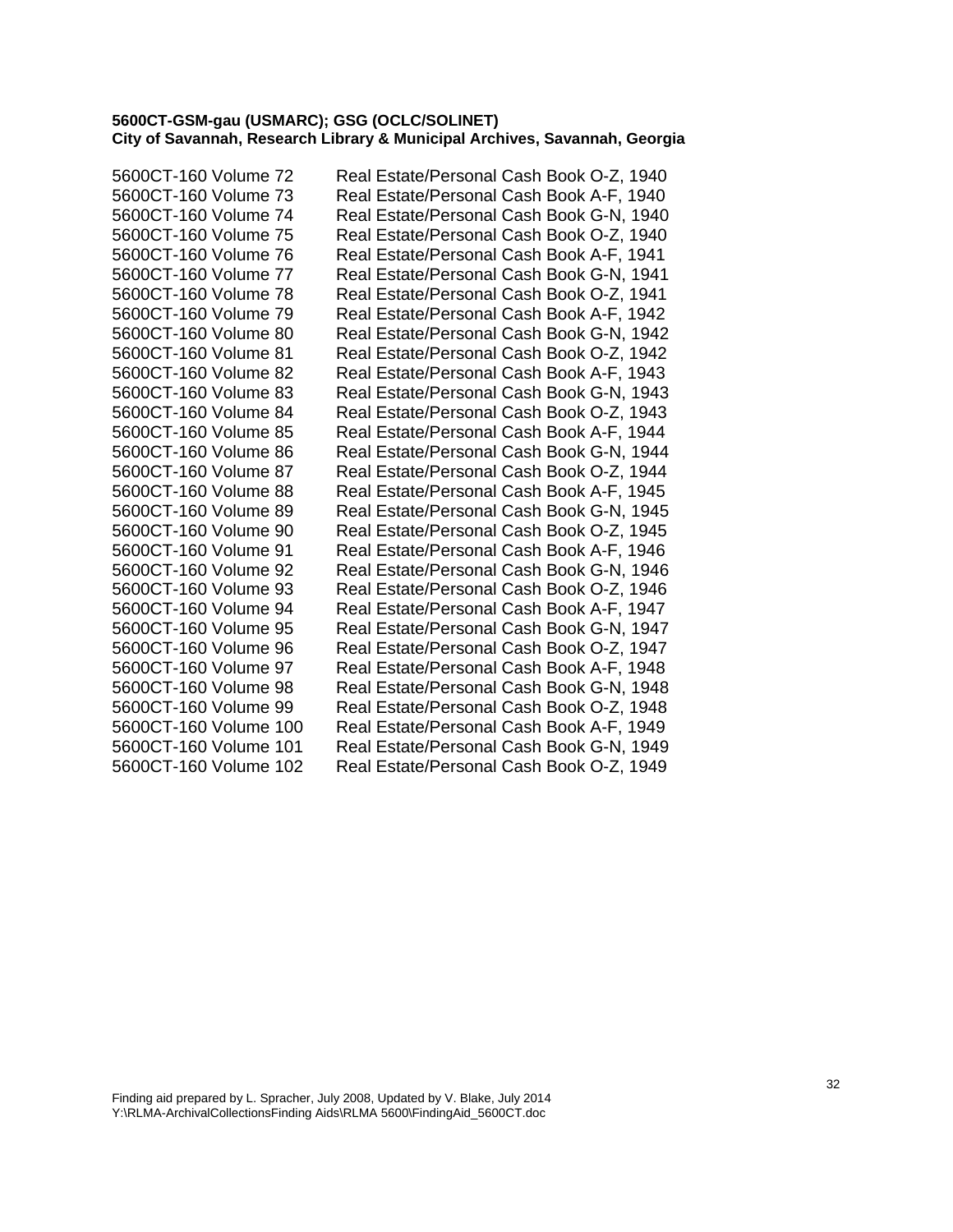*Sub-series #:* **5600CT-165** *Name:* **Real Estate/Personal Property Cash Books**  *Dates:* 1907, 1926-1933 *Extent/Size:* 2 volumes (0.5 cubic feet)

## *Sub-series description:*

Sub-series 5600CT-165 Real Estate/Personal Property Cash Books (1907, 1926-1933) includes two volumes documenting taxes due on real estate and personal property. The records include: owner's name; value of real estate; value of personal property; annual tax on real estate; annual tax on personal property; date and amount of quarterly payments; and any transfers.

#### *Arrangement:*

Alphabetical by surname.

| 5600CT-165 Volume 1 | Real Estate/Personal Property Cash Book, 1907      |
|---------------------|----------------------------------------------------|
| 5600CT-165 Volume 2 | Real Estate/Personal Property Cash Book, 1926-1933 |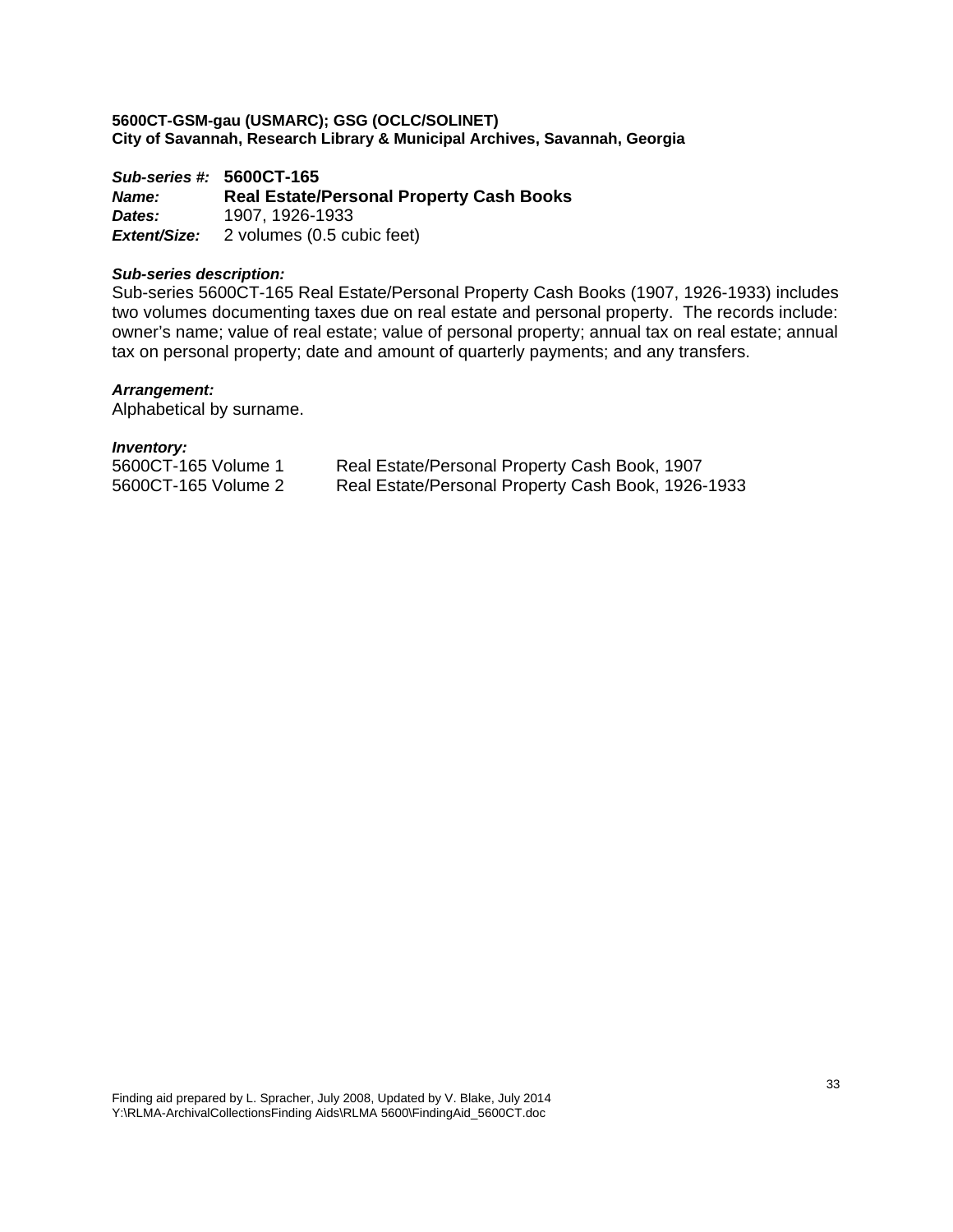*Sub-series #:* **5600CT-170** *Name:* **Real Estate Transfer Book**  *Dates:* 1926-1929, 1961-1965 **Extent/Size:** 4 volumes (2.13 cubic feet)

## *Sub-series description:*

Sub-series 5600CT-170 Real Estate Transfer Book (1926-1929, 1961-1965) includes four volumes of records recording transfers of property. The records include: date of transfer; grantor; grantee; date of instrument; court record; lot number; ward; subdivision; value of the lot; value of improvements; total value; and taxes paid.

#### *Arrangement:*

Chronological.

| <b>Inventory:</b><br>5600CT-170 Volume 1     | Real Estate Transfer Book, 1926-1929                                                                                             |
|----------------------------------------------|----------------------------------------------------------------------------------------------------------------------------------|
| 5600CT-170A Volume 1                         | Real Estate Transfer Book, 1961-1962 (September 1, 1961-<br>February 28, 1962)                                                   |
| 5600CT-170A Volume 2<br>5600CT-170A Volume 3 | Real Estate Transfer Book, 1962 (March 1, 1962-July 31, 1962)<br>Real Estate Transfer Book, 1962-1963 (August 1, 1962-January 7, |
|                                              | 1963)                                                                                                                            |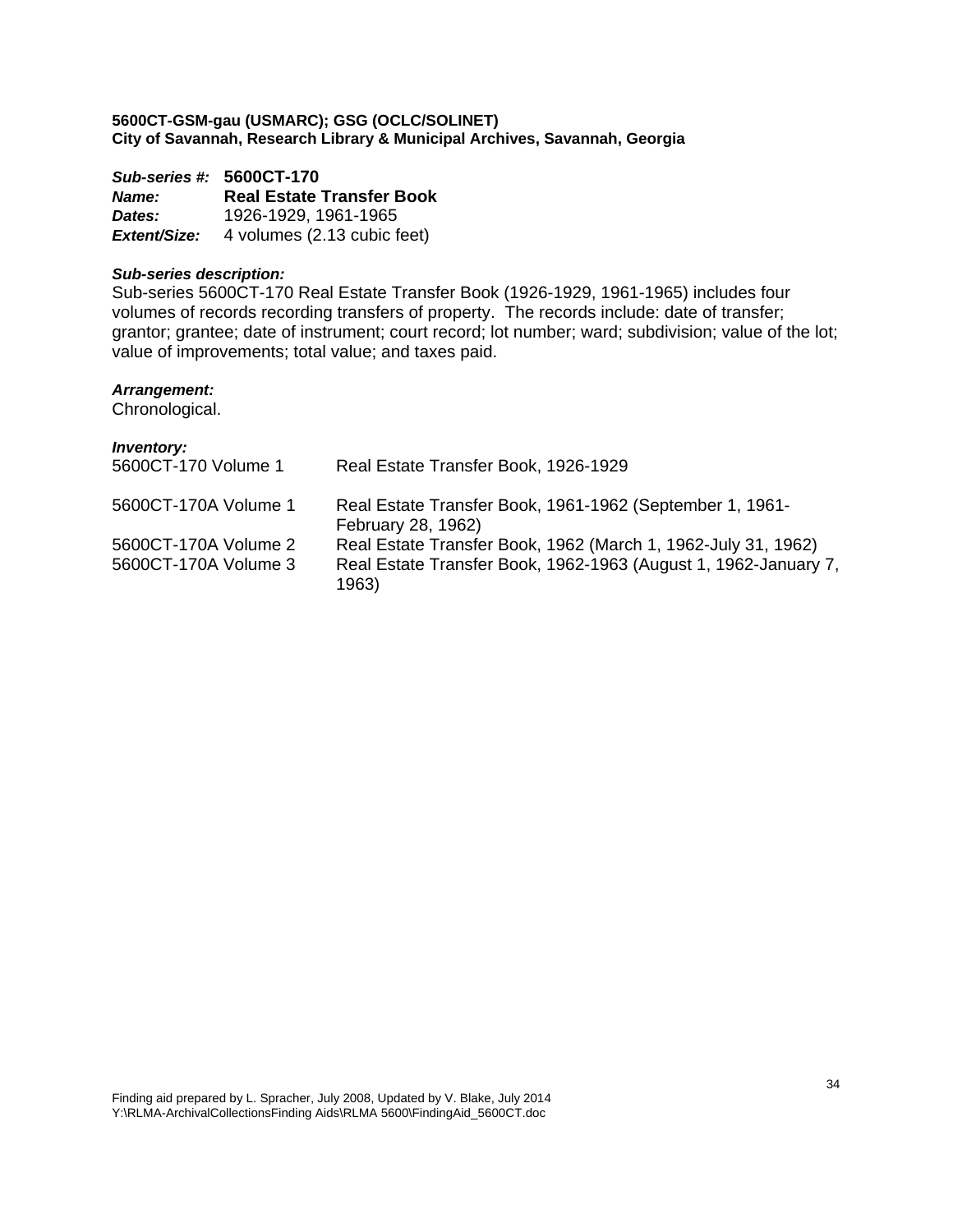*Sub-series #:* **5600CT-180** *Name:* **Real Estate Assessment Records**  *Dates:* 1904-1913, 1915-1921, 1926-1942 *Extent/Size:* 11 volumes (5.5 cubic feet)

## *Sub-series description:*

Sub-series 5600CT-180 Real Estate Assessment Records (1904-1913, 1915-1921, 1926-1942) includes eleven volumes of tax assessment records, including: part of a lot; lot number or letter; owner's name; street; whether structure is brick, cement or frame; value of the lot; and value of the improvements.

#### *Arrangement:*

Alphabetically by wards.

| Real Estate Assessments, 1904-1908             |
|------------------------------------------------|
| Real Estate Assessments, 1909-1913             |
| Real Estate Assessments, 1915-1920 (A-L)       |
| Real Estate Assessments, 1915-1920 (M-Z)       |
| Real Estate Assessments, 1921 (A-L)            |
| Real Estate Assessments, 1921 (M-Z)            |
| Real Estate Assessments, 1926-1930 (A-L)       |
| Real Estate Assessments, 1926-1930 (M-Z)       |
| Real Estate Assessments, 1931-1936 (A-L)       |
| Real Estate Assessments, 1931-1936 (M-Z)       |
| Real Estate Assessments, circa 1937-1942 (H-O) |
|                                                |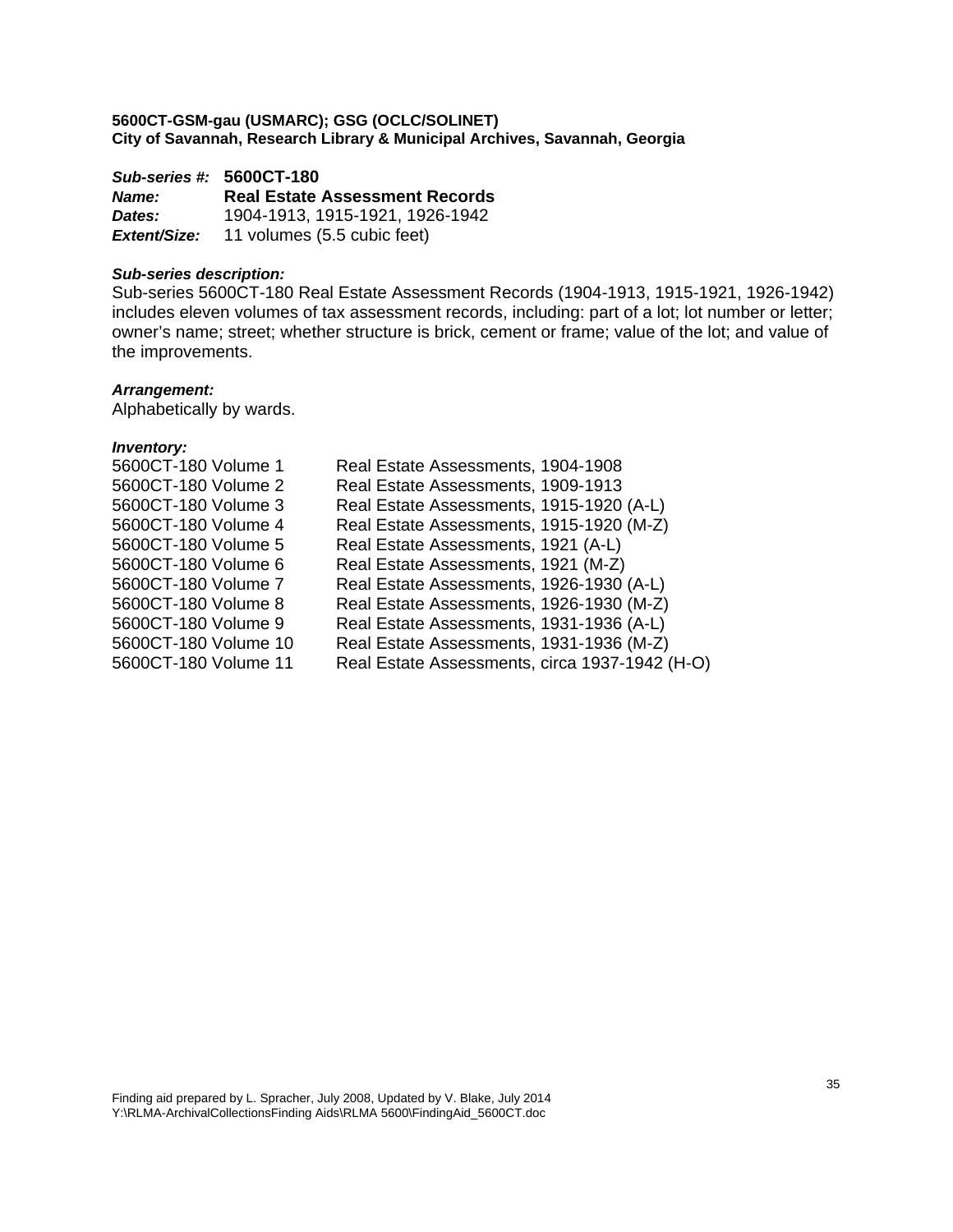*Sub-series #:* **5600CT-190** *Name:* **Real Estate Ledger Books**  *Dates:* 1809-1821, 1904-1908, 1916-1950 *Extent/Size:* 22 volumes (11.0 cubic feet)

## *Sub-series description:*

Sub-series 5600CT-190 Real Estate Ledger Books (1809-1821, 1904-1908, 1916-1950) includes twenty-two volumes recording: name of the property; description of the property; value of the lot and improvements by year; total value; and remarks.

#### *Note:*

*Also see* Sub-series 5600CT-170 Real Estate Transfer Book.

#### *Arrangement:*

Alphabetical by surname.

| 5600CT-190 Volume 1  | Real Estate Ledger Book, 1809-1821                        |
|----------------------|-----------------------------------------------------------|
| 5600CT-190 Volume 2  | Real Estate Ledger Book, 1904-1908                        |
| 5600CT-190 Volume 3  | Real Estate Ledger Book, 1916-1920                        |
| 5600CT-190 Volume 4  | Real Estate Ledger Book, 1921-1925 (A-L)                  |
| 5600CT-190 Volume 5  | Real Estate Ledger Book, 1921-1925 (M-Z)                  |
| 5600CT-190 Volume 6  | Real Estate Ledger Book, 1926-1930 (A-F)                  |
| 5600CT-190 Volume 7  | Real Estate Ledger Book, 1926-1930 (G-N)                  |
| 5600CT-190 Volume 8  | Real Estate Ledger Book, 1926-1930 (O-Z)                  |
| 5600CT-190 Volume 9  | Real Estate Ledger Book, 1931-1935 (A-F)                  |
| 5600CT-190 Volume 10 | Real Estate Ledger Book, 1931-1935 (G-N)                  |
| 5600CT-190 Volume 11 | Real Estate Ledger Book, 1931-1935 (O-Z)                  |
| 5600CT-190 Volume 12 | Real Estate Ledger Book, 1936-1940 (A-F)                  |
| 5600CT-190 Volume 13 | Real Estate Ledger Book, 1936-1940 (G-N)                  |
| 5600CT-190 Volume 14 | Real Estate Ledger Book, 1936-1940 (O-Z)                  |
| 5600CT-190 Volume 15 | Real Estate Ledger Book, 1940 (Supplement of New Wards to |
|                      | 1940 Books)                                               |
| 5600CT-190 Volume 16 | Real Estate Ledger Book, 1941-1945 (A-F)                  |
| 5600CT-190 Volume 17 | Real Estate Ledger Book, 1941-1945 (G-N)                  |
| 5600CT-190 Volume 18 | Real Estate Ledger Book, 1941-1945 (O-Z)                  |
| 5600CT-190 Volume 19 | Real Estate Ledger Book, 1946-1950 (A-D)                  |
| 5600CT-190 Volume 20 | Real Estate Ledger Book, 1946-1950 (E-K)                  |
| 5600CT-190 Volume 21 | Real Estate Ledger Book, 1946-1950 (L-R)                  |
| 5600CT-190 Volume 22 | Real Estate Ledger Book, 1946-1950 (S-Z)                  |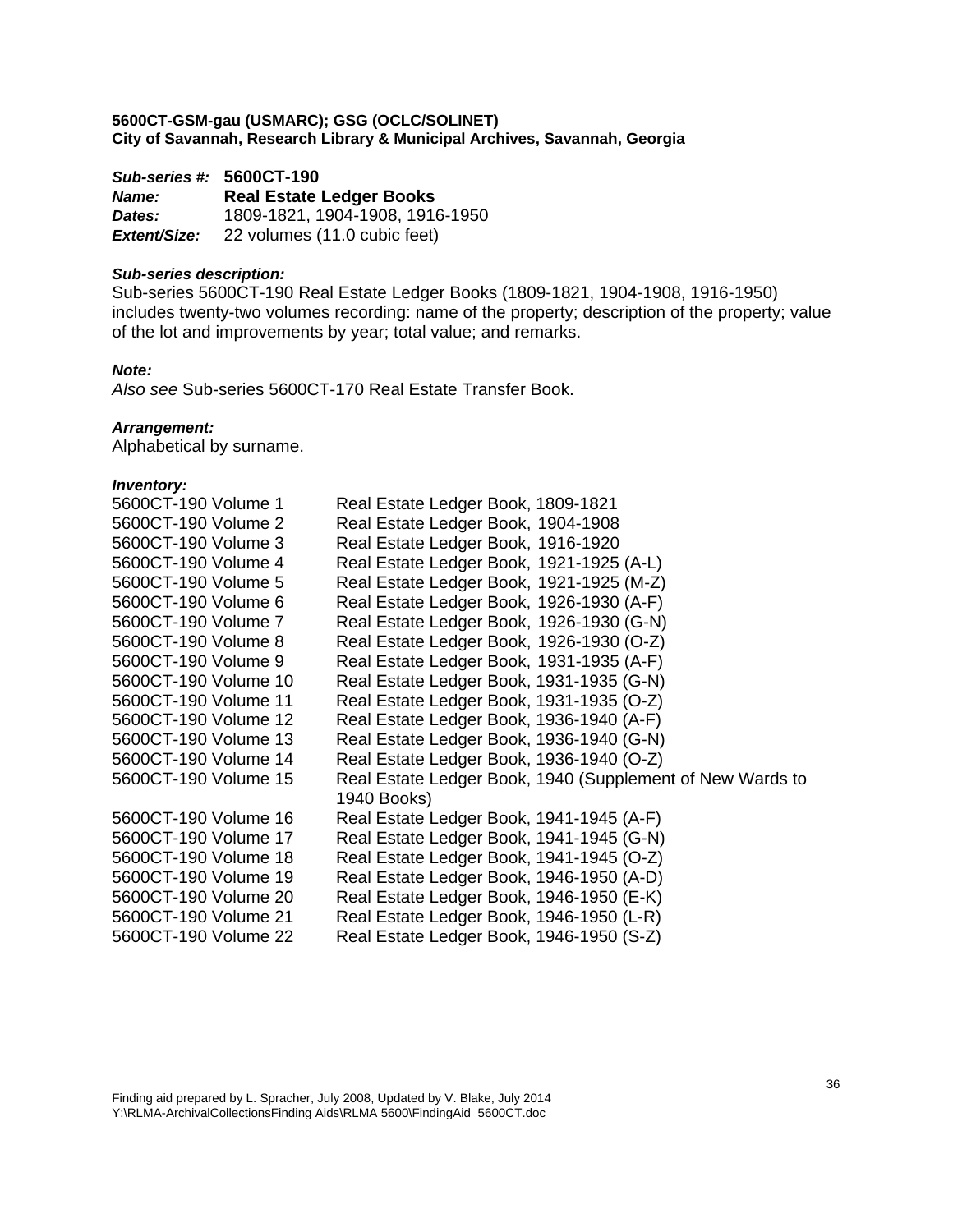*Sub-series #:* **5600CT-200** *Name:* **Property Transfer Books**  *Dates:* 1869-1885, 1892-1926 *Extent/Size:* 6 volumes (1.0 cubic feet)

## *Sub-series description:*

Sub-series 5600CT-200 Property Transfer Books (1869-1885, 1892-1926) includes six volumes recording property transfers, including: date of transfer; grantor; grantee; date sold; lot number; ward; means of transfer; and remarks (amount).

# *Arrangement:*

Chronological.

| Property Transfer Book, 1869-1885 |
|-----------------------------------|
| Property Transfer Book, 1892-1902 |
| Property Transfer Book, 1903-1910 |
| Property Transfer Book, 1911-1918 |
| Property Transfer Book, 1918-1921 |
| Property Transfer Book, 1922-1926 |
|                                   |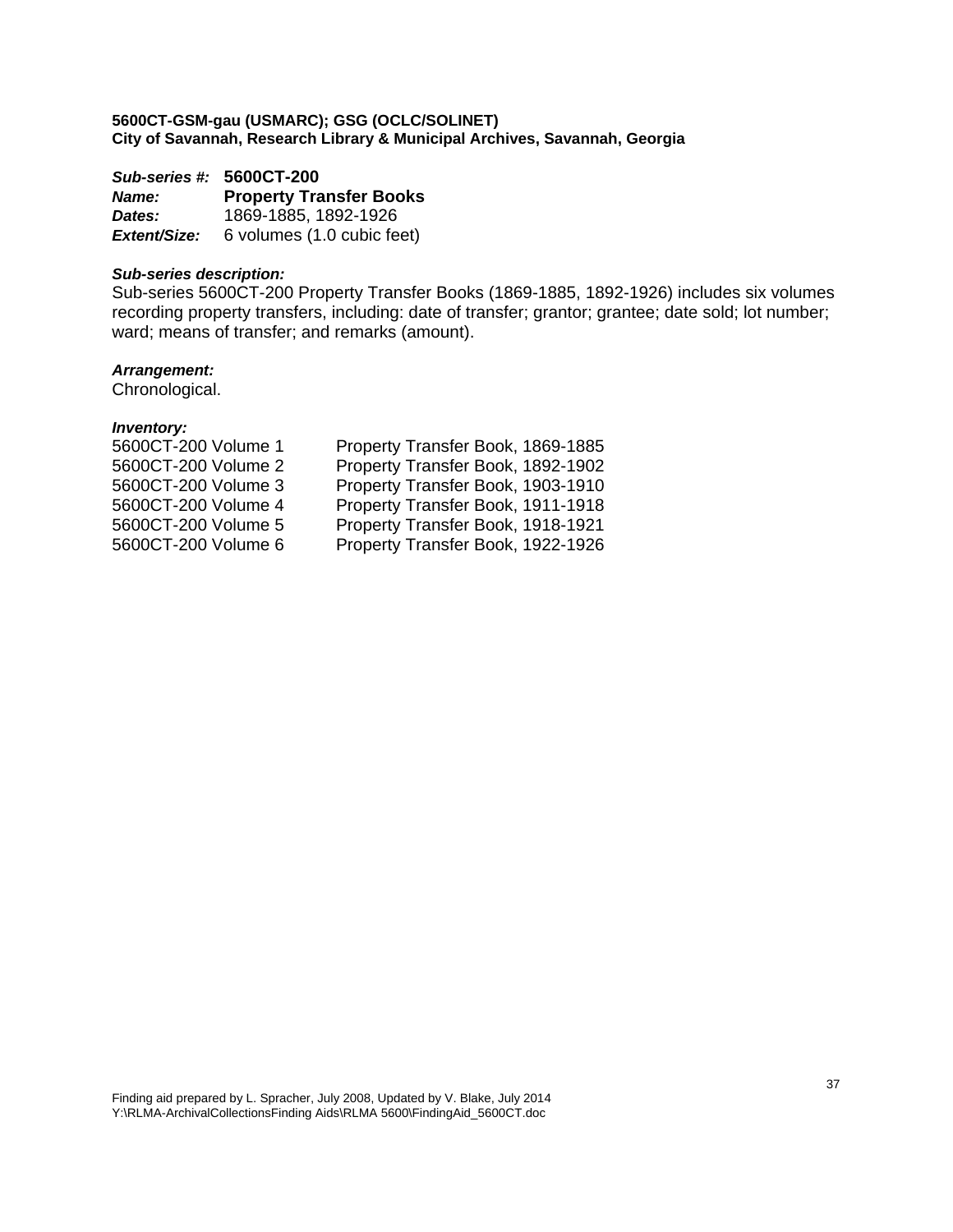*Sub-series #:* **5600CT-210** *Name:* **Property Transfers**  *Dates:* 1914-1926 *Extent/Size:* 3 volumes (1.0 cubic feet)

# *Sub-series description:*

Sub-series 5600CT-210 Property Transfers (1914-1926) includes three volumes recording property transfers, including: date of transfer; grantor; grantee; lot number; ward; quarter effective; land value; improvements value; and total value.

# *Arrangement:*

Grouped by the first letter of the surname and then chronologically.

| 5600CT-210 Volume 1 | Property Transfers, 1914-1917 |
|---------------------|-------------------------------|
| 5600CT-210 Volume 2 | Property Transfers, 1918-1921 |
| 5600CT-210 Volume 3 | Property Transfers, 1922-1926 |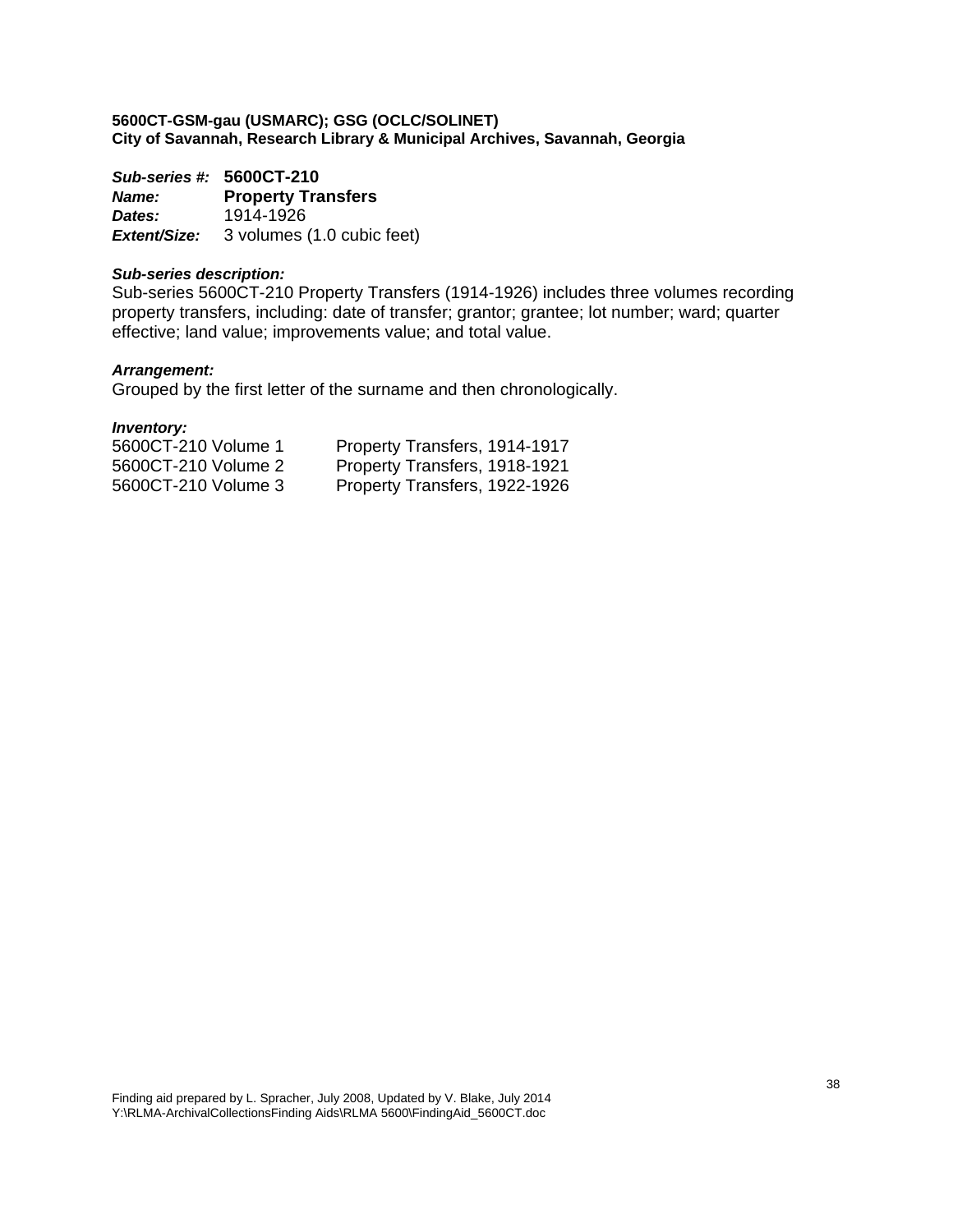*Sub-series #:* **5600CT-220**  *Name:* **Property Transfer Receipt Books**  *Dates:* 1871-1931 *Extent/Size:* 3 volumes (0.5 cubic feet)

# *Sub-series description:*

Sub-series 5600CT-220 Property Transfer Receipt Books (1871-1931) includes three volumes of receipts indicating: recipient's name; location of property; date; and book and folio where full information is recorded (corresponding records are not in this collection).

# *Arrangement:*

Chronological.

| 5600CT-220 Volume 1 | Property Transfer Receipt Book, 1871-1882 |
|---------------------|-------------------------------------------|
| 5600CT-220 Volume 2 | Property Transfer Receipt Book, 1883-1893 |
| 5600CT-220 Volume 3 | Property Transfer Receipt Book, 1893-1931 |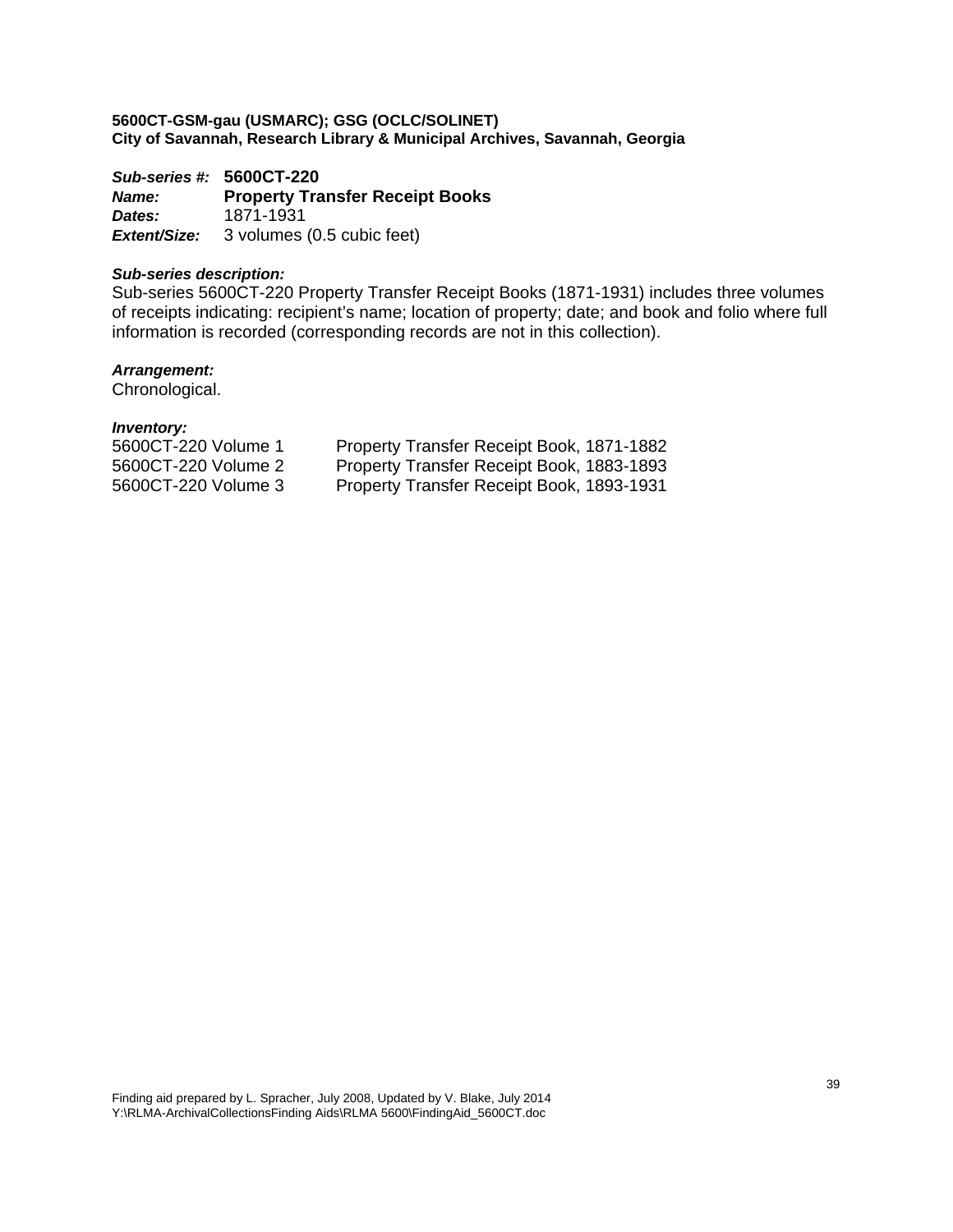*Sub-series #:* **5600CT-230** *Name:* **Specific Tax Registers**  *Dates:* 1921-1923, 1925-1933, 1961-1963 *Extent/Size:* 7 volumes (4.3 cubic feet)

# *Sub-series description:*

Sub-series 5600CT-230 Specific Tax Registers (1921-1923, 1925-1933, 1961-1963) includes seven volumes recording specific taxes (occupational taxes). The registers record: taxpayer's name; place of business; nature of business; amount due; amount paid; date paid; receipt number; abatements; and remarks.

# *Arrangement:*

Alphabetical by surname/business name annually.

| 5600CT-230 Volume 1  | Specific Tax Register, 1921-1923    |
|----------------------|-------------------------------------|
| 5600CT-230 Volume 2  | Specific Tax Register, 1925-1929    |
| 5600CT-230 Volume 3  | Specific Tax Register, 1928-1930    |
| 5600CT-230 Volume 4  | Specific Tax Register, 1931-1933    |
| 5600CT-230A Volume 1 | Specific Tax Execution Book, 1961   |
| 5600CT-230A Volume 2 | Specific Tax Register, 1962         |
| 5600CT-230A Volume 3 | Specific Tax Control Register, 1963 |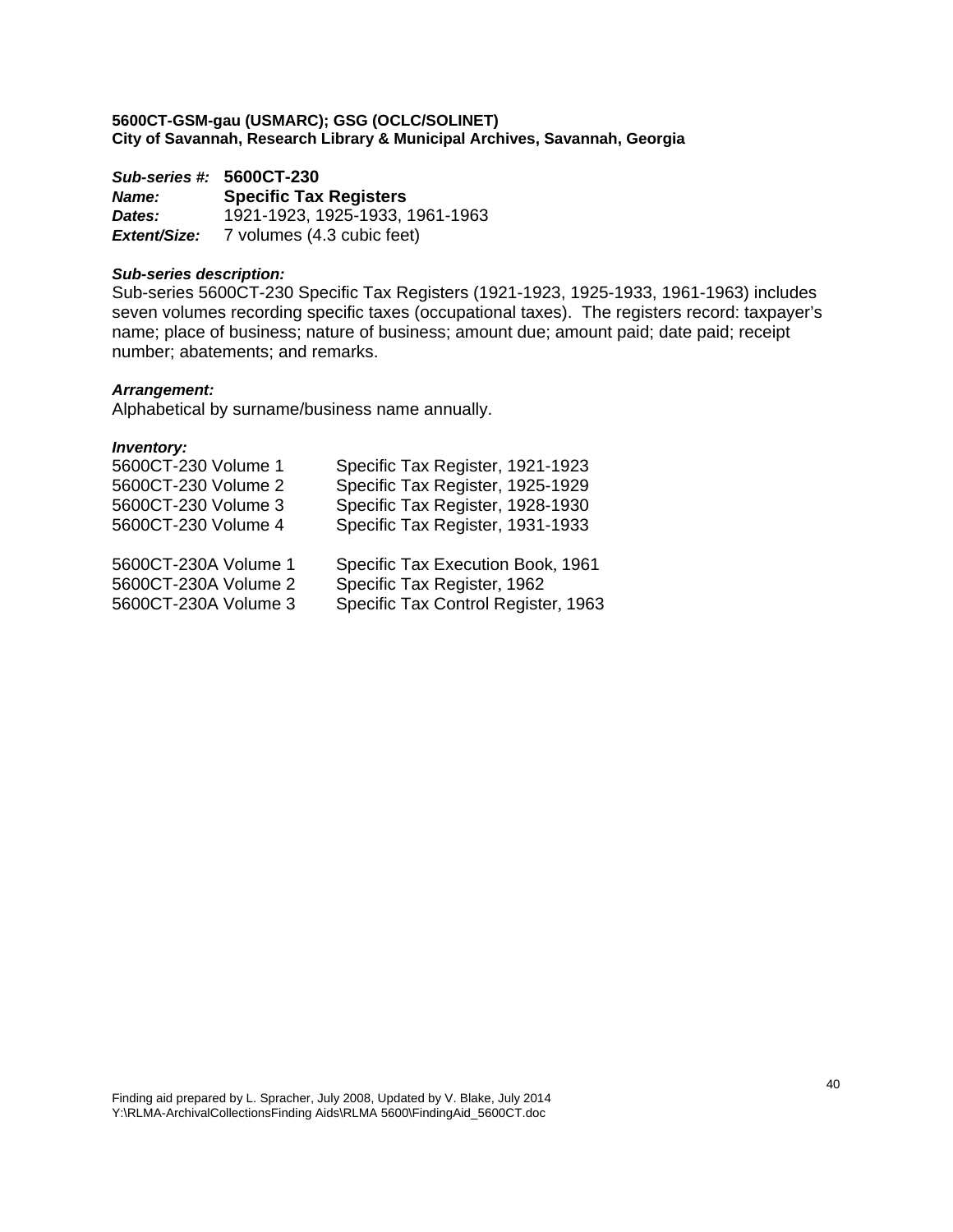*Sub-series #:* **5600CT-240** *Name:* **Specific Tax Books**  *Dates:* 1886-1894, 1898-1906, 1950-1952 *Extent/Size:* 7 volumes (1.2 cubic feet)

# *Sub-series description:*

Sub-series 5600CT-240 Specific Tax Books (1886-1894, 1898-1906, 1950-1952) includes seven volumes recording executions of specific taxes (occupational taxes). The volumes include: cash book folio number; name; specific tax; amount of execution; fees; interest; total; date collected; date paid to treasurer; and remarks.

# *Arrangement:*

Alphabetical by surname annually.

| 5600CT-240 Volume 1  | Specific Tax Book, 1886-1890                         |
|----------------------|------------------------------------------------------|
| 5600CT-240 Volume 2  | Specific Tax Book, 1891-1894                         |
| 5600CT-240 Volume 3  | Specific Tax Book, 1898-1903                         |
| 5600CT-240 Volume 4  | Specific Tax Book, 1904-1906                         |
|                      |                                                      |
| 5600CT-240A Volume 1 | Specific Taxes (Permits, 1-500) 1950                 |
| 5600CT-240A Volume 2 | Specific Taxes-Liquor, Beer and Wine (1A-500A), 1951 |
| 5600CT-240A Volume 3 | Specific Taxes-Liquor, Beer and Wine (1A-500A), 1952 |
|                      |                                                      |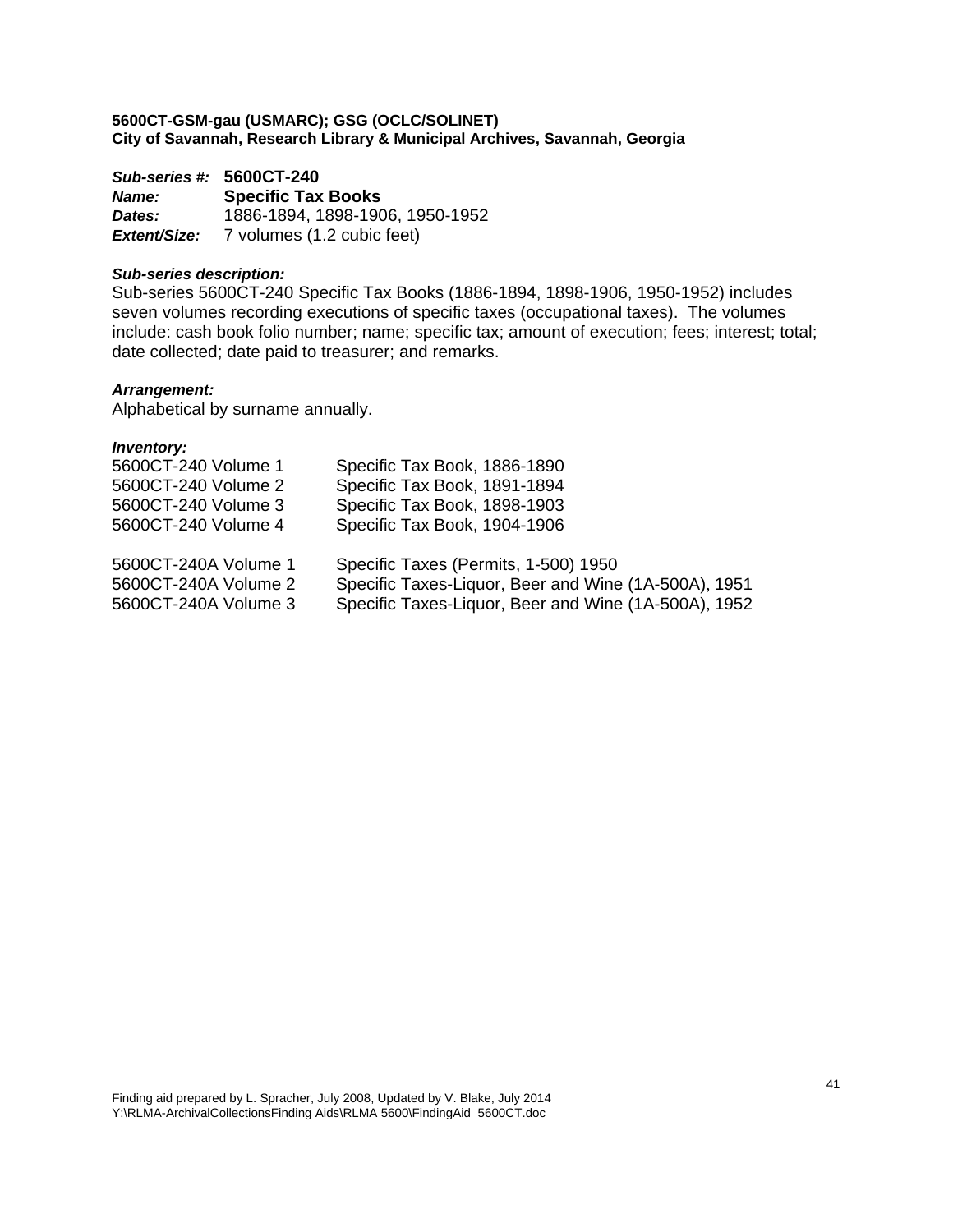*Sub-series #:* **5600CT-250** *Name:* **Specific Tax Receipt Books**  *Dates:* 1909, 1928, 1930-1954 **Extent/Size:** 91 volumes (21.3 cubic feet)

#### *Sub-series description:*

Sub-series 5600CT-250 Specific Tax Receipt Book (1909, 1928, 1930-1954) includes ninetyone volumes of receipts for specific taxes (occupational taxes), indicating: who received from; amount; and place of business.

# *Arrangement:*

Numerical by receipt number.

*Inventory:* 

5600CT-250 Volume 1 Specific Tax Receipt Book (for retailers of non-intoxicating beer made from cereals), 1909 5600CT-250A Volume 1 Specific Taxes Receipt Book, 1928 (1-724) 5600CT-250A Volume 2 Specific Taxes Receipt Book, 1928 (725-1448) 5600CT-250A Volume 3 Specific Taxes Receipt Book, 1930 (1-700) 5600CT-250A Volume 4 Specific Taxes Receipt Book, 1930 (701-1400) 5600CT-250A Volume 5 Specific Taxes Receipt Book, 1930 (1401-2100) 5600CT-250A Volume 6 Specific Taxes Receipt Book, 1931 (1-700) 5600CT-250A Volume 7 Specific Taxes Receipt Book, 1931 (701-1400) 5600CT-250A Volume 8 Specific Taxes Receipt Book, 1931 (1401-2100) 5600CT-250A Volume 9 Specific Taxes Receipt Book, 1932 (1-700) 5600CT-250A Volume 10 Specific Taxes Receipt Book, 1932 (701-1400) 5600CT-250A Volume 11 Specific Taxes Receipt Book (blank), 1932 (1401-2100) 5600CT-250A Volume 12 Specific Taxes Receipt Book, 1932 (1401-2100) 5600CT-250A Volume 13 Specific Taxes Receipt Book, 1933 (1-700) 5600CT-250A Volume 14 Specific Taxes Receipt Book, 1933 (701-1400) 5600CT-250A Volume 15 Specific Taxes Receipt Book, 1934 (1-700) 5600CT-250A Volume 16 Specific Taxes Receipt Book, 1934 (701-1400) 5600CT-250A Volume 17 Specific Taxes Receipt Book, 1934 (1401-2100) 5600CT-250A Volume 18 Specific Taxes Receipt Book, 1935 (1-700) 5600CT-250A Volume 19 Specific Taxes Receipt Book, 1935 (701-1400) 5600CT-250A Volume 20 Specific Taxes Receipt Book, 1935 (1401-2100) 5600CT-250A Volume 21 Specific Taxes Receipt Book, 1936 (1-700) 5600CT-250A Volume 22 Specific Taxes Receipt Book, 1936 (701-1400) 5600CT-250A Volume 23 Specific Taxes Receipt Book, 1936 (1401-2100) 5600CT-250A Volume 24 Specific Taxes Receipt Book, 1937 (1-700) 5600CT-250A Volume 25 Specific Taxes Receipt Book, 1937 (701-1400) 5600CT-250A Volume 26 Specific Taxes Receipt Book, 1937 (1401-2100) 5600CT-250A Volume 27 Specific Taxes Receipt Book, 1938 (1-700) 5600CT-250A Volume 28 Specific Taxes Receipt Book, 1938 (701-1400) 5600CT-250A Volume 29 Specific Taxes Receipt Book, 1938 (1401-2100)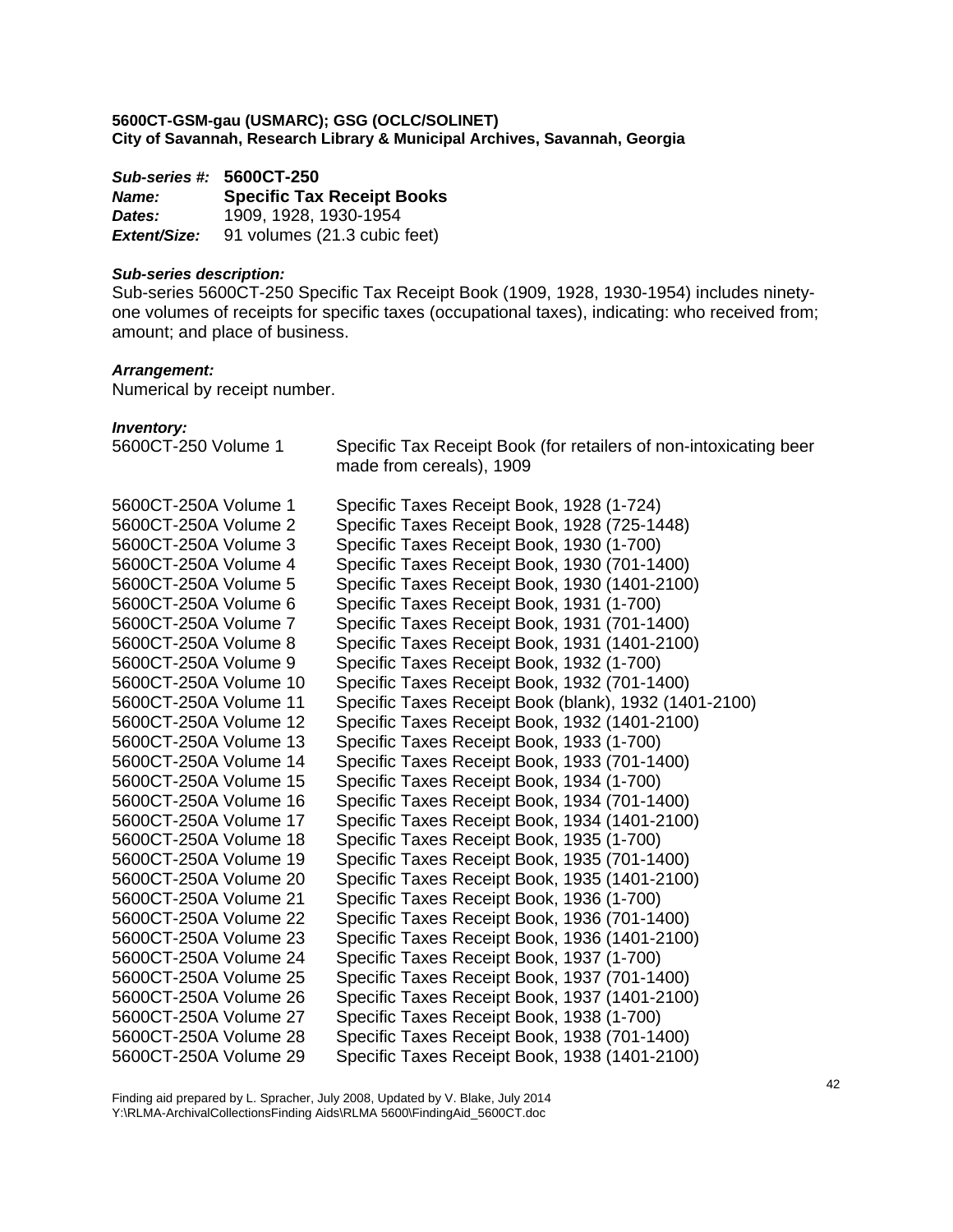| 5600CT-250A Volume 30 | Specific Taxes Receipt Book, 1939 (1-700)     |
|-----------------------|-----------------------------------------------|
| 5600CT-250A Volume 31 | Specific Taxes Receipt Book, 1939 (701-1400)  |
| 5600CT-250A Volume 32 | Specific Taxes Receipt Book, 1939 (1401-2100) |
| 5600CT-250A Volume 33 | Specific Taxes Receipt Book, 1940 (1-700)     |
| 5600CT-250A Volume 34 | Specific Taxes Receipt Book, 1940 (701-1400)  |
| 5600CT-250A Volume 35 | Specific Taxes Receipt Book, 1940 (1401-2100) |
| 5600CT-250A Volume 36 | Specific Taxes Receipt Book, 1941 (1-800)     |
| 5600CT-250A Volume 37 | Specific Taxes Receipt Book, 1941 (801-1600)  |
| 5600CT-250A Volume 38 | Specific Taxes Receipt Book, 1941 (1601-2400) |
| 5600CT-250A Volume 39 | Specific Taxes Receipt Book, 1942 (1-800)     |
| 5600CT-250A Volume 40 | Specific Taxes Receipt Book, 1942 (801-1600)  |
| 5600CT-250A Volume 41 | Specific Taxes Receipt Book, 1942 (1601-2300) |
| 5600CT-250A Volume 42 | Specific Taxes Receipt Book, 1943 (1-800)     |
| 5600CT-250A Volume 43 | Specific Taxes Receipt Book, 1943 (801-1600)  |
| 5600CT-250A Volume 44 | Specific Taxes Receipt Book, 1943 (1601-2400) |
| 5600CT-250A Volume 45 | Specific Taxes Receipt Book, 1944 (1-800)     |
| 5600CT-250A Volume 46 | Specific Taxes Receipt Book, 1944 (1401-2890) |
| 5600CT-250A Volume 47 | Specific Taxes Receipt Book, 1945 (1-900)     |
| 5600CT-250A Volume 48 | Specific Taxes Receipt Book, 1945 (901-1800)  |
| 5600CT-250A Volume 49 | Specific Taxes Receipt Book, 1945 (1801-2700) |
| 5600CT-250A Volume 50 | Specific Taxes Receipt Book, 1945 (2701-3600) |
| 5600CT-250A Volume 51 | Specific Taxes Receipt Book, 1946 (1-900)     |
| 5600CT-250A Volume 52 | Specific Taxes Receipt Book, 1946 (901-1800)  |
| 5600CT-250A Volume 53 | Specific Taxes Receipt Book, 1946 (1801-2700) |
| 5600CT-250A Volume 54 | Specific Taxes Receipt Book, 1946 (2701-3600) |
| 5600CT-250A Volume 55 | Specific Taxes Receipt Book, 1947 (1-800)     |
| 5600CT-250A Volume 56 | Specific Taxes Receipt Book, 1947 (801-1600)  |
| 5600CT-250A Volume 57 | Specific Taxes Receipt Book, 1947 (1601-2400) |
| 5600CT-250A Volume 58 | Specific Taxes Receipt Book, 1947 (2401-3200) |
| 5600CT-250A Volume 59 | Specific Taxes Receipt Book, 1947 (3201-4000) |
| 5600CT-250A Volume 60 | Specific Taxes Receipt Book, 1948 (1-800)     |
| 5600CT-250A Volume 61 | Specific Taxes Receipt Book, 1948 (801-1600)  |
| 5600CT-250A Volume 62 | Specific Taxes Receipt Book, 1948 (1601-2400) |
| 5600CT-250A Volume 63 | Specific Taxes Receipt Book, 1948 (2401-3200) |
| 5600CT-250A Volume 64 | Specific Taxes Receipt Book, 1948 (3201-4000) |
| 5600CT-250A Volume 65 | Specific Taxes Receipt Book, 1949 (1-800)     |
| 5600CT-250A Volume 66 | Specific Taxes Receipt Book, 1949 (801-1600)  |
| 5600CT-250A Volume 67 | Specific Taxes Receipt Book, 1949 (1601-2400) |
| 5600CT-250A Volume 68 | Specific Taxes Receipt Book, 1949 (2401-3200) |
| 5600CT-250A Volume 69 | Specific Taxes Receipt Book, 1949 (3201-4000) |
| 5600CT-250A Volume 70 | Specific Taxes Receipt Book, 1950 (1-500)     |
| 5600CT-250A Volume 71 | Specific Taxes Receipt Book, 1950 (501-1000)  |
| 5600CT-250A Volume 72 | Specific Taxes Receipt Book, 1950 (1001-1500) |
| 5600CT-250A Volume 73 | Specific Taxes Receipt Book, 1950 (1501-2000) |
| 5600CT-250A Volume 74 | Specific Taxes Receipt Book, 1950 (2001-2500) |
| 5600CT-250A Volume 75 | Specific Taxes Receipt Book, 1950 (2501-3000) |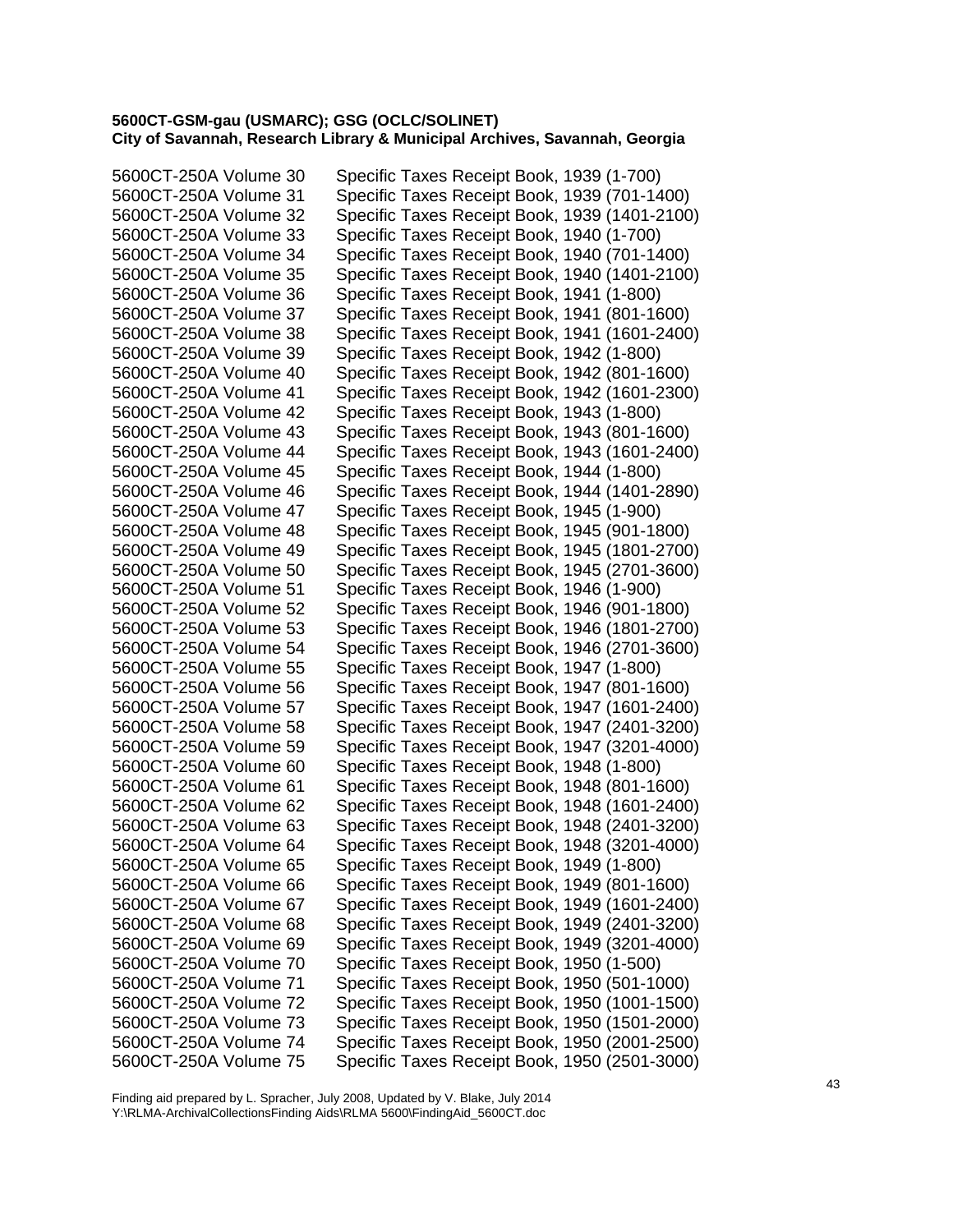| 5600CT-250A Volume 76 | Specific Taxes Receipt Book, 1951 (1-500)                    |
|-----------------------|--------------------------------------------------------------|
| 5600CT-250A Volume 77 | Specific Taxes Receipt Book, 1951 (501-1000)                 |
| 5600CT-250A Volume 78 | Specific Taxes Receipt Book, 1951 (1001-1500)                |
| 5600CT-250A Volume 79 | Specific Taxes Receipt Book, 1951 (1501-2000)                |
| 5600CT-250A Volume 80 | Specific Taxes Receipt Book, 1951 (2001-2500)                |
| 5600CT-250A Volume 81 | Specific Taxes Receipt Book, 1951 (2501-3000)                |
| 5600CT-250A Volume 82 | Specific Taxes Receipt Book, 1952 (1-500)                    |
| 5600CT-250A Volume 83 | Specific Taxes Receipt Book, 1952 (501-1000)                 |
| 5600CT-250A Volume 84 | Specific Taxes Receipt Book, 1952 (1001-1500)                |
| 5600CT-250A Volume 85 | Specific Taxes Receipt Book, 1952 (1501-2000)                |
| 5600CT-250A Volume 86 | Specific Taxes Receipt Book, 1952 (2001-2500)                |
| 5600CT-250A Volume 87 | Specific Taxes Receipt Book (City Marshal), 1952 (3001-3500) |
| 5600CT-250A Volume 88 | Specific Taxes Receipt Book, 1953 (1501-2000)                |
| 5600CT-250A Volume 89 | Specific Taxes Receipt Book (City Marshal), 1953 (3501-4000) |
| 5600CT-250A Volume 90 | Specific Taxes Receipt Book (City Marshal), 1954 (4001-4500) |
|                       |                                                              |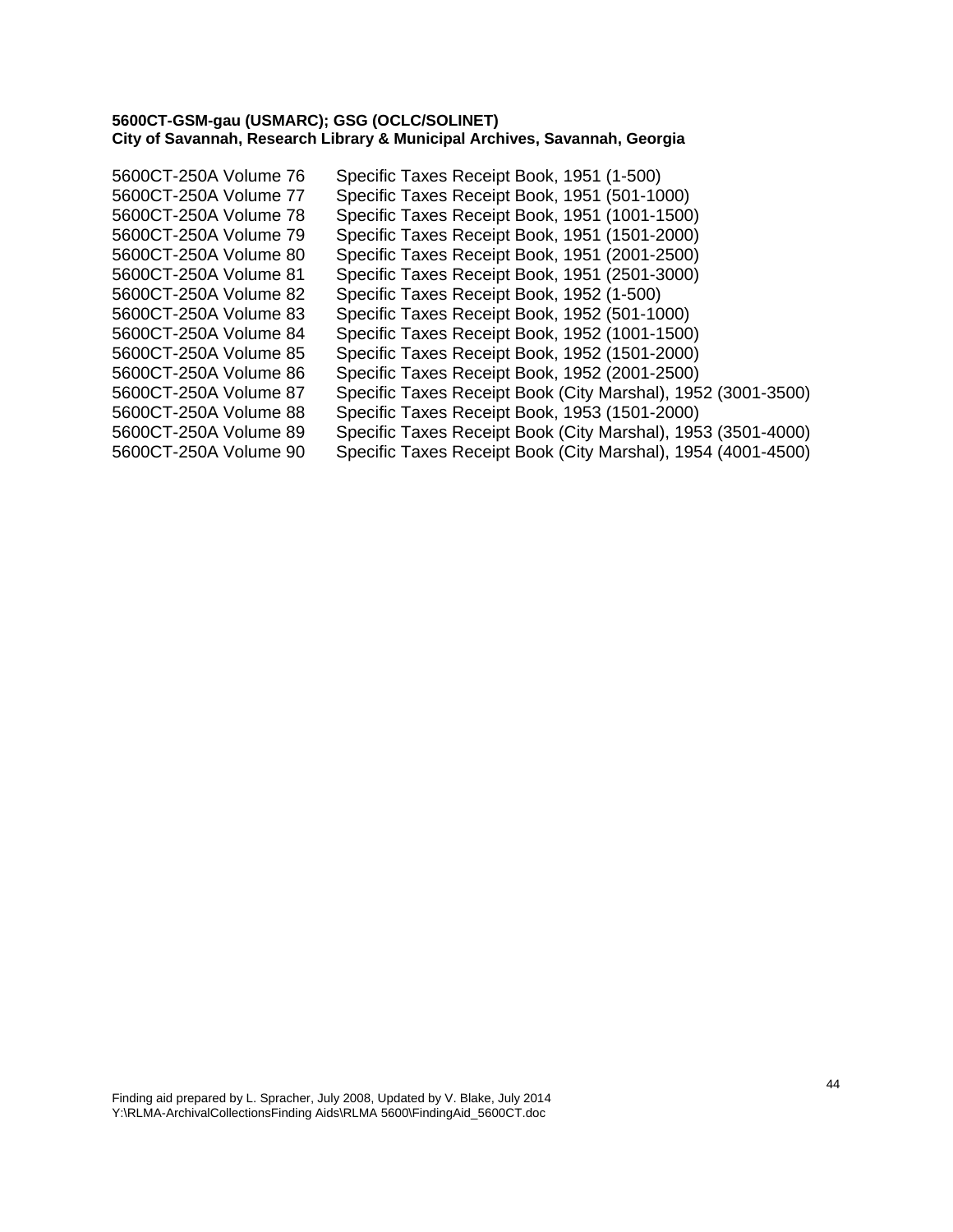*Sub-series #:* **5600CT-260** *Name:* **Registers of Specific Taxes**  *Dates:* 1866-1874, 1885-1908 *Extent/Size:* 5 volumes (1.5 cubic feet)

# *Sub-series description:*

Sub-series 5600CT-260 Registers of Specific Taxes (1866-1874, 1885-1908) includes five volumes recording the receipt of specific taxes (occupational taxes), including: receipt number; term of payment; taxpayer's name; business or occupation; and the amount paid.

# *Arrangement:*

Grouped by the first letter of surname (multiple years under each letter).

| 5600CT-260 Volume 1 | Register of Specific Taxes, 1866-1870 |
|---------------------|---------------------------------------|
| 5600CT-260 Volume 2 | Register of Specific Taxes, 1866-1874 |
| 5600CT-260 Volume 3 | Register of Specific Taxes, 1885-1892 |
| 5600CT-260 Volume 4 | Register of Specific Taxes, 1893-1900 |
| 5600CT-260 Volume 5 | Register of Specific Taxes, 1901-1908 |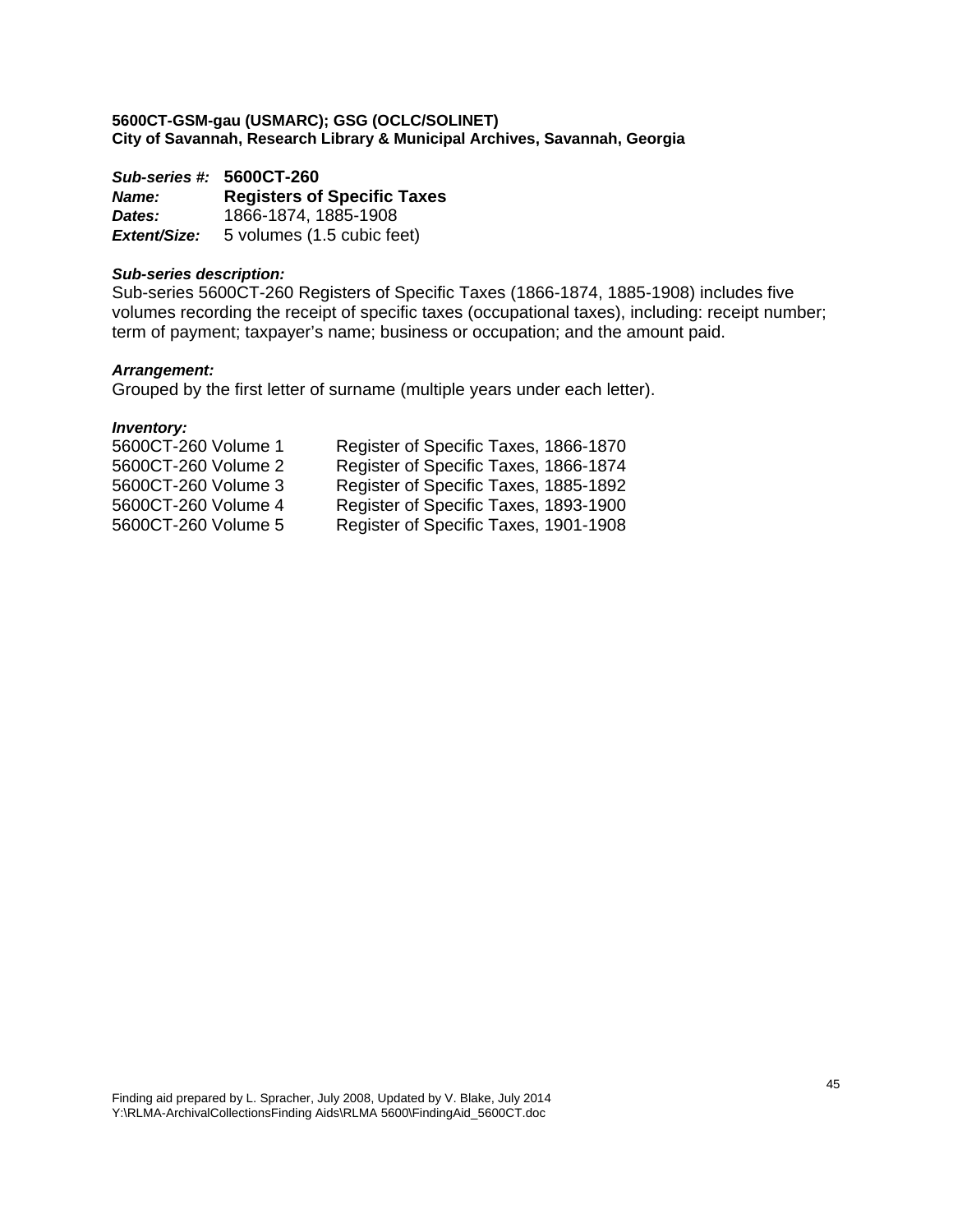*Sub-series #:* **5600CT-270** *Name:* **Real Estate Executions and Returns Books**  *Dates:* 1899-1909 *Extent/Size:* 3 volumes (1.0 cubic feet)

# *Sub-series description:*

Sub-series 5600CT-270 Real Estate Executions and Returns Books (1899-1909) includes three volumes recording real estate executions and returns. The entries include: cash book and folio number; property owner's name; description of execution; amount of execution; fees; interest; total; date collected; date paid to treasurer; and remarks.

# *Arrangement:*

Alphabetical by surname annually.

| 5600CT-270 Volume 1 | Real Estate Executions and Returns Book, 1899-1902 |
|---------------------|----------------------------------------------------|
| 5600CT-270 Volume 2 | Real Estate Executions and Returns Book, 1903-1906 |
| 5600CT-270 Volume 3 | Real Estate Executions and Returns Book, 1907-1909 |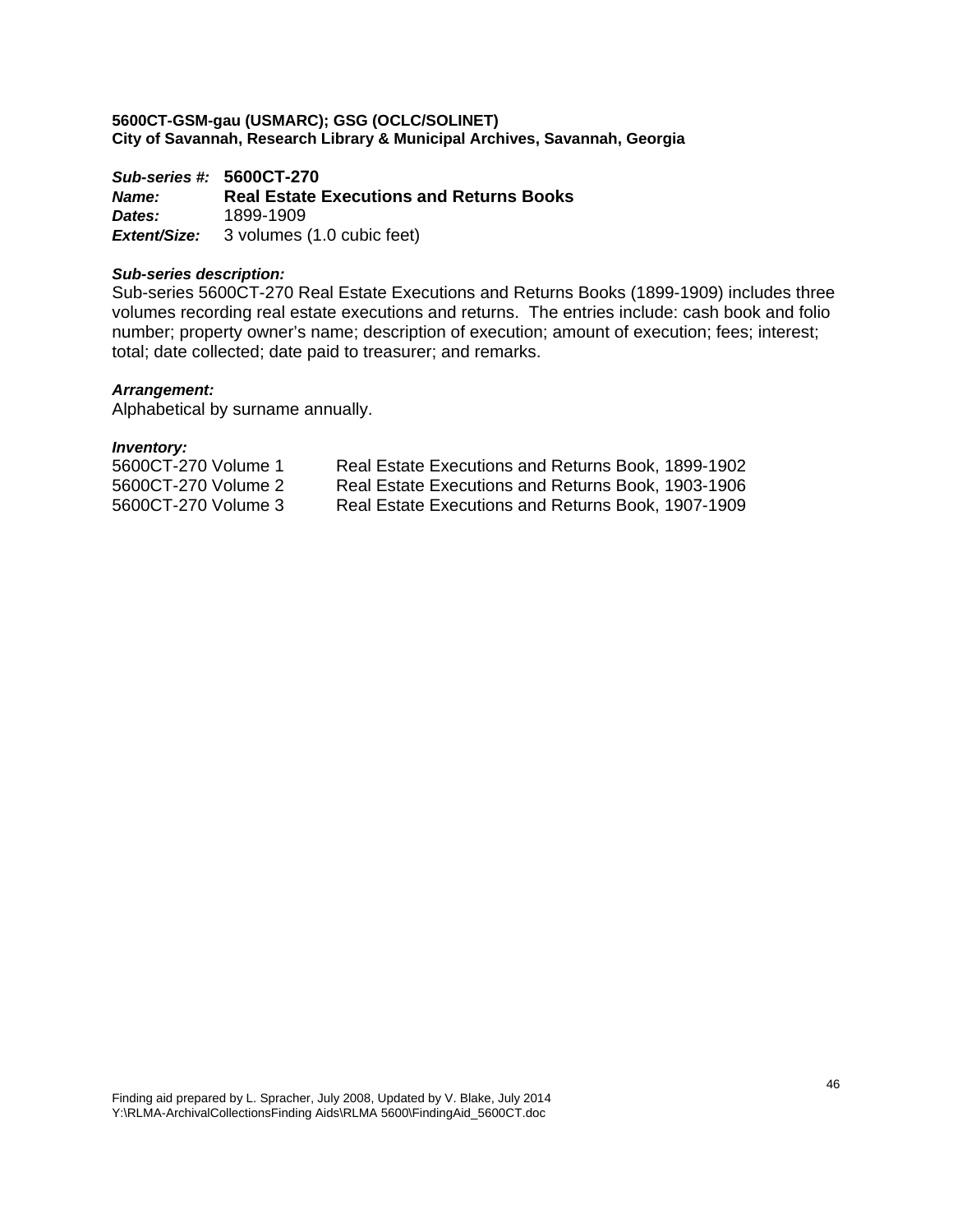*Sub-series #:* **5600CT-275** *Name:* **Executions Reported to City Marshal**  *Dates:* 1914-1920 *Extent/Size:* 1 volume (0.6 cubic feet)

# *Sub-series description:*

Sub-series 5600CT-275 Executions Reported to City Marshal (1914-1920) includes one volume recording accounts turned over to the City Marshal for collection and include: date; name of tax delinquent; amount; and totals.

*Arrangement:* 

Chronological.

*Inventory:* 

5600CT-275 Volume 1 Executions Reported to City Marshal, 1914-1920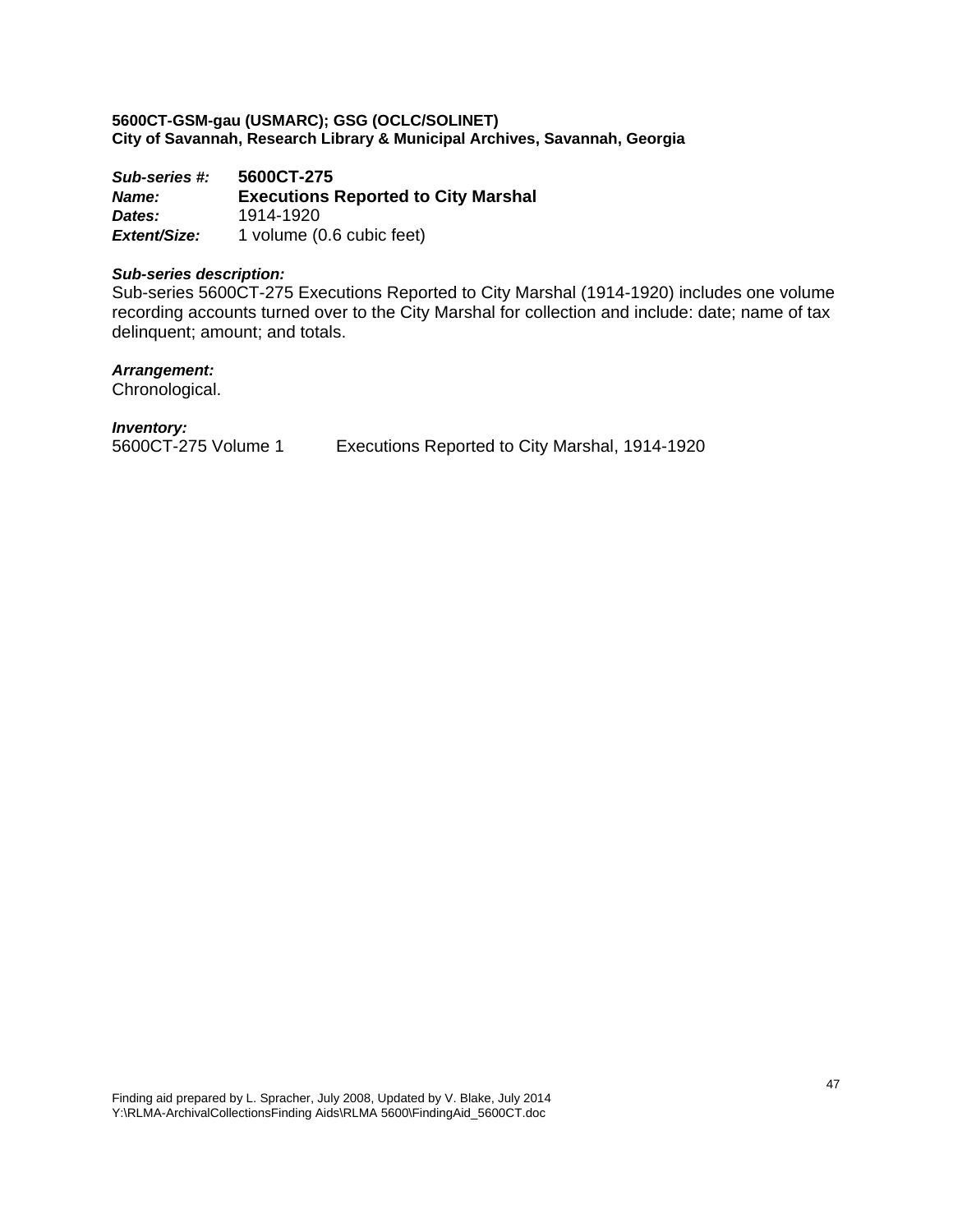*Sub-series #:* **5600CT-280** *Name:* **Real Estate Tax Execution Account Book (Indexed)**  *Dates:* 1907-1912 *Extent/Size:* 1 volume (0.75 cubic feet)

### *Sub-series description:*

Sub-series 5600CT-280 Real Estate Tax Execution Account Book (1907-1912) includes one volume comparing debits and credits of real estate tax accounts. The debit column records: treasury folio number; executions; year; amount; fees; interest; and total. The credit column records: cash book folio number; executions; year; amount paid; date collected; date paid to the treasurer; and remarks.

# *Arrangement:*

Grouped by the first letter of the surname.

#### *Inventory:*

5600CT-280 Volume 1 Real Estate Tax Execution Account Book, 1907-1912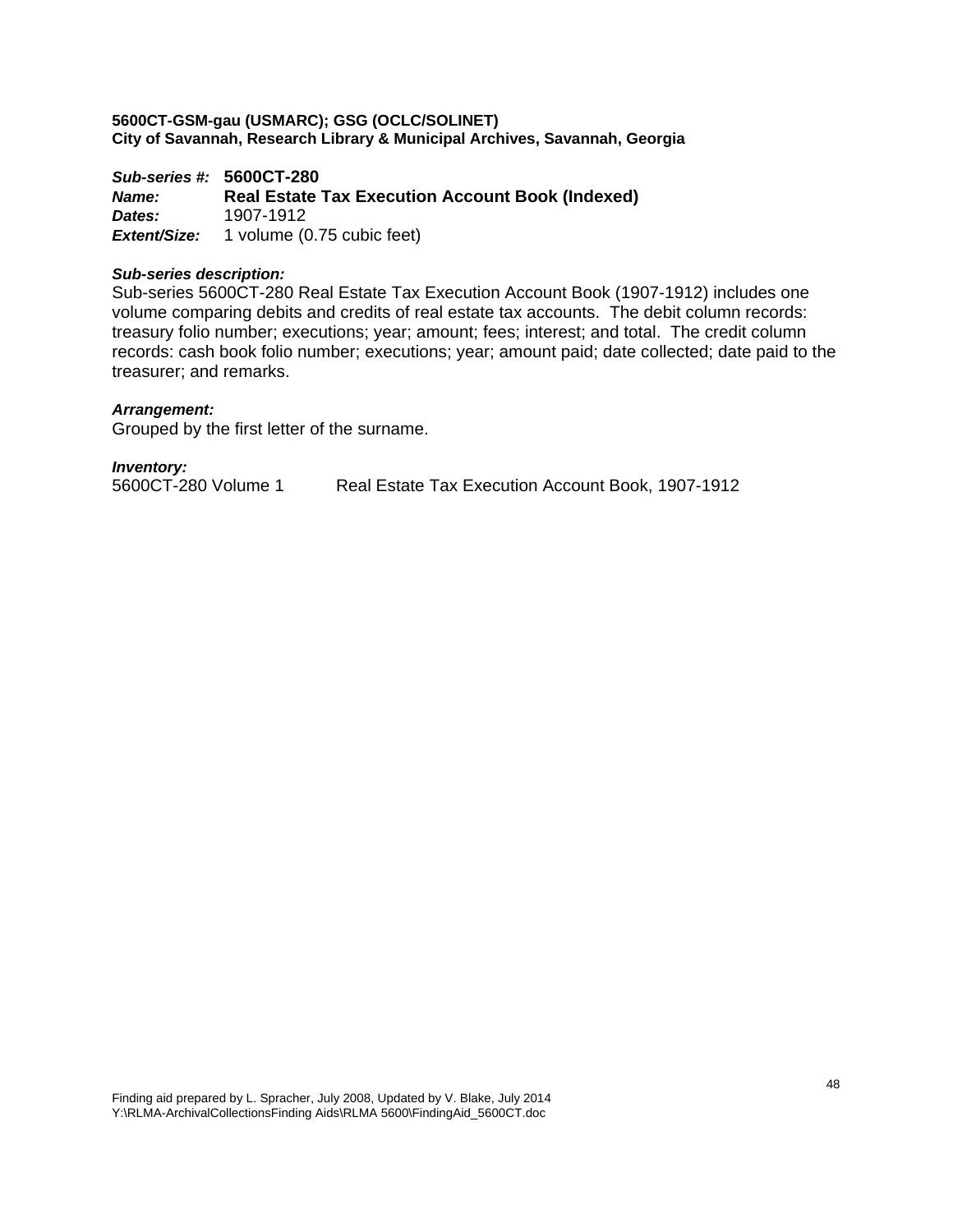*Sub-series #:* **5600CT-285** *Name:* **Tax Execution Books – Real Estate and Ground Rents**  *Dates:* 1871-1913 *Extent/Size:* 5 volumes (1.25 cubic feet)

# *Sub-series description:*

Sub-series 5600CT-285 Tax Execution Books – Real Estate and Ground Rents (1871-1913) includes five volumes indicating: taxpayer's name; amount; and date paid.

# *Arrangement:*

Alphabetical by surname.

| 5600CT-285 Volume 1 | Tax Execution Book – Real Estate and Ground Rents, 1871-1882 |
|---------------------|--------------------------------------------------------------|
| 5600CT-285 Volume 2 | Tax Execution Book – Real Estate and Ground Rents, 1882-1894 |
| 5600CT-285 Volume 3 | Tax Execution Book – Real Estate and Ground Rents, 1891-1899 |
| 5600CT-285 Volume 4 | Tax Execution Book – Real Estate and Ground Rents, 1900-1908 |
| 5600CT-285 Volume 5 | Tax Execution Book – Real Estate and Ground Rents, 1909-1913 |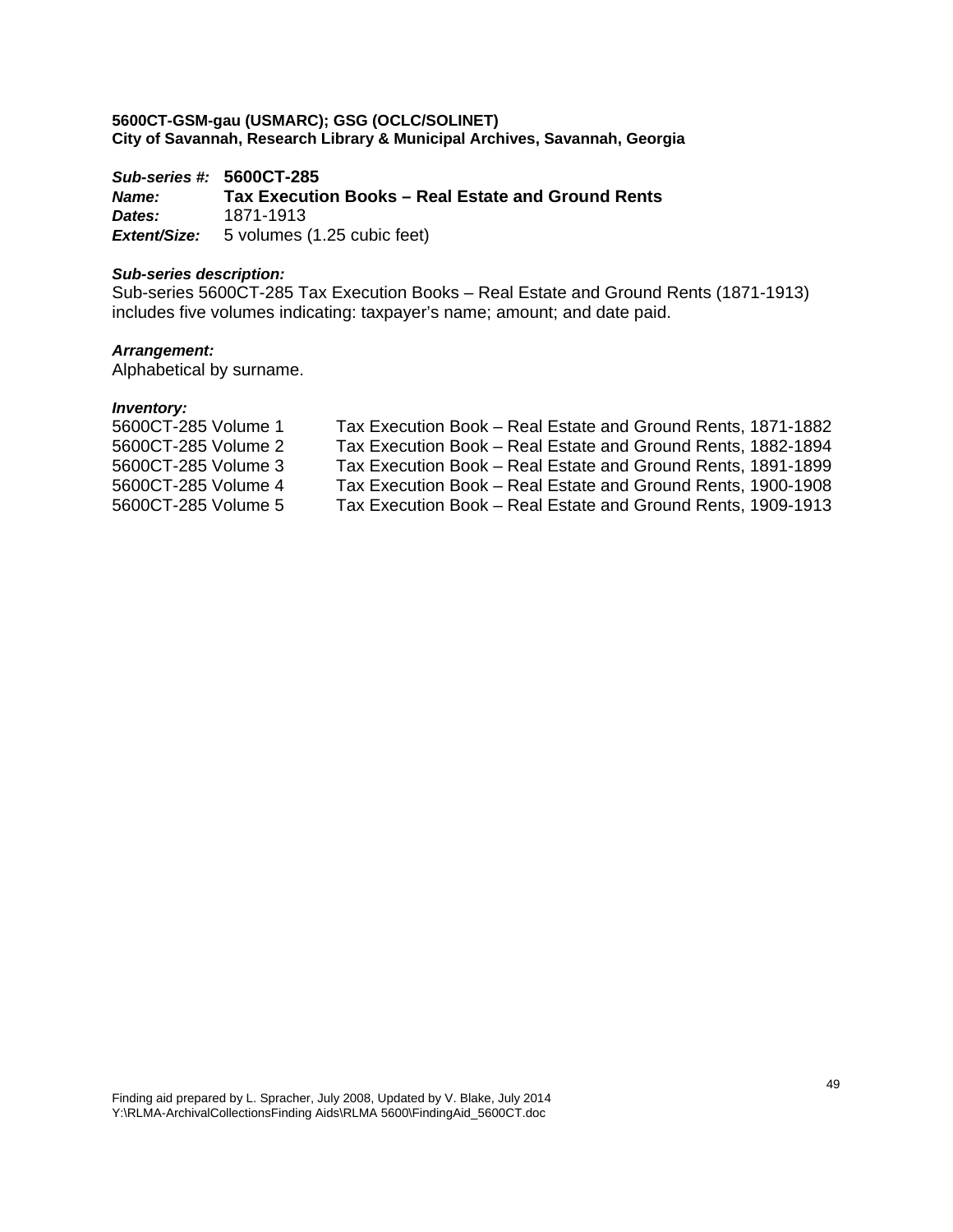# *Sub-series #:* **5600CT-290**

*Name:* **Tax Execution Registers – Specific Taxes**  *Dates:* 1878-1882, 1892-1913, 1919-1925, 1938-1942, 1944-1946 *Extent/Size:* 7 volumes (3.3 cubic feet)

# *Sub-series description:*

Sub-series 5600CT-290 Tax Execution Registers – Specific Taxes (1878-1882, 1892-1913, 1919-1925, 1938-1942, 1944-1946) includes seven volumes indicating: taxpayer's name; amount; and date paid.

# *Arrangement:*

Alphabetical by surname.

| 5600CT-290 Volume 7 | Tax Execution Register - Specific Taxes, 1878-1882 |
|---------------------|----------------------------------------------------|
| 5600CT-290 Volume 1 | Tax Execution Register - Specific Taxes, 1892-1905 |
| 5600CT-290 Volume 2 | Tax Execution Register - Specific Taxes, 1906-1912 |
| 5600CT-290 Volume 3 | Tax Execution Register - Specific Taxes, 1913      |
| 5600CT-290 Volume 4 | Tax Execution Register - Specific Taxes, 1919-1925 |
| 5600CT-290 Volume 5 | Tax Execution Register - Specific Taxes, 1938-1942 |
| 5600CT-290 Volume 6 | Tax Execution Register - Specific Taxes, 1944-1946 |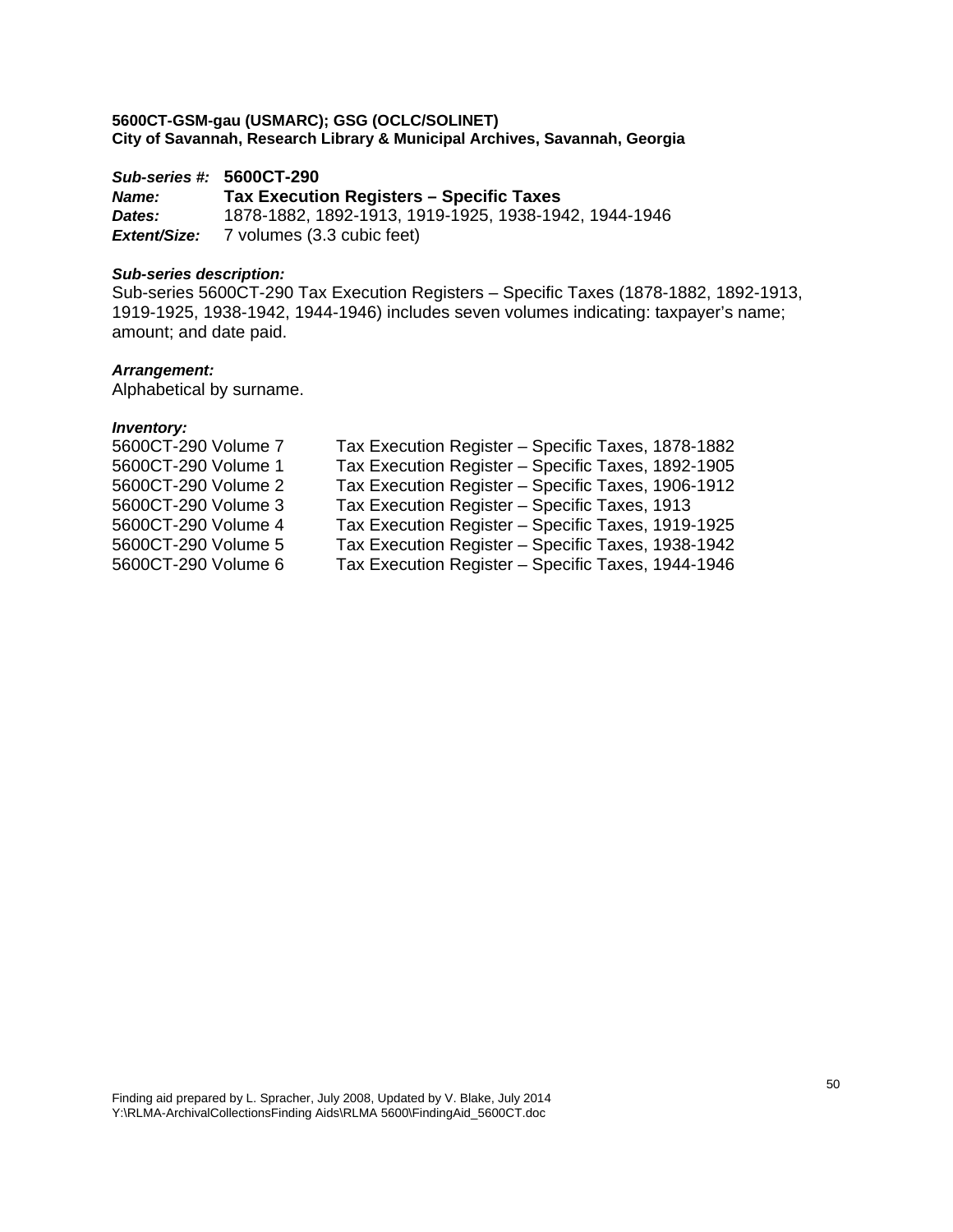*Sub-series #:* **5600CT-300** *Name:* **Bond Ledgers, Books, Coupons and Registrations**  *Dates:* 1870-1970 *Extent/Size:* 63 volumes (7.5 cubic feet)

### *Sub-series description:*

Sub-series 5600CT-300 Bond Ledgers, Books, Coupons and Registrations (1870-1970) includes sixty-three volumes recording bonds issued by the City of Savannah for various purposes and in varying amounts, including retired Works Progress Administration (WPA) bonds for several City departments. The various means of collecting this information includes bond ledgers, bond books, bond coupons and bond registrations. Entries can include the following: date of issue, purchase or transfer; bearer; bond number; type; value/amount; debits and credits of the transaction.

# *Arrangement:*

Chronologically and/or numerically.

#### *Inventory:*

| 5600CT-300 Volume 1   | Bond Ledger (Indexed), 1881-1909                |
|-----------------------|-------------------------------------------------|
| 5600CT-300A Volume 1  | \$1,000 Bond Coupon Book (1-250), 1870-1879     |
| 5600CT-300A Volume 2  | \$300 Bond Coupon Book (1-250), 1880-1900       |
| 5600CT-300A Volume 3  | \$500 Bond Coupon Book (1001-1250), 1880-1900   |
| 5600CT-300A Volume 4  | \$500 Bond Coupon Book (1251-1500), 1880-1900   |
| 5600CT-300A Volume 5  | \$500 Bond Coupon Book (1751-2000), 1880-1900   |
| 5600CT-300A Volume 6  | \$500 Bond Coupon Book (2001-2250), 1880-1900   |
| 5600CT-300A Volume 7  | \$1,000 Bond Coupon Book (1751-2000), 1880-1900 |
| 5600CT-300A Volume 8  | \$100 Bond Coupon Book (251-500), 1880-1909     |
| 5600CT-300A Volume 9  | \$300 Bond Coupon Book (352-500), 1880-1909     |
| 5600CT-300A Volume 10 | \$500 Bond Coupon Book (251-500), 1880-1909     |
| 5600CT-300A Volume 11 | \$500 Bond Coupon Book (501-750), 1880-1909     |
| 5600CT-300A Volume 12 | \$500 Bond Coupon Book (751-1000), 1880-1909    |
| 5600CT-300A Volume 13 | \$500 Bond Coupon Book (2251-2500), 1880-1909   |
| 5600CT-300A Volume 14 | \$500 Bond Coupon Book (2501-2750), 1880-1909   |
| 5600CT-300A Volume 15 | \$1,000 Bond Coupon Book (1-250), 1880-1909     |
| 5600CT-300A Volume 16 | \$1,000 Bond Coupon Book (501-750), 1880-1909   |
| 5600CT-300A Volume 17 | \$1,000 Bond Coupon Book (751-1000), 1880-1909  |
| 5600CT-300A Volume 18 | \$1,000 Bond Coupon Book (1001-1250), 1880-1909 |
| 5600CT-300A Volume 19 | \$1,000 Bond Coupon Book (1251-1500), 1880-1909 |
| 5600CT-300A Volume 20 | \$500 Bond Coupon Book (1501-1750), 1881-1900   |
| 5600CT-300A Volume 21 | \$1,000 Bond Coupon Book (1501-1750), 1881-1900 |
| 5600CT-300A Volume 22 | \$100 Bond Coupon Book (1-250), 1881-1909       |
| 5600CT-300A Volume 23 | \$50 Bond Coupon Book (201-300), 1883           |
| 5600CT-300A Volume 24 | \$500 Bond Coupon Book (1-200), 1883-1904       |
| 5600CT-300A Volume 25 | \$50 Bond Coupon Book (1-200), 1883-1918        |
| 5600CT-300A Volume 26 | \$1,000 Bond Coupon Book (1-300), 1883-1918     |

Finding aid prepared by L. Spracher, July 2008, Updated by V. Blake, July 2014 Y:\RLMA-ArchivalCollectionsFinding Aids\RLMA 5600\FindingAid\_5600CT.doc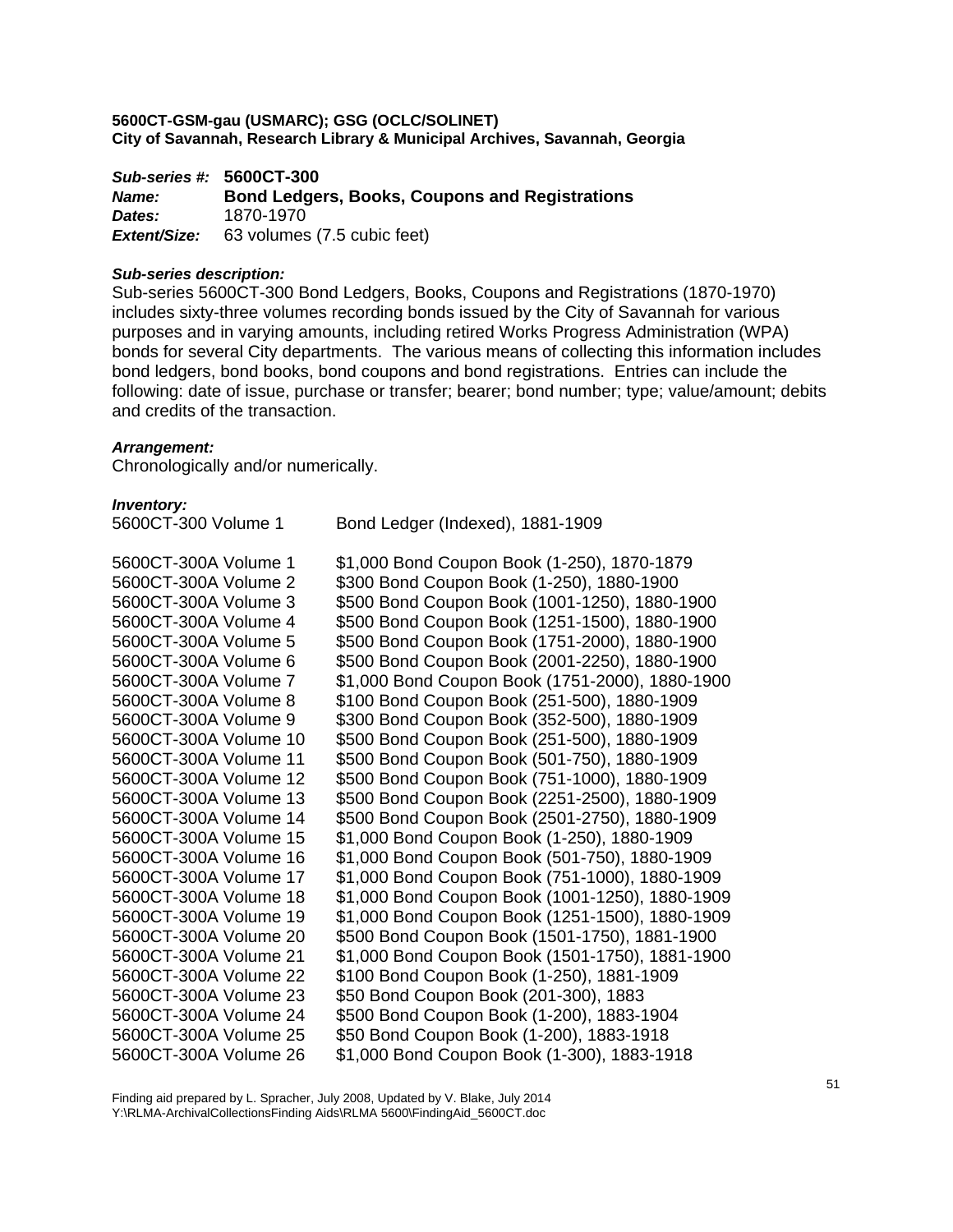| 5600CT-300A Volume 27 | \$500 Bond Coupon Book (2751-3000), 1904-1909                                                                                   |
|-----------------------|---------------------------------------------------------------------------------------------------------------------------------|
| 5600CT-300A Volume 28 | Bond Coupon Book (1-250), 1909-1915                                                                                             |
| 5600CT-300A Volume 29 | Bond Coupon Book (251-500), 1909-1915                                                                                           |
| 5600CT-300A Volume 30 | Bond Coupon Book (501-750), 1909-1915                                                                                           |
| 5600CT-300A Volume 31 | Bond Coupon Book (751-1000), 1909-1915                                                                                          |
| 5600CT-300A Volume 32 | Bond Coupon Book (1001-1250), 1909-1915                                                                                         |
| 5600CT-300A Volume 33 | Bond Coupon Book (1251-1500), 1909-1915                                                                                         |
| 5600CT-300A Volume 34 | Bond Coupon Book (1501-1750), 1909-1915                                                                                         |
| 5600CT-300A Volume 35 | Bond Coupon Book (1751-2000), 1909-1915                                                                                         |
| 5600CT-300A Volume 36 | Bond Coupon Book (2001-2250), 1909-1915                                                                                         |
| 5600CT-300A Volume 37 | Bond Coupon Book (no numbers), 1909-1915                                                                                        |
| 5600CT-300A Volume 38 | Miscellaneous Bond Book, 1940                                                                                                   |
| 5600CT-300A Volume 39 | City Engineer WPA Bond Book, 1941                                                                                               |
| 5600CT-300A Volume 40 | Miscellaneous Bond Book, 1942                                                                                                   |
| 5600CT-300A Volume 41 | Miscellaneous Bond Book, 1944                                                                                                   |
| 5600CT-300A Volume 42 | Sewer and Paving Bond Book, 1945                                                                                                |
| 5600CT-300A Volume 43 | Miscellaneous Bond Book, 1946                                                                                                   |
| 5600CT-300A Volume 44 | Miscellaneous Bond Book, 1948                                                                                                   |
| 5600CT-300A Volume 45 | Miscellaneous Bond Book, 1949                                                                                                   |
| 5600CT-300A Volume 46 | Paving and Water Sewer Bond Book, 1951-1954                                                                                     |
| 5600CT-300A Volume 47 | City Engineer Bond Book, 1951-1955                                                                                              |
| 5600CT-300A Volume 48 | Sewer Bond Book, 1952-1954                                                                                                      |
| 5600CT-300A Volume 49 | Water and Sewer Bond Book, 1957-1964                                                                                            |
| 5600CT-300A Volume 50 | Paving Bond Book, 1957-1970                                                                                                     |
| 5600CT-300A Volume 51 | Transfer Records-Refunding Bonds, 1909                                                                                          |
| 5600CT-300A Volume 52 | Bond Book, 1909 (indexed alphabetically by bearer at front of<br>volume)                                                        |
| 5600CT-300A Volume 53 | Bond Book, 1909-1913                                                                                                            |
| 5600CT-300A Volume 54 | Bond Coupon Book, 1916-1959                                                                                                     |
| 5600CT-300A Volume 55 | Bond Registrations (airport, Bay Street improvements, Library,<br>Armstrong College, street paving, water and sewer), 1935-1952 |
| 5600CT-300A Volume 56 | Bond Registrations (debt funding, refunding), 1938-1959                                                                         |
| 5600CT-300A Volume 57 | Bond Registrations (waterworks, sewer, malarial control, police,                                                                |
|                       | fire, stadium, paving, public education, public building                                                                        |
|                       | improvements, land acquirement, public health, Armstrong                                                                        |
|                       | College), 1941                                                                                                                  |
| 5600CT-300A Volume 58 | Bond Registrations (water, sewer, paving, airport, fire), 1950-1962                                                             |
| 5600CT-300A Volume 59 | Bond Registrations (water, sewer, paving), 1952-1960s                                                                           |
| 5600CT-300A Volume 60 | Bond Registrations (water, fire, sewer, paving, Municipal Stadium,<br>Armstrong College, Armory and Sports Arena), 1954-1965    |
| 5600CT-300A Volume 61 | Bond Book (Armstrong College, amusement tax, pension fund,<br>water meters), 1935-1949                                          |
| 5600CT-300A Volume 62 | Acquiring Land, Citizen's Bank and Trust, 1941-1949                                                                             |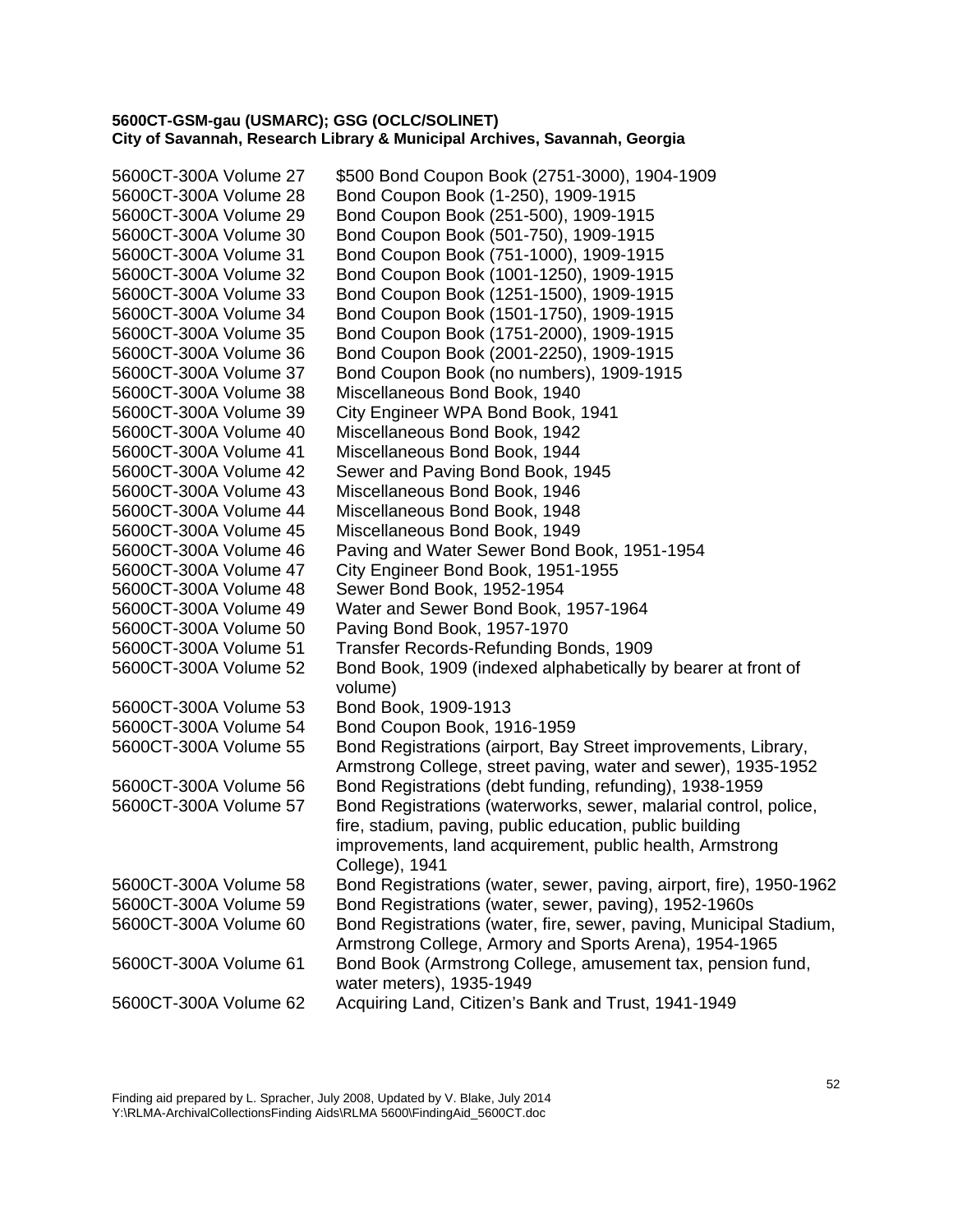*Sub-series #:* **5600CT-310** *Name:* **Bonds and Bond Coupons**  *Dates:* 1897, 1909-1959 *Extent/Size:* 2 document cases, 1 folder (1.1 cubic feet)

# *Sub-series description:*

Sub-series 5600CT-310 Bonds and Bond Coupons (1897, 1909-1959) includes seventeen folders of bonds issued by the City of Savannah for various City projects, including: street improvements; drainage; municipal auditorium; sinking fund; and purchase of real estate. The bond certificates are printed in color.

# *Arrangement:*

Chronological.

| <b>Inventory:</b>     |  |
|-----------------------|--|
| <b>ECOOCT 240 EAM</b> |  |

5600CT-310 Folder 1 \$1,000 Exchange Bond #371, 1897

- 5600CT-310A Box 1 Bonds and Bond Coupons, 1909-1959
- Folder 1 \$100 Bond, Certificate of Sinking Fund Commission, Principal due February 1<sup>st</sup>, 1909 (Orange printing), No. 15, 36, 90, 121, 164, 184, 189, 201, 234, 287, 338, 370, 402, 404-410
- Folder 2 \$300 Bond, Certificate of Sinking Fund Commission, Principal due February 1<sup>st</sup>, 1909 (Brown printing), No. 2, 14, 63, 68, 69, 93, 96, 147, 149, 150, 153, 154, 159, 160, 176, 181, 190, 191
- Folder 3 \$300 Bond, Certificate of Sinking Fund Commission, Principal due February 1<sup>st</sup>, 1909 (Brown printing), No. 200, 206, 232, 233, 254, 255, 256, 263, 264, 266, 270, 272, 286-292, 318, 330, 340, 345, 382, 383
- Folder 4 \$300 Bond, Certificate of Sinking Fund Commission, Principal due February 1<sup>st</sup>, 1909 (Brown printing), No. 406-421
- Folder 5 \$1,500 Bond, Certificate of Sinking Fund Commission, Principal due February 1<sup>st</sup>, 1909 (Blue printing), No. 55
- Folder 6 \$25,000 Bond, for the purchase of real estate without the corporate limits of the City of Savannah for wharf, dockage, warehouse and factory site purposes (Green printing), Due January 1, 1920, No. 1; due January 1, 1921, No. 2; Due January 1, 1922, No. 3; Due January 1, 1923, No. 4; Due January 1, 1926, No. 7
- Folder 7 \$500 Gold Bond, City of Savannah Funding (Green printing), Principal due 1943, No. 26, 85
- Folder 8 \$1,000 Gold Bond, City of Savannah Funding (Brown printing), Principal due 1943, No. 26, 27, 81, 99, 101, 108-111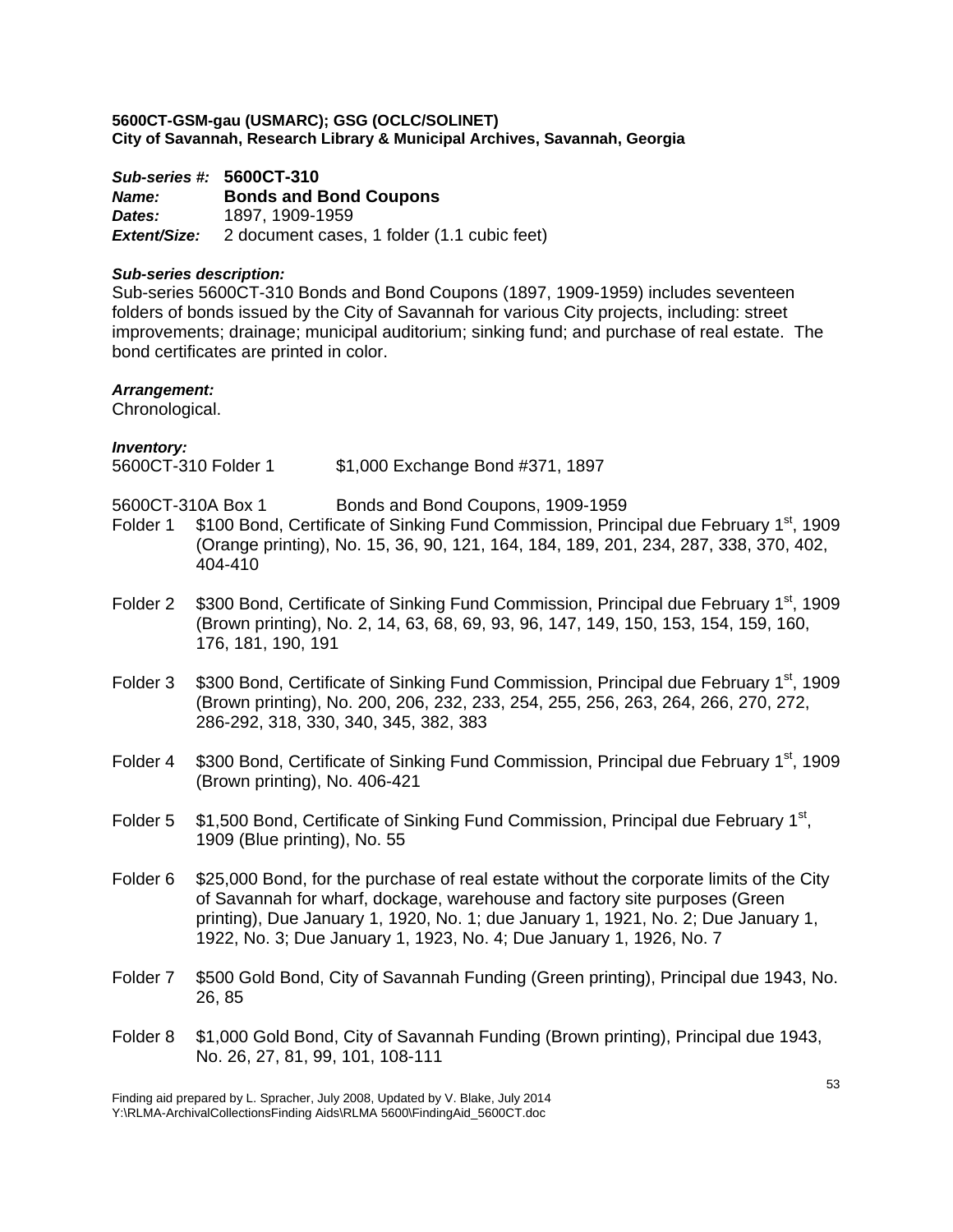Folder 9 \$1,000 Gold Bond, City of Savannah Funding (Green printing), Principal due 1959, No. 241, 273, 278, 280, 284, 286, 1517, 1520, 1597, 1703

5600CT-310A Box 2 Bonds and Bond Coupons, 1917-1929

- Folder 10 \$500 Gold Bond, Issued for the Purchase of a Site for the Erection of a Public Auditorium (Black printing), Principal due October 15, 1917, No. 10-14; Principal due October 15, 1922, No. 51; Principal due October 15, 1925, No. 88
- Folder 11 \$500 Gold Bond, Issued for the extension of the House Drainage and Storm Sewerage Systems (Maroon printing), Principal due March 1, 1918, No. 3; Principal due March 1, 1919, No. 5-6; Principal due March 1, 1920, No. 7-8; Principal due March 1, 1921, No. 9; Principal due March 1, 1928, No. 43-48; Principal due March 1, 1929, No. 53-56
- Folder 12 \$1,000 Gold Bond, Issued for the Extension of the House Drainage and Storm Sewerage Systems (Red printing), Principal due March 1, 1918, No. 7; Principal due March 1, 1919, No. 8-12; Principal due March 1, 1920, No. 13-18; Principal due March 1, 1921, No. 19-20; Principal due March 1, 1924, No. 48; Principal due March 1, 1925, No. 49-53
- Folder 13 \$500 Gold Bond, Issued for House Drainage and Storm Sewerage Systems (Blue printing), Principal due April 15, 1921, No. 102, 107; Principal due April 15, 1922, No. 142; Principal due April 15, 1923, No. 146-158, 160
- Folder 14 \$1,000 Gold Bond Issued for House Drainage and Storm Sewerage Systems (Red printing), Principal due April 15, 1927, No. 1-8; Principal due April 15, 1928, No. 9
- Folder 15 \$1,000 Gold Bond, Issued for the Extension and Improvement of the City Water Works System (Purple printing), Principal due August 1, 1927, No. 1-11; Principal due August 1, 1928, No. 21-22; Principal due August 1, 1929, No. 32-33
- Folder 16 \$1,000 Gold Bond, Issued for the Purpose of Refunding the Current Debt of the Said City of Savannah, Same to Include the Casual Deficiency Indebtedness (Blue printing), Principal due August 1, 1928, No. 51, 52, 54, 79, 87, 91, 97; Principal due August 1, 1929, No. 101, 102, 110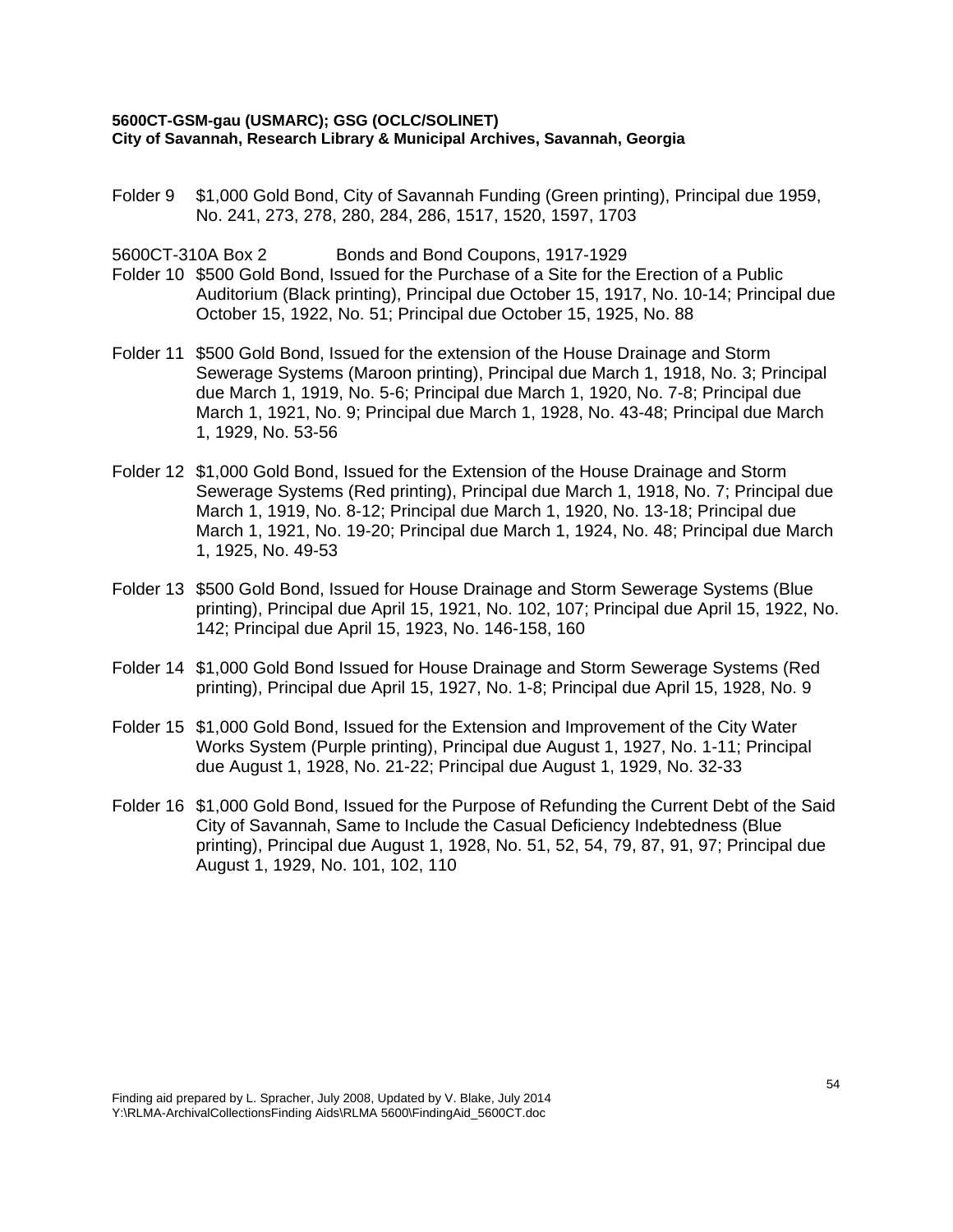*Sub-series #:* **5600CT-320** *Name:* **Victory Tax Book**  *Dates:* 1943 *Extent/Size:* 1 volume (0.5 cubic feet)

# *Sub-series description:*

Sub-series 5600CT-320 Victory Tax Book (1943) includes one volume documenting withholdings from City employees' salaries for the victory tax. The victory tax, federally legislated on November 1, 1942 to support the war effort, was a 5% income tax, over and above regular income tax, on individuals earning over \$624.00 annually.

# *Arrangement:*

By department.

# *Inventory:*

5600CT-320 Volume 1 Victory Tax Book, 1943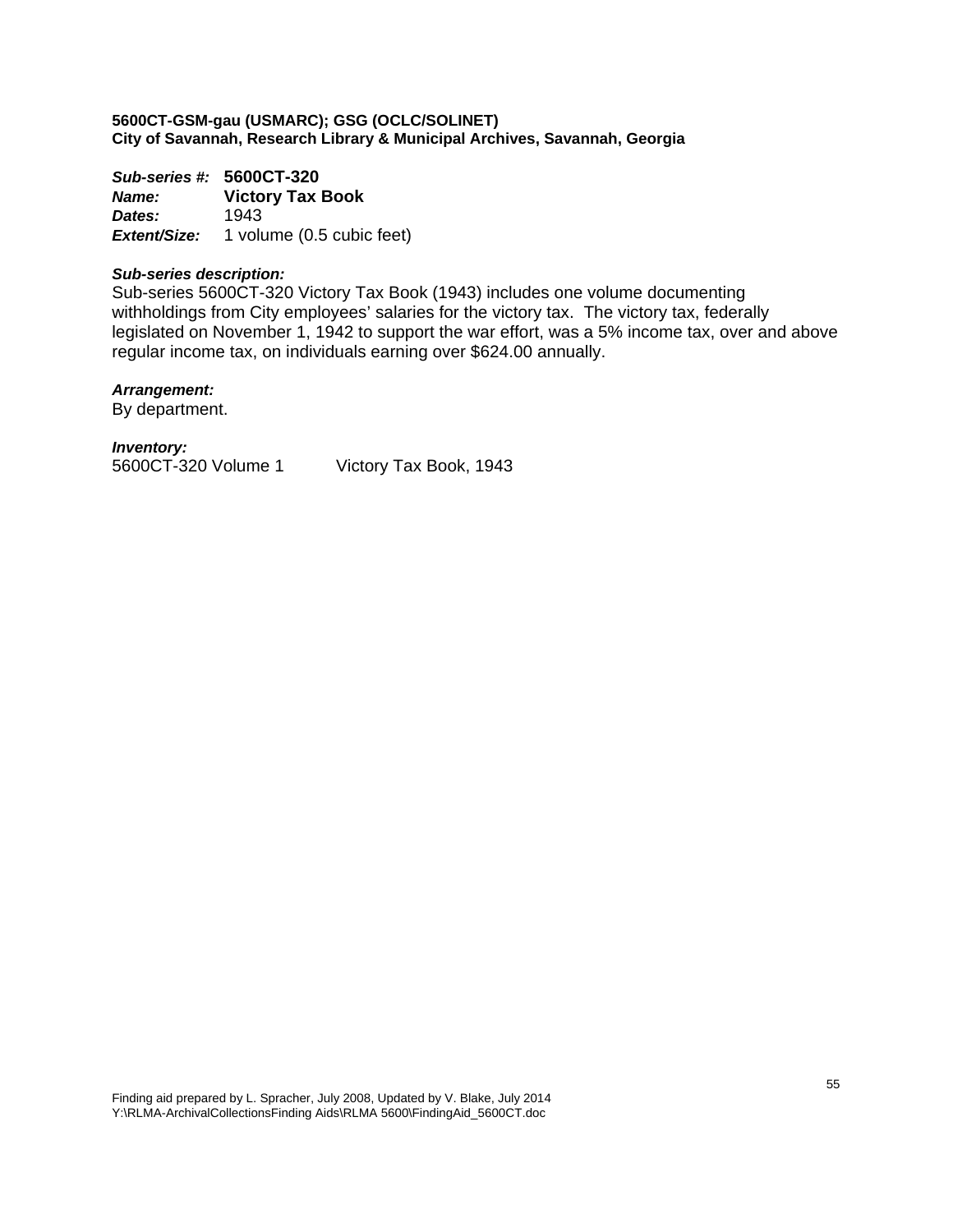*Sub-series #:* **5600CT-330** *Name:* **Ground Rent Books and Receipts (Indexed)**  *Dates:* 1791-1806, 1825-1905, 1946-1963 *Extent/Size:* 19 volumes (6.1 cubic feet)

# *Sub-series description:*

Sub-series 5600CT-330 Ground Rent Books and Receipts (1791-1806, 1825-1905, 1946-1963) includes nineteen volumes documenting ground rent lots. Purchasers of City properties were required to make semi-annual payments of ground rents. The ground rents secured the use and occupation of the premises to the purchaser. Failure to pay the ground rent was legal cause for the property to revert to the City (Code of Savannah 1871, p. 119; Code of Savannah 1888, pp. 270-271). The Ground Rent Books, also called Registers of City Lots, record: ward; lot number; date; proprietor (holder); lot value; increase; total; annual rent; and comments. The Ground Rent Receipts document: ward; lot number; property owner (renter); lot value; annual rent; and comments or date made fee simple.

# *Note:*

*See* Sub-series 5600CT-540 Cash Books for additional ground rent lot records.

# *Arrangement:*

Alphabetical by ward and numerical by lot number within each ward (some entries are not strictly alphabetical).

| ,,,,,,,,,,,,,<br>5600CT-330 Volume 1       | Ground Rent Book, 1791-1804: Franklin, Warren, Washington,<br>Liberty, Columbia, Greene, Spring Hill, Elbert (Indexed)                                                 |
|--------------------------------------------|------------------------------------------------------------------------------------------------------------------------------------------------------------------------|
| 5600CT-330 Volume 2                        | Ground Rent Book, 1805-1806: Franklin, Warren, Washington,<br>Liberty, Columbia, Greene, Elbert, New Franklin, Spring Hill                                             |
| 5600CT-330 Volume 3                        | Ground Rent Book, 1825-1831: Wards B-W (Indexed)                                                                                                                       |
| 5600CT-330 Volume 4                        | Ground Rent Book, 1832-1837: Wards and miscellaneous<br>headings                                                                                                       |
| 5600CT-330 Volume 5                        | Ground Rent Book, 1837-1845: Franklin, New Franklin, Brown,<br>Columbia, Elbert, Greene, Jackson, Jasper, Liberty, Lafayette,<br>Warren, Pulaski, Washington, Crawford |
| 5600CT-330 Volume 6                        | Ground Rent Book, 1845-1851: Wards B-W                                                                                                                                 |
| 5600CT-330 Volume 7<br>5600CT-330 Volume 8 | Ground Rent Book, 1851-1857: Wards B-W<br>Ground Rent Book, 1851-1857: Springfield Plantation                                                                          |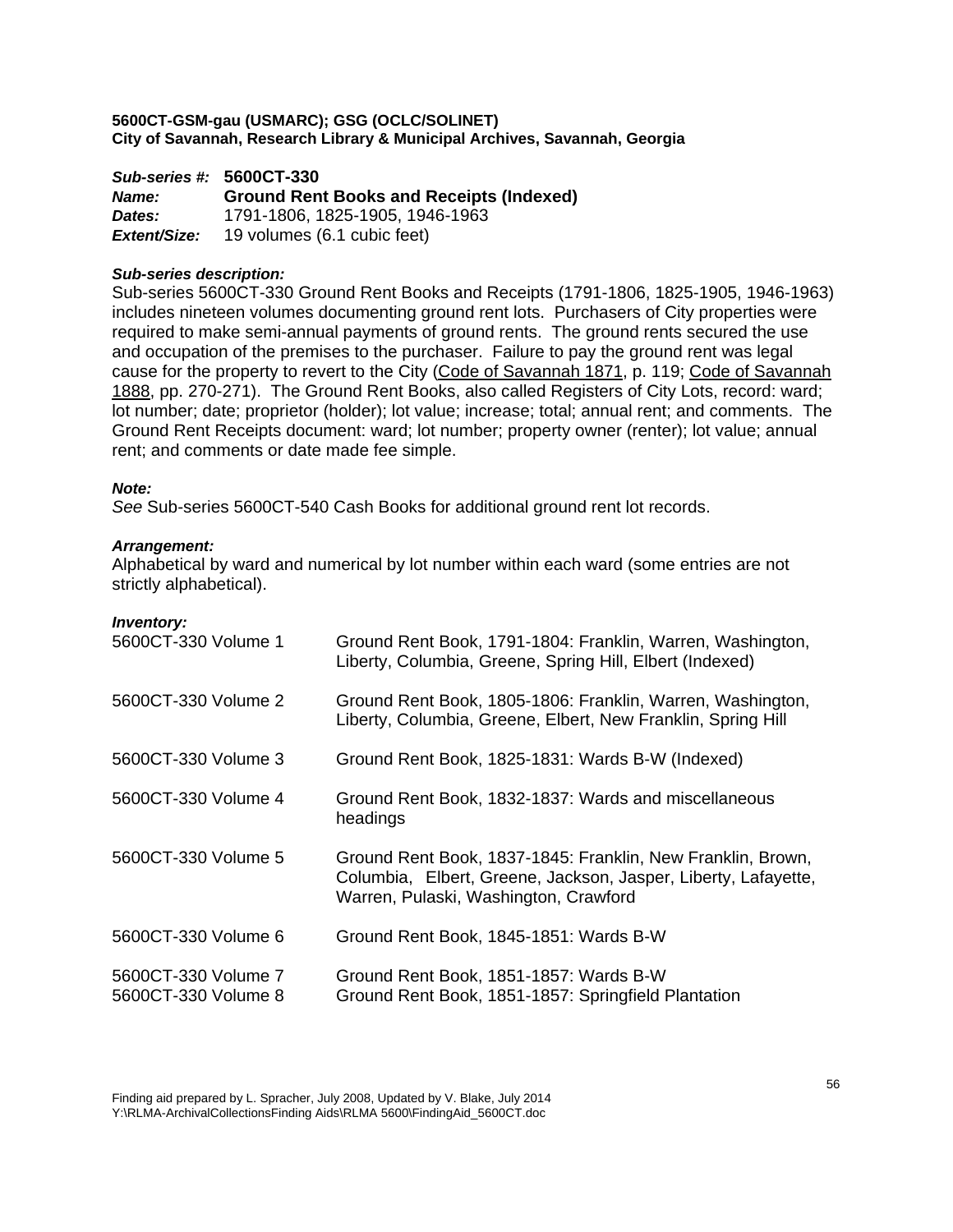| 5600CT-330 Volume 9                                                                          | Ground Rent Book, 1853-1857: Brown, Greene, Jasper, Pulaski,<br>Crawford, Troup, Forsyth, Wesley, Charlton, Calhoun, Chatham,<br>Monterey                                         |
|----------------------------------------------------------------------------------------------|-----------------------------------------------------------------------------------------------------------------------------------------------------------------------------------|
| 5600CT-330 Volume 10<br>5600CT-330 Volume 11<br>5600CT-330 Volume 12                         | Ground Rent Book, 1857-1870: Wards B-F<br>Ground Rent Book, 1857-1870: Wards G-W, Monterey at end<br>Ground Rent Book, 1857-1870: Wards W-Springfield                             |
| 5600CT-330 Volume 13<br>5600CT-330 Volume 14<br>5600CT-330 Volume 15<br>5600CT-330 Volume 16 | Ground Rent Book, 1870-1880: Wards B-E<br>Ground Rent Book, 1870-1888: Wards F-L<br>Ground Rent Book, 1870-1888: Wards M-W<br>Ground Rent Book, 1870-1888: Springfield Plantation |
| 5600CT-330A Volume 1                                                                         | Ground Rent Lots, Book B, 1888-1905, including wards: Brown;<br>Calhoun; Charlton; Chatham; Columbia; Crawford; Elbert; Forsyth;<br>Franklin; Greene; Jackson                     |
| 5600CT-330A Volume 2                                                                         | Ground Rent Book "2", 1888-1905, including wards: Jasper;<br>Lafayette; Liberty; Lloyd; Monterey; Pulaski; Reynolds; Stephens;<br>Troup; Warren; Washington; Wesley; Springfield  |
| 5600CT-330A Volume 3                                                                         | Ground Rent Receipts, 1946-1963 (arranged chronologically)                                                                                                                        |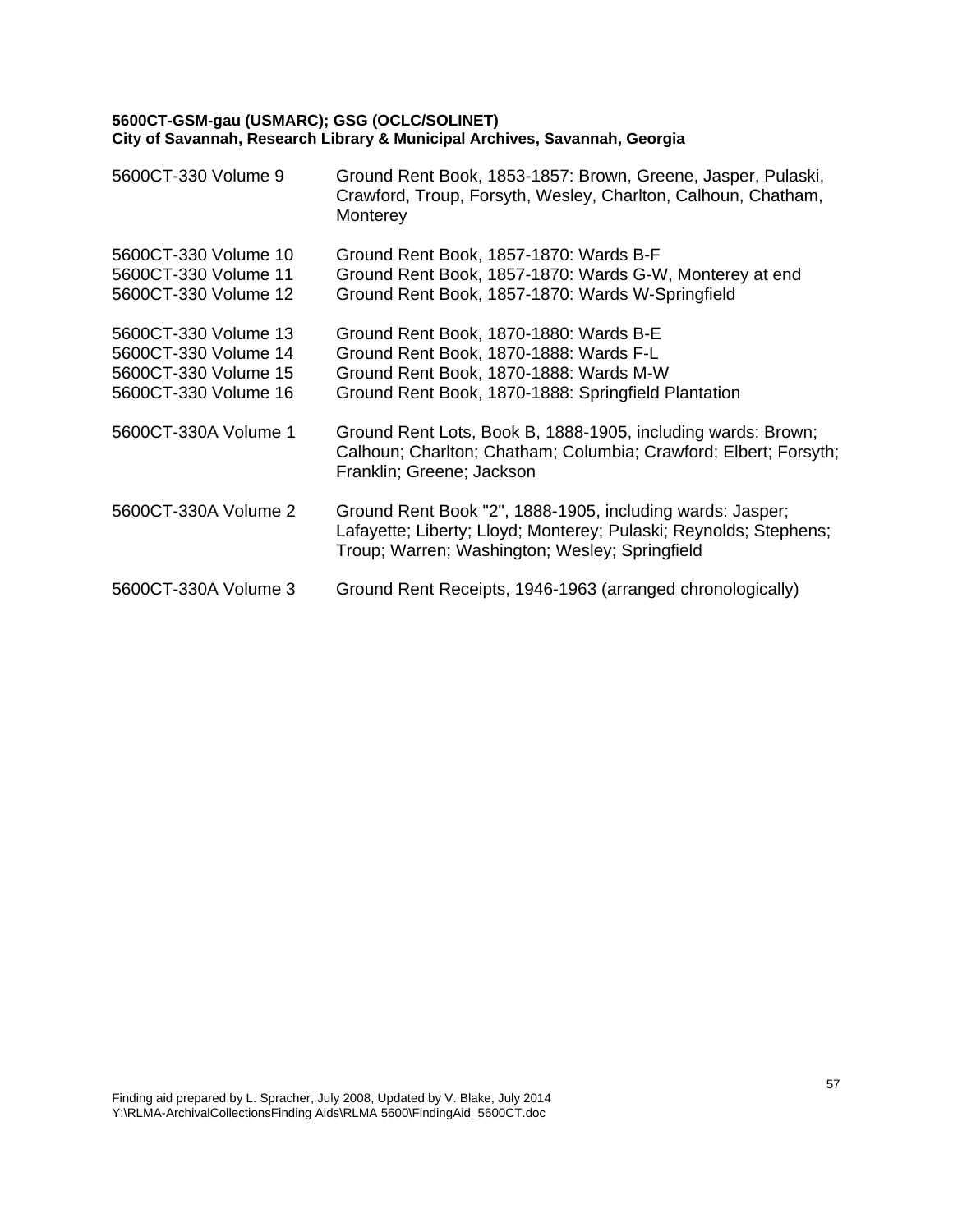*Sub-series #:* **5600CT-340** *Name:* **Ground Rent Transfer Book**  *Dates:* 1931-1946 *Extent/Size:* 1 volume (0.25 cubic feet)

### *Sub-series description:*

Sub-series 5600CT-340 Ground Rent Transfer Book (1931-1946) includes one volume documenting the transfer of ground rent lots. Purchasers of City properties were required to make semi-annual payments of ground rents. The ground rents secured the use and occupation of the premises to the purchaser. Failure to pay the ground rent was legal cause for the property to revert to the City (Code of Savannah 1871, p. 119; Code of Savannah 1888, pp. 270-271). The transfer book includes: name of the title recipient; lot number; ward; date; and signature of the seller.

*Arrangement:*  Chronological.

*Inventory:* 

5600CT-340 Volume 1 Ground Rent Transfer Book, 1931-1946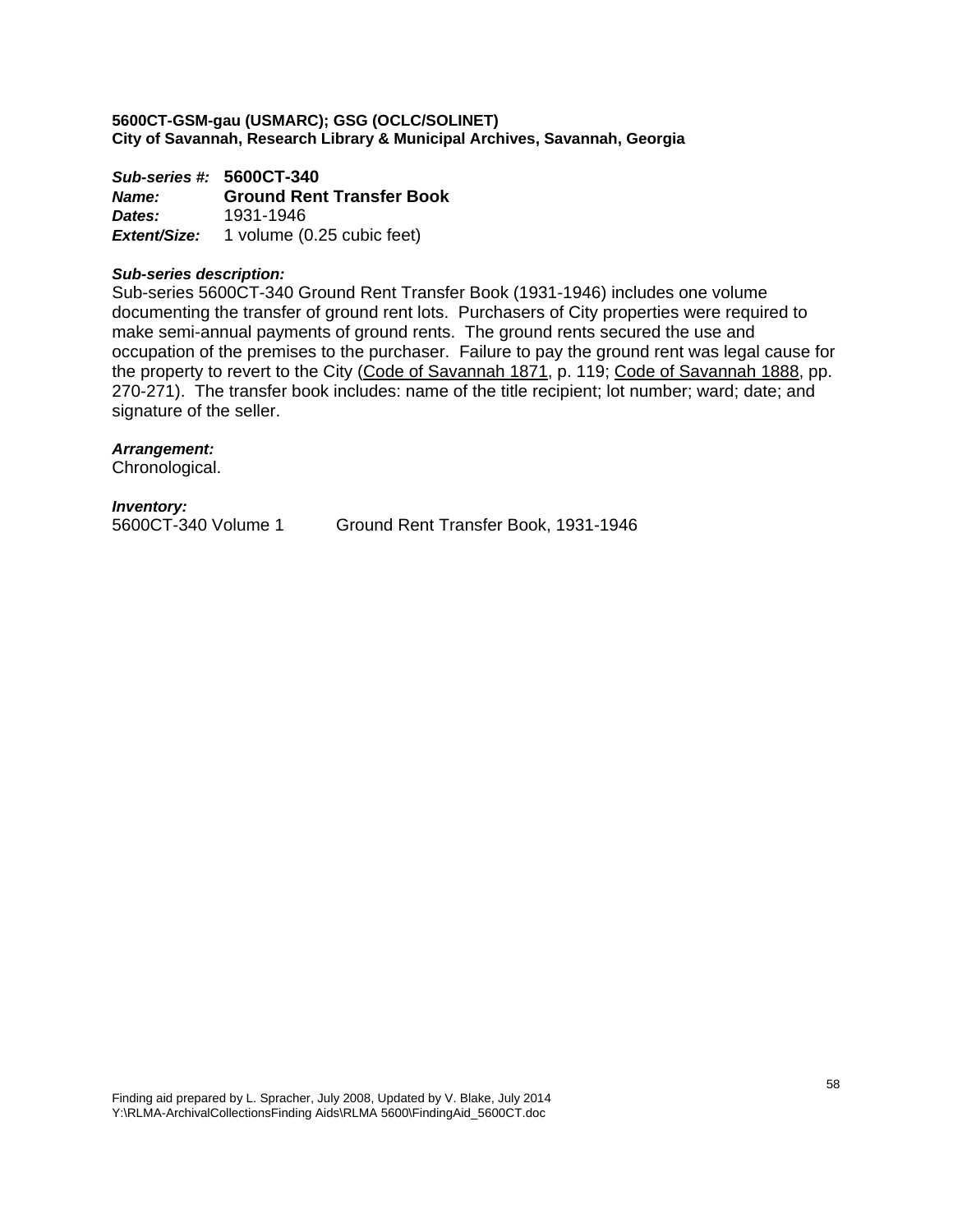# *Sub-series #:* **5600CT-350**

*Name:* **Account Books**  *Dates:* 1902-1905, 1913-1914 *Extent/Size:* 3 volumes (1.0 cubic feet)

# *Sub-series description:*

Sub-series 5600CT-350 Account Books (1902-1905, 1913-1914) includes three volumes recording accounts receivable and payable for each day, including: amount of money received; source of payment; amount of money spent and for what; and balances carried forward.

# *Arrangement:*

Chronological.

| 5600CT-350 Volume 3 | Account Book, 1902-1905 |
|---------------------|-------------------------|
| 5600CT-350 Volume 1 | Account Book, 1913      |
| 5600CT-350 Volume 2 | Account Book, 1914      |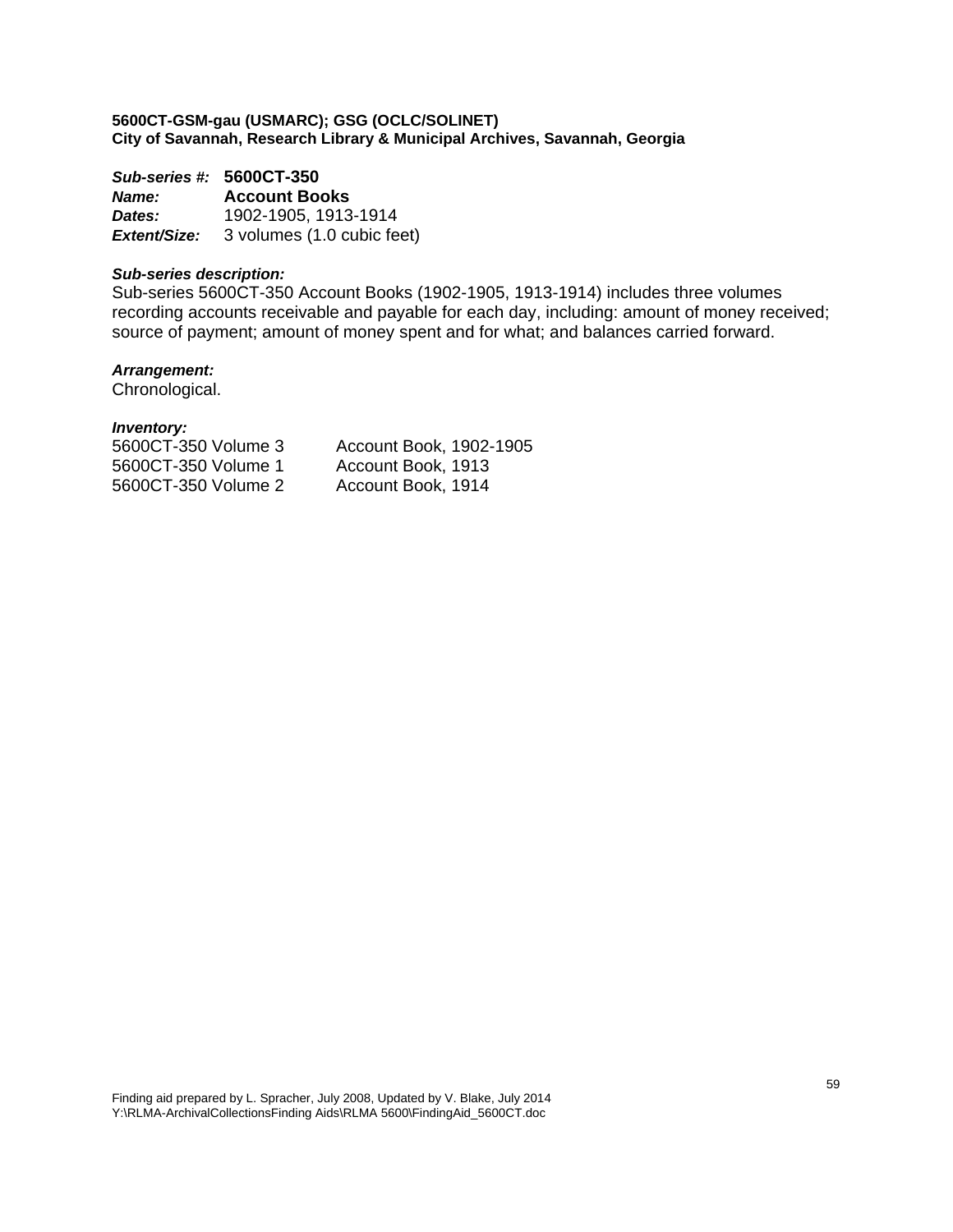# *Sub-series #:* **5600CT-355**

*Name:* **Accounts Received**  *Dates:* 1909-1910, 1916-1921 *Extent/Size:* 2 volumes (0.5 cubic feet)

# *Sub-series description:*

Sub-series 5600CT-355 Accounts Received (1909-1910, 1916-1921) includes two volumes recording the receipt of payments, including: date; name; category of payment (real estate, specific taxes, personal taxes, paving streets, sidewalks); and totals for each page.

# *Arrangement:*

Chronological.

| 5600CT-355 Volume 1 | Accounts Received, 1909-1910 |
|---------------------|------------------------------|
| 5600CT-355 Volume 2 | Accounts Received, 1916-1921 |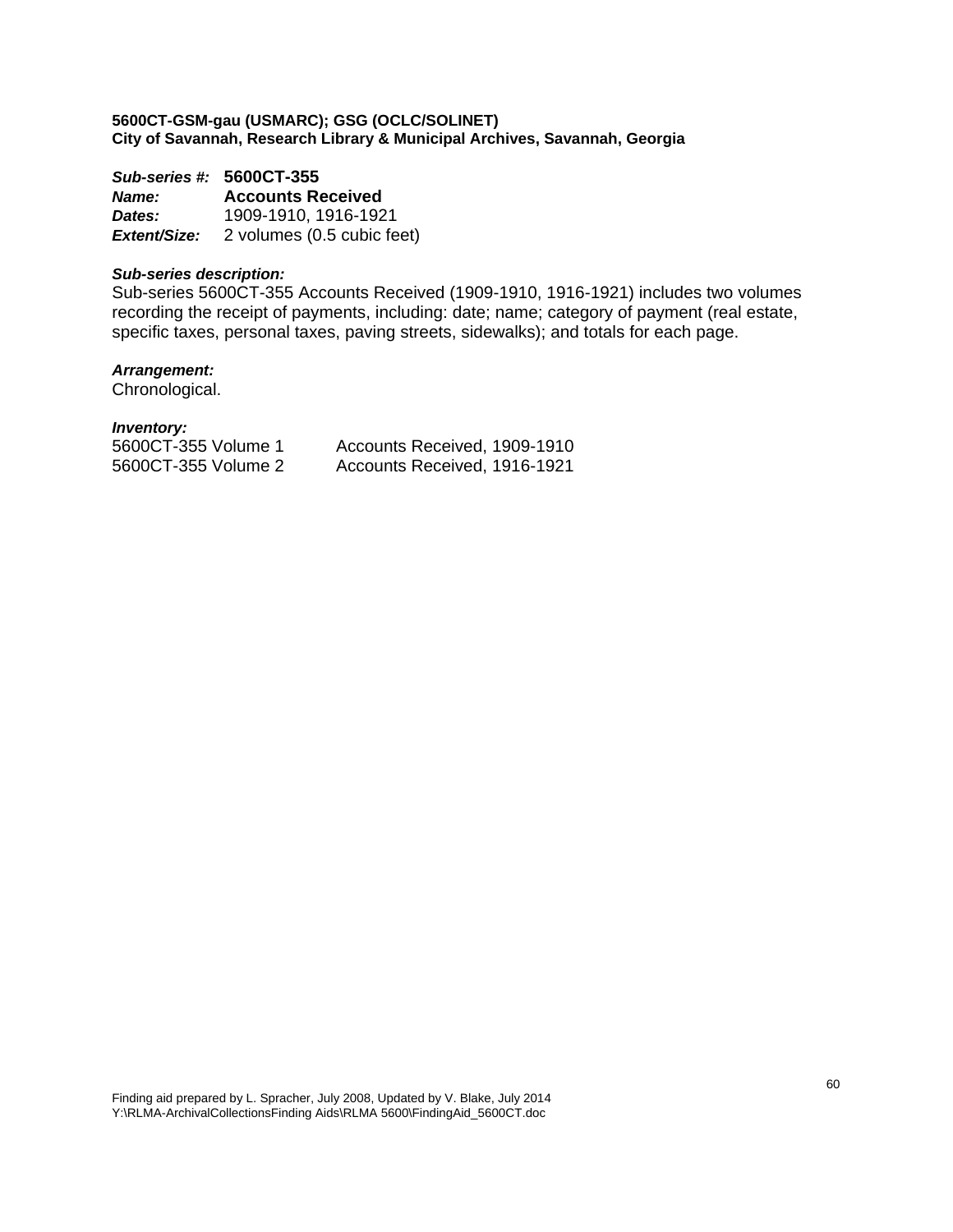*Sub-series #:* **5600CT-360** *Name:* **Account Ledgers – City Departments (Indexed)**  *Dates:* 1837-1851, 1853-1857, 1859-1902 *Extent/Size:* 7 volumes (2 cubic feet)

# *Sub-series description:*

Sub-series 5600CT-360 Account Ledgers – City Departments (1837-1851, 1853-1857, 1859- 1902) includes seven volumes recording payments made from each department's budget, including: date; recipient; payment number; amount; and totals.

# *Arrangement:*

By department.

| 5600CT-360 Volume 1 | Account Ledger – City Departments, 1837-1844           |
|---------------------|--------------------------------------------------------|
| 5600CT-360 Volume 2 | Account Ledger - City Departments, 1844-1851           |
| 5600CT-360 Volume 3 | Account Ledger - City Departments, 1853-1857           |
| 5600CT-360 Volume 4 | Account Ledger – City Departments (Indexed), 1859-1876 |
| 5600CT-360 Volume 5 | Account Ledger - City Departments, 1877-1892           |
| 5600CT-360 Volume 6 | Account Ledger - City Departments (Indexed), 1893-1902 |
| 5600CT-360 Volume 7 | Account Ledger - City Departments (Indexed), 1895-1897 |
|                     |                                                        |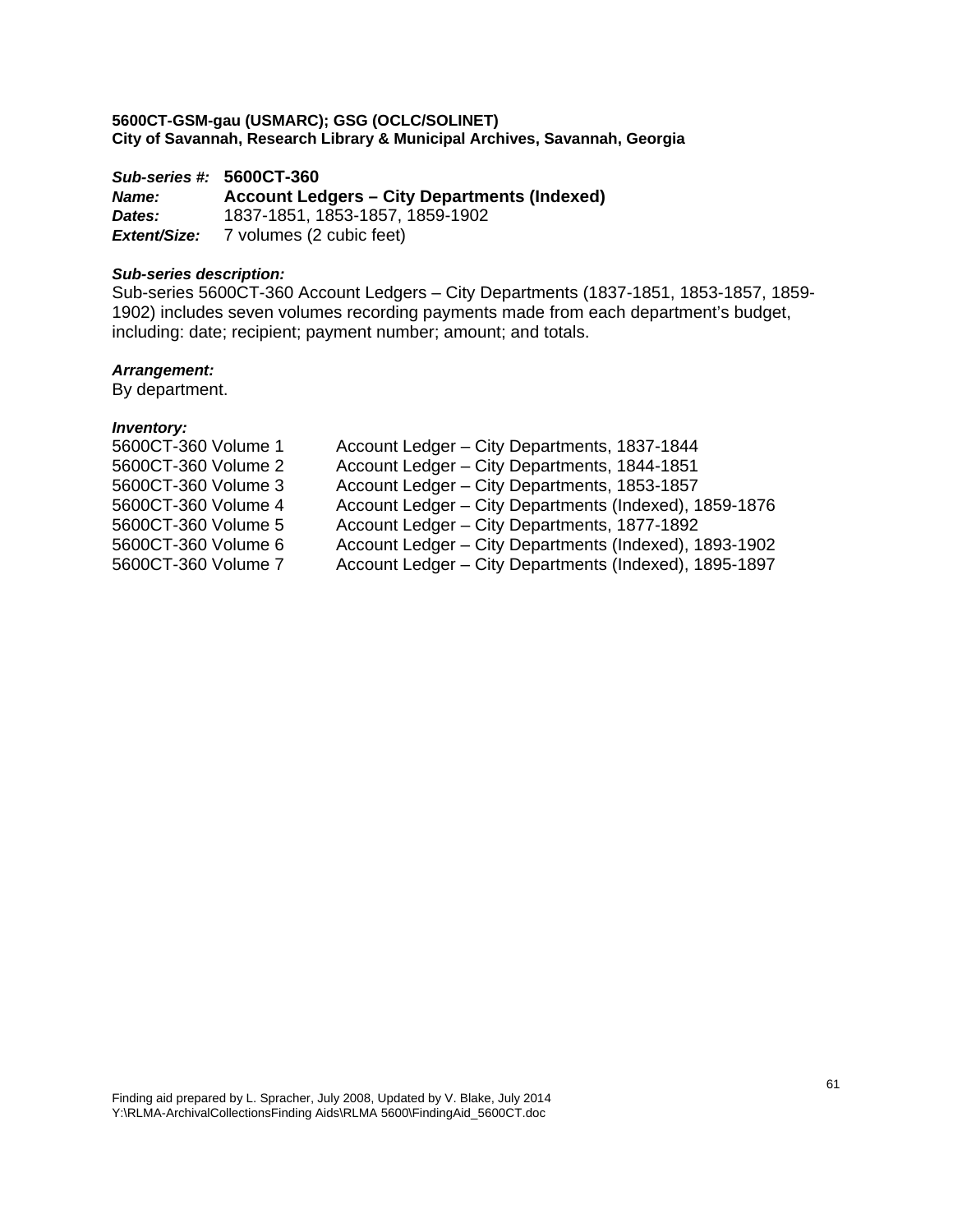*Sub-series #:* **5600CT-370** *Name:* **Appropriations Ledger**  *Dates:* 1895 *Extent/Size:* 1 volume (0.25 cubic feet)

## *Sub-series description:*

Sub-series 5600CT-370 Appropriations Ledger (1895) includes one ledger recording the amount budgeted to each City department and the schedule for disbursement.

*Arrangement:*  Alphabetical by department.

*Inventory:*  5600CT-370 Volume 1 Appropriations Ledger, 1895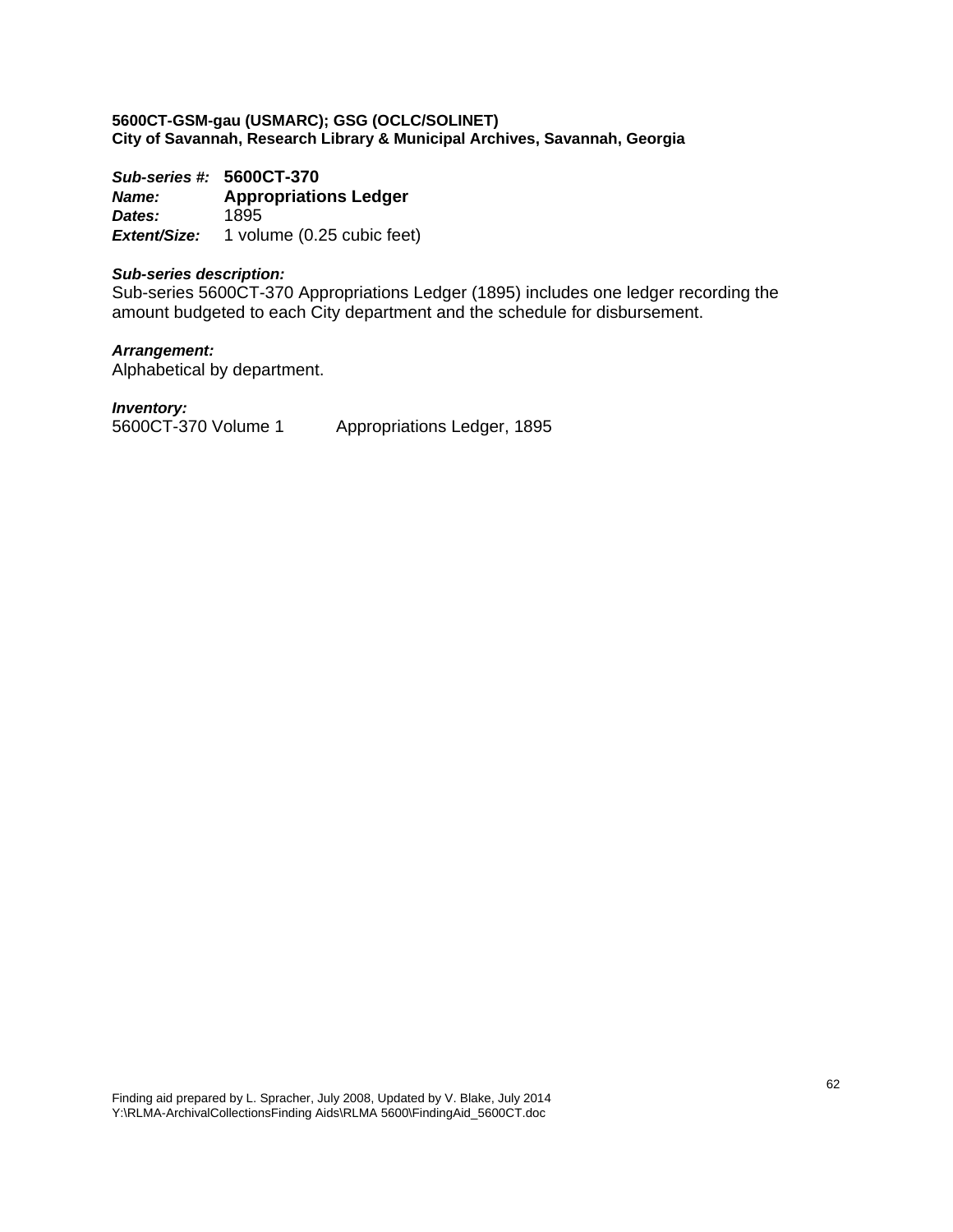*Sub-series #:* **5600CT-380**

*Name:* **Business Censuses (Indexed)**  *Dates:* 1884, 1889-1891, 1893, 1903-1913 *Extent/Size:* 16 volumes (4.0 cubic feet)

# *Sub-series description:*

Sub-series 5600CT-380 Business Censuses (1884, 1889-1891, 1893, 1903-1913) includes sixteen volumes of the annual business census and record: stub number; receipt number; name of proprietor; name of business; and address of business.

# *Arrangement:*

Chronological and then alphabetical by name of business.

| 5600CT-380 Volume 1  | <b>Business Census, 1884</b> |
|----------------------|------------------------------|
| 5600CT-380 Volume 2  | <b>Business Census, 1889</b> |
| 5600CT-380 Volume 3  | <b>Business Census, 1890</b> |
| 5600CT-380 Volume 4  | <b>Business Census, 1891</b> |
| 5600CT-380 Volume 5  | <b>Business Census, 1893</b> |
| 5600CT-380 Volume 6  | <b>Business Census, 1903</b> |
| 5600CT-380 Volume 7  | Business Census, 1904        |
| 5600CT-380 Volume 8  | <b>Business Census, 1905</b> |
| 5600CT-380 Volume 9  | <b>Business Census, 1906</b> |
| 5600CT-380 Volume 10 | <b>Business Census, 1907</b> |
| 5600CT-380 Volume 11 | <b>Business Census, 1908</b> |
| 5600CT-380 Volume 12 | <b>Business Census, 1909</b> |
| 5600CT-380 Volume 13 | <b>Business Census, 1910</b> |
| 5600CT-380 Volume 14 | <b>Business Census, 1911</b> |
| 5600CT-380 Volume 15 | <b>Business Census, 1912</b> |
| 5600CT-380 Volume 16 | <b>Business Census, 1913</b> |
|                      |                              |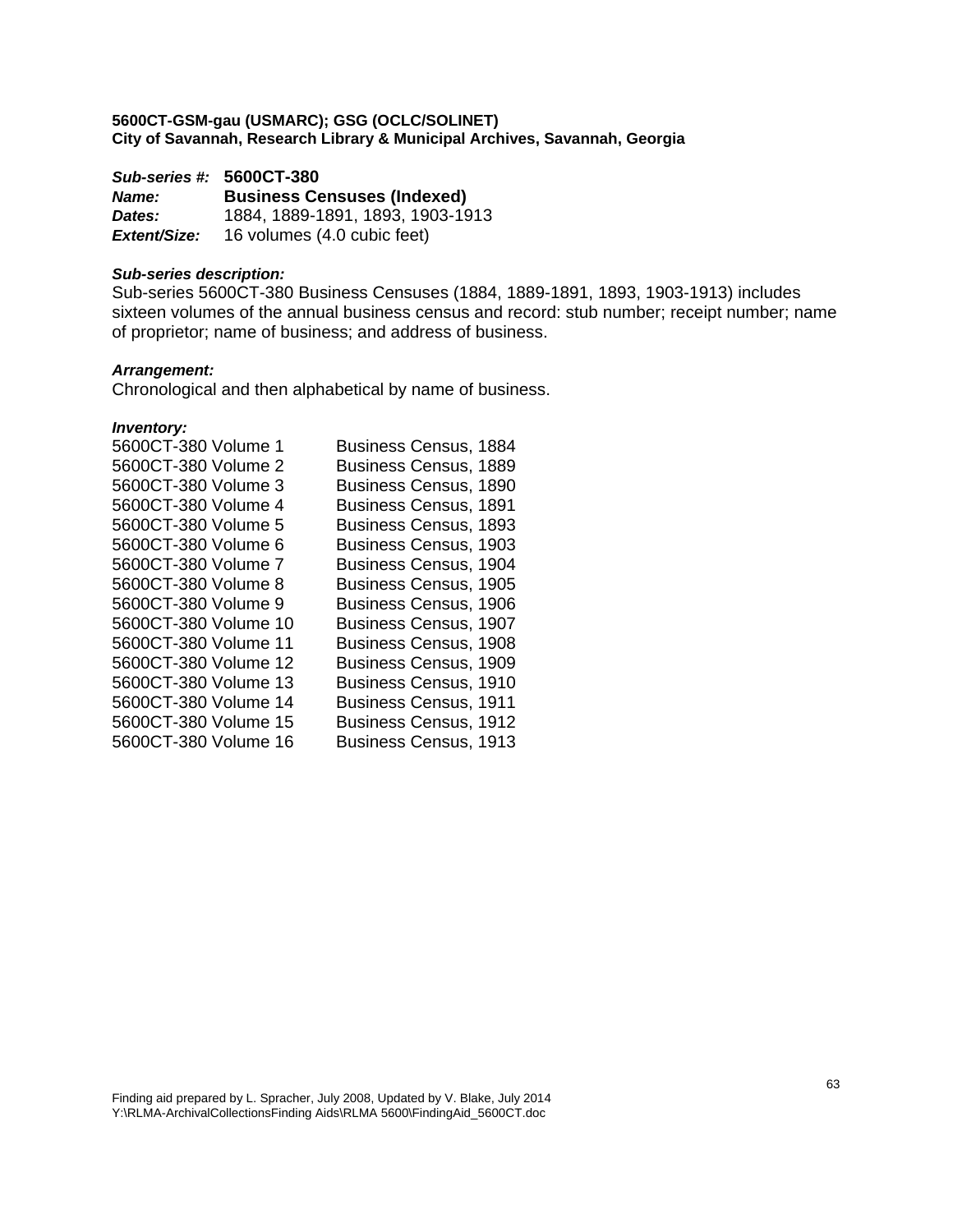*Sub-series #:* **5600CT-390** *Name:* **Business Census Receipt Books and Business License Digest**  *Dates:* 1926, 1928, 1931-1935, 1966 *Extent/Size:* 37 volumes (4.3 cubic feet)

#### *Sub-series description:*

Sub-series 5600CT-390 Business Census Receipt Books and Business License Digest (1926, 1928, 1931-1935, 1966) includes thirty-six volumes documenting the annual business census and one volume regarding the licensing of child care facilities (1966). The Business Census Receipt Books contain carbon copies of receipts for the business census, recording: trade name; proprietor's name; address of business; and name of business. The Business License Digest is the City Marshal's control copy of business licenses issued for child care facilities.

#### *Arrangement:*

Business Census Receipt Books: Chronological. Business License Digest: Numerical.

| Business Census Receipt Book, 1926 West        |
|------------------------------------------------|
| Business Census Receipt Book, 1928 West        |
| Business Census Receipt Book, 1928 West        |
| Business Census Receipt Book, 1928 West        |
| Business Census Receipt Book, 1928 East        |
| Business Census Receipt Book, 1928 East        |
| Business Census Receipt Book, 1928 East        |
| Business Census Receipt Book, 1931 West        |
| Business Census Receipt Book, 1931 West        |
| <b>Business Census Receipt Book, 1931 West</b> |
| Business Census Receipt Book, 1931 East        |
| Business Census Receipt Book, 1931 East        |
| Business Census Receipt Book, 1931 East        |
| <b>Business Census Receipt Book, 1932</b>      |
| <b>Business Census Receipt Book, 1932</b>      |
| <b>Business Census Receipt Book, 1932</b>      |
| <b>Business Census Receipt Book, 1932</b>      |
| <b>Business Census Receipt Book, 1932</b>      |
| <b>Business Census Receipt Book, 1932</b>      |
| <b>Business Census Receipt Book, 1933</b>      |
| <b>Business Census Receipt Book, 1933</b>      |
| <b>Business Census Receipt Book, 1933</b>      |
| <b>Business Census Receipt Book, 1933</b>      |
| <b>Business Census Receipt Book, 1933</b>      |
| Business Census Receipt Book, 1934             |
| Business Census Receipt Book, 1934             |
| <b>Business Census Receipt Book, 1934</b>      |
| <b>Business Census Receipt Book, 1934</b>      |
|                                                |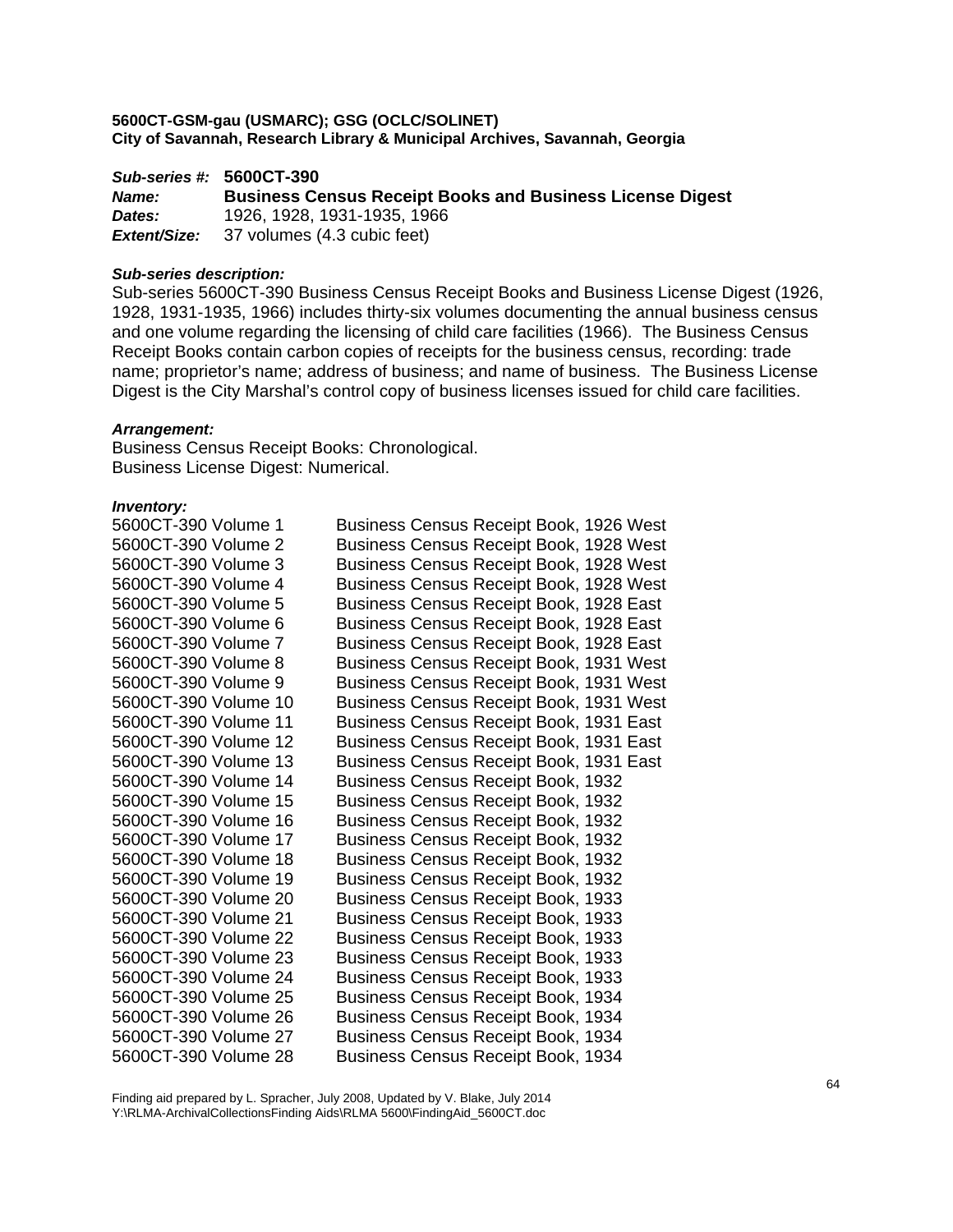| 5600CT-390 Volume 29 | <b>Business Census Receipt Book, 1934</b> |
|----------------------|-------------------------------------------|
| 5600CT-390 Volume 30 | <b>Business Census Receipt Book, 1934</b> |
| 5600CT-390 Volume 31 | <b>Business Census Receipt Book, 1935</b> |
| 5600CT-390 Volume 32 | <b>Business Census Receipt Book, 1935</b> |
| 5600CT-390 Volume 33 | <b>Business Census Receipt Book, 1935</b> |
| 5600CT-390 Volume 34 | <b>Business Census Receipt Book, 1935</b> |
| 5600CT-390 Volume 35 | <b>Business Census Receipt Book, 1935</b> |
| 5600CT-390 Volume 36 | <b>Business Census Receipt Book, 1935</b> |
|                      |                                           |

5600CT-390A Volume 1 Business License Digest, City Marshal's Control Copy, 1966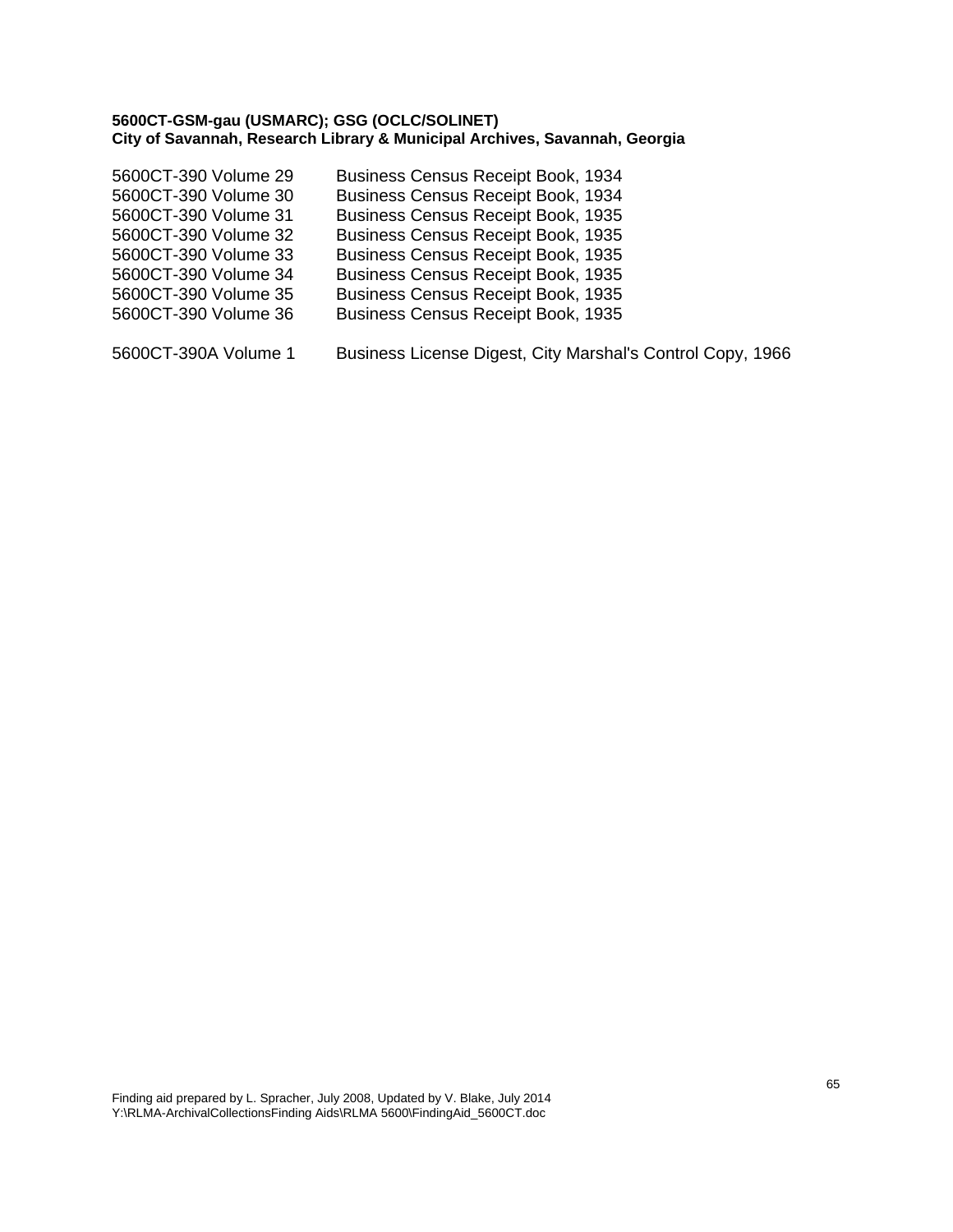*Sub-series #:* **5600CT-400** *Name:* **Annual Settlements**  *Dates:* 1819-1853 *Extent/Size:* 1 volume (0.3 cubic feet)

# *Sub-series description:*

Sub-series 5600CT-400 Annual Settlements (1819-1853) includes one ledger containing a statement of monies received and paid out through the City Treasurer for each fiscal year, listing: credits; sources; debits; and recipients.

*Arrangement:* 

Chronological.

*Inventory:* 

5600CT-400 Volume 1 Annual Settlements, 1819-1853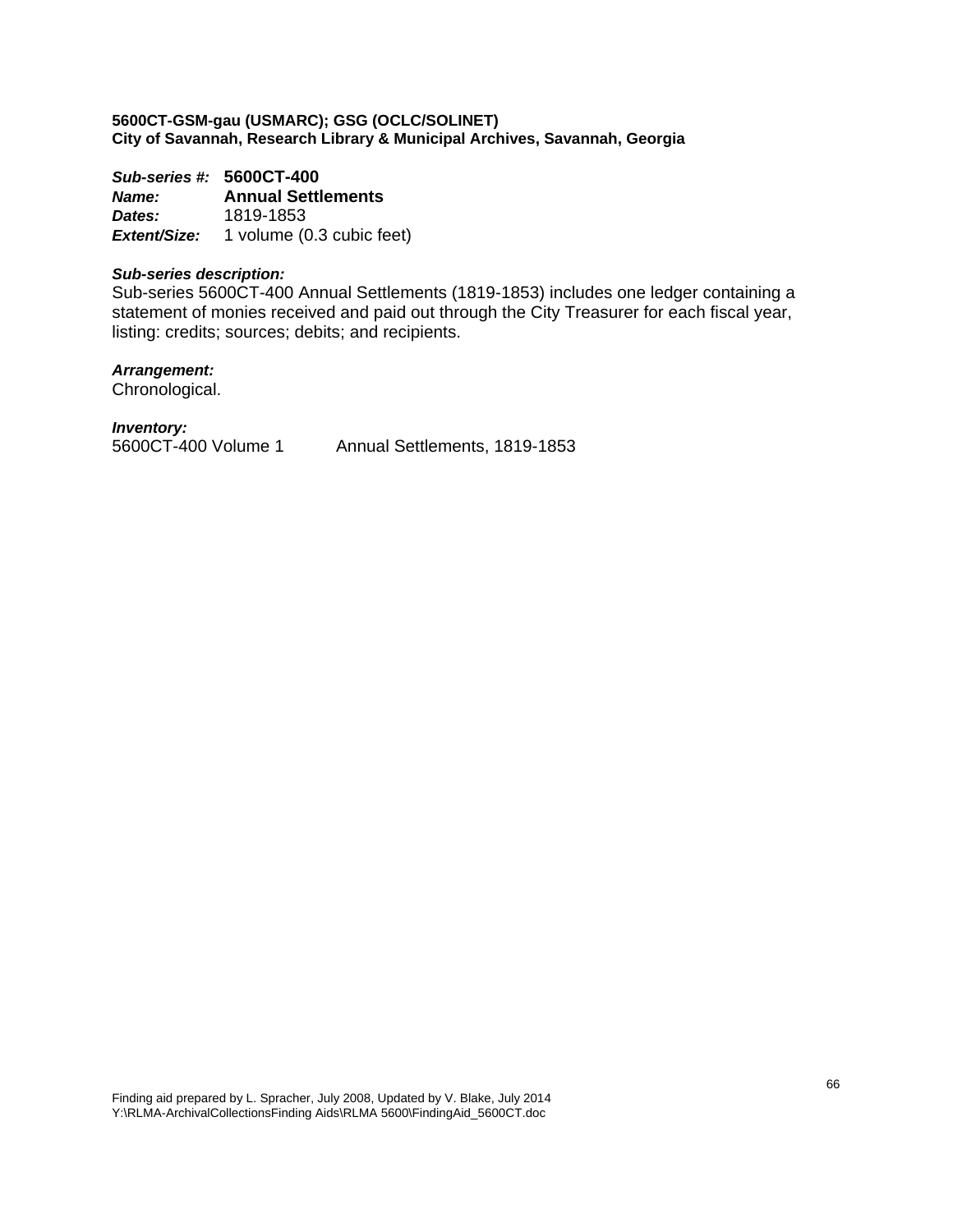|              | Sub-series #: 5600CT-410                         |  |
|--------------|--------------------------------------------------|--|
| <b>Name:</b> | <b>Cash Books</b>                                |  |
| Dates:       | 1806-1913                                        |  |
|              | <b>Extent/Size:</b> 76 volumes (30.0 cubic feet) |  |

#### *Sub-series description:*

Sub-series 5600CT-410 Cash Books (1806-1913) includes seventy-six volumes recording financial transactions, including the date, source of funds, department, amount, and totals.

# *Arrangement:*

Chronological.

#### *Inventory:*

| 5600CT-410 Volume 1  | Cash Book, 1806-1808 |
|----------------------|----------------------|
| 5600CT-410 Volume 2  | Cash Book, 1808-1825 |
| 5600CT-410 Volume 3  | Cash Book, 1817-1825 |
| 5600CT-410 Volume 4  | Cash Book, 1824-1832 |
| 5600CT-410 Volume 5  | Cash Book, 1825-1830 |
| 5600CT-410 Volume 6  | Cash Book, 1832-1835 |
| 5600CT-410 Volume 7  | Cash Book, 1835-1839 |
| 5600CT-410 Volume 8  | Cash Book, 1839-1844 |
| 5600CT-410 Volume 9  | Cash Book, 1844-1851 |
| 5600CT-410 Volume 10 | Cash Book, 1851-1853 |
| 5600CT-410 Volume 11 | Cash Book, 1853-1856 |
| 5600CT-410 Volume 12 | Cash Book, 1856-1858 |
| 5600CT-410 Volume 13 | Cash Book, 1858-1861 |
| 5600CT-410 Volume 14 | Cash Book, 1858-1861 |
| 5600CT-410 Volume 15 | Cash Book, 1861-1866 |
| 5600CT-410 Volume 16 | Cash Book, 1861-1864 |
| 5600CT-410 Volume 17 | Cash Book, 1865-1869 |
| 5600CT-410 Volume 18 | Cash Book, 1867-1872 |
| 5600CT-410 Volume 19 | Cash Book, 1868-1872 |
| 5600CT-410 Volume 20 | Cash Book, 1869-1870 |
| 5600CT-410 Volume 21 | Cash Book, 1870-1876 |
| 5600CT-410 Volume 22 | Cash Book, 1871-1873 |
| 5600CT-410 Volume 23 | Cash Book, 1872-1877 |
| 5600CT-410 Volume 24 | Cash Book, 1872-1876 |
| 5600CT-410 Volume 25 | Cash Book, 1874-1875 |
| 5600CT-410 Volume 26 | Cash Book, 1875-1878 |
| 5600CT-410 Volume 27 | Cash Book, 1876-1881 |
| 5600CT-410 Volume 28 | Cash Book, 1878-1881 |
| 5600CT-410 Volume 29 | Cash Book, 1880-1883 |
| 5600CT-410 Volume 30 | Cash Book, 1877-1881 |
| 5600CT-410 Volume 31 | Cash Book, 1881-1885 |
| 5600CT-410 Volume 32 | Cash Book, 1881-1886 |
| 5600CT-410 Volume 33 | Cash Book, 1881-1883 |

Finding aid prepared by L. Spracher, July 2008, Updated by V. Blake, July 2014 Y:\RLMA-ArchivalCollectionsFinding Aids\RLMA 5600\FindingAid\_5600CT.doc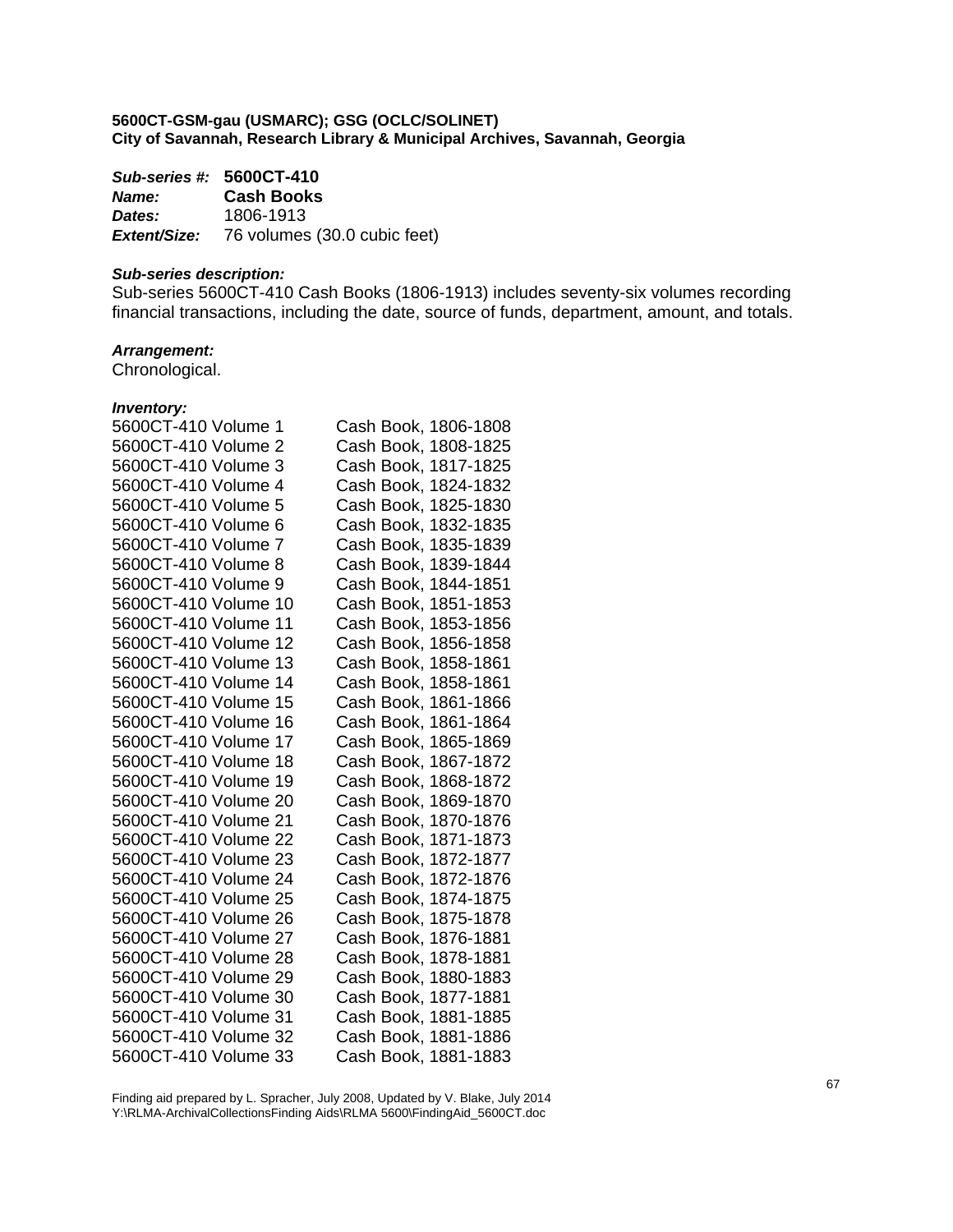| 5600CT-410 Volume 34 | Cash Book, 1883-1884 |
|----------------------|----------------------|
| 5600CT-410 Volume 35 | Cash Book, 1884-1885 |
| 5600CT-410 Volume 36 | Cash Book, 1885-1887 |
| 5600CT-410 Volume 37 | Cash Book, 1885-1888 |
| 5600CT-410 Volume 38 | Cash Book, 1885-1900 |
| 5600CT-410 Volume 39 | Cash Book, 1887-1888 |
| 5600CT-410 Volume 40 | Cash Book, 1888-1890 |
| 5600CT-410 Volume 41 | Cash Book, 1881-1891 |
| 5600CT-410 Volume 42 | Cash Book, 1890-1892 |
| 5600CT-410 Volume 43 | Cash Book, 1891-1893 |
| 5600CT-410 Volume 44 | Cash Book, 1892      |
| 5600CT-410 Volume 45 | Cash Book, 1893      |
| 5600CT-410 Volume 46 | Cash Book, 1894-1895 |
| 5600CT-410 Volume 47 | Cash Book, 1894-1895 |
| 5600CT-410 Volume 48 | Cash Book, 1894      |
| 5600CT-410 Volume 49 | Cash Book, 1894-1896 |
| 5600CT-410 Volume 50 | Cash Book, 1895      |
| 5600CT-410 Volume 51 | Cash Book, 1895-1897 |
| 5600CT-410 Volume 52 | Cash Book, 1896      |
| 5600CT-410 Volume 53 | Cash Book, 1897      |
| 5600CT-410 Volume 54 | Cash Book, 1897-1899 |
| 5600CT-410 Volume 55 | Cash Book, 1898      |
| 5600CT-410 Volume 56 | Cash Book, 1899      |
| 5600CT-410 Volume 57 | Cash Book, 1900      |
| 5600CT-410 Volume 58 | Cash Book, 1900-1905 |
| 5600CT-410 Volume 59 | Cash Book, 1902      |
| 5600CT-410 Volume 60 | Cash Book, 1903      |
| 5600CT-410 Volume 61 | Cash Book, 1903-1905 |
| 5600CT-410 Volume 62 | Cash Book, 1903-1906 |
| 5600CT-410 Volume 63 | Cash Book, 1904      |
| 5600CT-410 Volume 64 | Cash Book, 1905      |
| 5600CT-410 Volume 65 | Cash Book, 1906      |
| 5600CT-410 Volume 66 | Cash Book, 1906-1908 |
| 5600CT-410 Volume 67 | Cash Book, 1907      |
| 5600CT-410 Volume 68 | Cash Book, 1907-1909 |
| 5600CT-410 Volume 69 | Cash Book, 1908      |
| 5600CT-410 Volume 70 | Cash Book, 1908-1910 |
| 5600CT-410 Volume 71 | Cash Book, 1909      |
| 5600CT-410 Volume 72 | Cash Book, 1910      |
| 5600CT-410 Volume 73 | Cash Book, 1911      |
| 5600CT-410 Volume 74 | Cash Book, 1911-1912 |
| 5600CT-410 Volume 75 | Cash Book, 1912      |
| 5600CT-410 Volume 76 | Cash Book, 1913      |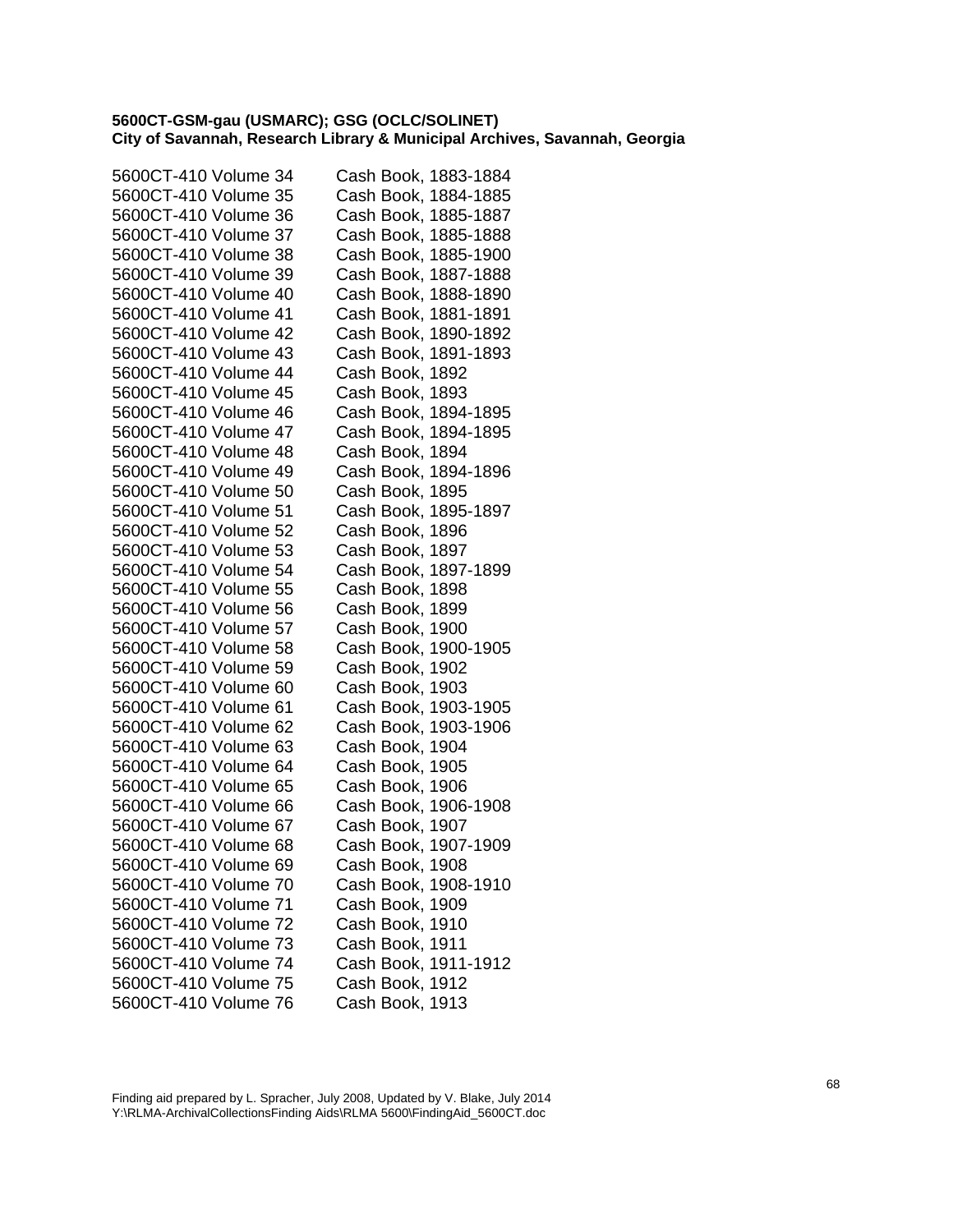| Sub-series #: 5600CT-420 |                            |  |
|--------------------------|----------------------------|--|
| <b>Name:</b>             | <b>Daily Cash Books</b>    |  |
| Dates:                   | 1891-1898, 1911-1914       |  |
| Extent/Size:             | 2 volumes (0.5 cubic feet) |  |

# *Sub-series description:*

Sub-series 5600CT-420 Daily Cash Books (1891-1898, 1911-1914) includes two ledgers listing debits and credits separately, including: date; name of party; amount for each transaction; and totals.

# *Arrangement:*

Chronological.

|                     | Daily Cash Book, 1891-1898 |
|---------------------|----------------------------|
| 5600CT-420 Volume 2 | Daily Cash Book, 1911-1914 |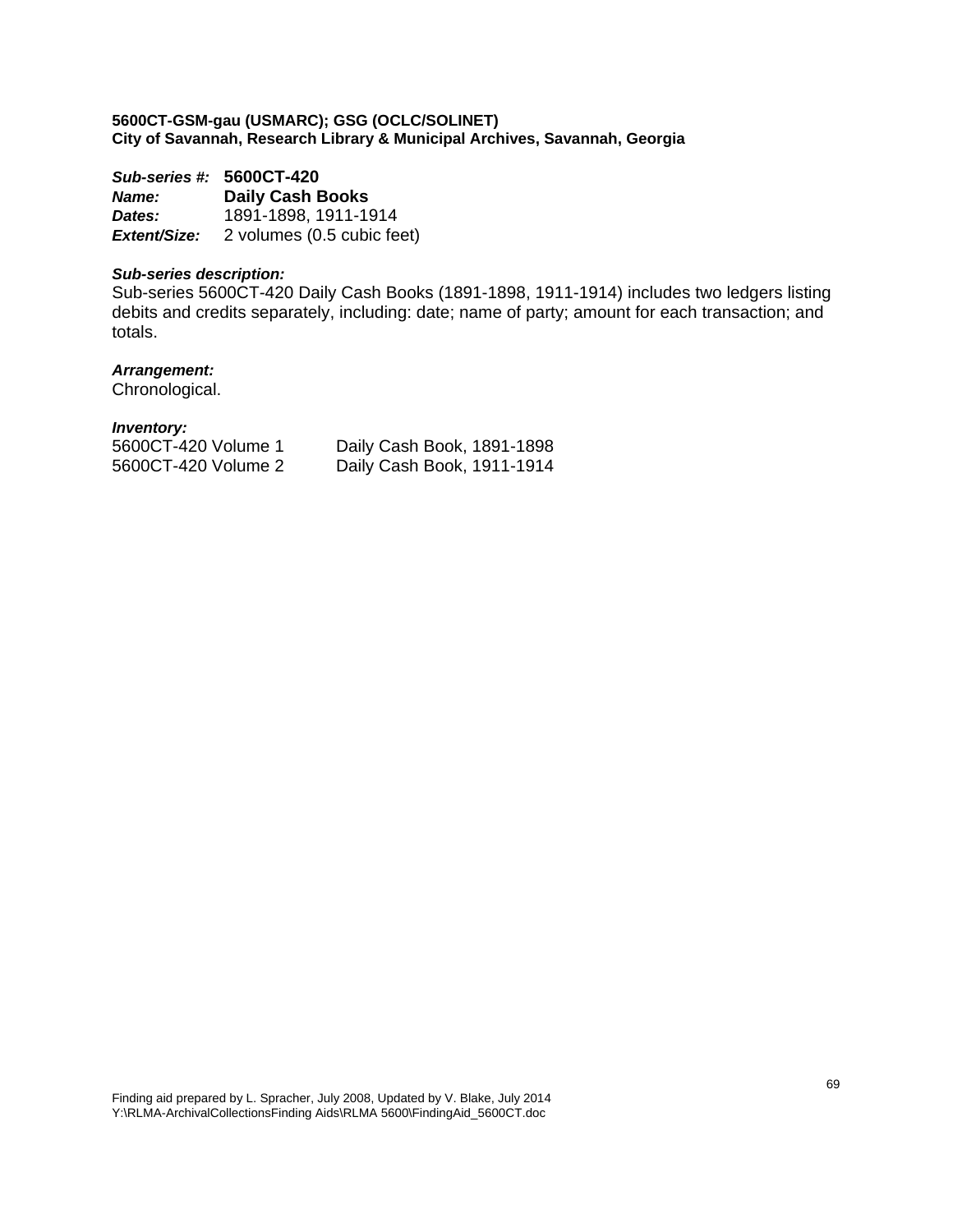*Sub-series #:* **5600CT-430** *Name:* **Cash Disbursement Books**  *Dates:* 1914-1949 *Extent/Size:* 18 volumes (9.0 cubic feet)

## *Sub-series description:*

Sub-series 5600CT-430 Cash Disbursement Books (1914-1949) includes eighteen volumes recording disbursements, including: bank withdrawals, noting the date and recipient; voucher numbers and amounts; paycheck numbers and amounts; coupons; capital fund and miscellaneous voucher numbers, items, and amounts; and monthly totals.

#### *Arrangement:*

Chronological.

| 5600CT-430 Volume 1  | Cash Disbursement Book, 1914-1916 |
|----------------------|-----------------------------------|
| 5600CT-430 Volume 2  | Cash Disbursement Book, 1916-1918 |
| 5600CT-430 Volume 3  | Cash Disbursement Book, 1918-1920 |
| 5600CT-430 Volume 4  | Cash Disbursement Book, 1920-1923 |
|                      | Cash Disbursement Book, 1923-1925 |
| 5600CT-430 Volume 6  | Cash Disbursement Book, 1925-1927 |
| 5600CT-430 Volume 7  | Cash Disbursement Book, 1927-1929 |
| 5600CT-430 Volume 8  | Cash Disbursement Book, 1929-1931 |
| 5600CT-430 Volume 9  | Cash Disbursement Book, 1931-1932 |
| 5600CT-430 Volume 10 | Cash Disbursement Book, 1933-1934 |
|                      | Cash Disbursement Book, 1934-1936 |
| 5600CT-430 Volume 12 | Cash Disbursement Book, 1936-1938 |
| 5600CT-430 Volume 13 | Cash Disbursement Book, 1939-1940 |
| 5600CT-430 Volume 14 | Cash Disbursement Book, 1941-1942 |
| 5600CT-430 Volume 15 | Cash Disbursement Book, 1943-1944 |
| 5600CT-430 Volume 16 | Cash Disbursement Book, 1945-1946 |
| 5600CT-430 Volume 17 | Cash Disbursement Book, 1947-1948 |
| 5600CT-430 Volume 18 | Cash Disbursement Book, 1949      |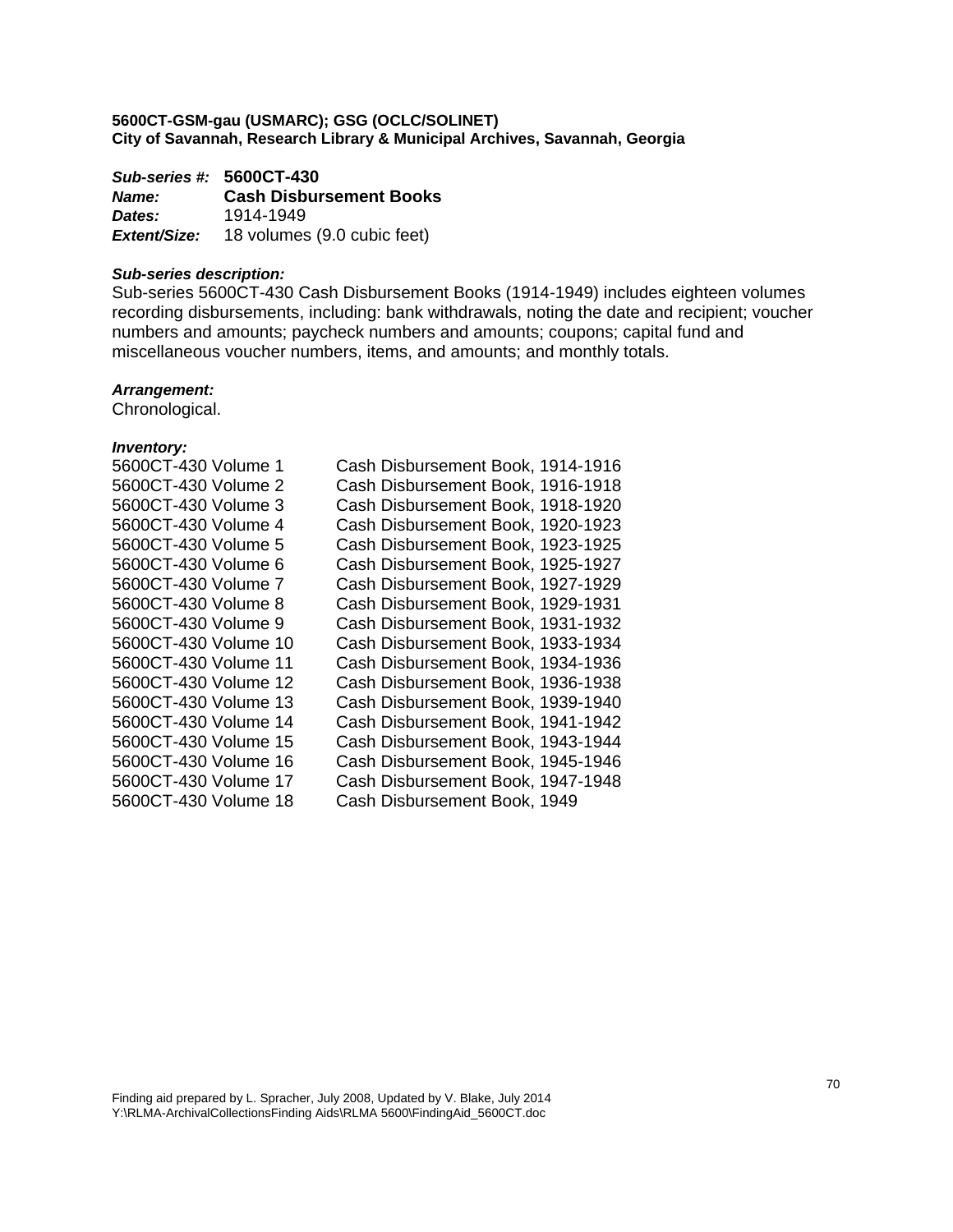*Sub-series #:* **5600CT-440** *Name:* **Cash Disbursement Ledger**  *Dates:* 1891-1893 *Extent/Size:* 1 volume (0.2 cubic feet)

### *Sub-series description:*

Sub-series 5600CT-440 Cash Disbursement Ledger (1891-1893) includes one ledger of cash disbursements recorded in the order bills were passed by City Council (*also see* Sub-series 5600CL-020 Clerk of Council, Accounts Passed in Council). The ledger includes: date; recipient of funds; project being funded; amount; and totals. This record was created by the Department of Water Works.

# *Arrangement:*

Chronological.

*Inventory:* 

5600CT-440 Volume 1 Cash Disbursement Ledger, 1891-1893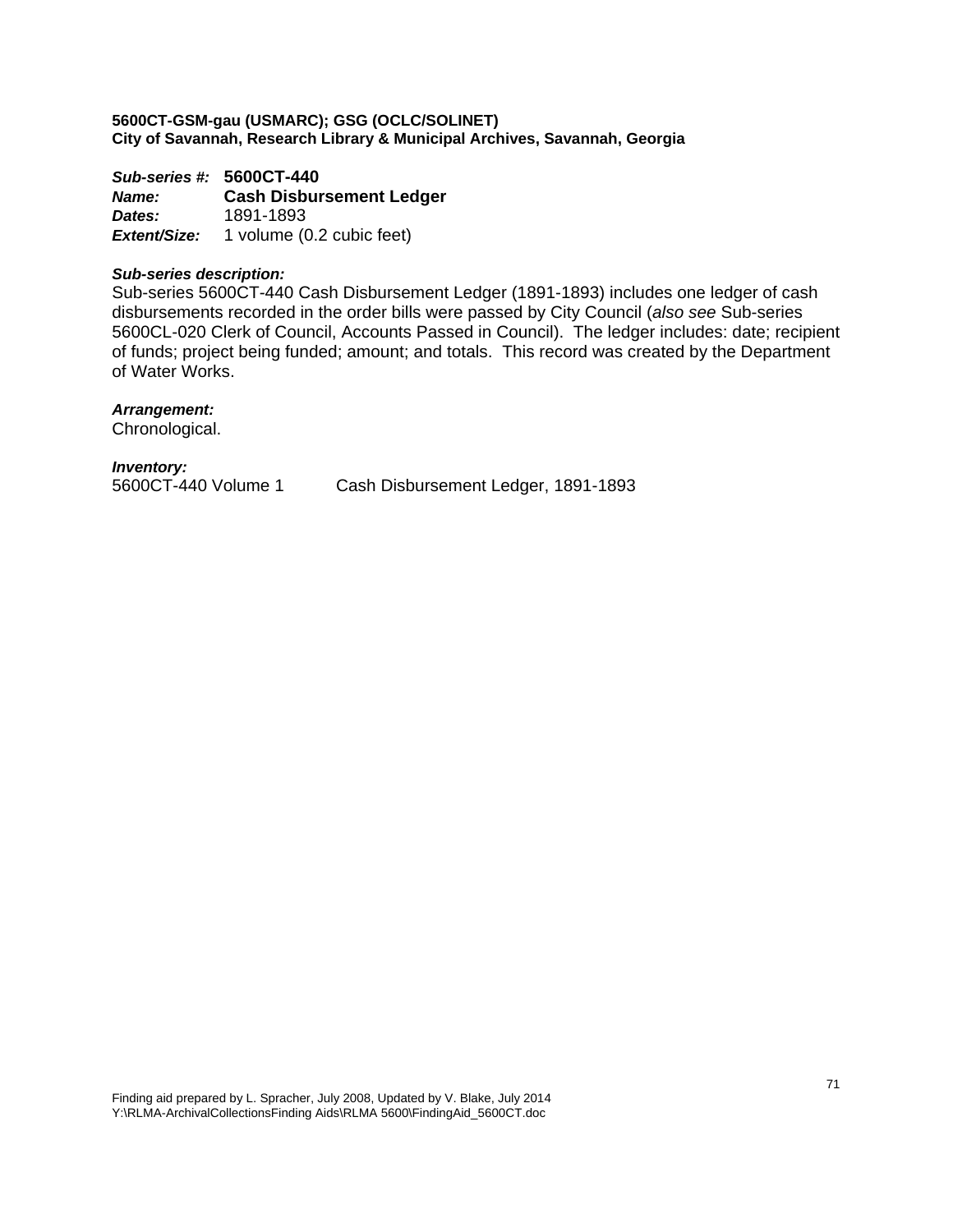*Sub-series #:* **5600CT-450** *Name:* **Cemetery Account Books**  *Dates:* 1910-1912, 1914-1927 *Extent/Size:* 2 volumes (1.0 cubic feet)

### *Sub-series description:*

Sub-series 5600CT-450 Cemetery Account Books (1910-1912, 1914-1927) includes two volumes documenting the sales of cemetery lots, burials fees and fees for miscellaneous work. Lot sales entries include: date; lot number and section; purchaser's name; folio; amount/price of lot; deed fee; and account receipts and disbursements. In addition, Volume 2 records: folio; deed fee; and disposition of proceeds from lot sales. Burial fee entries include: date; name of undertaker/mortuary; lot/vault number; name of deceased; amount; account receipts and disbursements; and a recapitulation. Volume 2 also records: explanation: section; and disposition of proceeds. Miscellaneous fee entries include: date; name of person/firm for whom work was done; amount (cost); and a brief description of the work. Volume 2 provides more detailed information, including: address of person/firm for whom work was done; lot number and section; folio; totals; date paid; remarks; and disposition of proceeds.

# *Arrangement:*

Chronological.

# *Inventory:*

5600CT-450 Volume 1 Cemetery Account Book, 1910-1912 5600CT-450 Volume 2 Cemetery Account Book, 1914-1927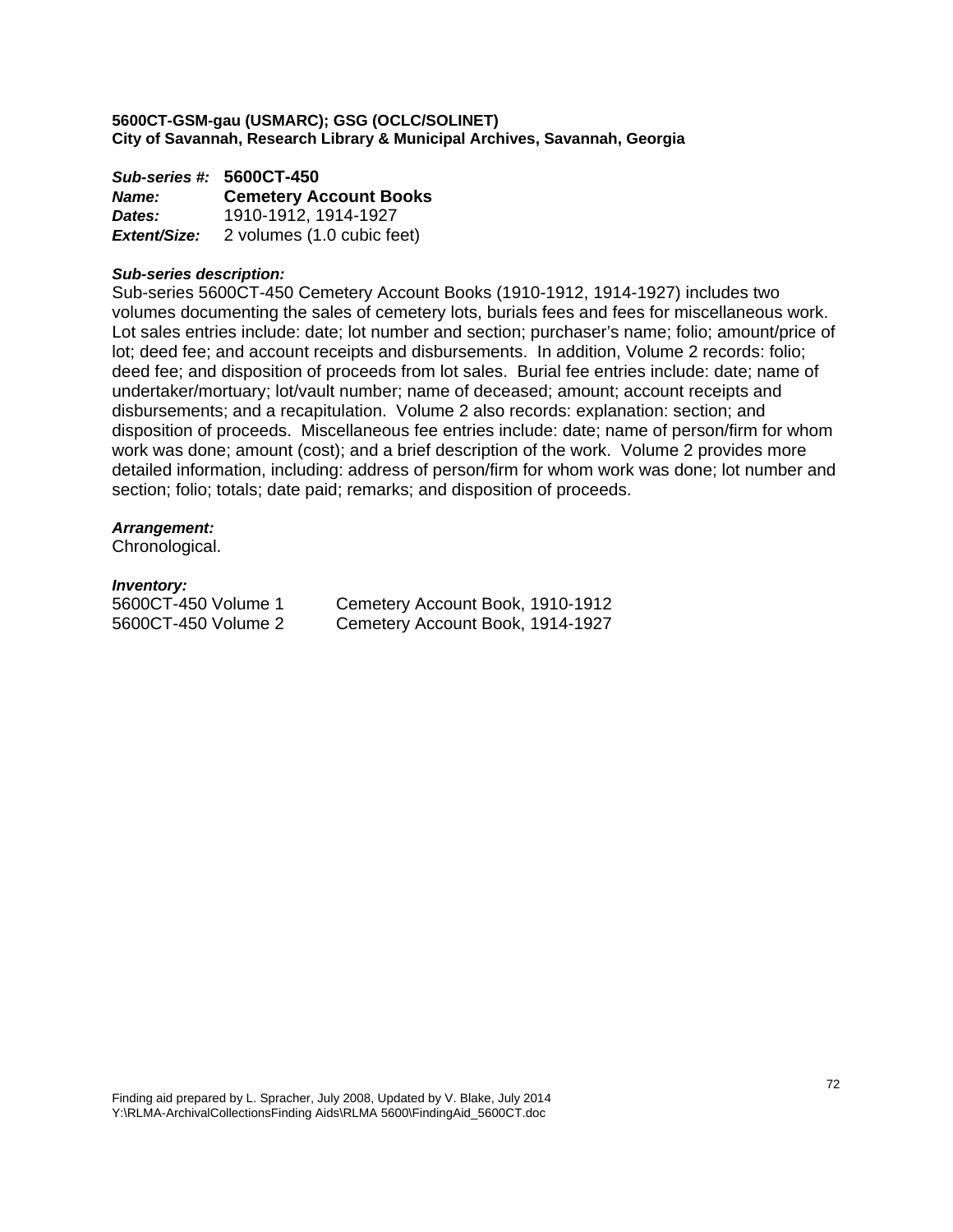*Sub-series #:* **5600CT-455** *Name:* **Cemetery Account Daily Cash Book**  *Dates:* 1946-1948 *Extent/Size:* 1 volume (0.2 cubic feet)

## *Sub-series description:*

Sub-series 5600CT-455 Cemetery Account Daily Cash Book (1946-1948) includes one ledger recording the purchase of burial lots and burial fees. Entries for the purchase of lots include: date; name and address of purchaser; location of lot; amount; and means of payment. Entries for burial fees include: name of person paying the fee; name of the deceased; lot location; and amount.

# *Arrangement:*

Chronological.

# *Inventory:*

5600CT-455 Volume 1 Cemetery Account Daily Cash Book, 1946-1948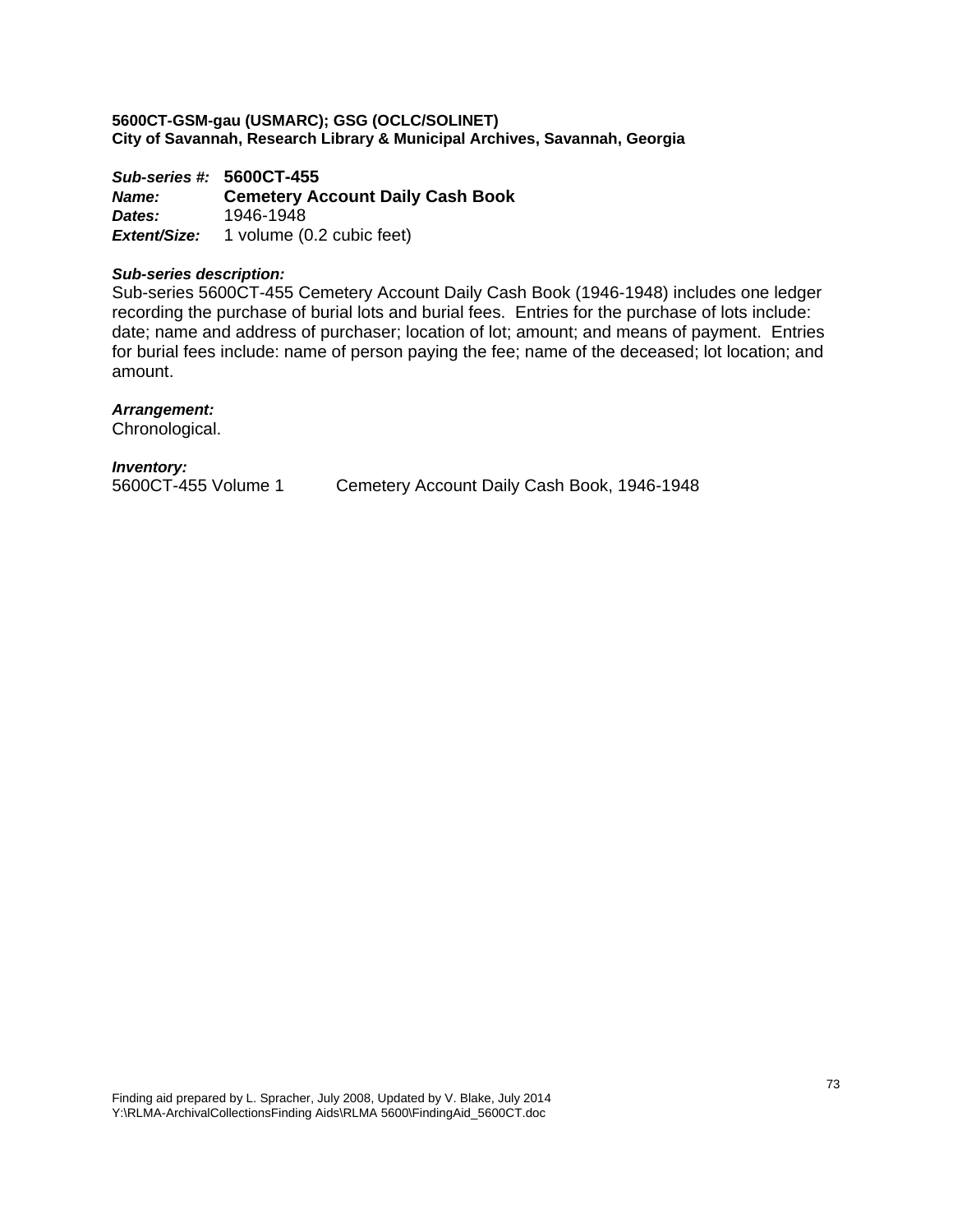*Sub-series #:* **5600CT-460** *Name:* **Cemetery Account Monthly Activity Book**  *Dates:* 1956-1965 **Extent/Size:** 1 volume (0.2 cubic feet)

# *Sub-series description:*

Sub-series 5600CT-460 Cemetery Account Monthly Activity Book (1956-1965) includes one volume documenting water rents for Laurel Grove North Cemetery, recording: date; name; amount; monthly totals; amount paid to the City Treasurer; and date paid.

# *Arrangement:*

Chronological.

# *Inventory:*

5600CT-460 Volume 1 Laurel Grove North Cemetery Account Monthly Activity Book, 1956-1965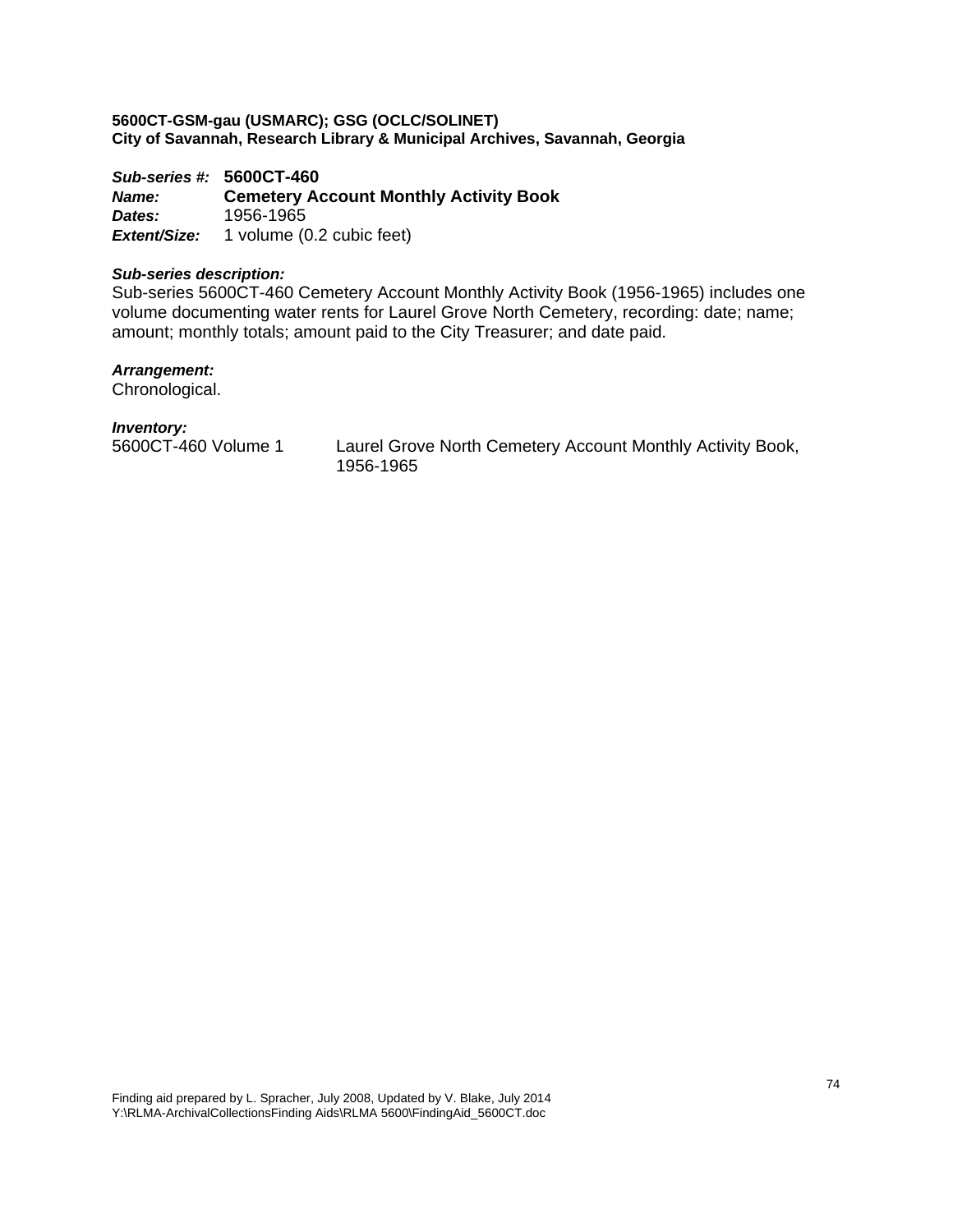*Sub-series #:* **5600CT-470** *Name:* **Water Works Customer Account Ledgers**  *Dates:* 1882-1914 *Extent/Size:* 12 volumes (3.0 cubic feet)

## *Sub-series description:*

Sub-series 5600CT-470 Water Works Customer Account Ledgers (1882-1914) includes twelve volumes recording the payment of water rents semi-annually to the office of the Committee on Water Works. Executions against persons failing to pay the water rents were directed to the City Marshal. These ledgers record: customer's name; street; ward; value of property; annual rent; date of payment; amount of payment for each six-month period; and remarks.

# *Note:*

This series was mistakenly described in duplicate as Sub-series 5600WO-100 Water Works Customer Account Ledgers. Any references to 5600WO-100 in older documents are referring to this sub-series.

## *Arrangement:*

Alphabetical by customer's name.

| 5600CT-470 Volume 01 | Account Ledger A-M, 1882-1884  |
|----------------------|--------------------------------|
| 5600CT-470 Volume 02 | Account Ledger Mc-Z, 1882-1884 |
| 5600CT-470 Volume 03 | Account Ledger A-M, 1884-1886  |
| 5600CT-470 Volume 04 | Account Ledger Mc-Z, 1884-1886 |
| 5600CT-470 Volume 05 | Account Ledger, 1887-1890      |
| 5600CT-470 Volume 06 | Account Ledger, 1891-1896      |
| 5600CT-470 Volume 07 | Account Ledger, 1896-1899      |
| 5600CT-470 Volume 08 | Account Ledger, 1899-1902      |
| 5600CT-470 Volume 09 | Account Ledger, 1902-1905      |
| 5600CT-470 Volume 10 | Account Ledger, 1905-1908      |
| 5600CT-470 Volume 11 | Account Ledger, 1908-1911      |
| 5600CT-470 Volume 12 | Account Ledger, 1911-1914      |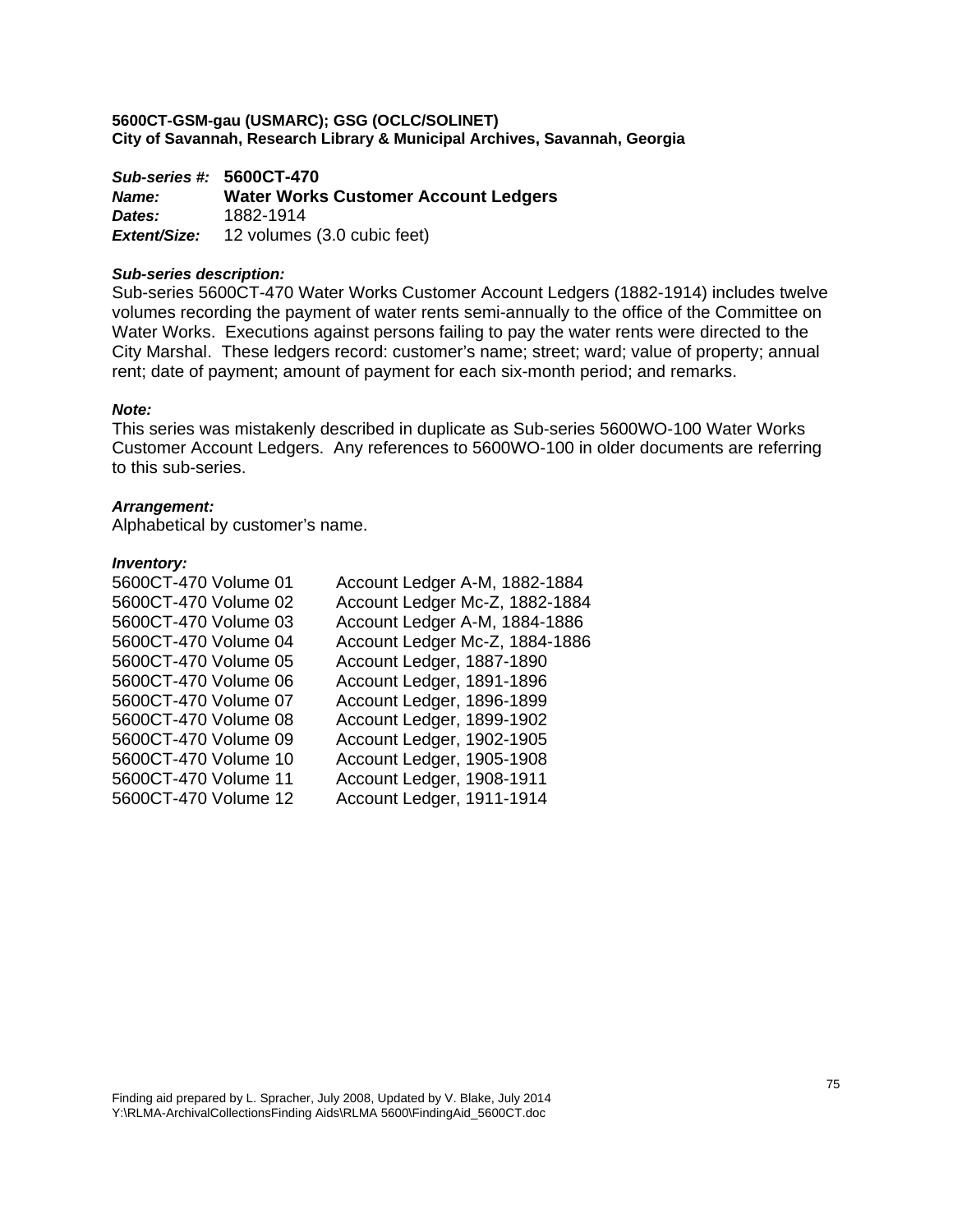*Sub-series #:* **5600CT-480** *Name:* **General Tax Collection Ledgers**  *Dates:* 1883-1892, 1895-1897 *Extent/Size:* 3 volumes (1.0 cubic feet)

# *Sub-series description:*

Sub-series 5600CT-480 General Tax Collection Ledgers (1883-1892, 1895-1897) includes three ledgers recording payments made into the City treasury for nine different categories: real estate; specific taxes; privy vault; shipping; paving sidewalks; repairing sidewalks; grading sidewalks; paving streets; and stock. Under each category the name, term, amount, remarks, date, amount paid on account, and date and amount paid in full are recorded. These ledgers were a record of the City Marshal's Office.

## *Arrangement:*

By category of payment.

| 5600CT-480 Volume 1 | General Tax Collection Ledger, 1883-1889 |
|---------------------|------------------------------------------|
| 5600CT-480 Volume 2 | General Tax Collection Ledger, 1890-1892 |
| 5600CT-480 Volume 3 | General Tax Collection Ledger, 1895-1897 |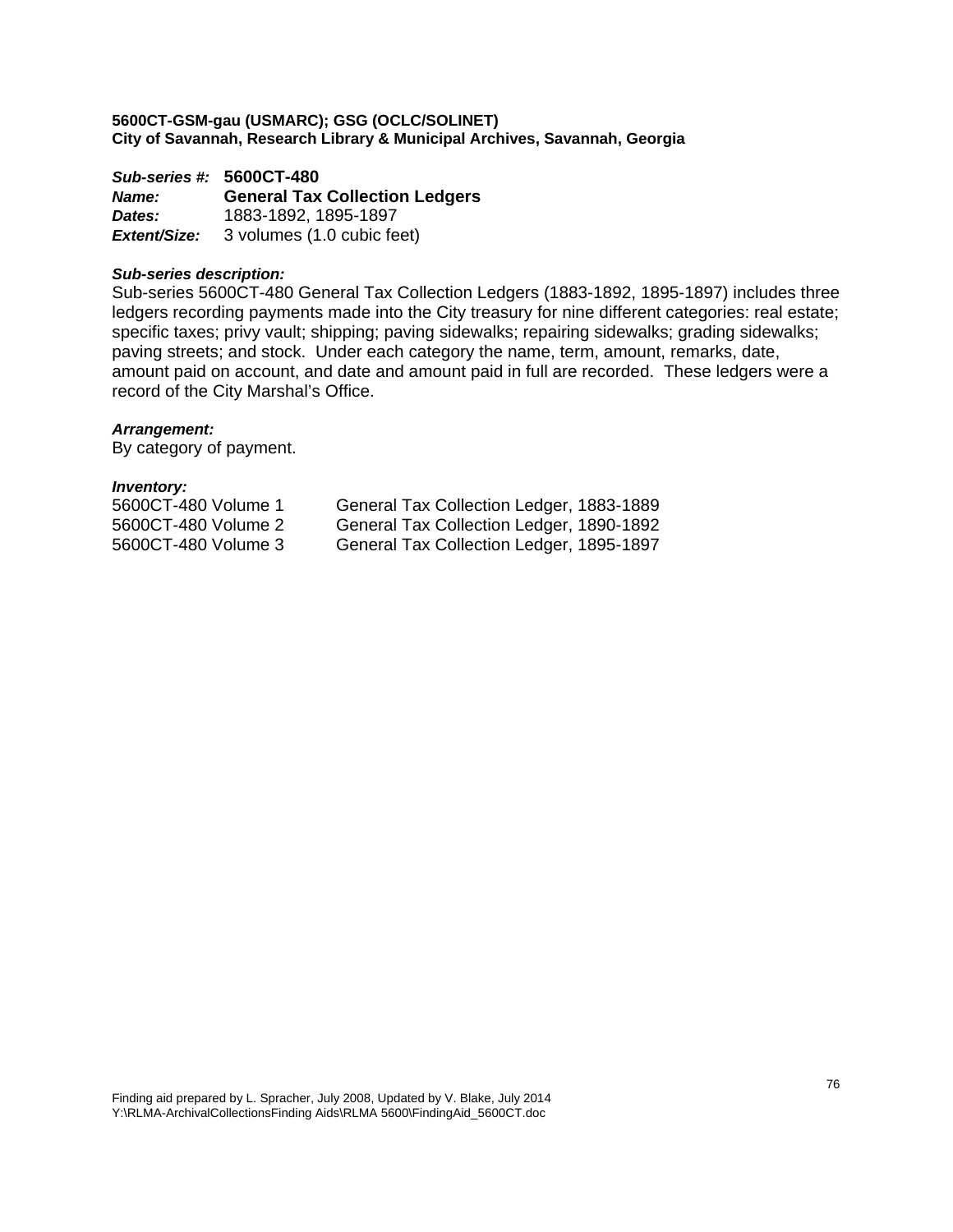*Sub-series #:* **5600CT-490** *Name:* **Taxable Real Property List**  *Dates:* 1839 *Extent/Size:* 1 volume (0.5 cubic feet)

# *Sub-series description:*

Sub-series 5600CT-490 Taxable Real Property List (1839) includes one volume listing: name of property owner; ward; tything; and lot number.

*Arrangement:* 

By ward.

*Inventory:* 

5600CT-490 Volume 1 Taxable Real Property List, 1839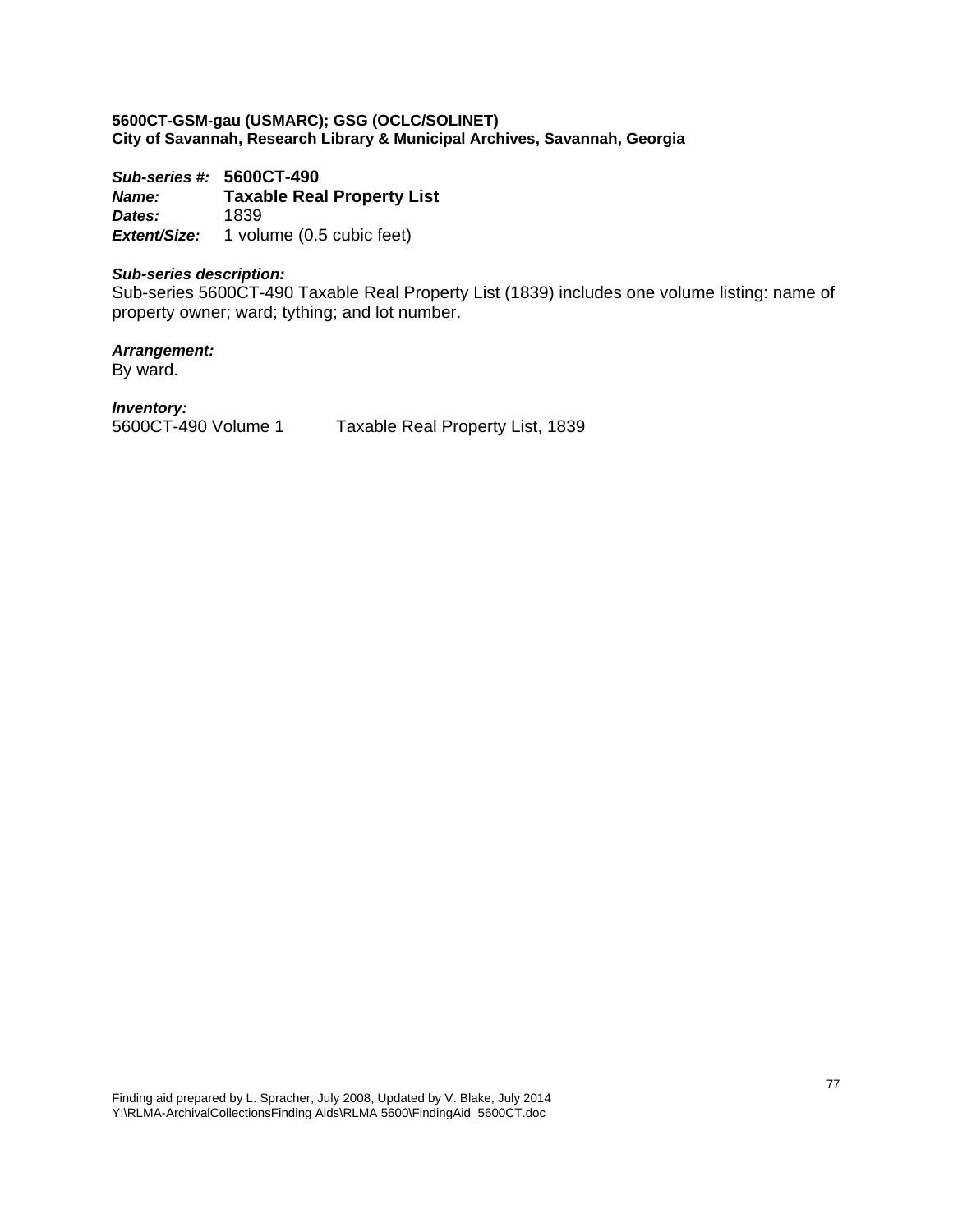# *Sub-series #:* **5600CT-500**

*Name:* **Assessments and Improvements Books**  *Dates:* 1912, 1915-1918, 1920, 1925-1926, 1929-1930, no date *Extent/Size:* 80 volumes in 3 document cases (1.5 cubic feet)

# *Sub-series description:*

Sub-series 5600CT-500 Assessments and Improvements Books (1912, 1915-1918, 1920, 1925- 1926, 1929-1930, no date) includes three volumes containing assessments of improvements, arranged by ward. The entries record: ward; lot number; owner's name; street; whether structure is brick or wood; the last assessment on the lot and improvements; and the new assessment on the same. The volumes for 1915-1918 also include a record of the assessments of new improvements throughout Savannah.

# *Arrangement:*

Alphabetical by ward.

| <i>Inventory:</i> |                                                                                     |
|-------------------|-------------------------------------------------------------------------------------|
| 5600CT-500 Box 1  | Assessments and Improvements Books, 1912, 1915-1918, 1920,<br>no date (circa 1910s) |
| 5600CT-500 Box 2  | Assessments and Improvements Books, 1925-1930                                       |
| 5600CT-500 Box 3  | Assessments and Improvements Books, 1930, no date (circa<br>1920s)                  |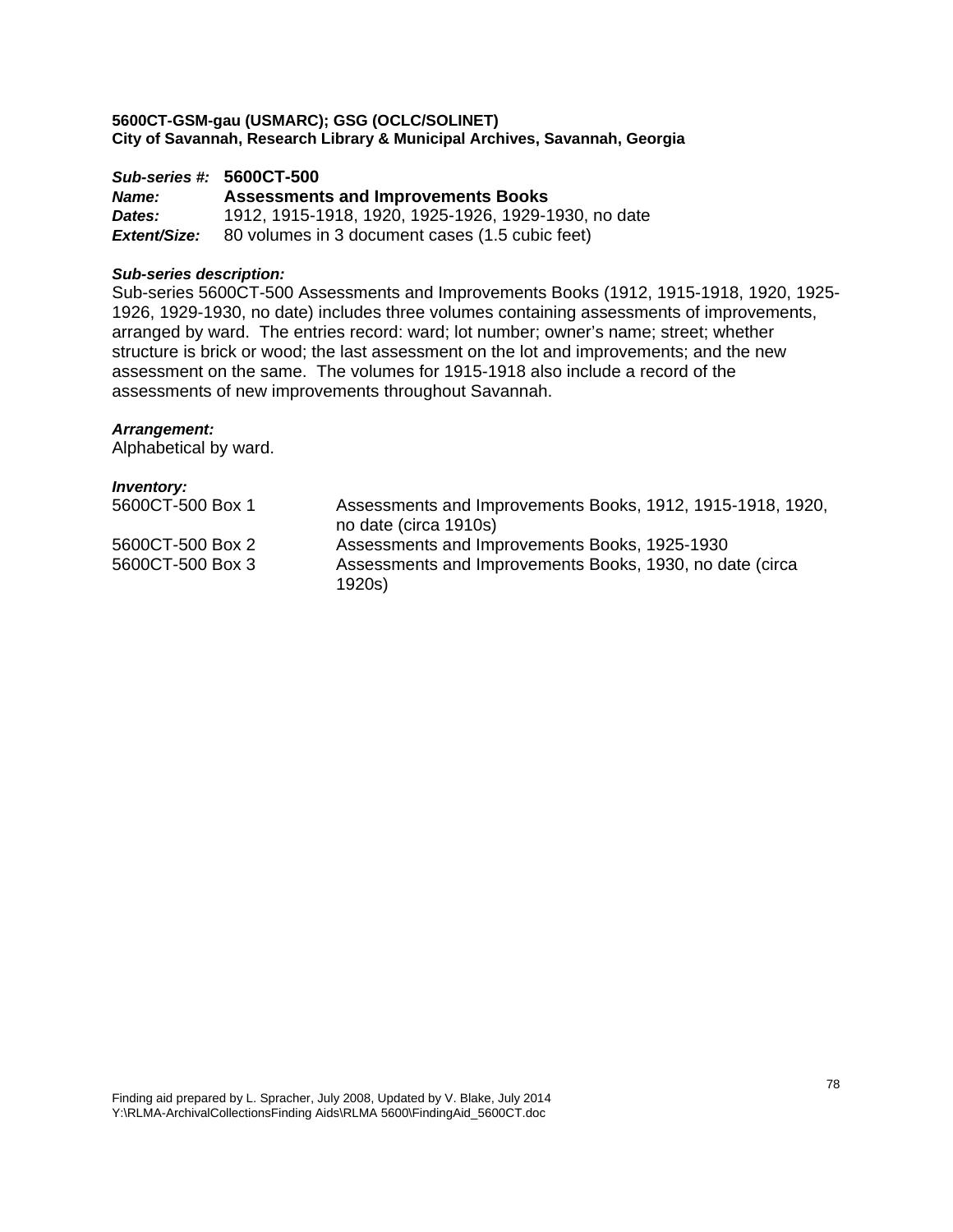*Sub-series #:* **5600CT-510** *Name:* **Improvements Assessments**  *Dates:* 1891-1892, 1902-1906, 1908-1912 *Extent/Size:* 11 volumes (0.8 cubic feet)

# *Sub-series description:*

Sub-series 5600CT-510 Improvements Assessments (1891-1892, 1902-1906, 1908-1912) includes eleven volumes recording the results of appeals of assessments. Volumes 2-11 contain: date; owner's name; lot number; ward; street; assessed value of lot and improvements; value of the property as fixed by the Board of Tax Assessors; and remarks. In Volume 1, the second assessment is fixed by the City Council, or a committee, rather than the Board of Tax Assessors.

## *Arrangement:*

Alphabetical by surname of appellant.

| 5600CT-510 Volume 1  | Improvements Assessments, 1891-1892 |
|----------------------|-------------------------------------|
| 5600CT-510 Volume 2  | Improvements Assessments, 1902      |
| 5600CT-510 Volume 3  | Improvements Assessments, 1903      |
| 5600CT-510 Volume 4  | Improvements Assessments, 1904      |
| 5600CT-510 Volume 5  | Improvements Assessments, 1905      |
| 5600CT-510 Volume 6  | Improvements Assessments, 1906      |
| 5600CT-510 Volume 7  | Improvements Assessments, 1908      |
| 5600CT-510 Volume 8  | Improvements Assessments, 1909      |
| 5600CT-510 Volume 9  | Improvements Assessments, 1910      |
| 5600CT-510 Volume 10 | Improvements Assessments, 1911      |
| 5600CT-510 Volume 11 | Improvements Assessments, 1912      |
|                      |                                     |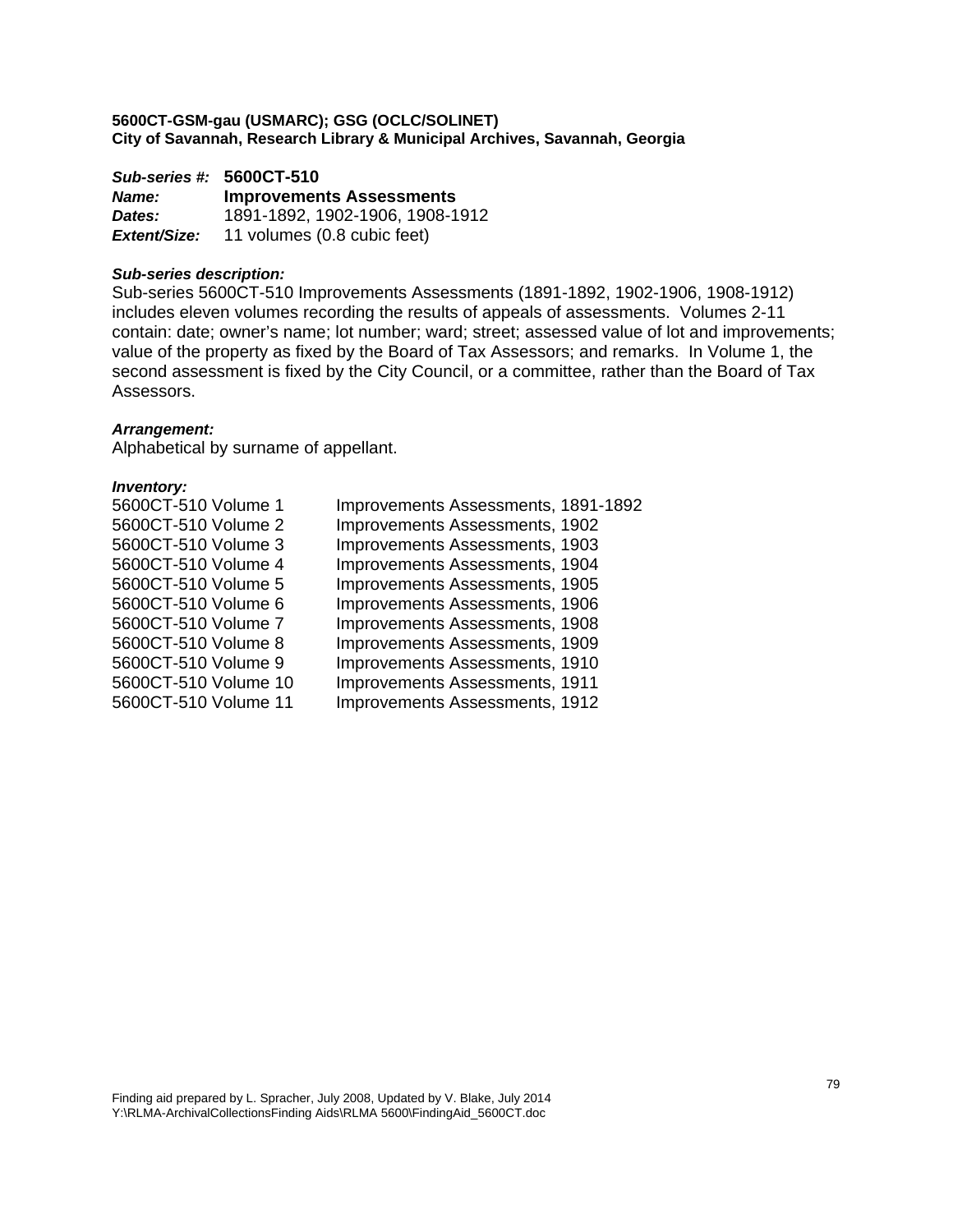*Sub-series #:* **5600CT-520** *Name:* **City Budgets**  *Dates:* 1897-1900, 1910 *Extent/Size:* 2 volumes (0.4 cubic feet)

# *Sub-series description:*

Sub-series 5600CT-520 City Budgets (1897-1900, 1910) includes two volumes of budgets for each department, including a record of expenditures with date and amount.

# *Arrangement:*

By department.

#### *Inventory:*

5600CT-520 Volume 2 City Budget, 1910

5600CT-520 Volume 1 City Budgets, 1897-1900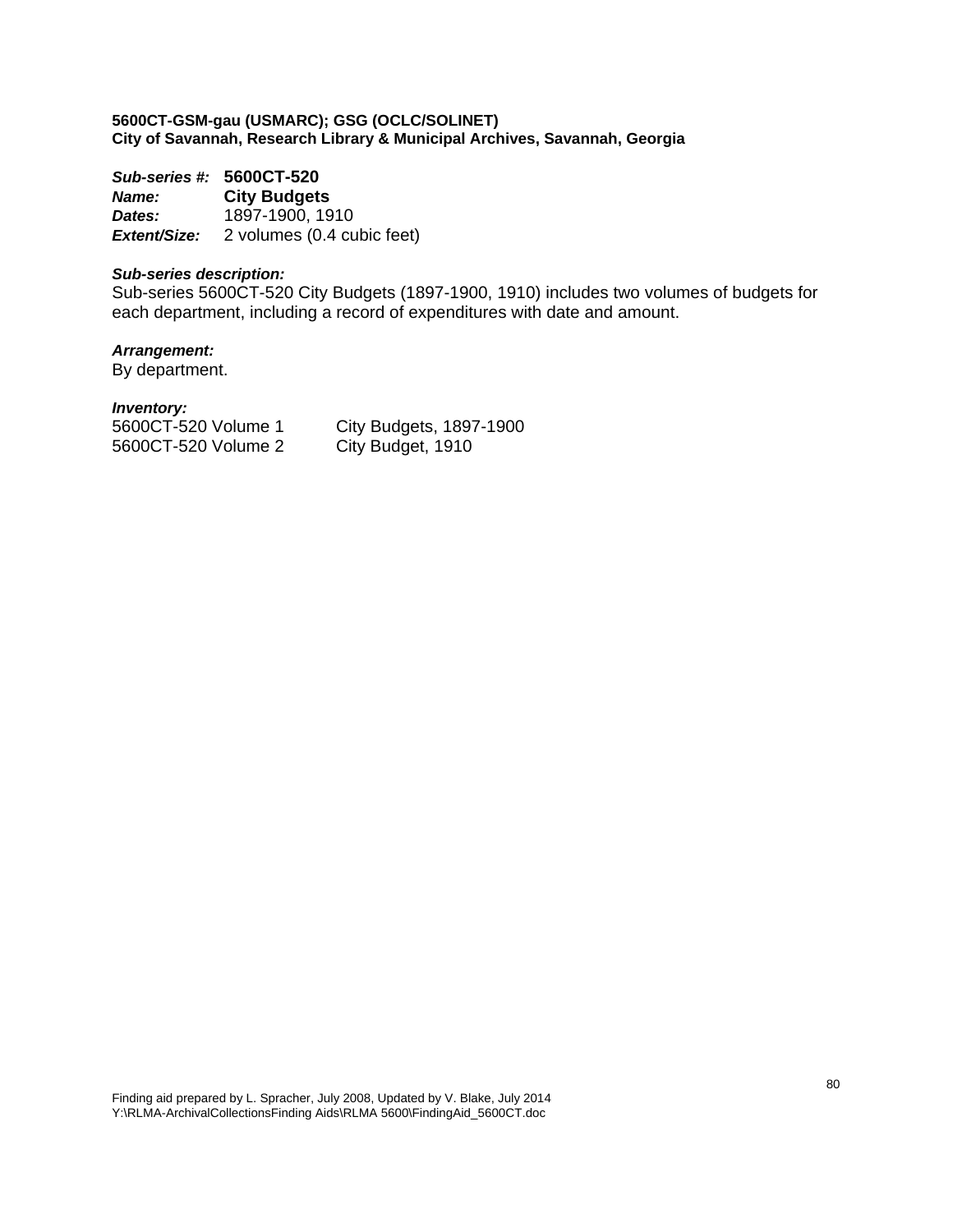*Sub-series #:* **5600CT-530** *Name:* **Ward Books**  *Dates:* 1937-1946 *Extent/Size:* 4 volumes (1.25 cubic feet)

# *Sub-series description:*

Sub-series 5600CT-530 Ward Books (1937-1946) includes four volumes documenting properties, including: ward; part of lot; lot number; block or subdivision; whether structure is brick or frame; value of the lot; and value of the improvements.

# *Arrangement:*

Alphabetical by ward and then numerically by lot number.

| 5600CT-530 Volume 4 | Ward Book A-G, 1937-1946          |
|---------------------|-----------------------------------|
| 5600CT-530 Volume 1 | Ward Book A-L, 1942 January-June  |
| 5600CT-530 Volume 2 | Ward Book M-Z, 1942 January-June  |
| 5600CT-530 Volume 3 | Ward Book P-Z, 1942 June-December |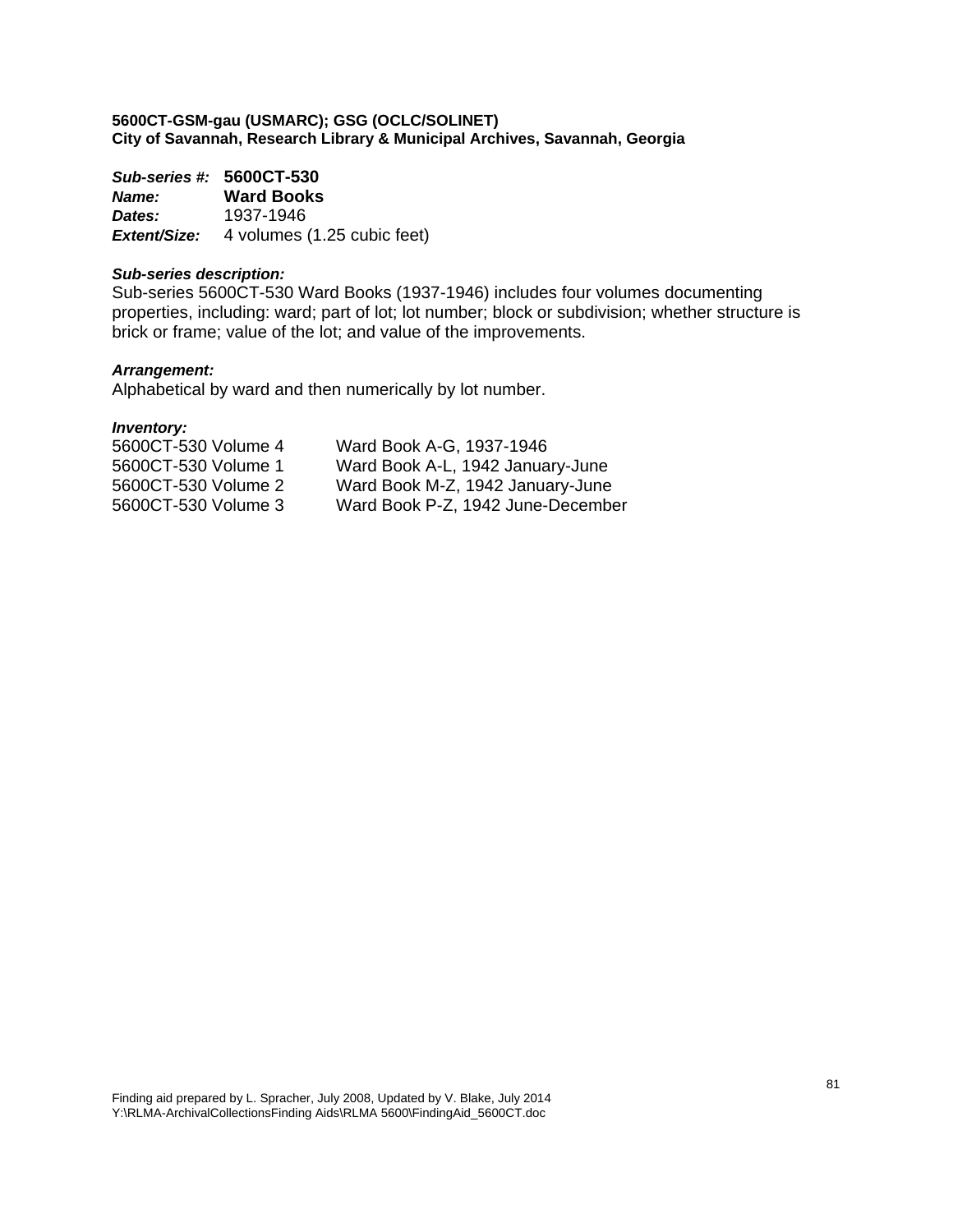| Sub-series #: 5600CT-540 |                            |  |
|--------------------------|----------------------------|--|
| <b>Name:</b>             | <b>Cash Books</b>          |  |
| Dates:                   | 1806-1809, 1824-1831       |  |
| Extent/Size:             | 2 volumes (0.8 cubic feet) |  |

# *Sub-series description:*

Sub-series 5600CT-540 Cash Books (1806-1809, 1824-1831) includes two ledgers recording cash transactions, both debits and credits, with the date of transaction in various categories including ground rent lots, licenses, badges, City Market, City Exchange, hospital, jail, etc. (see inventory for categories represented in each volume).

# *Arrangement:*

Chronological under each category.

## *Inventory (inventory rearranged to display records in chronological order):*

| 5600CT-540A Volume 1 | Cash Book, 1806-1809, including (in the following order): |
|----------------------|-----------------------------------------------------------|
|                      | Ground Rent Records, by ward:                             |
|                      | Franklin                                                  |
|                      | Warren                                                    |
|                      | Washington                                                |
|                      | Liberty                                                   |
|                      | Columbia                                                  |
|                      | Greene                                                    |
|                      | Elbert                                                    |
|                      | New Franklin                                              |
|                      | Springhill                                                |
|                      | <b>Courthouse Lot</b>                                     |
|                      | Percival                                                  |
|                      | Licenses for retailing liquors, for billiard tables       |
|                      | Fines inflicted by Council                                |
|                      | Pumps and cisterns                                        |
|                      | Market in Decker Ward (mostly stall rentals)              |
|                      | <b>County Jail</b>                                        |
|                      | City Patrole [sic]                                        |
|                      | Cemetery                                                  |
|                      | Courthouse                                                |
|                      | Streets and lanes                                         |
|                      | <b>Board of Fire Masters</b>                              |
|                      | Salaries of officers and others                           |
|                      | City lamps                                                |
|                      | Printing account                                          |
|                      | Incidental charges                                        |
|                      | <b>Bills payable</b>                                      |
|                      | Exchange                                                  |
|                      | Hospital and charges connecter therewith                  |
|                      | Badges for drays, waggons [sic], negroes                  |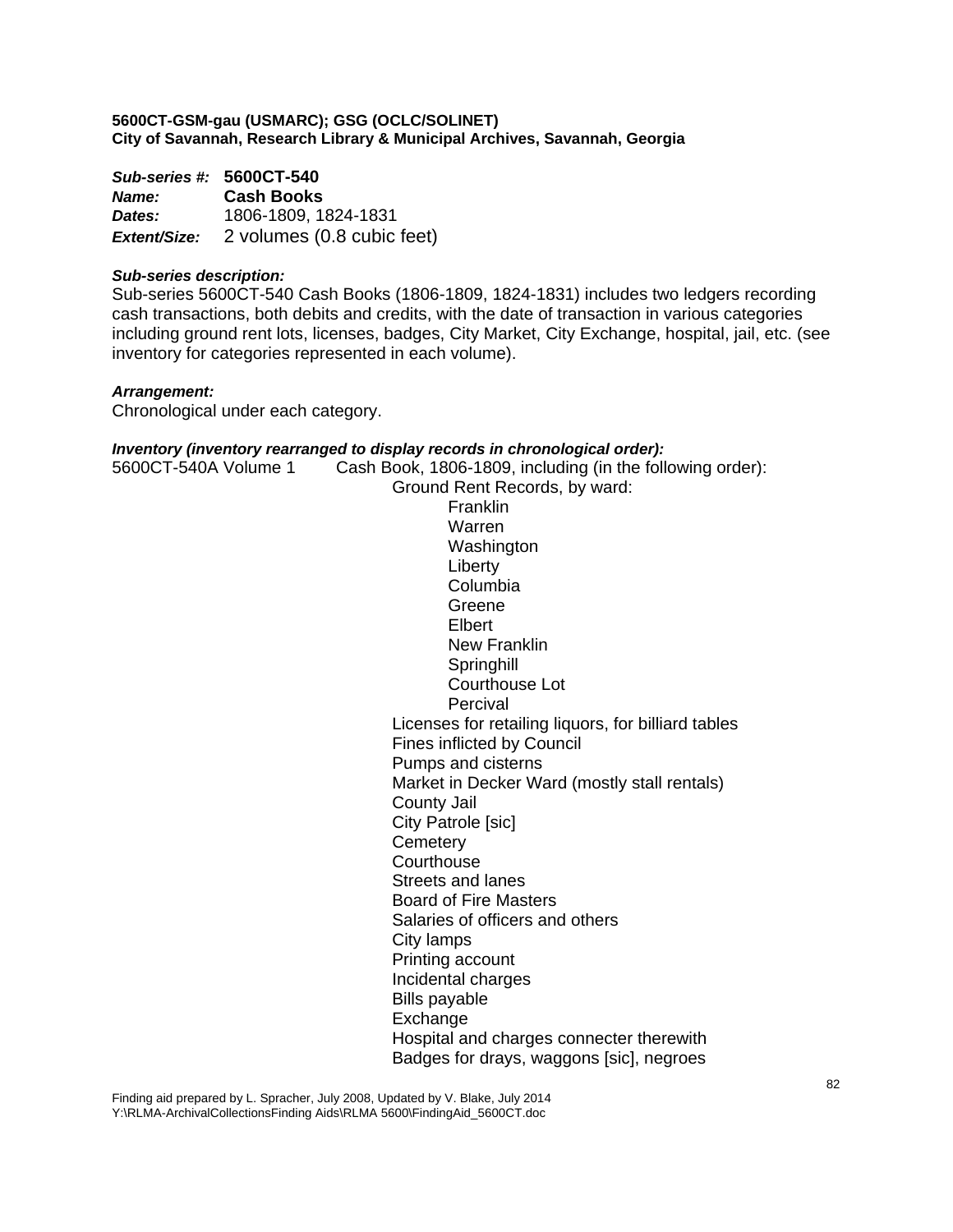Town clock City Guard Purchases of lots Public trees planted by corp. Board of Health Public wharves Licenses City Guard Market in Decker Ward County Gaol Board of Fire Masters City Watch estbl. 1808 City Watch estbl. 1818 Chatham County City lamps Incidental charges Salaries of officers and others Poor House and hospital Powder magazine Board of Fire Master Town clock for the Exchange County Gaol City Guard estbl. 1807 City Watch estbl. 1808 Licenses Filature Small pox account Hugh McCall City Watch estbl. 1809 Incidental charges Board of Fire Masters Market in Decker Ward **Badges** Floating engine County Gaol Pumps and cisterns Streets and lanes

5600CT-540 Volume 1 Cash Book, 1824-1831 Cash City lots Taxes Badges Licenses Market Fines

Finding aid prepared by L. Spracher, July 2008, Updated by V. Blake, July 2014 Y:\RLMA-ArchivalCollectionsFinding Aids\RLMA 5600\FindingAid\_5600CT.doc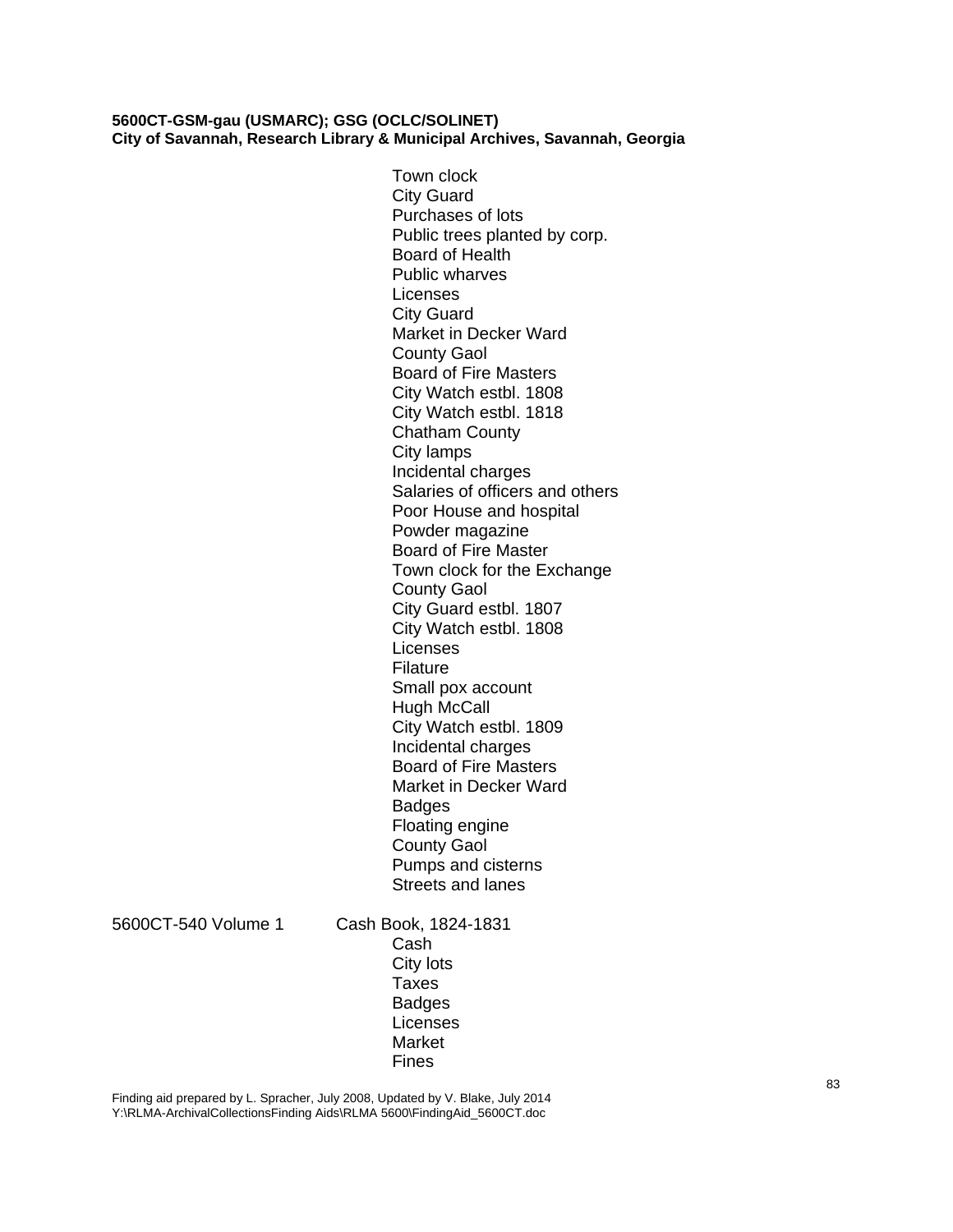Exchange **Cemetery** Expenses City clocks Court of Common Pleas and Oyer and Terminer **Engines** Fire companies City watch City lamps City pumps Printing and stationary Wharves Docks and piers **Salaries** Dry culture Interest Stock in the Savannah Exchange Board of Health Sales of City lots Jail Notes payable Court house and hospitals Corporation change bills Stock in the Savannah, Ogeechee, and Altamaha Canal Recorder Buildings on various lots **Donations** City land stock Slaves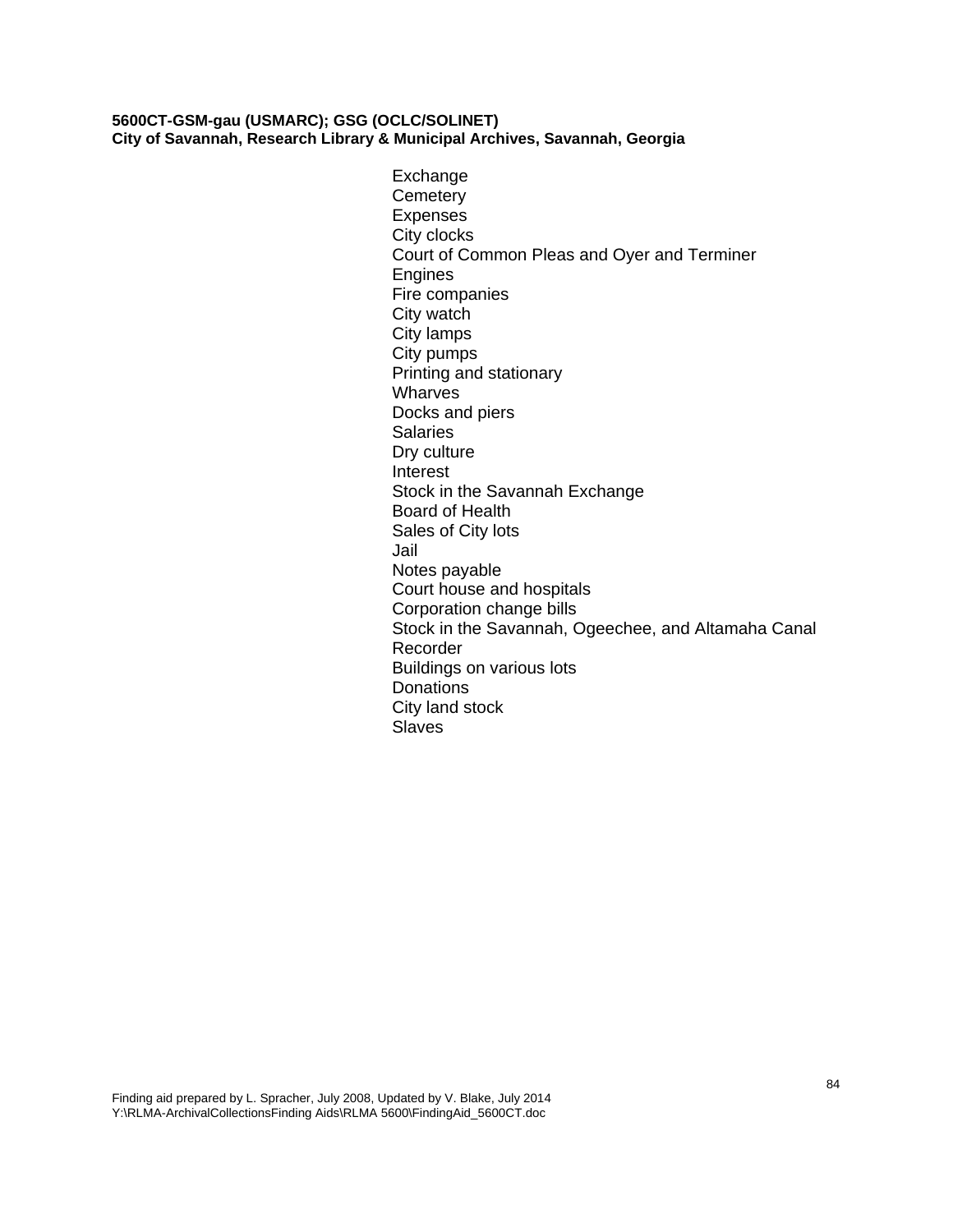*Sub-series #:* **5600CT-550** *Name:* **Cash Receipts Book**  *Dates:* 1865-1866, 1871 *Extent/Size:* 1 volume (0.1 cubic feet)

# *Sub-series description:*

Sub-series 5600CT-550 Cash Receipts Book (1865-1866, 1871) includes one volume recording cash receipts including: receipt number; name of the payer; service or goods paid for; and amount.

# *Arrangement:*

Chronological.

# *Inventory:*

5600CT-550 Volume 1 Cash Receipts Book, 1865-1866, 1871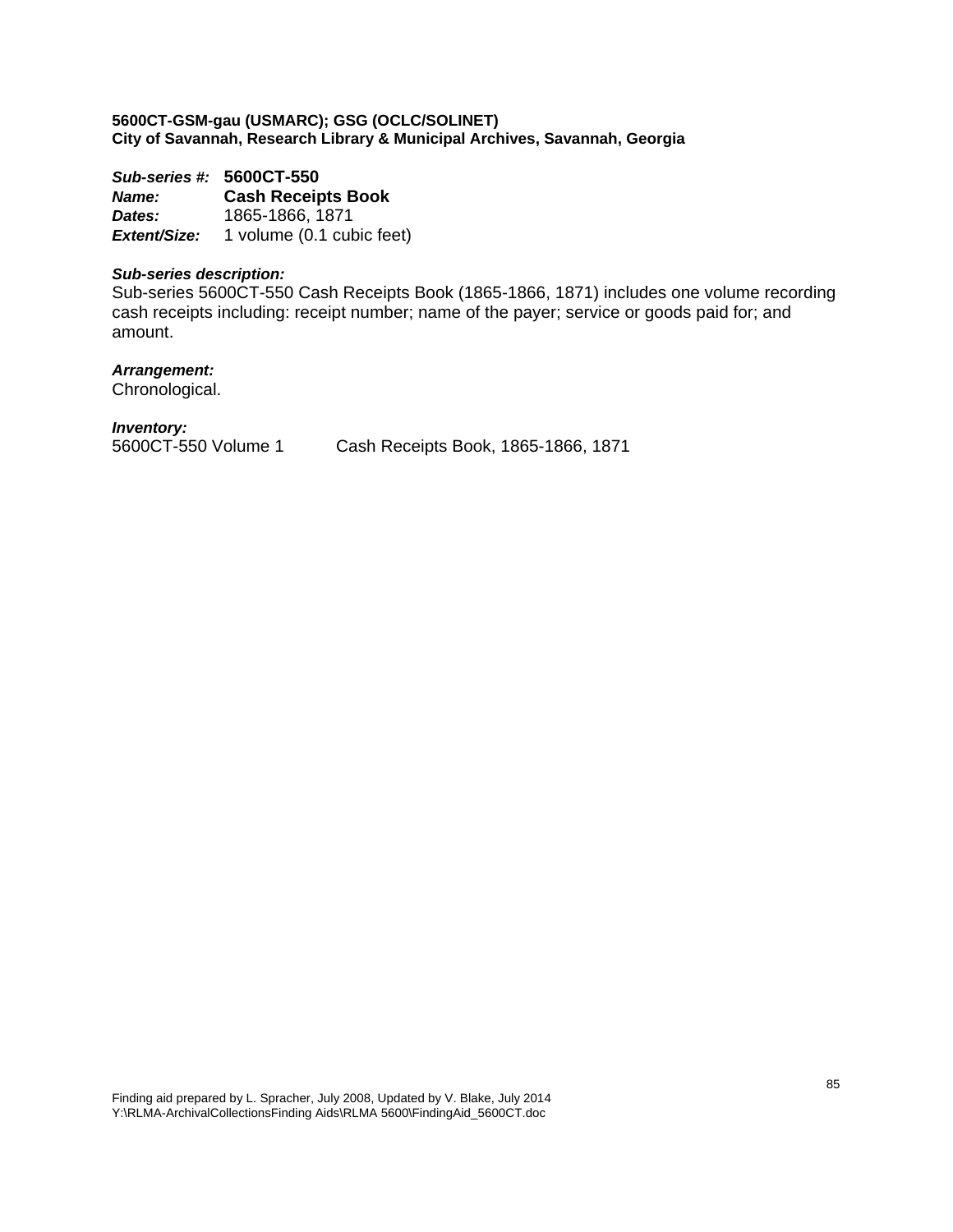*Sub-series #:* **5600CT-560**  *Name:* **Budget Appropriations and Related Cash Expenditures Ledger (Indexed)**  *Dates:* 1895-1896 *Extent/Size:* 1 volume (0.3 cubic feet)

# *Sub-series description:*

Sub-series 5600CT-560 Budget Appropriations and Related Cash Expenditures Ledger (1895- 1896) includes one volume recording appropriations and expenditures by department, including: year and amount of annual appropriation; and date and amount of expenditure.

# *Arrangement:*

Alphabetical by department.

# *Inventory:*

5600CT-560 Volume 1 Budget Appropriations and Related Cash Expenditures Ledger, 1895-1896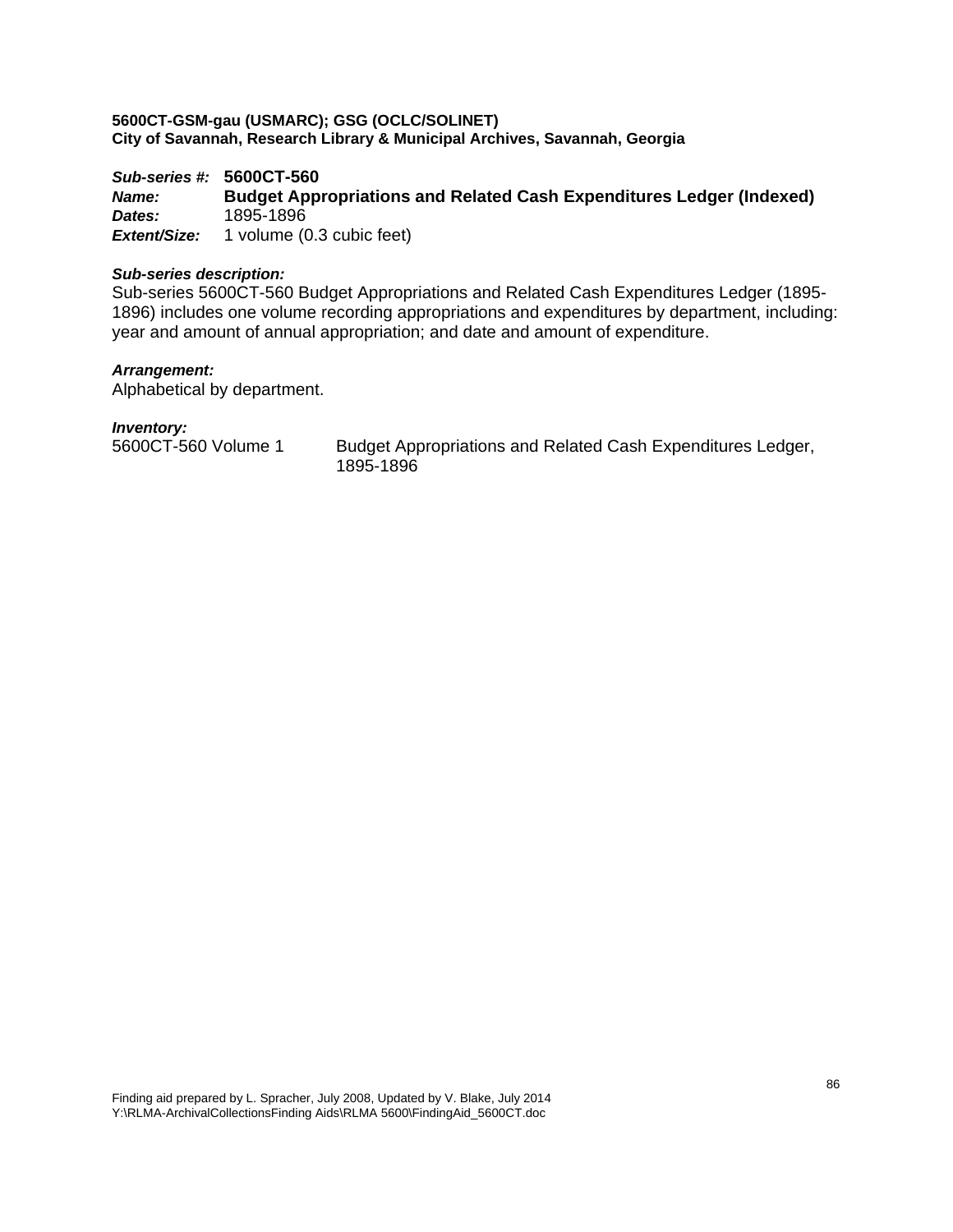*Sub-series #:* **5600CT-570** *Name:* **Subsidiary Purchase Journal**  *Dates:* 1941-1942, 1945-1948 *Extent/Size:* 1 volume (0.2 cubic feet)

# *Sub-series description:*

Sub-series 5600CT-570 Subsidiary Purchase Journal (1941-1942, 1945-1948) includes one volume recording expenditures by various departments for operating expenses. A list of purchases for national defense (December 1, 1941-January 15, 1942) is included at the front of the journal.

## *Arrangement:*

Alphabetical by department.

*Inventory:* 

Subsidiary Purchase Journal, 1941-1942, 1945-1948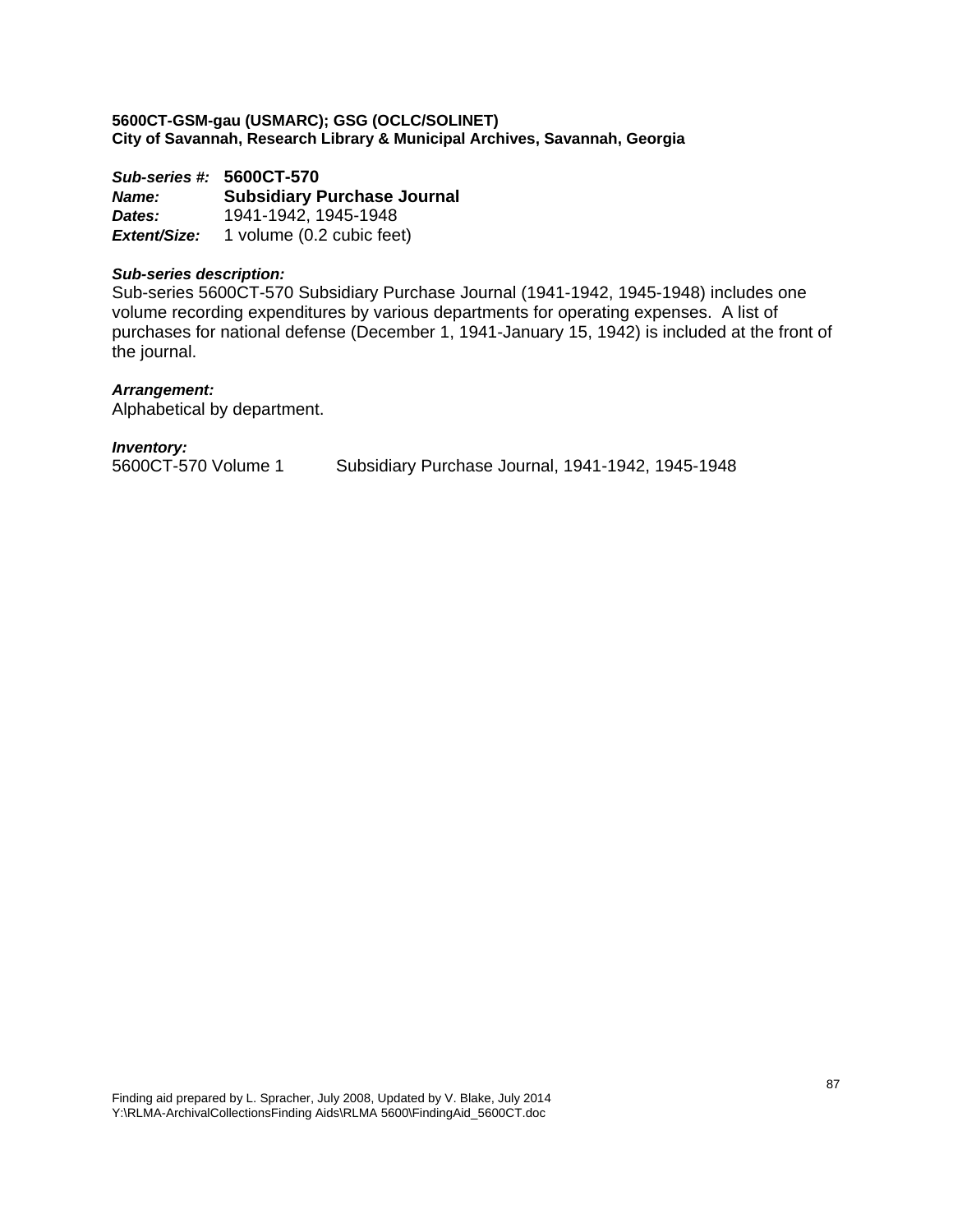*Sub-series #:* **5600CT-580** *Name:* **Subsidiary Construction Cost Book**  *Dates:* 1919-1921 *Extent/Size:* 1 volume (0.5 cubic feet)

# *Sub-series description:*

Sub-series 5600CT-580 Subsidiary Construction Cost Book (1919-1921) includes one volume containing a running account of construction projects with voucher numbers, date of payment, amount, and totals listed.

# *Arrangement:*

Alphabetical by construction company.

*Inventory:*  5600CT-580 Volume 1 Subsidiary Construction Cost Book, 1919-1921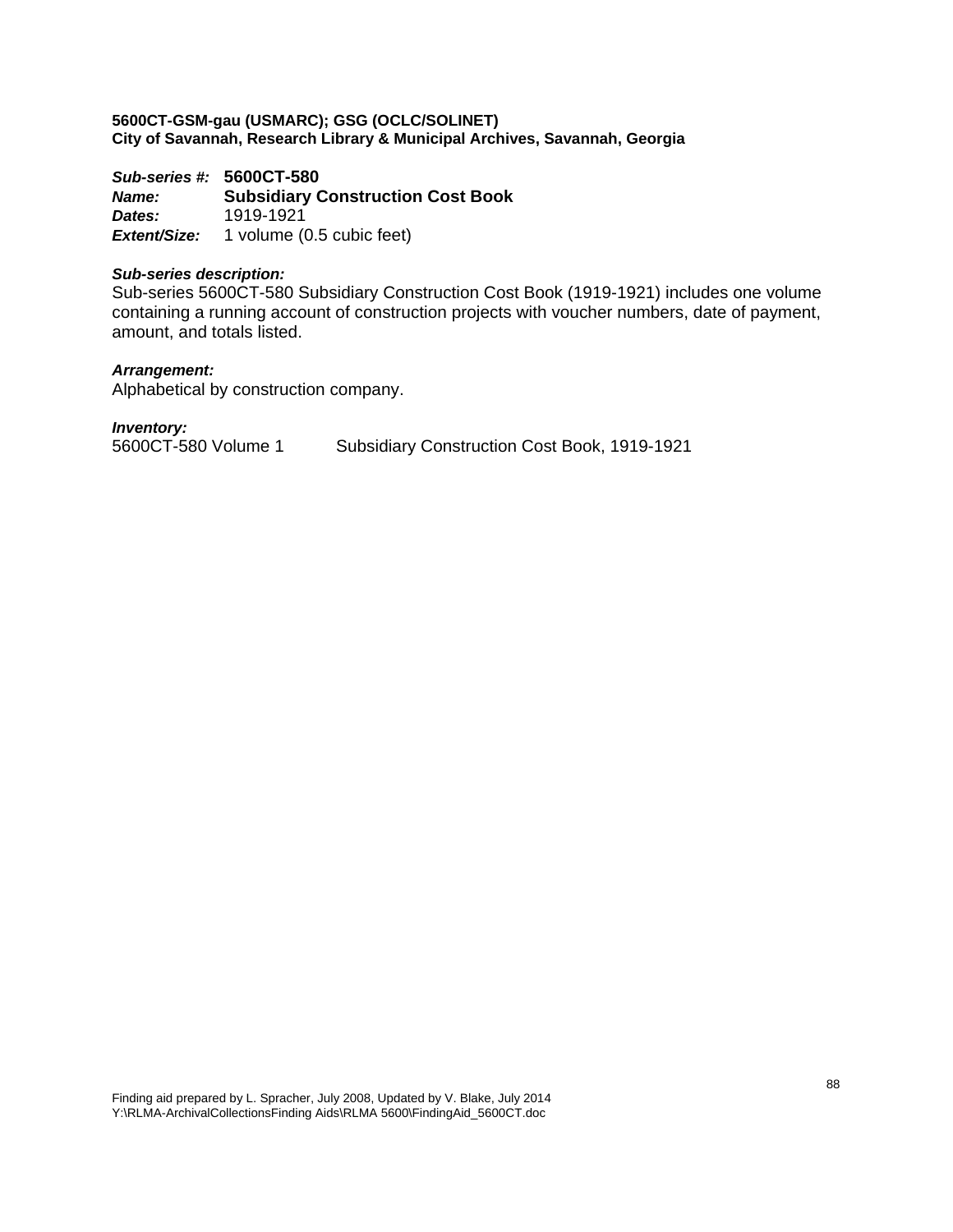*Sub-series #:* **5600CT-590** *Name:* **General Journal Entry Book**  *Dates:* 1883-1913 *Extent/Size:* 1 volume (0.45 cubic feet)

## *Sub-series description:*

Sub-series 5600CT-590 General Journal Entry Book (1883-1913) includes one volume recording payments of bond coupons, including: descriptions of transactions; account numbers; and amount and date of transactions.

*Arrangement:* 

Chronological.

*Inventory:* 

5600CT-590 Volume 1 General Journal Entry Book, 1883-1913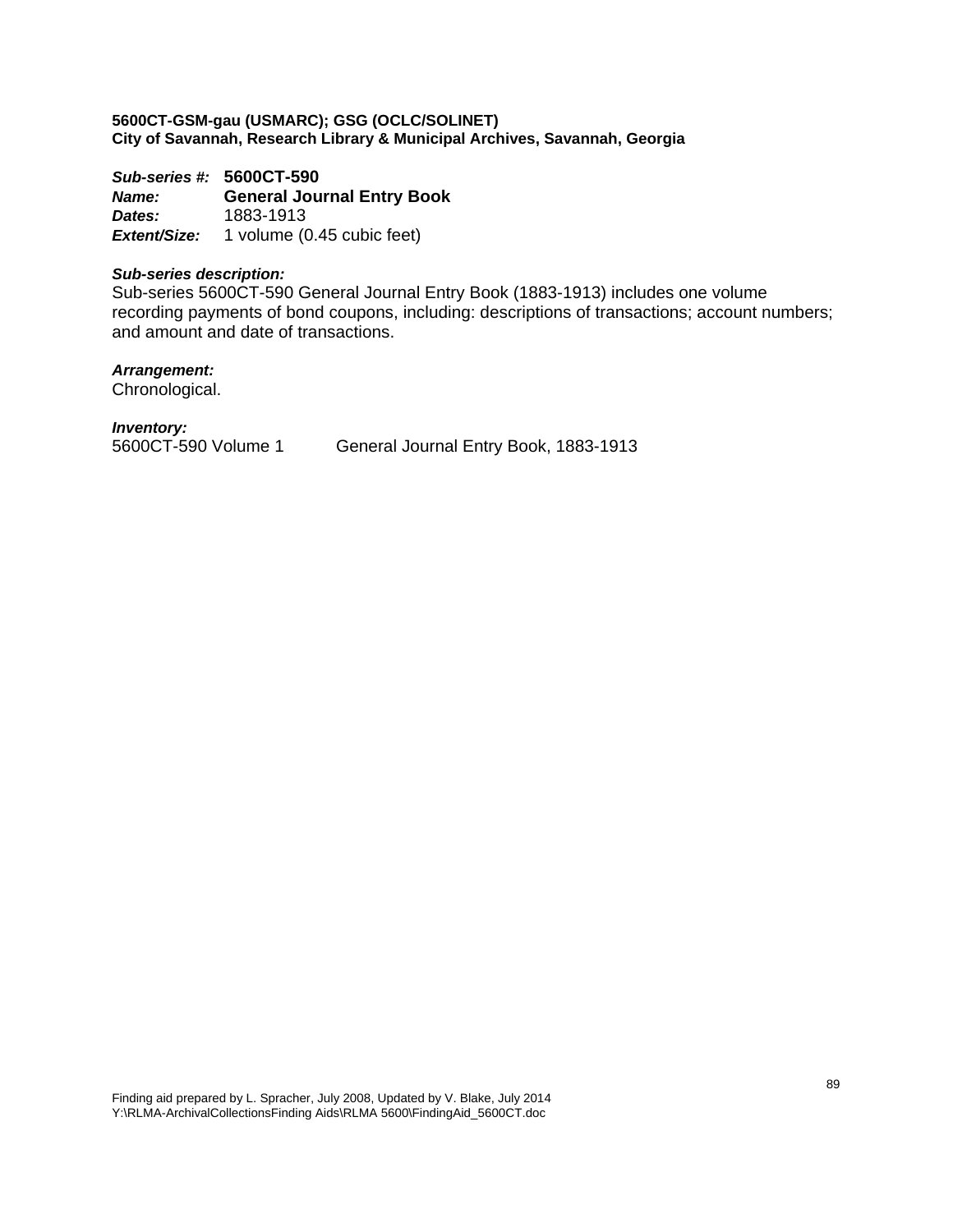*Sub-series #:* **5600CT-600** *Name:* **Insurance Policy Vouchers**  *Dates:* 1918-1919 *Extent/Size:* 1 folder (0.1 cubic feet)

# *Sub-series description:*

Sub-series 5600CT-600 Insurance Policy Vouchers (1918-1919) includes one folder of vouchers for the payment of insurance policy premiums on City property. The vouchers record: date; to whom the premium was paid; a description of the policy; amount paid; voucher number; and the authorizing signatures of the chairmen of the Committee on Finance and the Committee on Accounts.

# *Arrangement:*

Chronological.

*Inventory:*  5600CT-600 Folder 1 Insurance Policy Vouchers, 1918-1919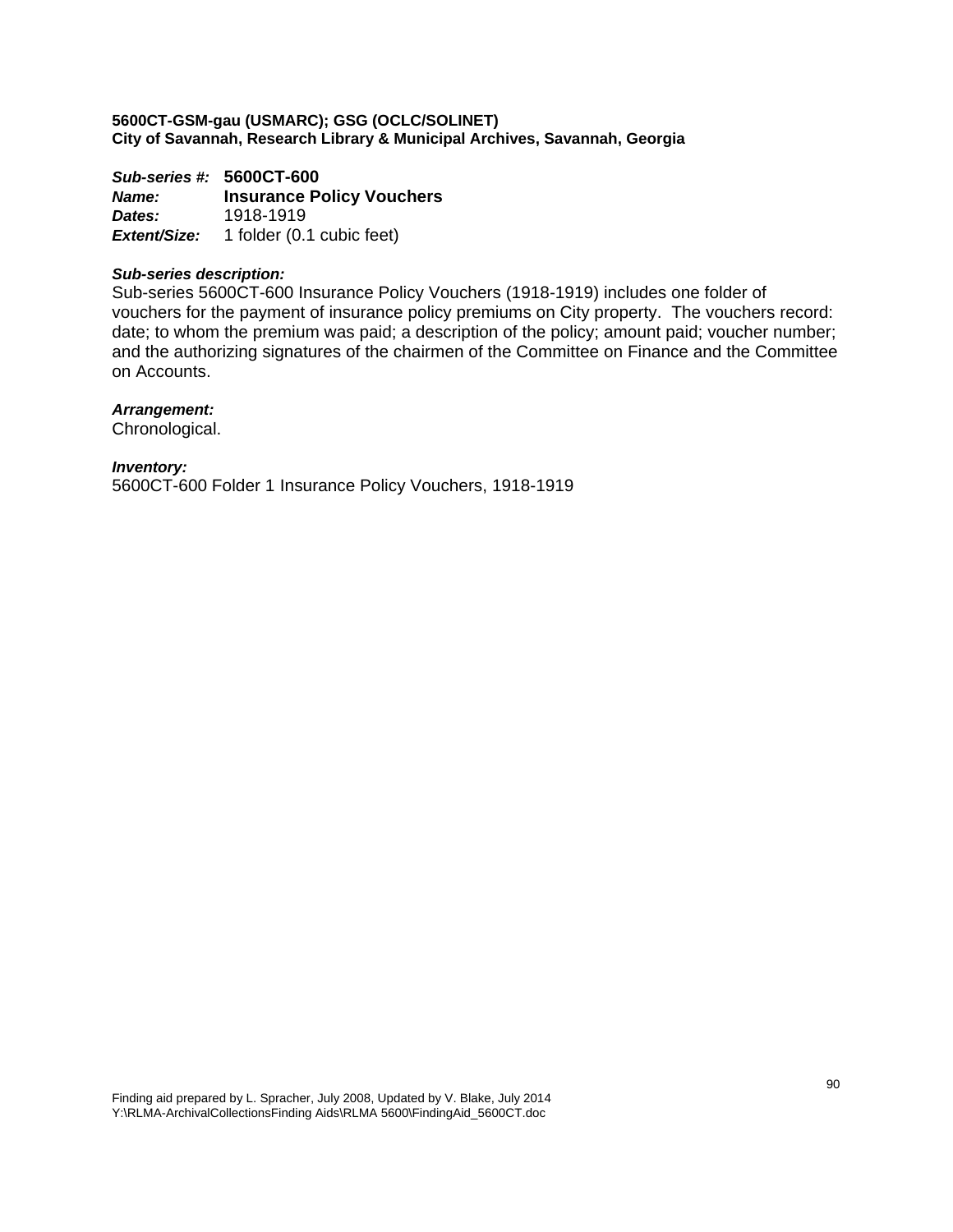*Sub-series #:* **5600CT-610**  *Name:* **Memorandum of Exchange of Atlantic and Gulf Railroad (A&GRR) Endorsed Bonds**  *Dates:* 1883-1885 *Extent/Size:* 1 volume (0.1 cubic feet)

# *Sub-series description:*

Sub-series 5600CT-610 Memorandum of Exchange of Atlantic & Gulf Railroad (A&GRR) Endorsed Bonds (1883-1885) includes one volume regarding the bond issue of 1883. In February 1877, the City was on the verge of bankruptcy and the Atlantic and Gulf Railroad (consolidated with the Savannah, Albany and Gulf in 1869) was about to be sold under foreclosure. Such a sale would require the City pay \$300,000 of the railroad bonds it had endorsed in the 1850s. The legality of the City's endorsement of the bonds came into question, and it was finally decided by the U.S. Supreme Court in 1883 that the City was liable for payment of the bonds. A City ordinance of July 1883 defined the terms of a compromise to settle the debt, by which City Council issued 30-year bonds for exchange and provided for a sinking fund to redeem the new bonds (Gamble, pp. 223, 193, 299-300; Code of Savannah, 1888, pp. 369-370).

This record is divided into two sections: "Memorandum of bonds and coupons stamped in compromise under ordinance, July 4, 1883" includes the bond number, number of coupons on the bond, date stamped, amount of bond, and owner's name; and a record of the bond issue of July 1, 1883 divided into \$1,000, \$500, and \$50 categories (each category containing the date of exchange, bond number, to whom issued, number and amount of old bond, and the number of coupons on the old bond).

## *Arrangement:*

Section one: Chronological by date stamped. Section two: Numerical by bond number.

## *Inventory:*

5600CT-610 Volume 1 Memorandum of Exchange of A&GRR Endorsed Bonds, 1883- 1885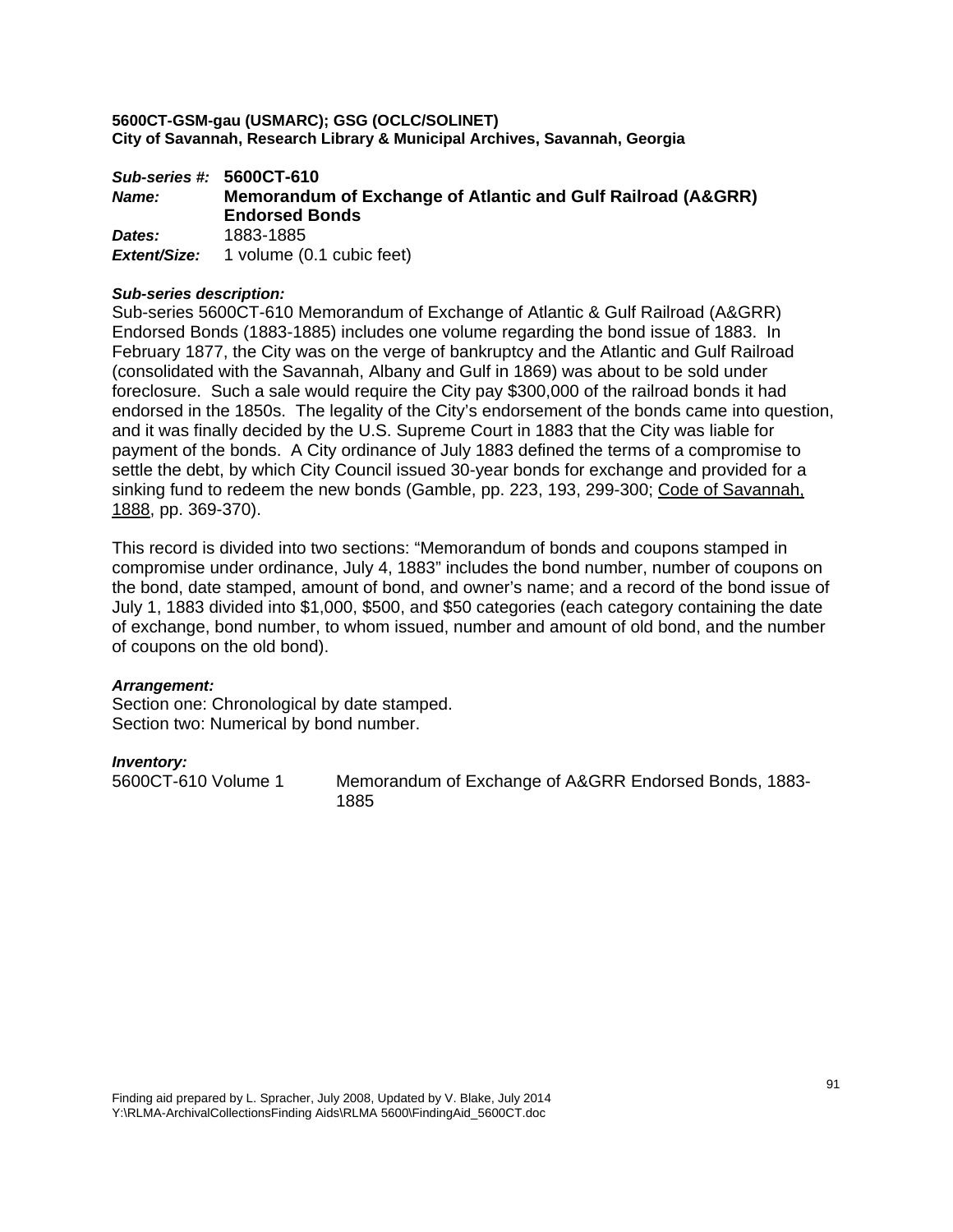*Sub-series #:* **5600CT-620** *Name:* **Model Cities Payroll Records**  *Dates:* 1971-1975 *Extent/Size:* 7 volumes (2.25 cubic feet)

# *Sub-series description:*

Sub-series 5600CT-620 Model Cities Payroll Records (1971-1975) includes seven bi-weekly payroll registers, arranged by department, indicating amounts of deductions by employee.

# *Arrangement:*

Chronological and then by department.

| 5600CT-620 Volume 1                        | Second Action Year, Model Cities Program, Payrolls, 1971-1972<br>(September 17, 1971-August 31, 1972)                |
|--------------------------------------------|----------------------------------------------------------------------------------------------------------------------|
| 5600CT-620 Volume 2                        | Second Action Year, Payroll Change Computer Runs and Payroll<br>Earnings, 1972                                       |
| 5600CT-620 Volume 3                        | Third Action Year, Model Cities Program Payroll, 1972-1973                                                           |
| 5600CT-620 Volume 4                        | Third Action Year, Payroll Change Computer Runs and Payroll<br>Earnings, 1973                                        |
| 5600CT-620 Volume 5                        | Fourth Action Year, Model Cities Program Payroll, 1973                                                               |
| 5600CT-620 Volume 6<br>5600CT-620 Volume 7 | Payroll Deduction and Earnings Ledger, Fourth Action Year, 1974<br>Payroll Register, Model Cities Program, 1974-1975 |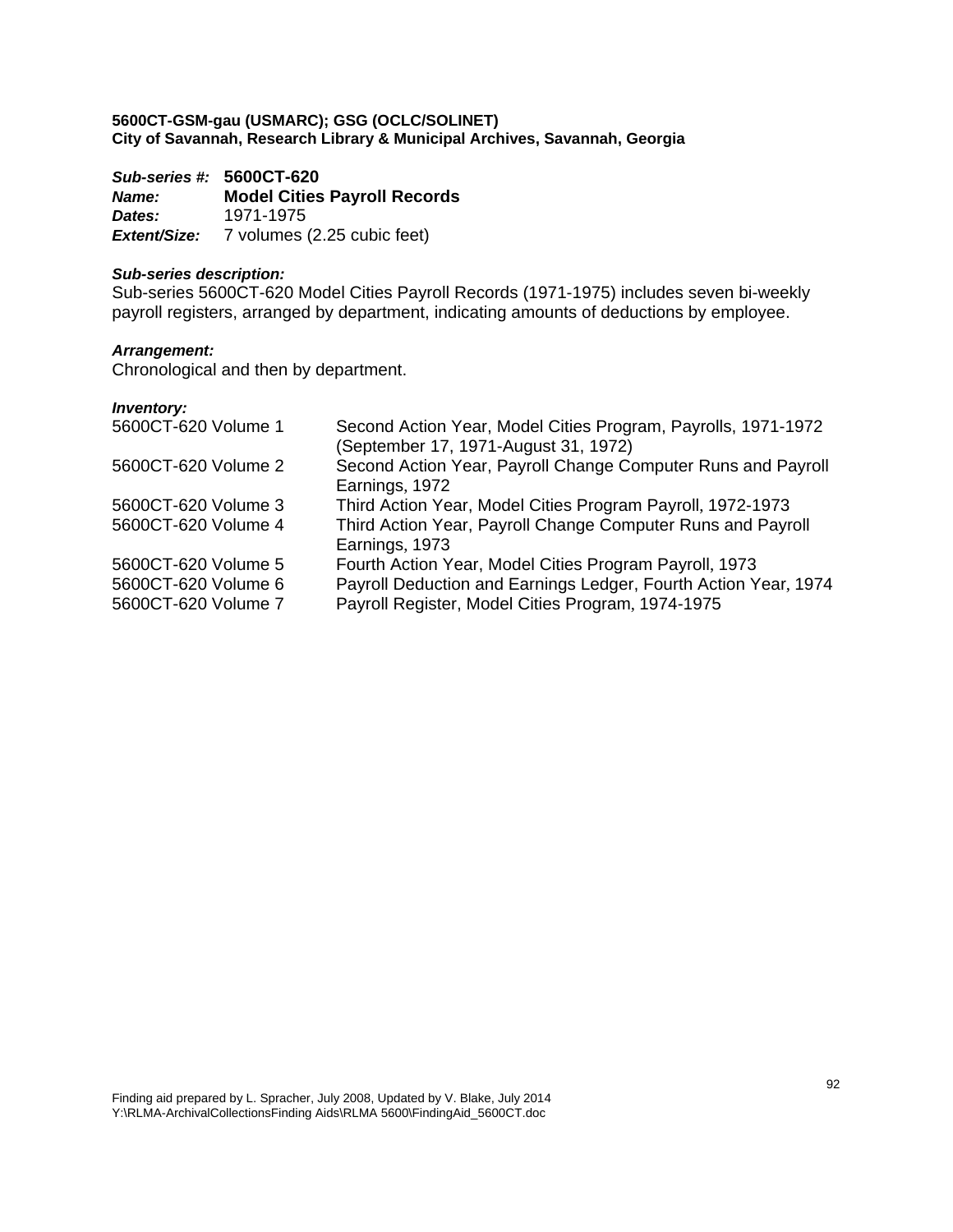*Sub-series #:* **5600CT-630** *Name:* **Finance Reports, Miscellaneous**  *Dates:* 1941-1950, no date *Extent/Size:* 3 volumes (1.5 cubic feet)

## *Sub-series description:*

Sub-series 5600CT-630 Finance Reports, Miscellaneous (1941-1950, no date) includes three volumes of miscellaneous finance records and reports, including: a fund book; an operating expense record book; and a personnel schedule by City department. The fund book lists expenses associated with the City's current fund (1941-1950) or national defense bonds. The expense record book's table of content's is divided into several categories: equipment; repairs; fuel; lumber; cement; sand; steel; and pipe. The entries are divided by allocation: paving; malaria bonds; budget; office expenses; Building Inspector's department; airport budget; special appropriation; public improvements; and police department bonds. The personnel schedule is arranged by department and lists positions, names of employees, and salaries.

## *Arrangement:*

Chronological.

| 5600CT-630 Volume 1 | Current Fund Book, 1941-1950                |
|---------------------|---------------------------------------------|
| 5600CT-630 Volume 2 | <b>Operating Expenses Record Book, 1943</b> |
|                     | Paving (arterial) WPA 30                    |
|                     | <b>Malaria Bonds</b>                        |
|                     | Sewers (Bonds) WPA 32                       |
|                     | <b>Office Expenses</b>                      |
|                     | <b>Building Inspectors Department</b>       |
|                     | <b>Airport Budget</b>                       |
|                     | <b>Special Appropriation</b>                |
|                     | <b>Public Improvements</b>                  |
|                     | Police Department Bonds (1941)              |
| 5600CT-630 Volume 3 | Employee Records, no date                   |
|                     |                                             |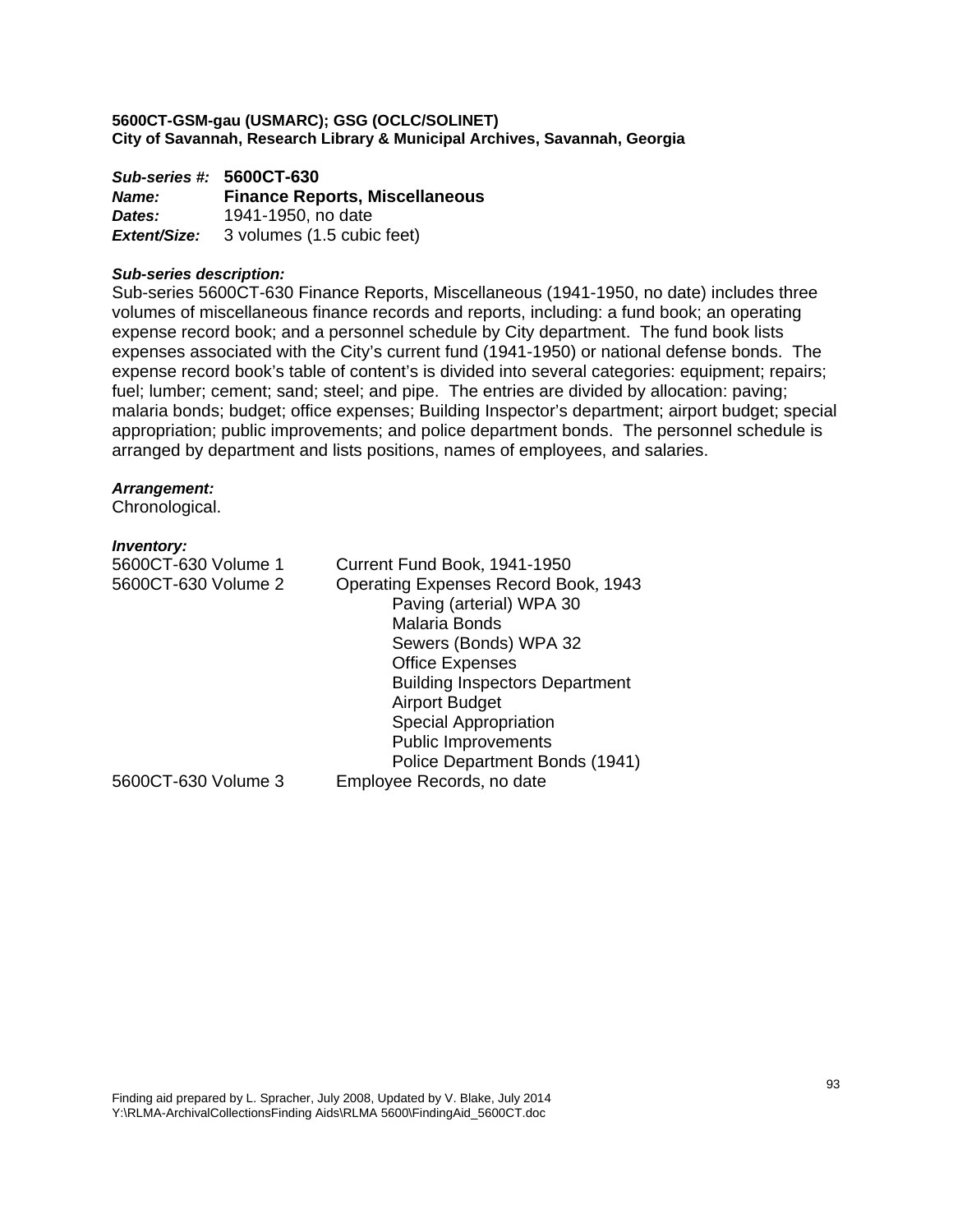*Sub-series #:* **5600CT-640** *Name:* **Water Deposit Receipt Books**  *Dates:* 1937-1956, 1964-1967 **Extent/Size:** 41 volumes (10.5 cubic feet)

# *Sub-series description:*

Sub-series 5600CT-640 Water Deposit Receipt Books (1937-1956, 1964-1967) includes fortyone volumes of carbon copies of receipts for refunds of water service and meter deposits, as required by City ordinance. The receipts indicate: owner; address; and are signed by the City Treasurer.

# *Arrangement:*

Chronological.

| 5600CT-640 Volume 1  | Water Deposit Receipt Book (1-600), 1937-1938       |
|----------------------|-----------------------------------------------------|
| 5600CT-640 Volume 2  | Water Deposit Receipt Book (601-1200), 1938         |
| 5600CT-640 Volume 3  | Water Deposit Receipt Book (1201-1800), 1938-1939   |
| 5600CT-640 Volume 4  | Water Deposit Receipt Book (1801-2400), 1939-1940   |
| 5600CT-640 Volume 5  | Water Deposit Receipt Book (2401-3000), 1940        |
| 5600CT-640 Volume 6  | Water Deposit Receipt Book (3001-3600), 1940-1941   |
| 5600CT-640 Volume 7  | Water Deposit Receipt Book (3601-4200), 1941        |
| 5600CT-640 Volume 8  | Water Deposit Receipt Book (4201-4800), 1941-1942   |
| 5600CT-640 Volume 9  | Water Deposit Receipt Book (4801-5400), 1942-1943   |
| 5600CT-640 Volume 10 | Water Deposit Receipt Book (5401-6000), 1943        |
| 5600CT-640 Volume 11 | Water Deposit Receipt Book (6001-6600), 1943-1944   |
| 5600CT-640 Volume 12 | Water Deposit Receipt Book (6601-7200), 1943-1944   |
| 5600CT-640 Volume 13 | Water Deposit Receipt Book (7201-7800), 1944        |
| 5600CT-640 Volume 14 | Water Deposit Receipt Book (7801-8400), 1944        |
| 5600CT-640 Volume 15 | Water Deposit Receipt Book (8401-9000), 1944-1945   |
| 5600CT-640 Volume 16 | Water Deposit Receipt Book (9001-9600), 1945        |
| 5600CT-640 Volume 17 | Water Deposit Receipt Book (9601-10200), 1944-1946  |
| 5600CT-640 Volume 18 | Water Deposit Receipt Book (10201-10800), 1946      |
| 5600CT-640 Volume 19 | Water Deposit Receipt Book (10801-11400), 1946-1947 |
| 5600CT-640 Volume 20 | Water Deposit Receipt Book (11401-12000), 1947      |
| 5600CT-640 Volume 21 | Water Deposit Receipt Book (12001-12600), 1947-1948 |
| 5600CT-640 Volume 22 | Water Deposit Receipt Book (12601-13200), 1948      |
| 5600CT-640 Volume 23 | Water Deposit Receipt Book (13201-13804), 1948-1949 |
| 5600CT-640 Volume 24 | Water Deposit Receipt Book (13901-14500), 1949      |
| 5600CT-640 Volume 25 | Water Deposit Receipt Book (14501-15100), 1949      |
| 5600CT-640 Volume 26 | Water Deposit Receipt Book (15101-15700), 1949-1950 |
| 5600CT-640 Volume 27 | Water Deposit Receipt Book (15701-16300), 1950      |
| 5600CT-640 Volume 28 | Water Deposit Receipt Book (16301-16900), 1950      |
| 5600CT-640 Volume 29 | Water Deposit Receipt Book (16901-17500), 1950      |
| 5600CT-640 Volume 30 | Water Deposit Receipt Book (17501-18100), 1950-1952 |
| 5600CT-640 Volume 31 | Water Deposit Receipt Book (18101-18700), 1951      |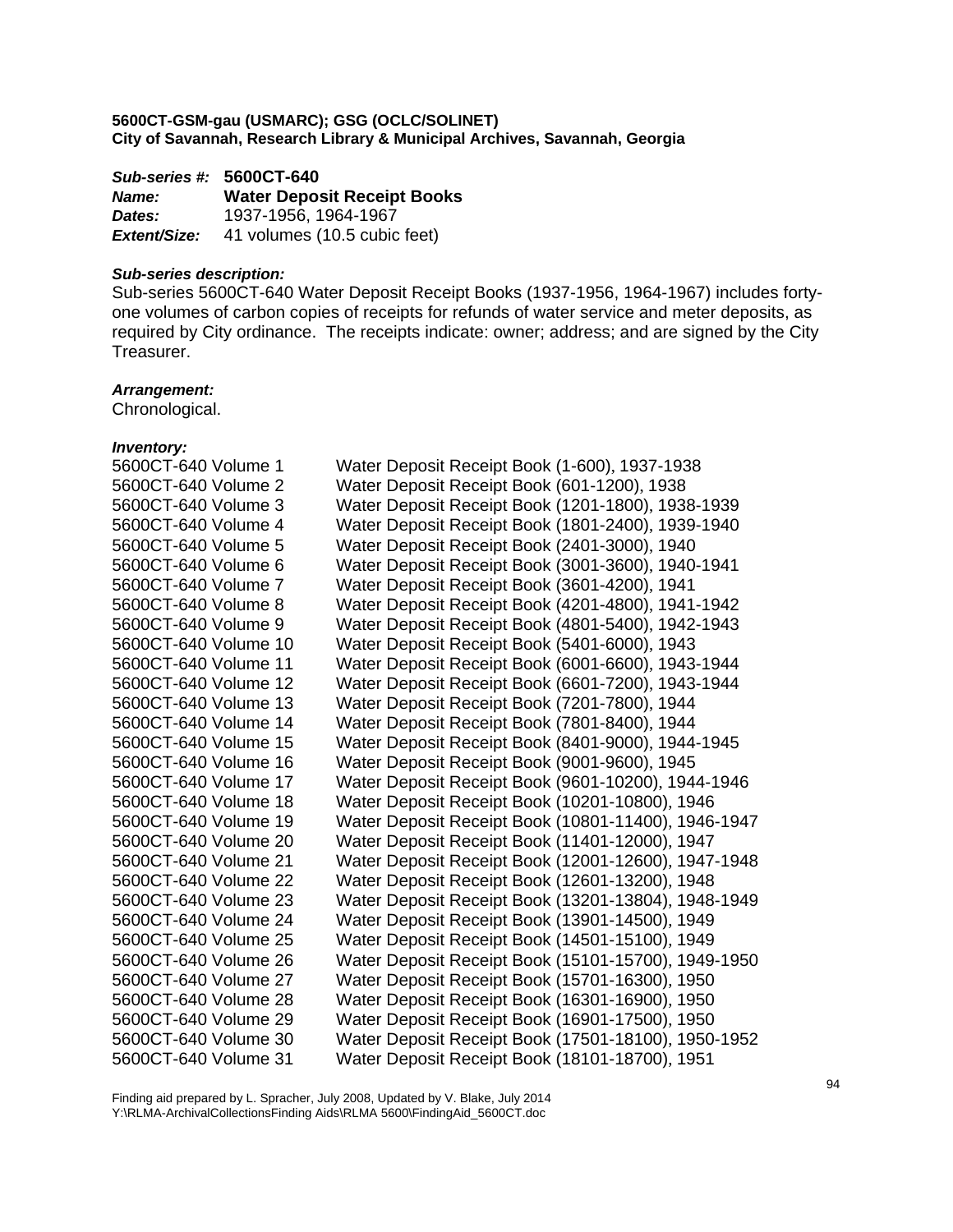5600CT-640 Volume 32 Water Deposit Receipt Book (19301-19900), 1951 5600CT-640 Volume 33 Water Deposit Receipt Book (19901-20500), 1951 5600CT-640 Volume 34 Water Deposit Receipt Book (21101-21700), 1952 5600CT-640 Volume 35 Water Deposit Receipt Book (21701-22300), 1952 5600CT-640 Volume 36 Water Deposit Receipt Book (22301-22900), 1952 5600CT-640 Volume 37 Water Deposit Receipt Book (22901-23500), 1952-1953 5600CT-640 Volume 38 Water Deposit Receipt Book (31901-32500), 1955-1956 5600CT-640 Volume 39 Water Deposit Receipt Book (31301-31900), 1956 5600CT-640 Volume 40 Water Meter Deposit Receipts, 1964-1965 5600CT-640 Volume 41 Water Meter Deposit Receipts, 1966-1967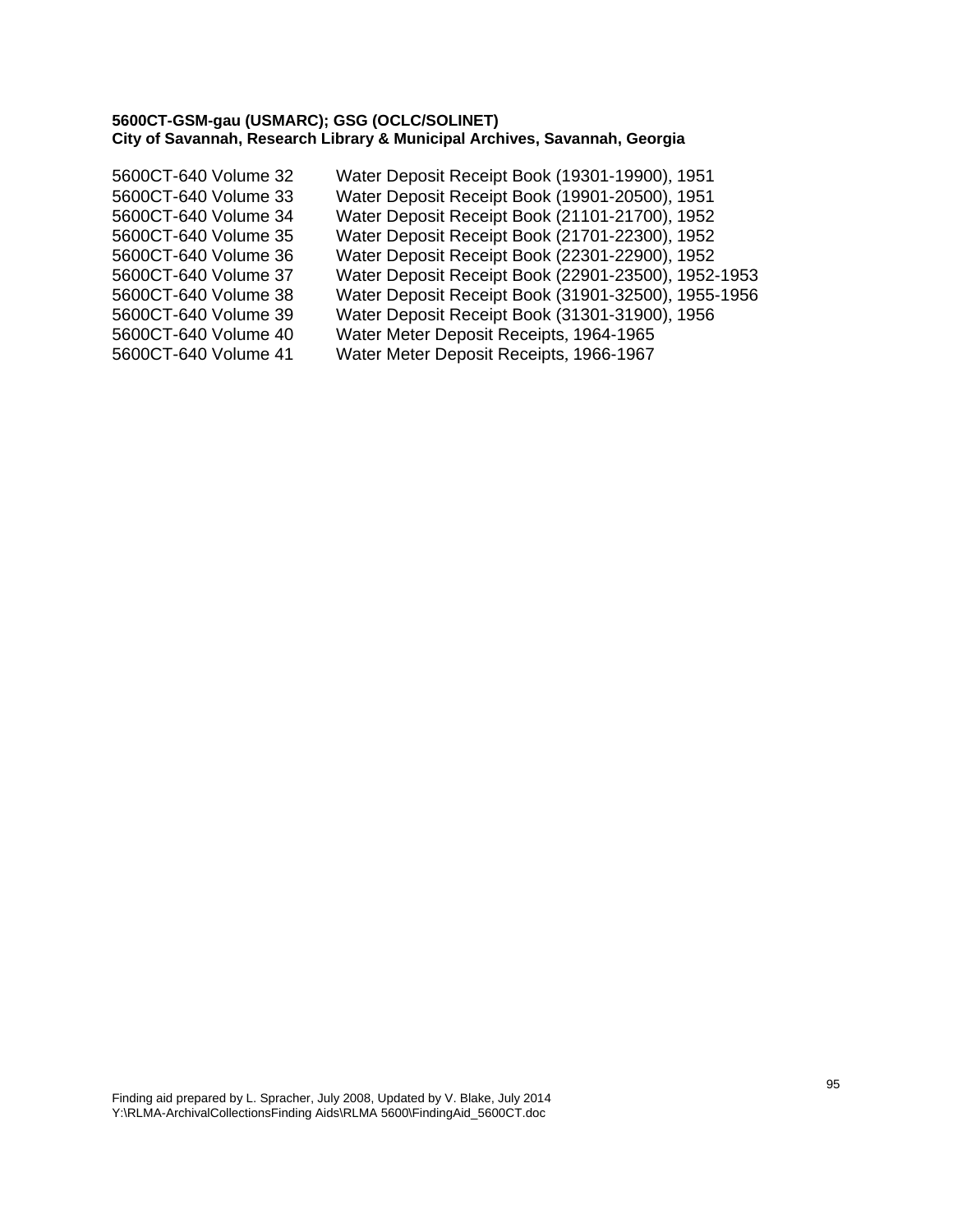*Sub-series #:* **5600CT-650** *Name:* **Property Taxes, Miscellaneous Related Records**  *Dates:* circa 1922, 1931-1946 *Extent/Size:* 3 volumes (1.13 cubic feet)

## *Sub-series description:*

Sub-series 5600CT-650 Property Taxes, Miscellaneous Related Records (circa 1922, 1931- 1946) includes three volumes of records related to property taxes. The first volume documents lots and wards east of Whitaker Street (circa 1922). The volume is divided by ward, and within each ward it lists: number of lots; owners; streets; number of brick and wood buildings; value of ground rents; value of fee simple; and value of improvements. The City Treasurer Receipt Book (1931-1942) contains stubs and receipts for surveys and plats showing all holdings, lines, etc. for each lot and ward. The Sale of Lots Return (1934-1946) contains a set of loose sheets, arranged by date, indicating: name and address; and amount lost sold for.

## *Related sub-series:*

5600CT-200 Property Transfer Books; 5600CT-210 Property Transfers.

## *Arrangement:*

Chronological.

#### *Inventory:*

5600CT-650 Volume 1 Lots and Wards east of Whitaker, 1922 circa 5600CT-650 Volume 2 City Treasurer Receipt Book, 1931-1942 5600CT-650 Volume 3 Sale of Lots Return, 1934-1946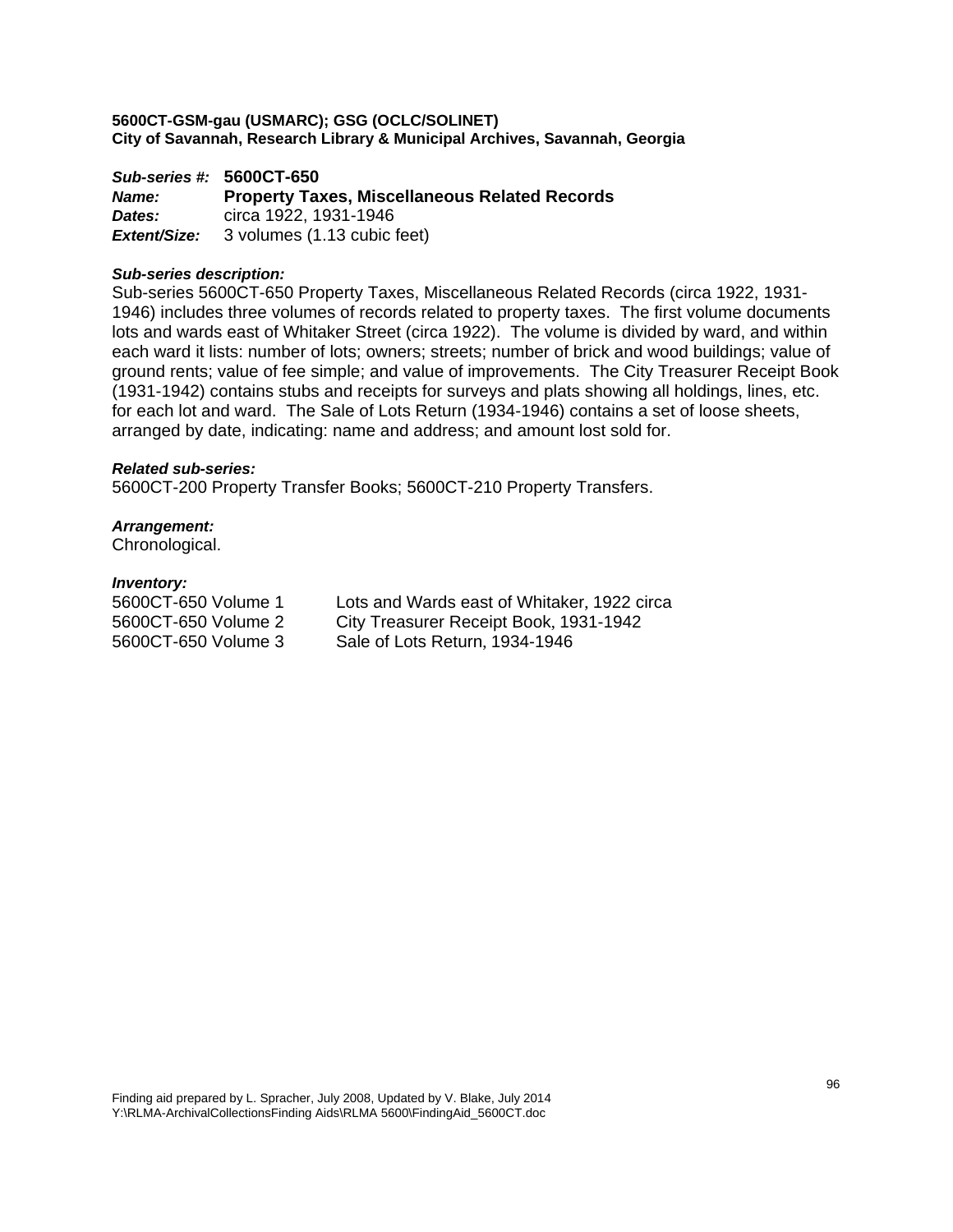*Sub-series #:* **5600CT-660** *Name:* **Public Property and Office Ledgers**  *Dates:* 1955-1958, 1960 *Extent/Size:* 2 volumes (1.0 cubic feet)

## *Sub-series description:*

Sub-series 5600CT-660 Public Property and Office Ledgers (1955-1958, 1960) includes two volumes indicating outlays of monies by City departments. Amounts are entered monthly under the departments of: director; engineering; inspection; and operations. Public property includes: auditorium; stadium; Gamble Building; fire department; Bacon Park; sewer and lift stations; water department; industrial department; City garage; scavengers; recreation; sewer treatment plant; highway police; library; and City Hall.

# *Arrangement:*

Chronological.

*Inventory:* 

5600CT-660 Volume 1 Public Property and Office Ledger, 1955-1958 5600CT-660 Volume 2 Public Property and Office Ledger, 1960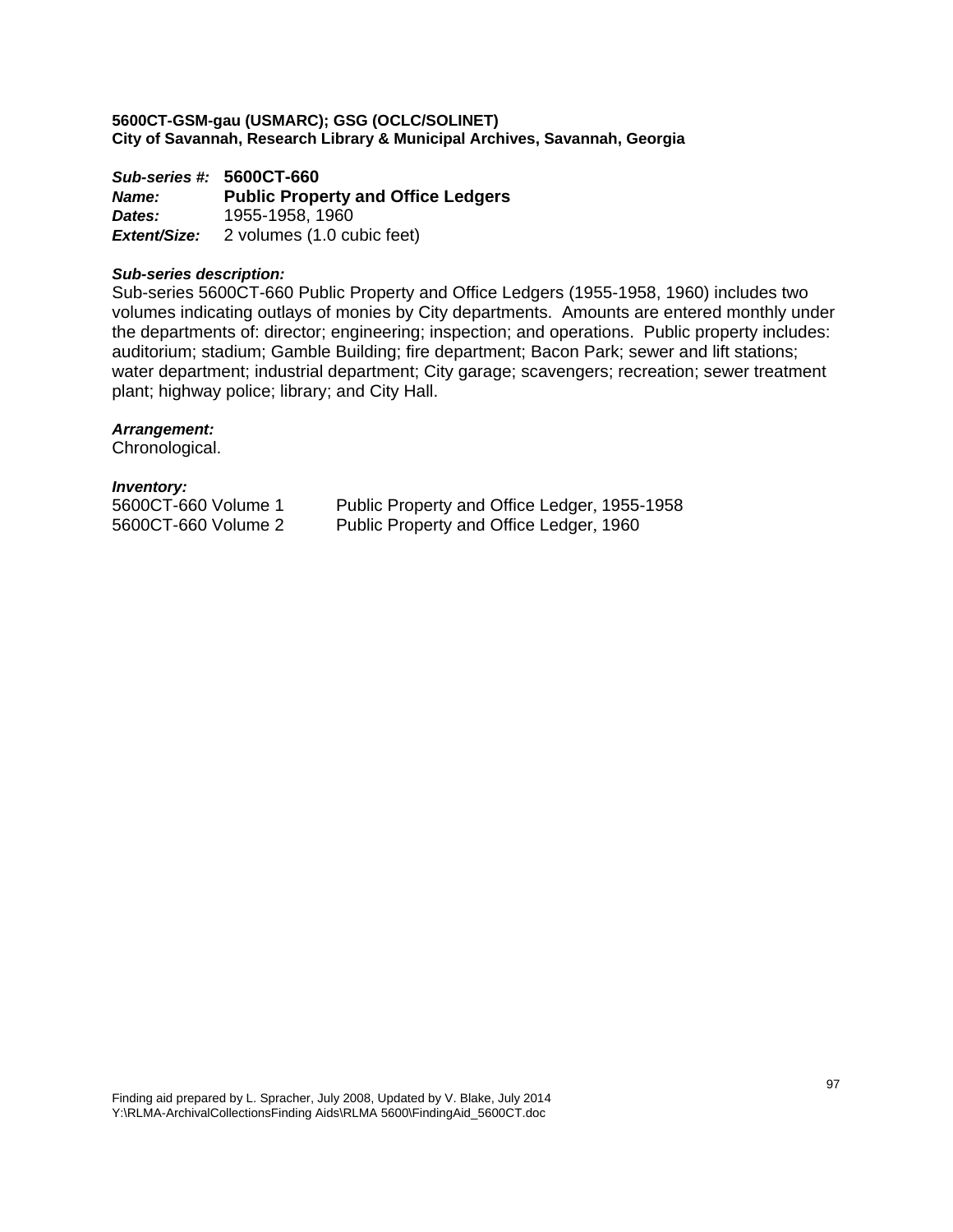*Sub-series #:* **5600CT-670** *Name:* **Ball Permits, Amusement Tax Receipt Book**  *Dates:* 1921-1922, 1939-1950 *Extent/Size:* 10 volumes (0.8 cubic feet)

# *Sub-series description:*

Sub-series 5600CT-670 Ball Permits, Amusement Tax Receipt Book (1921-1922, 1939-1950) includes one ball permit book and nine volumes of receipts for amusement taxes charged for the use of a City facility. The receipts are signed by the City Treasurer, arranged by date, and indicate: received from; amount; note of explanation; space for number of tickets sold; and tax. The ball permit book includes stubs numbered 1 to 1000 and indicates: date; name; and location.

# *Arrangement:*

Chronological.

| 5600CT-670 Volume 01 | Ball Permits, City of Savannah, 1921-1922 |
|----------------------|-------------------------------------------|
| 5600CT-670 Volume 02 | Amusement Tax Receipt Book, 1939          |
| 5600CT-670 Volume 03 | Amusement Tax Receipt Book, 1939-1940     |
| 5600CT-670 Volume 04 | Amusement Tax Receipt Book, 1940-1941     |
| 5600CT-670 Volume 05 | Amusement Tax Receipt Book, 1941-1942     |
| 5600CT-670 Volume 06 | Amusement Tax Receipt Book, 1943-1944     |
| 5600CT-670 Volume 07 | Amusement Tax Receipt Book, 1946-1947     |
| 5600CT-670 Volume 08 | Amusement Tax Receipt Book, 1947          |
| 5600CT-670 Volume 09 | Amusement Tax Receipt Book, 1948-1949     |
| 5600CT-670 Volume 10 | Amusement Tax Receipt Book, 1949-1950     |
|                      |                                           |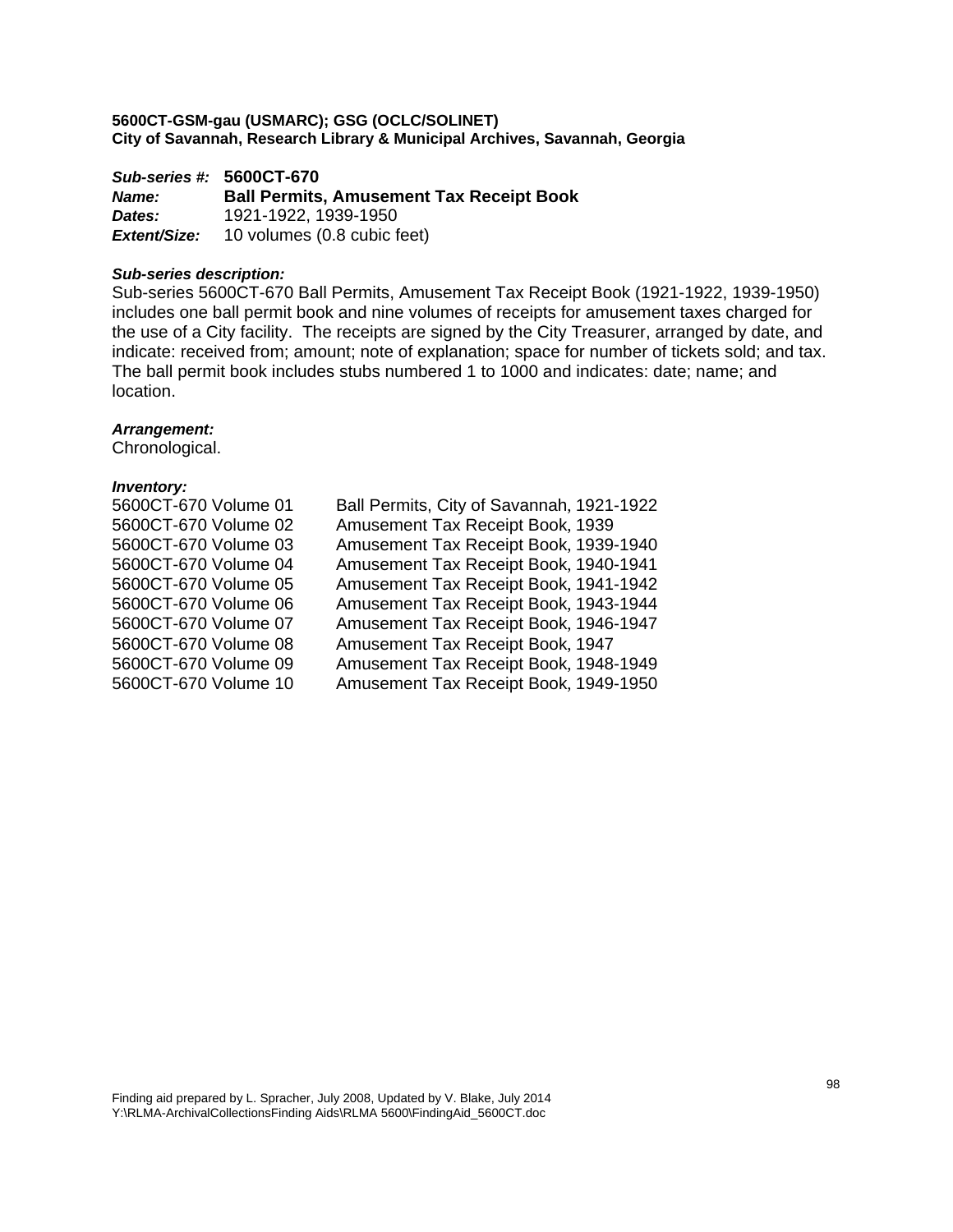*Sub-series #:* **5600CT-680** *Name:* **Comptroller's General Ledger and Records**  *Dates:* 1921-1934, 1937-1939, 1945-1948 *Extent/Size:* 9 volumes, 1 folder (1.25 cubic feet)

## *Sub-series description:*

Sub-series 5600CT-680 Comptroller's General Ledger and Records (1921-1934, 1937-1939, 1945-1948) includes General Ledger Number 9, Voucher Register Capital Fund, and the annual reports of the City Comptroller for 1923-1930. It also includes one folder of the Comptroller Auditor Reports. The ledger notes delinquent and not-delinquent receivables, payable audited vouchers and payrolls, and additions to property through income. A tabbed, alphabetical index in the front of the ledger lists categories such as workman's compensation. Entries include: date; record; folio; debit; credit; and balance. The annual report, under Comptroller Edward Banks, lists: assets; liabilities; cash receipts; disbursements; income; operating expenses by department; and balance sheets. The Voucher Register includes lists of bonds and the amount of those bonds over time.

## *Arrangement:*

Chronological.

| 5600CT-680 Volume 3                        | Voucher Register Capital Fund, Office of the Comptroller, 1921-<br>1934                                         |
|--------------------------------------------|-----------------------------------------------------------------------------------------------------------------|
| 5600CT-680 Volume 4                        | Annual Report of the Comptroller of the City of Savannah for the<br>year ending December 31, 1923               |
| 5600CT-680 Volume 5                        | Annual Report of the Comptroller of the City of Savannah for the<br>year ending December 31, 1924               |
| 5600CT-680 Volume 6                        | Annual Report of the Comptroller of the City of Savannah for the<br>year ending December 31, 1925               |
| 5600CT-680 Volume 1                        | Annual Report of the Comptroller of the City of Savannah for the<br>year ending December 31, 1927               |
| 5600CT-680 Volume 7                        | Annual Report of the Comptroller of the City of Savannah for the<br>year ending December 31, 1928               |
| 5600CT-680 Volume 8                        | Annual Report of the Comptroller of the City of Savannah for the<br>year ending December 31, 1929               |
| 5600CT-680 Volume 9                        | Annual Report of the Comptroller of the City of Savannah for the<br>year ending December 31, 1930               |
| 5600CT-680 Folder 1<br>5600CT-680 Volume 2 | Comptroller Auditor Reports, 1937-1939, 1945-1946<br>General Ledger, Number 9, Office of Comptroller, 1947-1948 |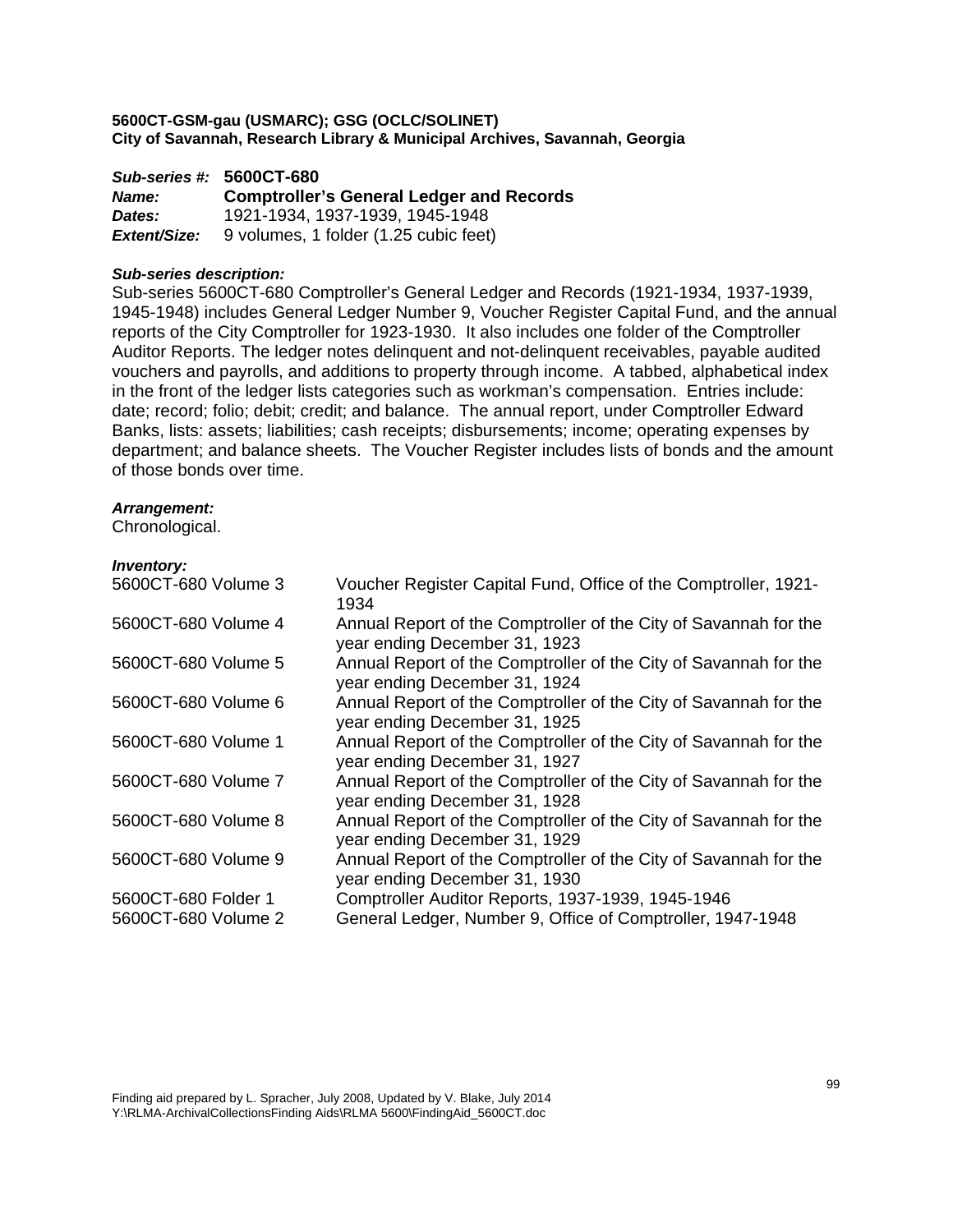*Sub-series #:* **5600CT-700** *Name:* **Harbor Master Records (Indexed)**  *Dates:* 1883-1944, 1952-1965 (some gaps) *Extent/Size:* 28 volumes (5.7 cubic feet)

## *Sub-series description:*

Sub-series 5600CT-700 Harbor Master Records (1883-1944, 1952-1965, some gaps) includes seventeen registers and eleven receipt books. The registers record: name of vessel; name of harbor master; date of arrival; tonnage; point of origin; cargo description; consignee name; destination; date of sailing; amounts; depth; and charge. Several of the registers include indexes arranged alphabetically by name of ship followed by date. The receipt books include numbered copies of receipts indicating amounts received by shipping company and notes of explanation.

## *Arrangement:*

Chronological.

## *Inventory:*

| 5600CT-700 Volume 1  | Port Register, 1883-1885           |
|----------------------|------------------------------------|
| 5600CT-700 Volume 28 | Port Register, 1890                |
| 5600CT-700 Volume 2  | Port Register, 1897-1899           |
| 5600CT-700 Volume 3  | Port Register (Indexed), 1899-1900 |
| 5600CT-700 Volume 4  | Port Register (Indexed), 1900-1901 |
| 5600CT-700 Volume 5  | Port Register (Indexed), 1902-1903 |
| 5600CT-700 Volume 6  | Port Register (Indexed), 1903-1905 |
| 5600CT-700 Volume 7  | Port Register (Indexed), 1905-1906 |
| 5600CT-700 Volume 8  | Port Register (Indexed), 1906-1908 |
| 5600CT-700 Volume 9  | Port Register (Indexed), 1909-1912 |
| 5600CT-700 Volume 10 | Port Register, 1912-1916           |
| 5600CT-700 Volume 11 | Port Register, 1916-1922           |
| 5600CT-700 Volume 12 | Port Register, 1926                |
| 5600CT-700 Volume 13 | Port Register, 1926-1931           |
| 5600CT-700 Volume 14 | Port Register, 1931-1934           |
| 5600CT-700 Volume 15 | Port Register, 1935-1938           |
| 5600CT-700 Volume 16 | Port Register, 1938-1944           |
| 5600CT-700 Volume 17 | Money Receipt Book, 1952-1953      |
| 5600CT-700 Volume 18 | Money Receipt Book, 1955           |
| 5600CT-700 Volume 19 | Receipt Book, 1955-1956            |
| 5600CT-700 Volume 20 | Money Receipt Book, 1958           |
| 5600CT-700 Volume 21 | Money Receipt Book, 1958-1959      |
| 5600CT-700 Volume 22 | Receipt Book, 1959-1960            |
| 5600CT-700 Volume 23 | Money Receipt Book, 1960           |
| 5600CT-700 Volume 24 | Receipt Book, 1960-1961            |
| 5600CT-700 Volume 25 | Money Receipt Book, 1962-1963      |
| 5600CT-700 Volume 26 | Money Receipt Book, 1963-1964      |
| 5600CT-700 Volume 27 | Money Receipt Book, 1964-1965      |

Finding aid prepared by L. Spracher, July 2008, Updated by V. Blake, July 2014 Y:\RLMA-ArchivalCollectionsFinding Aids\RLMA 5600\FindingAid\_5600CT.doc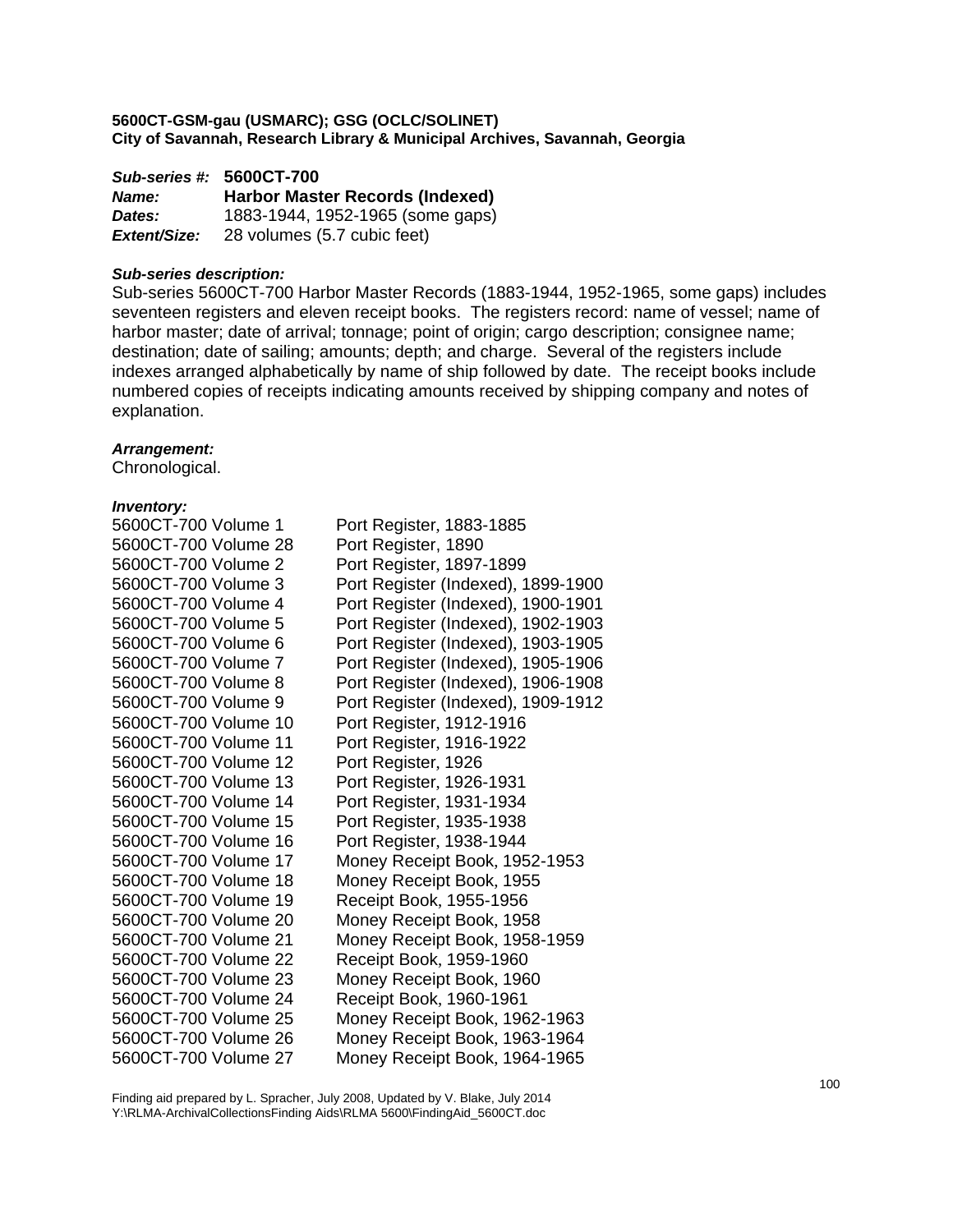*Sub-series #:* **5600CT-710** *Name:* **Exports, Coastwise and Foreign (Indexed)**  *Dates:* 1892-1894, 1897-1898 *Extent/Size:* 6 volumes (0.75 cubic feet)

## *Sub-series description:*

Sub-series 5600CT-710 Exports, Coastwise and Foreign (1892-1894, 1897-1898) includes six volumes of Harbor Master records recording exports from savannah to foreign and coastal destinations. Indexes at the front of each volume list product and produce in alphabetical order (including, cotton, lumber, pitch, molasses, bananas, turtles, phosphate and wool), followed by amounts exported and destinations.

# *Arrangement:*

Alphabetical by product.

| 5600CT-710 Volume 1 | Coastwise Exports, 1892             |
|---------------------|-------------------------------------|
| 5600CT-710 Volume 2 | Coastwise Exports, 1894             |
| 5600CT-710 Volume 3 | Coastwise Exports, 1898             |
| 5600CT-710 Volume 4 | Foreign and Coastwise Exports, 1893 |
| 5600CT-710 Volume 5 | Foreign and Coastwise Exports, 1894 |
| 5600CT-710 Volume 6 | Foreign and Coastwise Exports, 1897 |
|                     |                                     |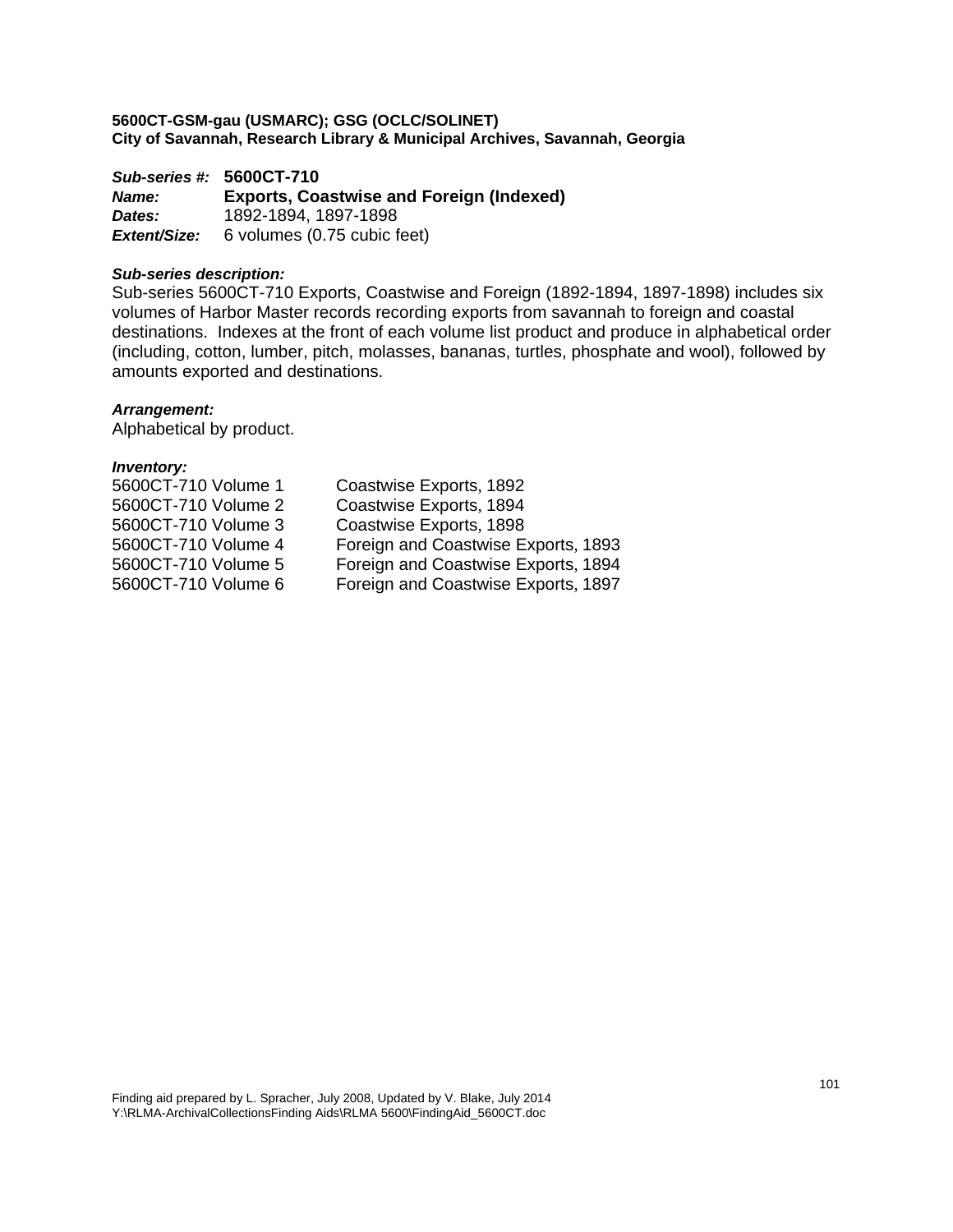*Sub-series #:* **5600CT-720** *Name:* **Works Progress Administration (WPA) Ledger Books**  *Dates:* 1937 *Extent/Size:* 2 volumes (0.16 cubic feet)

# *Sub-series description:*

Sub-series 5600CT-720 Works Progress Administration (WPA) Ledger Books (1937) includes two ledgers listing amounts connected with WPA projects, including: malarial control building; municipal wharf; Perry Lake sewer; police barracks; and general paving. The entries include: dates; requisition numbers; descriptions; amounts of cement, sand, stone, steel, lumber, pipe and steam fittings; equipment; plumbing; hardware; miscellaneous costs; and totals.

# *Arrangement:*

Chronological.

*Inventory:* 

| 5600CT-720 Volume 1 | W |
|---------------------|---|
| 5600CT-720 Volume 2 | W |

VPA Ledger Book, 1937 VPA Ledger Book, 1937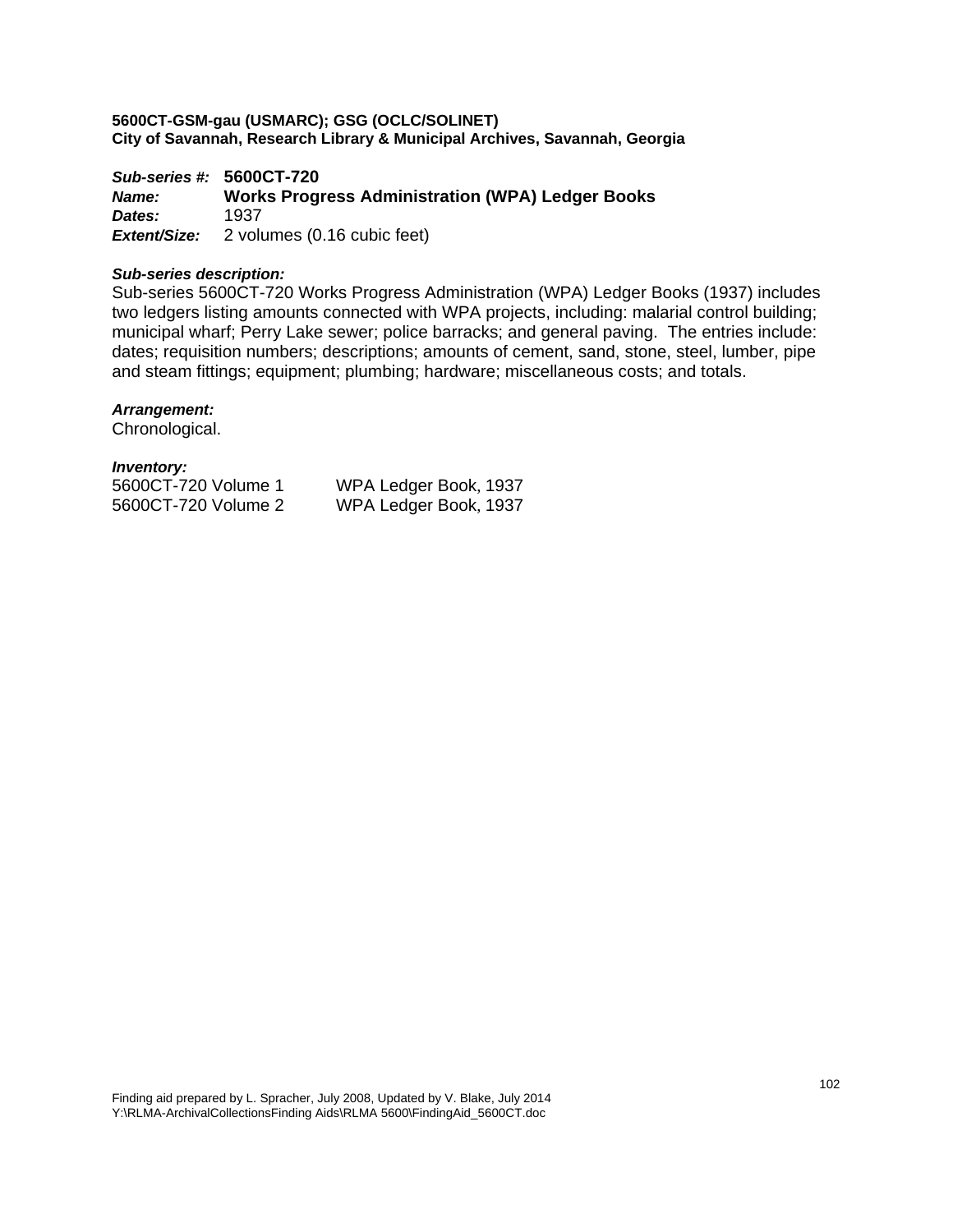*Sub-series #:* **5600CT-730** *Name:* **Property Rental Receipt Books**  *Dates:* 1921-1944 **Extent/Size:** 4 volumes (0.33 cubic feet)

# *Sub-series description:*

Sub-series 5600CT-730 Property Rental Receipt Books (1921-1944) includes four volumes of copies of receipts for rental property. The receipts are signed by the City Treasurer and include: amount; received from; lot number; and paid to.

# *Arrangement:*

Numerical by receipt number.

| 5600CT-730 Volume 1 | Receipt Book (property rental), 1921-1923 |
|---------------------|-------------------------------------------|
| 5600CT-730 Volume 2 | Receipt Book (property rental), 1921-1929 |
| 5600CT-730 Volume 3 | Receipt Book (property rental), 1929-1933 |
| 5600CT-730 Volume 4 | Receipt Book (property rental), 1938-1944 |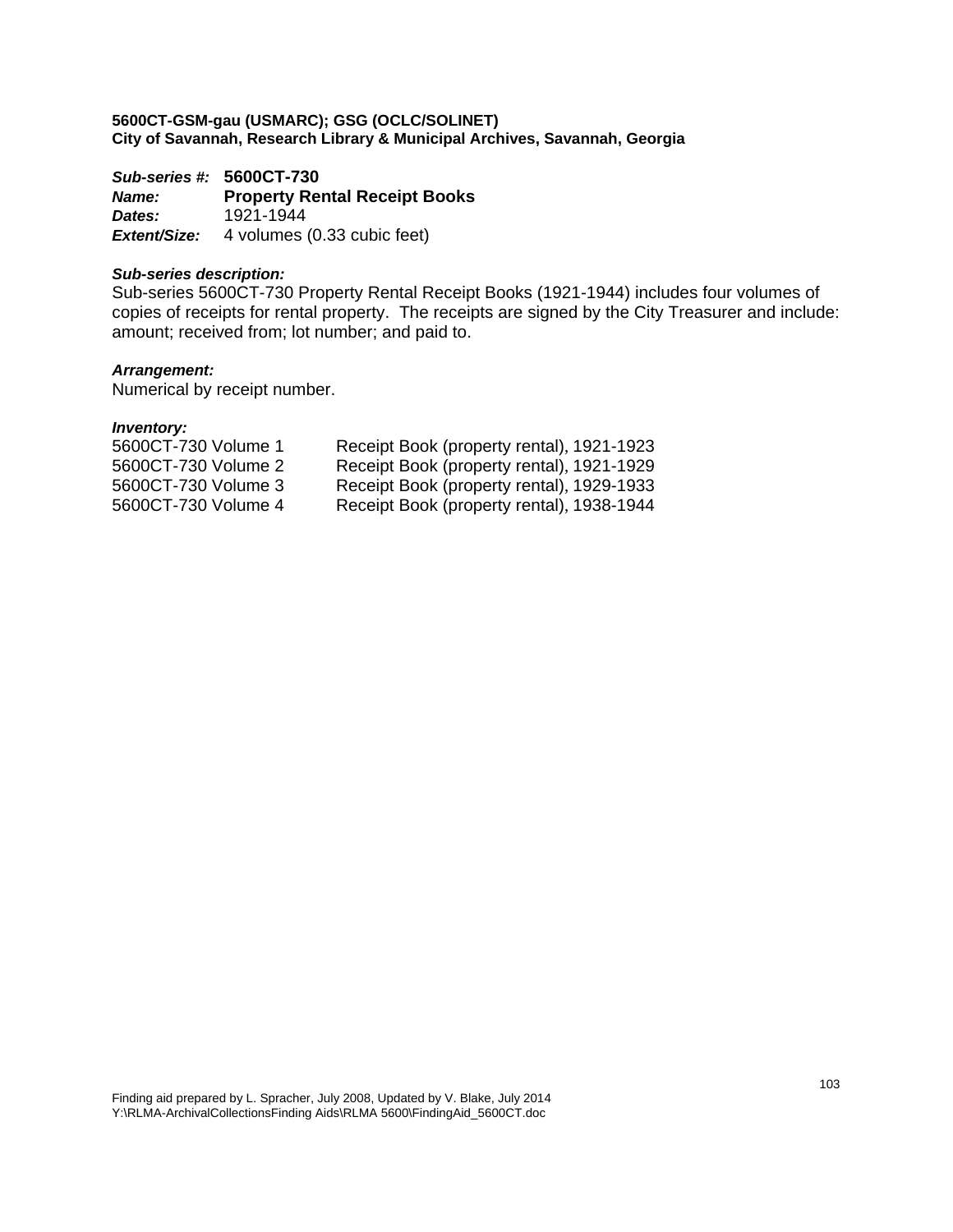# *Sub-series #:* **5600CT-740**

*Name:* **Paving Assessments**  *Dates:* 1959-1962 **Extent/Size:** 1 volume (0.3 cubic feet)

# *Sub-series description:*

Sub-series 5600CT-740 Paving Assessments (1959-1962) includes one volume documenting assessments on paving completed by the City of Savannah for private property owners. The assessments include: ward and lot number; property owner; feet of paving; fee assessed; and date paid.

# *Arrangement:*

Alphabetical by ward.

## *Inventory:*

5600CT-740 Volume 1 Paving Assessment Register, 1959-1962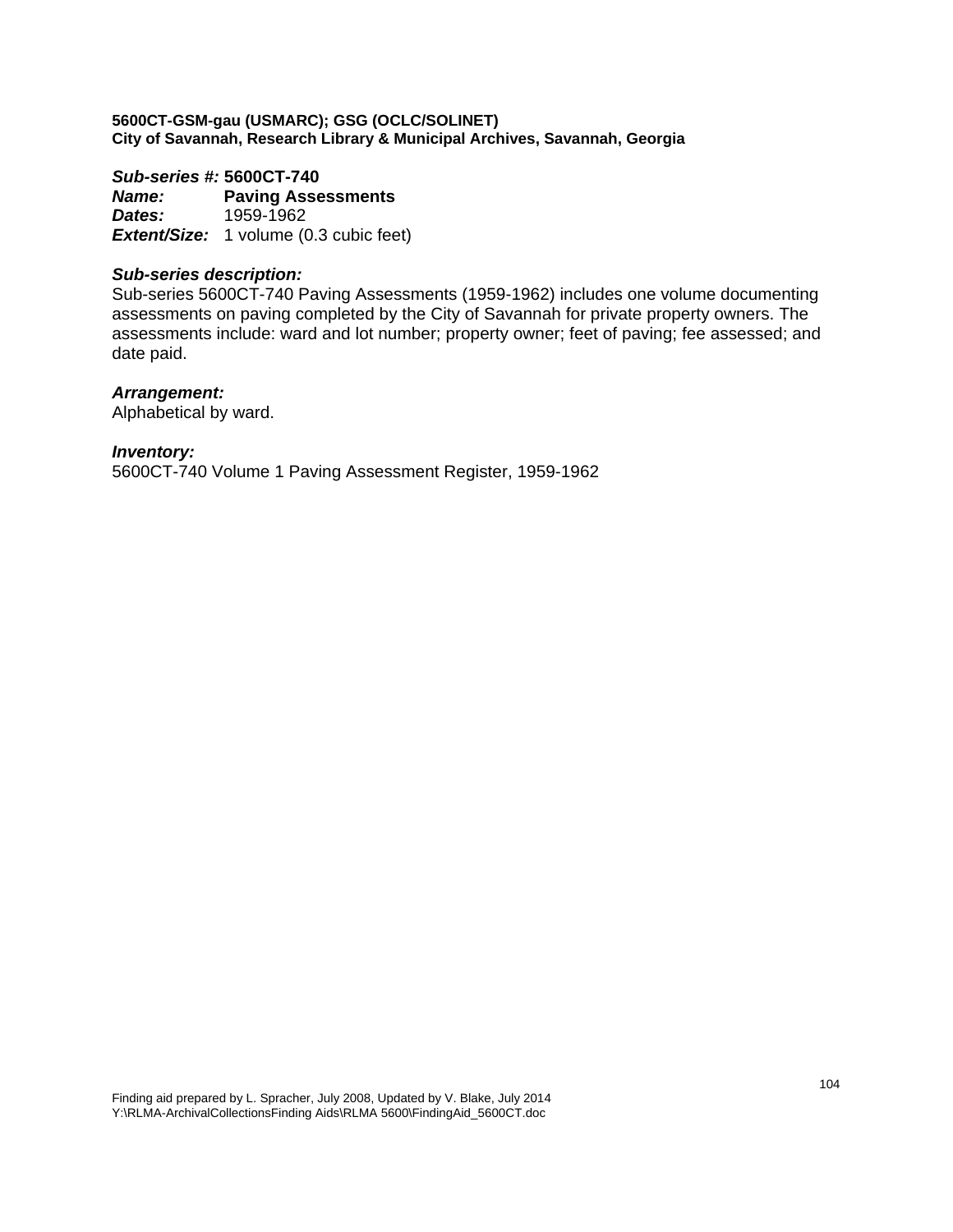*Sub-series #:* **5600CT-750** *Name:* **Appropriation and Expenditure General Ledgers**  *Dates:* 1914-1917, 1921, 1924, 1928-1934 *Extent/Size:* 6 volumes (2 cubic feet)

# *Sub-series description:*

Sub-series 5600CT-750 Appropriation and Expenditure General Ledgers (1914-1917, 1921, 1924, 1928-1934) includes six ledgers of appropriations and expenditures by department. Categories include salaries, office expenses and supplies, stationary, furniture, and building maintenance.

# *Arrangement:*

**Chronological** 

| 5600CT-750 Volume 1 | Appropriation and Expenditure Ledger, 1914-1917 |
|---------------------|-------------------------------------------------|
| 5600CT-750 Volume 2 | Appropriation and Expenditure Ledger, 1921      |
| 5600CT-750 Volume 3 | Appropriation and Expenditure Ledger, 1924      |
| 5600CT-750 Volume 4 | Appropriation and Expenditure Ledger, 1928-1929 |
| 5600CT-750 Volume 5 | Appropriation and Expenditure Ledger, 1930-1932 |
| 5600CT-750 Volume 6 | Appropriation and Expenditure Ledger, 1933-1934 |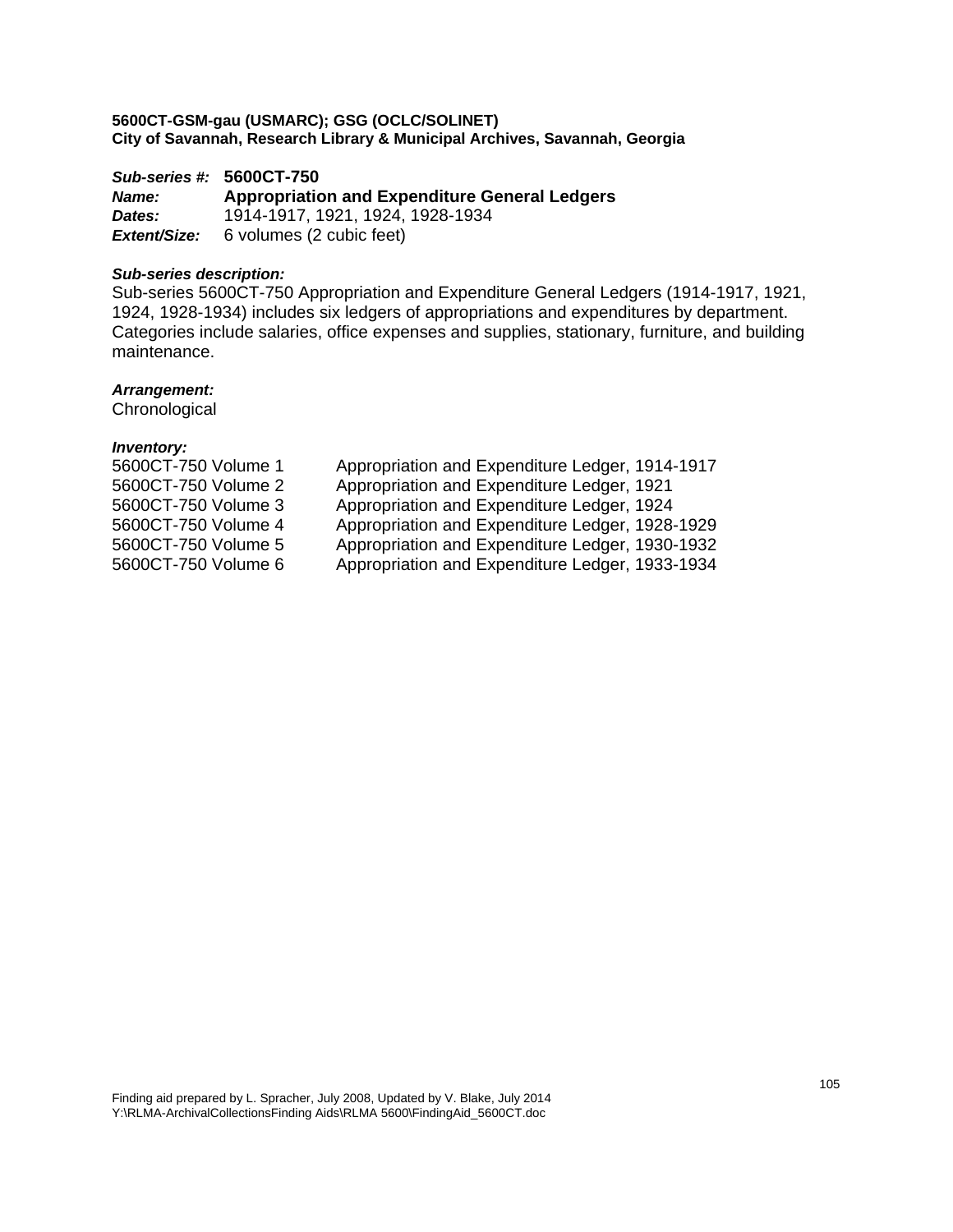*Sub-series #:* **5600CT-760** *Name:* **Confederate Money**  *Dates:* 1862-1863 *Extent/Size:* 1 folder (0.1 cubic feet)

# *Sub-series description:*

Sub-series 5600CT-760 Confederate Money (1862-1863) includes one folder of seven \$100 confederate bills.

*Arrangement:*  **Chronological** 

*Inventory:*  5600CT-760 Folder 1 Confederate Money (Seven \$100 bills)

All bills say "Six months after the Ratification of a Treaty of Peace between the Confederate States of America and the United States, The Confederate States of America will pay One Hundred Dollars to the bearer with interest of two cents per day."

1: Issued in Richmond on June 20, 1862; bill no. 12330; there is a picture of a woman on the left side, and a picture of a train at the top; stamped on the back with "Interest paid to  $1<sup>st</sup>$  January 1883, at Savannah," and "Interest paid to 1<sup>st</sup> January, 1864 at Savannah;" dated July 31 '62 and signed by W. Tyadwin (?), Dep. Coll. on the back.

2: Issued in Richmond on June 30, 1862; bill no. 16879; there is a picture of a woman on the left side, and a picture of a train at the top; stamped on the back with "Interest paid to  $1<sup>st</sup>$  January 1883, at Augusta," and "Interest paid to 1<sup>st</sup> January, 1864 at Savannah."

3: Issued in Richmond on July 26, 1862; bill no. 21576; there is a picture of a woman on the left side and a picture of a train at the top; stamped on the back with "Issued Sept. 9, 1862;" Issued Sept. 23, 1862;" "Interest paid to 1<sup>st</sup> January 1883, at Savannah," and "Interest paid to 1<sup>st</sup> January, 1864 at Savannah;" signed by T. A. Burke.

4: Issued in Richmond on July 26, 1862; bill no. 21579; there is a picture of a woman on the left side, and a picture of a train at the top; stamped on the back with "Issued Sept. 9, 1862;" Issued Sept. 23, 1862;" "Interest paid to 1<sup>st</sup> January 1883, at Savannah," and "Interest paid to 1<sup>st</sup> January, 1864 at Savannah;" signed by T. A. Burke.

5: Issued in Richmond on Sept. 25, 1862; bill no. 17433; there is a picture of a man on the left side, a picture of a woman on the right side, and a picture of farmers at the top; signed on the front by G. Johnston and W. Harvey; stamped on the back with "Issued by John Boston Oct. 31, 1862;" "Interest paid to 1<sup>st</sup> January 1883, at Savannah," and "Interest paid to 1<sup>st</sup> January, 1864 at Savannah."

6: Issued in Richmond on Sept. 25, 1862; bill no. 174807; there is a picture of a man on the left side, a picture of a woman on the right, and a picture of farmers at the top; signed on the front